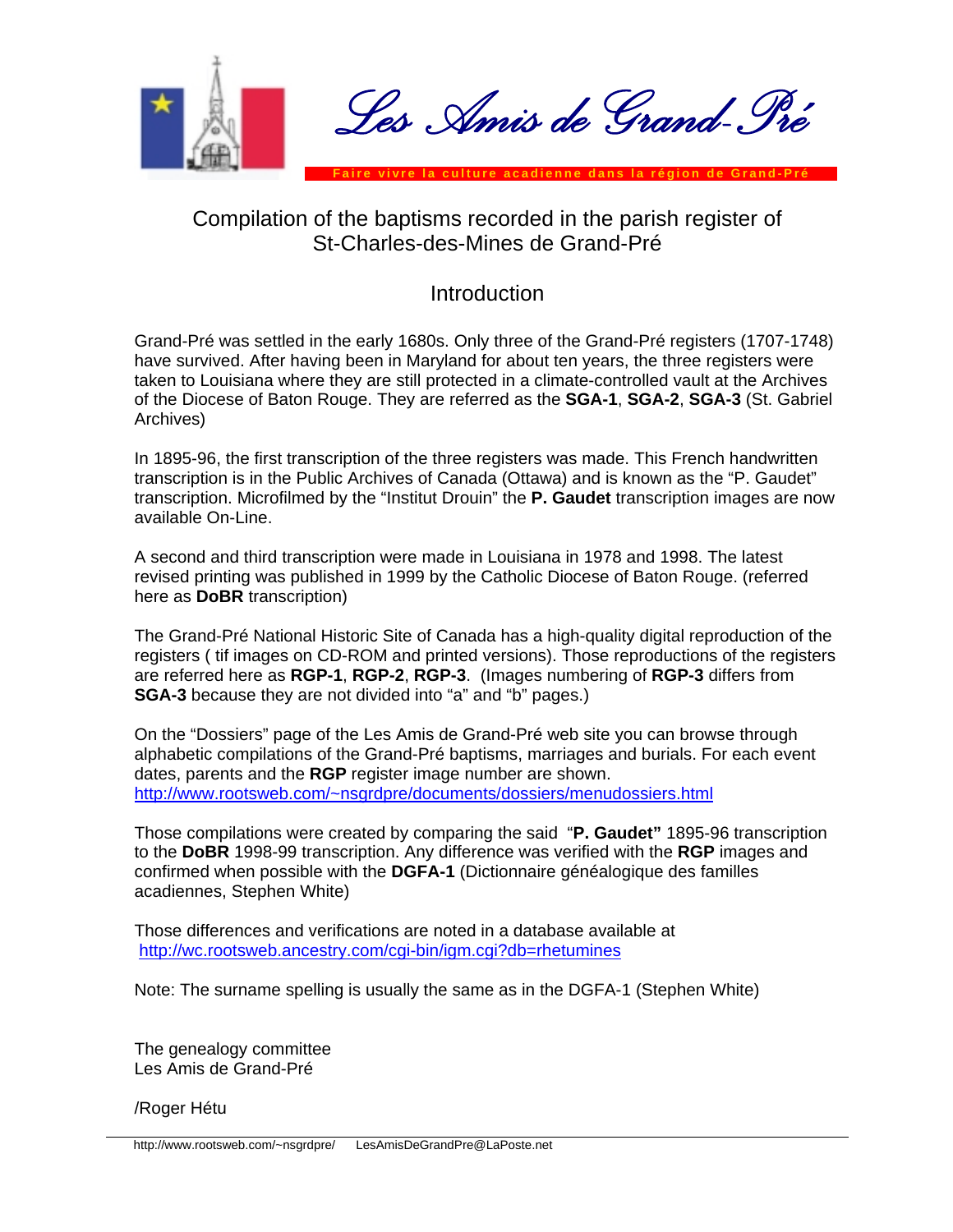| #-ID Child's name<br>Father's name           | Birth<br>Mother's name                        | Baptism                 | Image number |
|----------------------------------------------|-----------------------------------------------|-------------------------|--------------|
| 350 ALLAIN, Anne<br>Pierre ALLAIN            | 21 Jun 1733 22 Jun 1733<br>Marguerite LEBLANC |                         | RGP-2,126    |
| 351 ALLAIN, Antoine Joseph<br>Pierre ALLAIN  | 3 Jun 1729 29 Jun 1729<br>Marguerite LEBLANC  |                         | $RGP-2, 92$  |
| 352 ALLAIN, Benjamin<br>Pierre ALLAIN        | 13 Feb 1732 14 Mar 1732<br>Marguerite LEBLANC |                         | RGP-2,116    |
| 353 ALLAIN, Elisabeth<br>Pierre ALLAIN       | 20 Nov 1719 2 Dec 1719<br>Marguerite LEBLANC  |                         | $RGP-2, 17$  |
| 354 ALLAIN, Jean Baptiste<br>Pierre ALLAIN   | 6 Sep 1741 6 Sep 1741<br>Marguerite LEBLANC   |                         | $RGP-3, 21$  |
| 355 ALLAIN, Louis<br>Pierre ALLAIN           | 16 May 1722 16 May 1722<br>Marguerite LEBLANC |                         | $RGP-2, 33$  |
| 357 ALLAIN, Marguerite<br>Pierre ALLAIN      | 8 Dec 1725 8 Dec 1725<br>Marguerite LEBLANC   |                         | $RGP-2, 64$  |
| 366 ALLAIN, Marie<br>Pierre ALLAIN           | Marguerite LEBLANC                            | 24 Jun 1739 30 Jun 1739 | RGP-2,180    |
| 367 ALLAIN, Marie Francoise<br>Pierre ALLAIN | 19 Dec 1742 19 Dec 1742<br>Marguerite LEBLANC |                         | $RGP-3, 36$  |
| 370 ALLAIN, Marie Josephe<br>Pierre ALLAIN   | 4 Feb 1737 6 Feb 1737<br>Marquerite LEBLANC   |                         | RGP-2,159    |
| 371 ALLAIN, Marie Madeleine<br>Pierre ALLAIN | 17 Jun 1735 18 Jun 1735<br>Marguerite LEBLANC |                         | RGP-2,149    |
| 356 ALLAIN, Pierre<br>Pierre ALLAIN          | 22 Nov 1723<br>Marguerite LEBLANC             | 23 Nov 1723             | $RGP-2, 44$  |
| 2519 APART, Alexis<br>Jean Michel APART      | 17 Jul 1725 19 Jul 1725<br>Elisabeth HEBERT   |                         | $RGP-2, 60$  |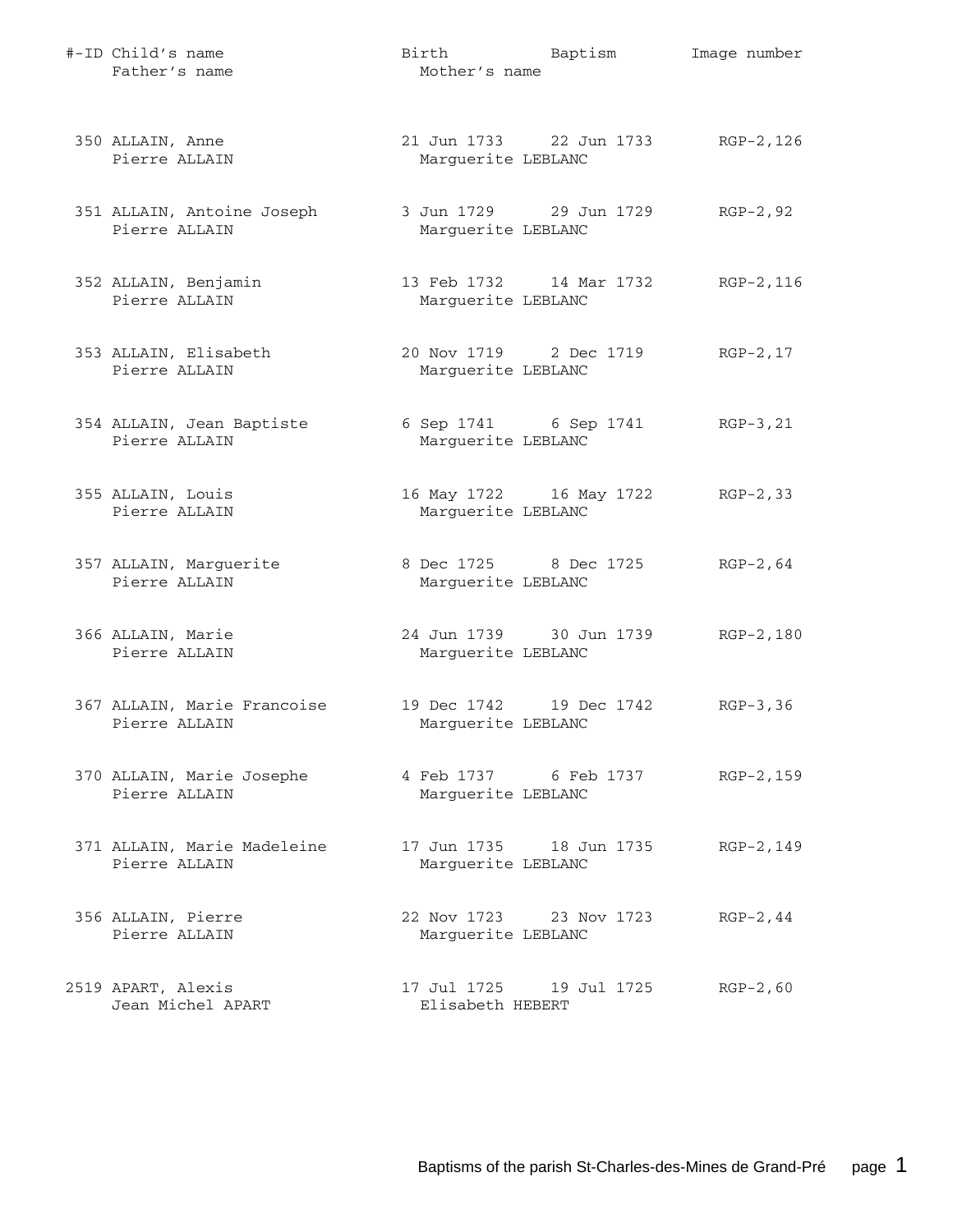| #-ID Child's name<br>Father's name                   | Mother's name     | Birth Baptism                    | Image number |
|------------------------------------------------------|-------------------|----------------------------------|--------------|
| 781 APART, Brigitte<br>Jean Michel APART             | Elisabeth HEBERT  | 11 Nov 1727 11 Nov 1727          | RGP-2,79     |
| 2322 APART, Jean Antoine Michel<br>Jean Michel APART | Elisabeth HEBERT  | 5 Apr 1721 5 Apr 1721            | $RGP-2, 24$  |
| 329 APART, Marie Josephe<br>Jean Michel APART        | Elisabeth HEBERT  | 28 may 1723 28 May 1723 RGP-2,39 |              |
| 384 AUCOIN, Alexis<br>Martin AUCOIN                  | Elisabeth BOUDROT | 8 Nov 1725 8 Nov 1725            | $RGP-2, 46$  |
| 399 AUCOIN, Angelique<br>Martin AUCOIN               | Catherine THERIOT | 9 Jan 1708 18 Feb 1708           | $RGP-1, 3$   |
| 407 AUCOIN, Anne<br>Jean AUCOIN                      | Marguerite PITRE  | 15 Jun 1727 12 Oct 1727          | $RGP-2, 78$  |
| 412 AUCOIN, Anne<br>Rene AUCOIN                      | Madeleine BOURG   | 27 Apr 1727 4 Sep 1729           | RGP-2,94     |
| 413 AUCOIN, Anne<br>Martin AUCOIN                    | Elisabeth BOUDROT | 14 Jun 1734    14 Jun 1734       | RGP-2,137    |
| 414 AUCOIN, Anne<br>Martin AUCOIN                    | Elisabeth BOUDROT | 13 Jul 1739    13 Jul 1739       | $RGP-3, 1$   |
| 419 AUCOIN, Cecile<br>Martin AUCOIN                  | Catherine THERIOT | 31 Aug 1709 6 Oct 1709           | $RGP-1, 50$  |
| 429 AUCOIN, Charles<br>Pierre AUCOIN                 | Catherine COMEAU  | 30 Dec 1723 12 Mar 1724          | $RGP-2, 49$  |
| 430 AUCOIN, Claude<br>Martin AUCOIN                  | Elisabeth BOUDROT | 10 Jan 1732   10 Jan 1732        | RGP-2, 114   |
| 431 AUCOIN, Elisabeth<br>Rene AUCOIN                 | Madeleine BOURG   | 23 Jun 1729 4 Sep 1729           | $RGP-2, 94$  |
| 432 AUCOIN, Elisabeth<br>Martin AUCOIN               | Elisabeth BOUDROT | 29 Nov 1742 29 Nov 1742          | RGP-3,36     |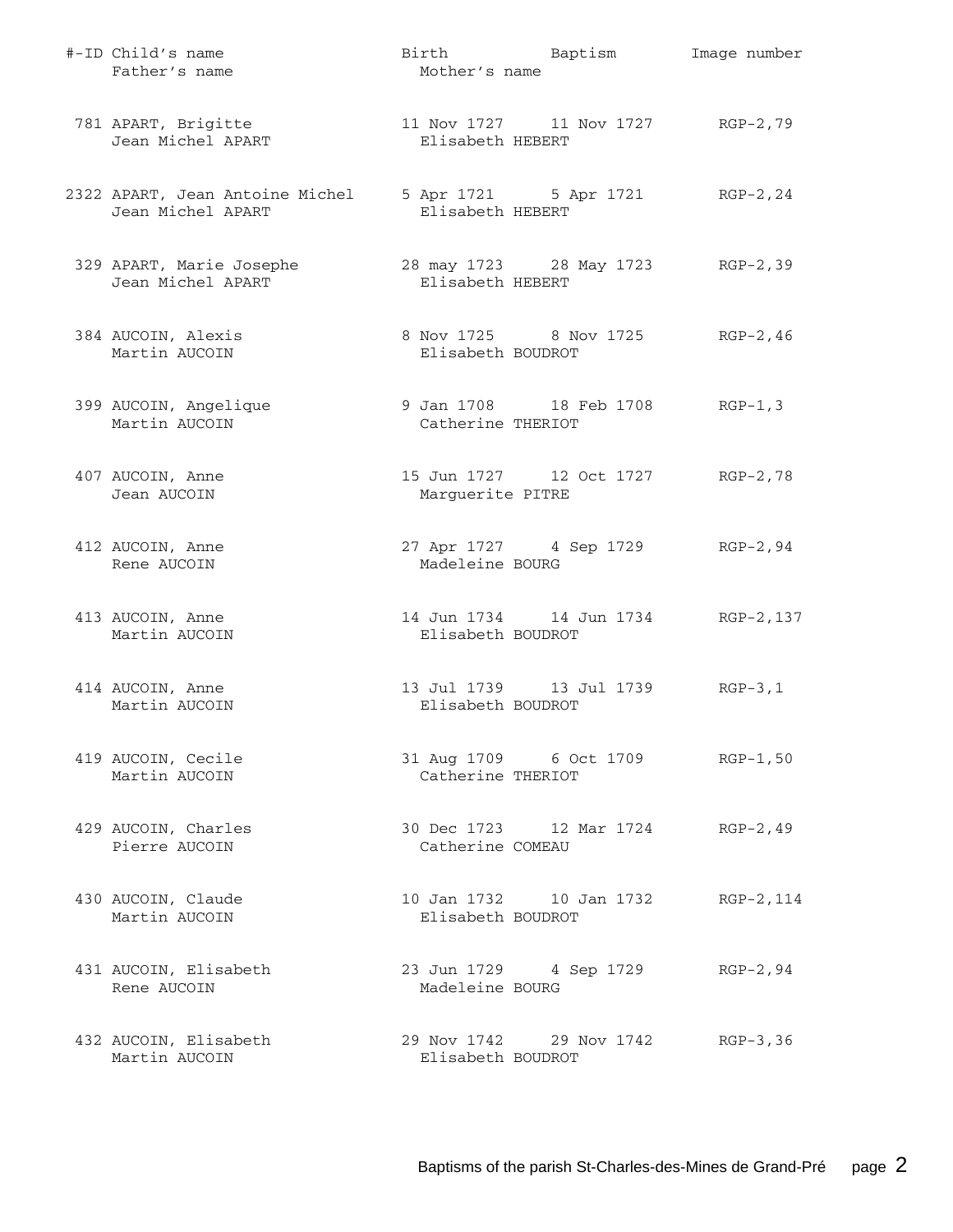| #-ID Child's name<br>Father's name       | Birth Baptism<br>Mother's name                        | Image number |
|------------------------------------------|-------------------------------------------------------|--------------|
| 436 AUCOIN, Francoise<br>Pierre AUCOIN   | 26 May 1725 27 May 1725 RGP-2,58<br>Catherine COMEAU  |              |
| 437 AUCOIN, Helene<br>Pierre AUCOIN      | 12 Sep 1719 8 Oct 1719 RGP-2, 15<br>Catherine COMEAU  |              |
| 438 AUCOIN, Isabelle<br>Jean AUCOIN      | 21 Jul 1725 12 Aug 1725 RGP-2, 61<br>Marguerite PITRE |              |
| 439 AUCOIN, Jean<br>Antoine AUCOIN       | 10 Nov 1717 5 Jun 1718<br>Anne BREAU                  | $RGP-2, 7$   |
| 444 AUCOIN, Jean Charles<br>Paul AUCOIN  | 6 May 1748 6 May 1748<br>Marie Josephe B. LEBLANC     | $RGP-3,98$   |
| 449 AUCOIN, Joseph<br>Joseph AUCOIN      | 22 Nov 1723 8 Dec 1723<br>Anne TRAHAN                 | $RGP-2, 44$  |
| 450 AUCOIN, Joseph<br>Paul AUCOIN        | 7 Mar 1740 7 Mar 1740<br>Marie Josephe B. LEBLANC     | $RGP-3, 8$   |
| 451 AUCOIN, Madeleine<br>Rene AUCOIN     | 13 Oct 1722 15 Nov 1722 RGP-2,36<br>Madeleine BOURG   |              |
| 452 AUCOIN, Madeleine<br>Martin AUCOIN   | 3 Oct 1736 3 Oct 1736<br>Elisabeth BOUDROT            | RGP-2, 157   |
| 453 AUCOIN, Marguerite<br>Rene AUCOIN    | 11 Apr 1718 8 May 1718 RGP-2,7<br>Madeleine BOURG     |              |
| 454 AUCOIN, Marguerite<br>Pierre AUCOIN  | 19 Apr 1722 24 May 1722 RGP-2,33<br>Catherine COMEAU  |              |
| 455 AUCOIN, Marguerite<br>Charles AUCOIN | 7 Sep 1730 24 Sep 1730<br>Marie DUPUIS                | RGP-2,102    |
| 459 AUCOIN, Marie<br>Rene AUCOIN         | July 1720 10 Aug 1720 RGP-2,19<br>Madeleine BOURG     |              |
| 460 AUCOIN, Marie<br>Joseph AUCOIN       | 6 Apr 1721 4 May 1721<br>Anne TRAHAN                  | $RGP-2, 24$  |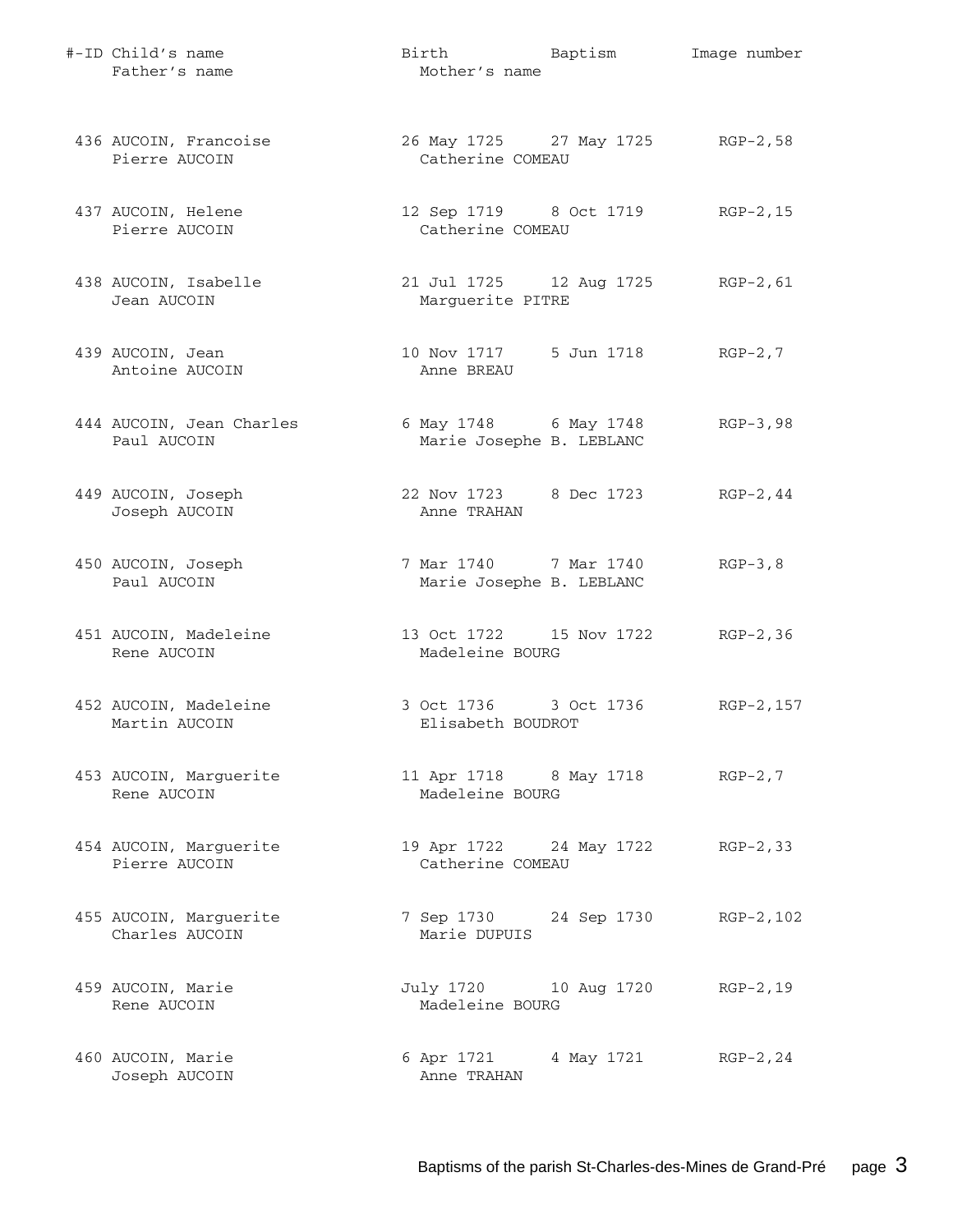| #-ID Child's name<br>Father's name         | Birth Baptism<br>Mother's name                      | Image number |
|--------------------------------------------|-----------------------------------------------------|--------------|
| 461 AUCOIN, Marie<br>Jean AUCOIN           | 9 Nov 1723 1 Jan 1724<br>Marguerite PITRE           | $RGP-2, 44$  |
| 462 AUCOIN, Marie<br>Paul AUCOIN           | 13 Feb 1742 13 Feb 1742<br>Marie Josephe B. LEBLANC | $RGB-3, 27$  |
| 463 AUCOIN, Marie Blanche<br>Pierre AUCOIN | 9 sep 1730 21 Sep 1730<br>Catherine COMEAU          | RGP-2,102    |
| 466 AUCOIN, Marie Josephe<br>Martin AUCOIN | 2 Jan 1728 3 Jan 1728<br>Elisabeth BOUDROT          | $RGP-2, 81$  |
| 468 AUCOIN, Mathurin Amand<br>Paul AUCOIN  | 20 Feb 1746 20 Feb 1746<br>Marie Josephe B. LEBLANC | $RGP-3, 72$  |
| 469 AUCOIN, Olivier<br>Paul AUCOIN         | 28 Oct 1738 4 Nov 1738<br>Marie Josephe B. LEBLANC  | $RGP-2, 173$ |
| 440 AUCOIN, Paul<br>Martin AUCOIN          | 15 Apr 1712 8 May 1712<br>Catherine THERIOT         | $RGP-1, 35$  |
| 475 AUCOIN, Pierre<br>Alexis AUCOIN        | 29 May 1708 18 Jul 1708<br>Anne Marie BOURG         | $RGP-1, 13$  |
| 477 AUCOIN, Pierre<br>Pierre AUCOIN        | 7 Aug 1717 24 Aug 1717<br>Marie BREAU               | $RGP-2, 2$   |
| 483 AUCOIN, Pierre Paul<br>Paul AUCOIN     | 18 Dec 1743 18 Dec 1743<br>Marie Josephe B. LEBLANC | $RGP-3, 48$  |
| 484 AURISEAU, Jean Baptiste<br>Pre Inconnu | 22 May 1734 3 Jun 1734<br>Anne AURISEAU             | RGP-2,136    |
| 489 BABIN, Alain<br>Claude BABIN           | 4 May 1728 11 May 1728<br>Marguerite DUPUIS         | $RGP-2, 83$  |
| 490 BABIN, Amant<br>Claude BABIN           | 17 Jan 1726     20 Jan 1726<br>Marguerite DUPUIS    | $RGP-2, 64$  |
| 491 BABIN, Ambroise<br>Pierre BABIN        | 3 Jun 1731 3 Jun 1731<br>Madeleine BOURG            | RGP-2,109    |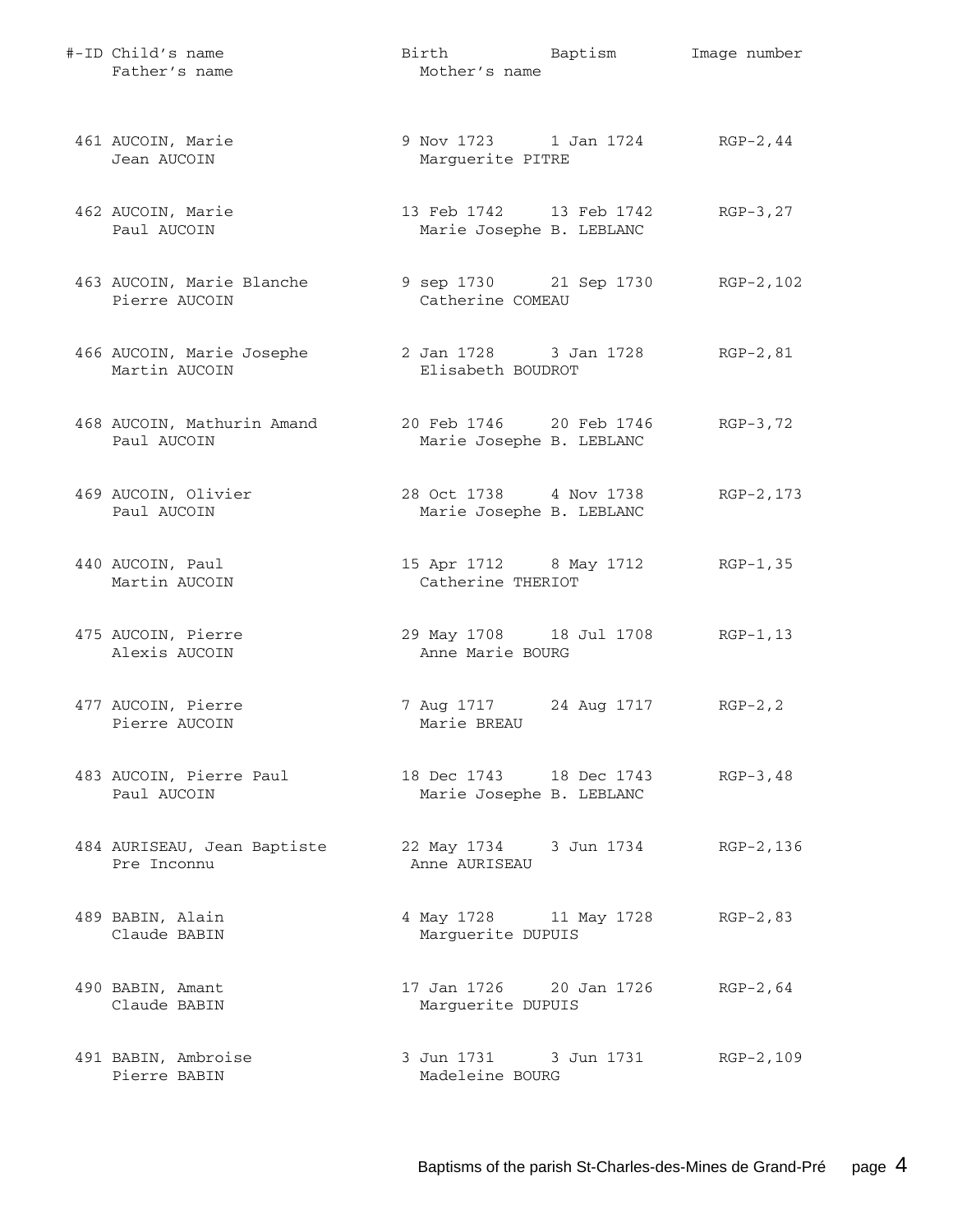| #-ID Child's name<br>Father's name          | Birth Baptism<br>Mother's name                         | Image number |
|---------------------------------------------|--------------------------------------------------------|--------------|
| 502 BABIN, Anne<br>Joseph BABIN             | 12 Apr 1736 13 Apr 1736 RGP-2, 154<br>Angelique LANDRY |              |
| 503 BABIN, Anne<br>Claude BABIN             | 21 May 1736 30 May 1736<br>Marguerite DUPUIS           | RGP-2,154    |
| 505 BABIN, Anne<br>Jean Baptiste BABIN      | 31 Oct 1745 31 Oct 1745<br>Marguerite THERIOT          | $RGB-3,68$   |
| 506 BABIN, Anne<br>Pierre BABIN             | 4 Apr 1746 4 Apr 1746<br>Madeleine BOURG               | $RGP-3, 74$  |
| 507 BABIN, Anselme<br>Joseph BABIN          | 17 Oct 1744 17 Oct 1744<br>Angelique LANDRY            | $RGP-3, 55$  |
| 508 BABIN, Basile<br>Claude BABIN           | 18 Mar 1730 25 Mar 1730<br>Marguerite DUPUIS           | $RGP-2, 96$  |
| 509 BABIN, Charles<br>Charles BABIN         | 13 Feb 1708 13 Feb 1708<br>Madeleine RICHARD           | $RGP-1, 3$   |
| 511 BABIN, Charles<br>Joseph BABIN          | 17 Feb 1740 17 Feb 1740<br>Angelique LANDRY            | $RGP-3, 7$   |
| 512 BABIN, Claude<br>Claude BABIN           | 6 Jan 1720 7 Jan 1720<br>Marguerite DUPUIS             | $RGP-2, 17$  |
| 513 BABIN, Elisabeth<br>Jean Baptiste BABIN | 27 Apr 1726 27 Apr 1726<br>Marquerite THERIOT          | $RGP-2, 69$  |
| 516 BABIN, Elisabeth<br>Rene BABIN          | 22 Dec 1730 24 Dec 1730<br>Isabelle Elisabeth GAUTROT  | RGP-2,104    |
| 518 BABIN, Eustache<br>Rene BABIN           | 7 May 1727 7 May 1727<br>Isabelle Elisabeth GAUTROT    | $RGP-2, 77$  |
| 519 BABIN, Felix<br>Rene BABIN              | 20 Dec 1732 22 Dec 1732<br>Isabelle Elisabeth GAUTROT  | RGP-2, 122   |
| 520 BABIN, Francoise<br>Jean Baptiste BABIN | 11 Sep 1733 11 Sep 1733<br>Marguerite THERIOT          | RGP-2,129    |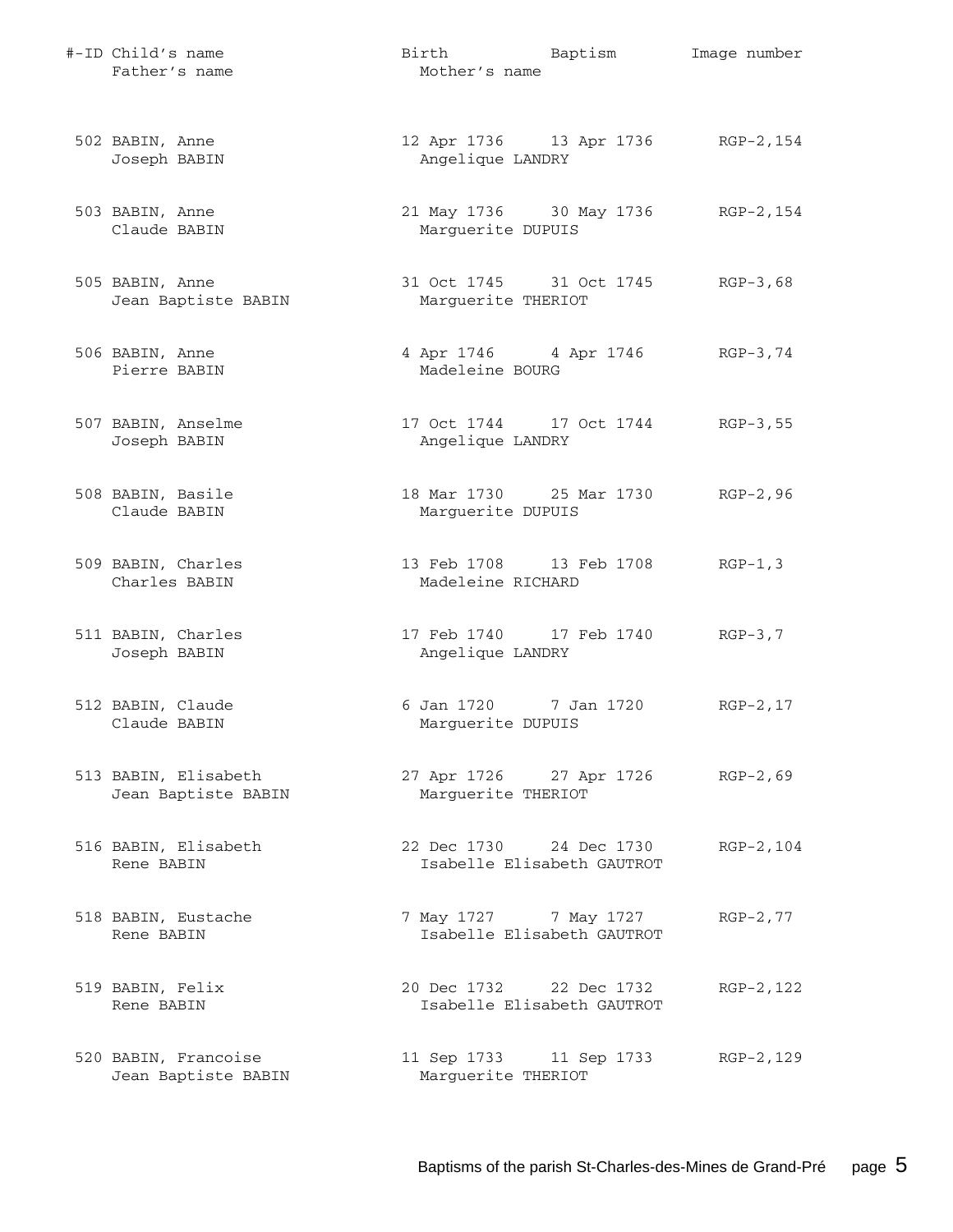| #-ID Child's name<br>Father's name       | Birth Baptism<br>Mother's name                         | Image number |
|------------------------------------------|--------------------------------------------------------|--------------|
| 521 BABIN, Genevieve<br>Rene BABIN       | abt 1724 10 Jan 1724<br>Isabelle Elisabeth GAUTROT     | $RGP-2, 46$  |
| 525 BABIN, Germain<br>Jean BABIN         | 29 Apr 1711 24 May 1711<br>Marquerite BOUDROT          | RGP-1,21     |
| 526 BABIN, Isabelle<br>Charles BABIN     | 16 Jun 1711 24 Jun 1711 RGP-1, 21<br>Madeleine RICHARD |              |
| 532 BABIN, Jacques<br>Claude BABIN       | 17 Jan 1724 17 Jan 1724 RGP-2, 46<br>Marguerite DUPUIS |              |
| 533 BABIN, Jean<br>Joseph BABIN          | 20 May 1730 21 May 1730 RGP-2,97<br>Angelique LANDRY   |              |
| 531 BABIN, Jean Baptiste<br>Joseph BABIN | 29 Mar 1748 29 Mar 1748<br>Marguerite LEBLANC          | $RGP-3, 97$  |
| 534 BABIN, Jean Baptiste<br>Pierre BABIN | 22 Mar 1719 23 Mar 1719 RGP-2, 12<br>Madeleine BOURG   |              |
| 535 BABIN, Jean Baptiste<br>Rene BABIN   | 11 Mar 1719 12 Mar 1719<br>Isabelle Elisabeth GAUTROT  | $RGP-2, 12$  |
| 539 BABIN, Jean Charles<br>Claude BABIN  | 28 Feb 1742 28 Feb 1742<br>Marguerite DUPUIS           | $RGB-3, 27$  |
| 527 BABIN, Joseph<br>Rene BABIN          | 24 Sep 1720 24 Sep 1720<br>Isabelle Elisabeth GAUTROT  | $RGP-2, 20$  |
| 540 BABIN, Joseph<br>Jean Baptiste BABIN | 10 Jul 1730    11 Jul 1730<br>Marguerite THERIOT       | $RGP-2, 99$  |
| 541 BABIN, Joseph<br>Claude BABIN        | 21 Aug 1734 22 Aug 1734<br>Marquerite DUPUIS           | $RGP-2, 39$  |
| 542 BABIN, Joseph<br>Pierre BABIN        | 2 Feb 1735 3 Feb 1735<br>Madeleine BOURG               | RGP-2,145    |
| 543 BABIN, Joseph<br>Joseph BABIN        | 14 Jul 1747    15 Jul 1747<br>Angelique LANDRY         | RGP-3,87     |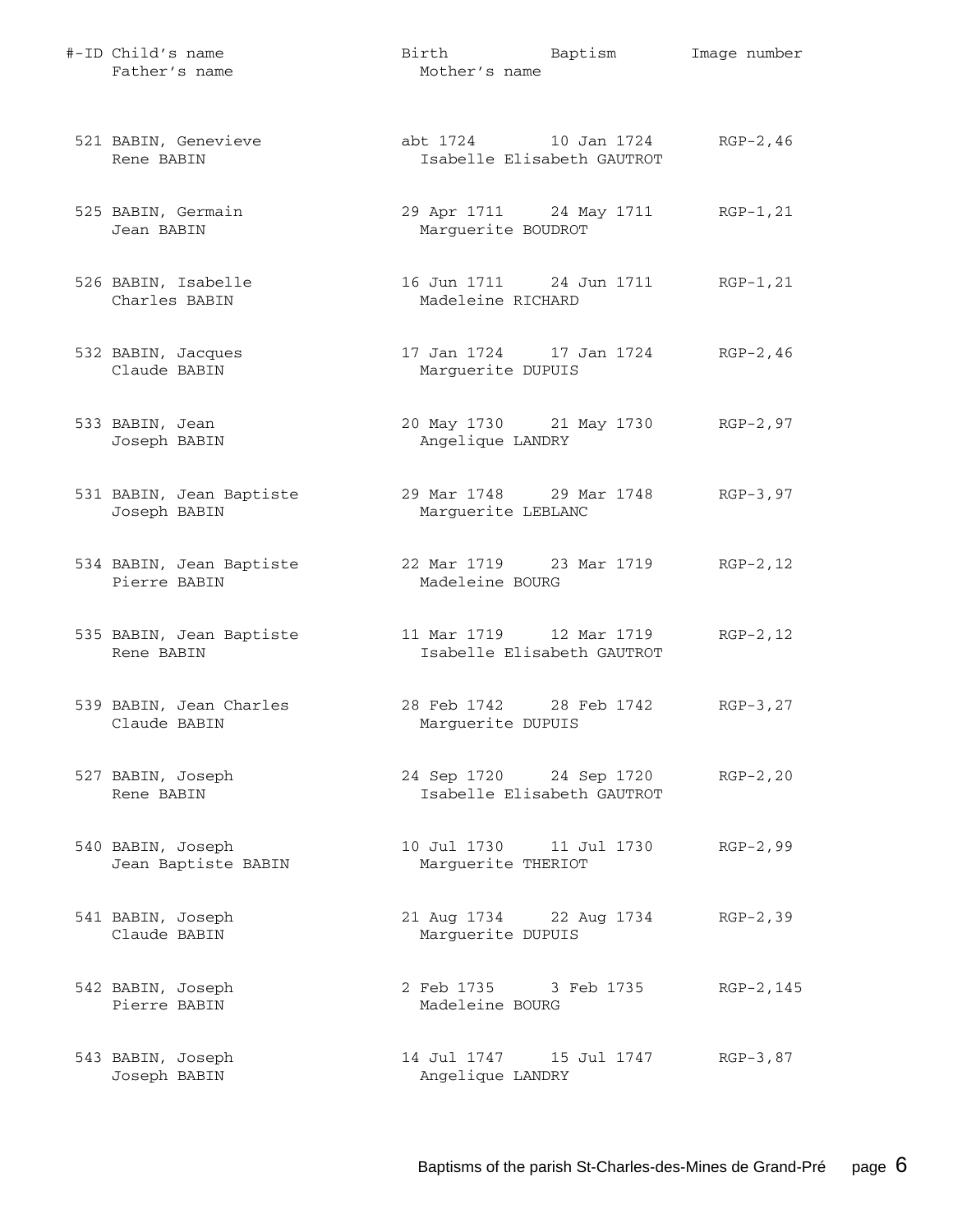| #-ID Child's name<br>Father's name           | Birth Baptism<br>Mother's name                            | Image number |
|----------------------------------------------|-----------------------------------------------------------|--------------|
| 544 BABIN, Joseph Barthelemy<br>Joseph BABIN | 23 Aug 1746 24 Aug 1746 RGP-3,77<br>Marguerite LEBLANC    |              |
| 545 BABIN, Joseph Bruno<br>Charles BABIN     | 6 Oct 1730 6 Oct 1730<br>Anne Marie MELANSON              | RGP-2,102    |
| 546 BABIN, Laurent<br>Claude BABIN           | 9 Apr 1739 9 Apr 1739 RGP-2, 179<br>Marguerite DUPUIS     |              |
| 547 BABIN, Madeleine<br>Charles BABIN        | 15 Jun 1710   15 Jun 1710   RGP-1,16<br>Madeleine RICHARD |              |
| 548 BABIN, Madeleine<br>Pierre BABIN         | 27 Oct 1720 27 Oct 1720 RGP-2, 21<br>Madeleine BOURG      |              |
| 556 BABIN, Marguerite<br>Jean BABIN          | 21 Aug 1708 24 Aug 1708 RGP-1, 4<br>Marguerite BOUDROT    |              |
| 557 BABIN, Marguerite<br>Claude BABIN        | 14 Apr 1722 14 Apr 1722 RGP-2,32<br>Marguerite DUPUIS     |              |
| 558 BABIN, Marguerite<br>Pierre BABIN        | 24 Jun 1729 24 Jun 1729 RGP-2,92<br>Madeleine BOURG       |              |
| 559 BABIN, Marguerite<br>Jean Baptiste BABIN | 28 Feb 1739 1 Mar 1739<br>Marguerite THERIOT              | RGP-2, 177   |
| 562 BABIN, Marianne<br>Jean Baptiste BABIN   | 28 Jun 1743 28 Jun 1743<br>Marquerite THERIOT             | $RGP-3, 41$  |
| 162 BABIN, Marie<br>Charles BABIN            | 13 Feb 1708 13 feb 1708<br>Madeleine RICHARD              | $RGP-1, 3$   |
| 564 BABIN, Marie<br>Jean Baptiste BABIN      | abt 1723 4 Mar 1723<br>Marguerite THERIOT                 | $RGP-2, 37$  |
| 570 BABIN, Marie Josephe<br>Rene BABIN       | 24 nov 1717 24 Nov 1717<br>Isabelle Elisabeth GAUTROT     | $RGP-2, 3$   |
| 571 BABIN, Marie Josephe<br>Joseph BABIN     | 22 Nov 1733 27 Nov 1733<br>Angelique LANDRY               | RGP-2,131    |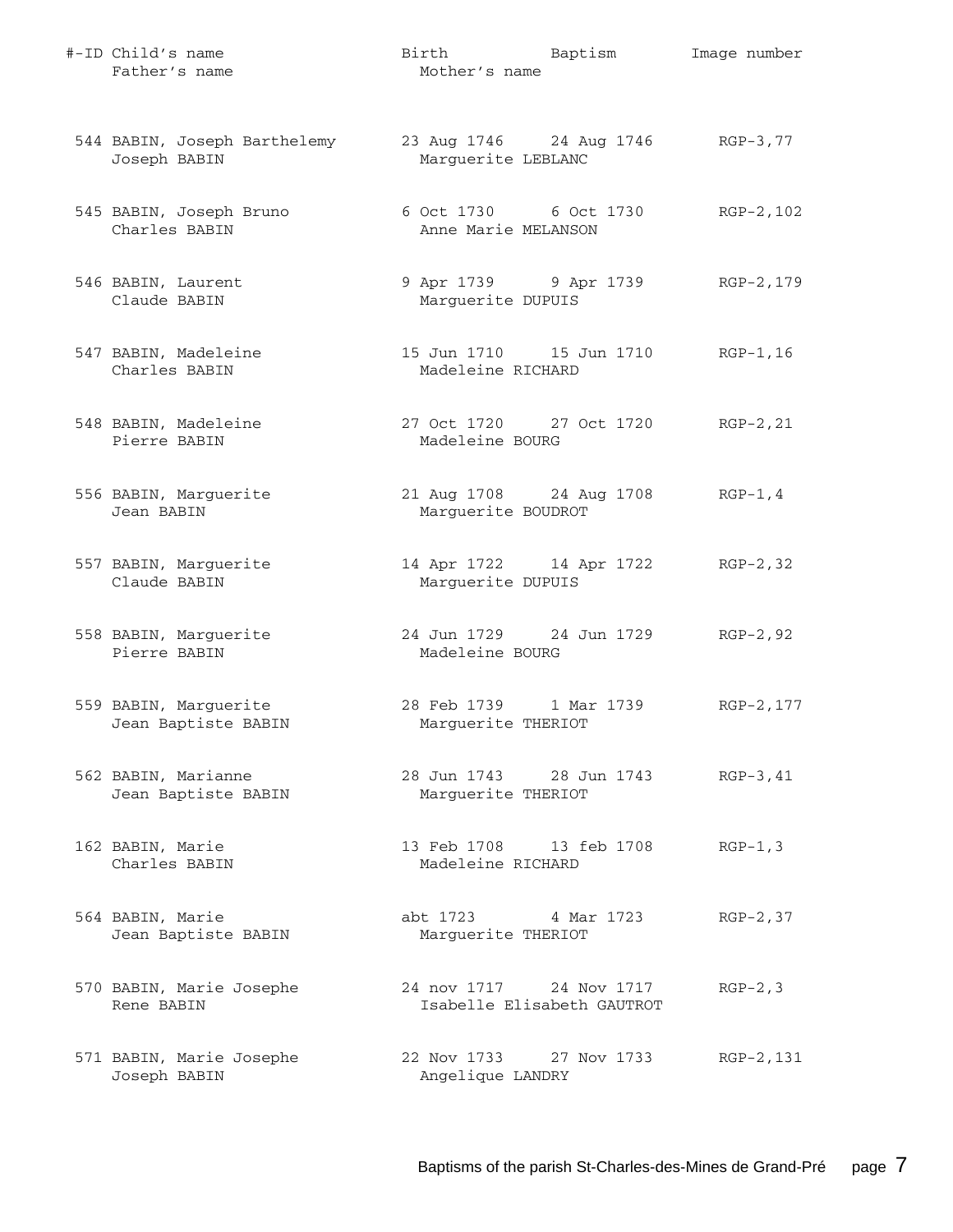| #-ID Child's name<br>Father's name                          | Birth<br>Mother's name                                | Baptism     | Image number |
|-------------------------------------------------------------|-------------------------------------------------------|-------------|--------------|
| 573 BABIN, Marie Josephe<br>Jean Baptiste BABIN             | 17 Mar 1748 17 Mar 1748<br>Catherine LEBLANC          |             | $RGB-3, 96$  |
| 574 BABIN, Marie Josephe<br>Claude BABIN                    | 24 May 1732 25 May 1732<br>Marguerite DUPUIS          |             | RGP-2,118    |
| 577 BABIN, Marie Madeleine<br>Jean Baptiste BABIN           | 30 Jul 1746 30 Jul 1746<br>Catherine LEBLANC          |             | RGP-3,77     |
| 578 BABIN, Paul<br>Jean Baptiste BABIN                      | 6 jan 1732 6 Jan 1732<br>Marguerite THERIOT           |             | RGP-2,114    |
| 1 BABIN, Pierre<br>Pierre BABIN                             | 31 Dec 1717 1 Jan 1718<br>Madeleine BOURG             |             | $RGP-2, 4$   |
| 579 BABIN, Pierre<br>Joseph BABIN                           | 15 Jun 1728    15 Jun 1728<br>Angelique LANDRY        |             | $RGP-2, 85$  |
| 580 BABIN, Pierre<br>Rene BABIN                             | 26 May 1735 26 May 1735<br>Isabelle Elisabeth GAUTROT |             | RGP-2,148    |
| 581 BABIN, Simon<br>Jean Baptiste BABIN                     | 9 Oct 1735 9 Oct 1735<br>Marguerite THERIOT           |             | $RGP-2, 150$ |
| 582 BABIN, Simon<br>Pierre BABIN                            | 30 dec 1741 30 dec 1741<br>Madeleine BOURG            |             | $RGP-3, 24$  |
| 583 BABIN, Simon Joseph<br>Joseph BABIN                     | 13 Mar 1726   13 Mar 1726<br>Angelique LANDRY         |             | $RGP-2, 66$  |
| 584 BABIN, Zacharie<br>Joseph BABIN                         | 26 Apr 1731 26 Apr 1731<br>Angelique LANDRY           |             | RGP-2,107    |
| 591 BARRIEAU, Jean BARILLOT<br>Jacques BARILLOT BARRIEAU    | 7 Dec 1731<br>Marie Anne TURPIN                       | 11 May 1732 | RGP-2, 117   |
| 602 BARRIEAU, Rosalie BARILLOT<br>Antoine BARILLOT BARRIEAU | 12 Jan 1723 27 May 1723<br>Angelique THIBODEAU        |             | $RGP-2, 39$  |
| 605 BASTARACHE, Jean Baptiste<br>Francois BASTARACHE        | 27 Dec 1721<br>Agnes LABAUVE                          | 5 Apr 1722  | $RGP-2, 32$  |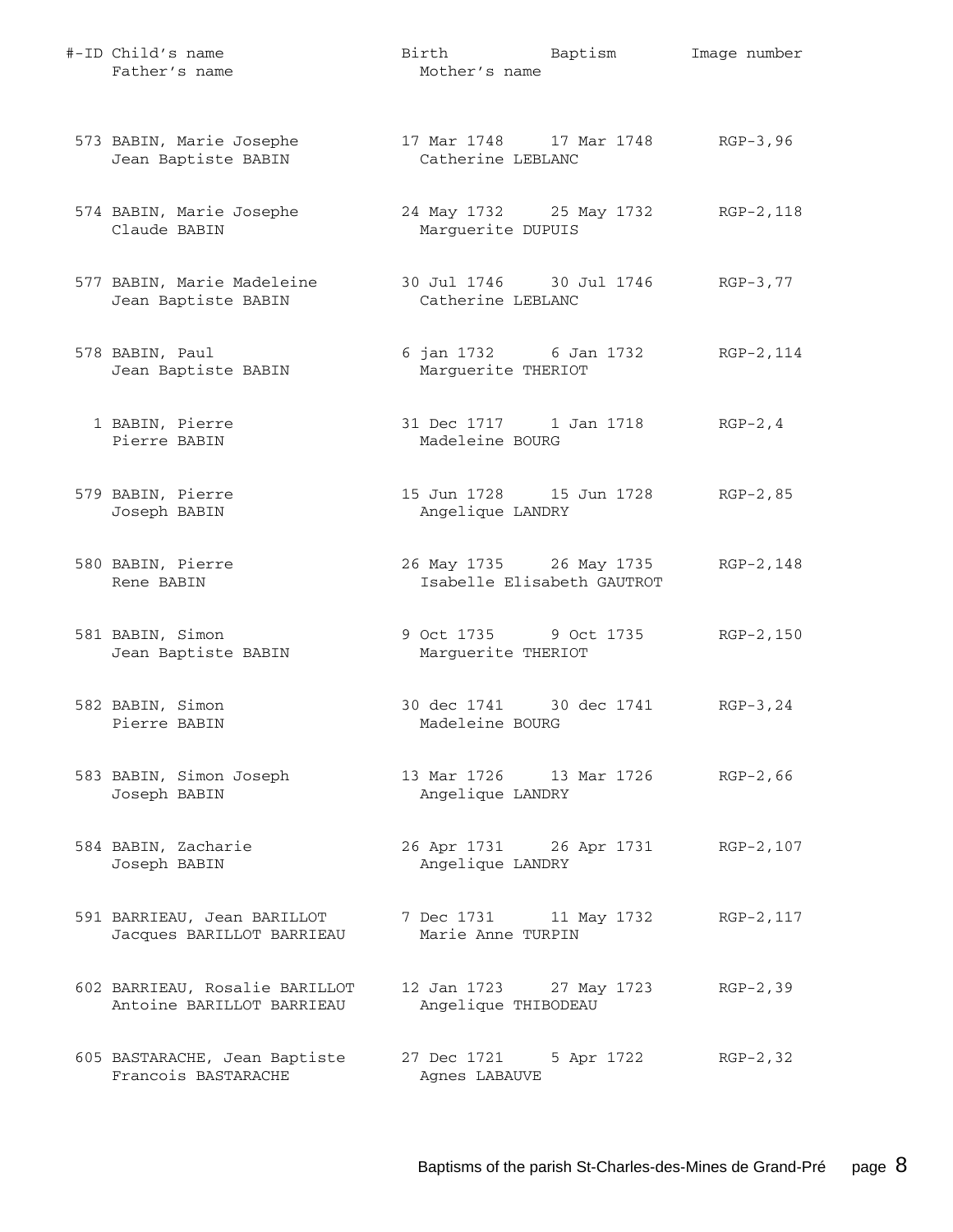| #-ID Child's name<br>Father's name              | Birth Baptism<br>Mother's name                            | Image number |
|-------------------------------------------------|-----------------------------------------------------------|--------------|
| 641 BENOIT, Anne<br>Claude BENOIT               | 28 Apr 1721 2 Jun 1721 RGP-2, 25<br>Jeanne HEBERT         |              |
| 642 BENOIT, Antoine<br>Claude BENOIT            | 23 Mar 1719 28 Mar 1719 RGP-2, 12<br>Jeanne HEBERT        |              |
| 648 BENOIT, Charles<br>Clement BENOIT           | 21 Jun 1709 20 Jul 1709 RGP-1,8<br>Anne BABIN             |              |
| 643 BENOIT, Francois<br>Claude BENOIT           | 13 May 1723 13 May 1723 RGP-2,38<br>Jeanne HEBERT         |              |
| 651 BENOIT, Jean<br>Claude BENOIT               | 27 Nov 1711 28 Feb 1712<br>Jeanne HEBERT                  | $RGP-1, 24$  |
| 656 BENOIT, Jeanne<br>Claude BENOIT             | 20 Apr 1725 29 Jun 1725 RGP-2,59<br>Jeanne HEBERT         |              |
| 659 BENOIT, Marguerite<br>Claude BENOIT         | 28 Apr 1721 2 Jun 1721 RGP-2, 25<br>Jeanne HEBERT         |              |
| 662 BENOIT, Marie<br>Jean BENOIT                | 4 May 1708 18 Jul 1708 RGP-1, 13<br>Marie-Anne BREAU      |              |
| 675 BERGEREAU, Marie<br>Pierre BERGEREAU        | 15 Apr 1745 15 Apr 1745<br>Anne GAUTHIER                  | $RGP-3, 63$  |
| 682 BERTRAND, Marie<br>Pierre BERTRAND          | 10 Jun 1732   16 Oct 1734   RGP-2, 143<br>Marie MOULAISON |              |
| 683 BERTRAND, Pierre Jacques<br>Pierre BERTRAND | 5 Mar 1734 16 Oct 1734 RGP-2, 143<br>Marie MOULAISON      |              |
| 693 BLANCHARD, Amant<br>Rene BLANCHARD          | 28 Aug 1734 3 Sep 1734<br>Marguerite THERIOT              | RGP-2,140    |
| 694 BLANCHARD, Anne<br>Rene BLANCHARD           | 14 May 1732 14 May 1732 RGP-2, 117<br>Marguerite THERIOT  |              |
| 695 BLANCHARD, Anselme<br>Rene BLANCHARD        | 18 May 1741 18 May 1741 RGP-3, 17<br>Marguerite THERIOT   |              |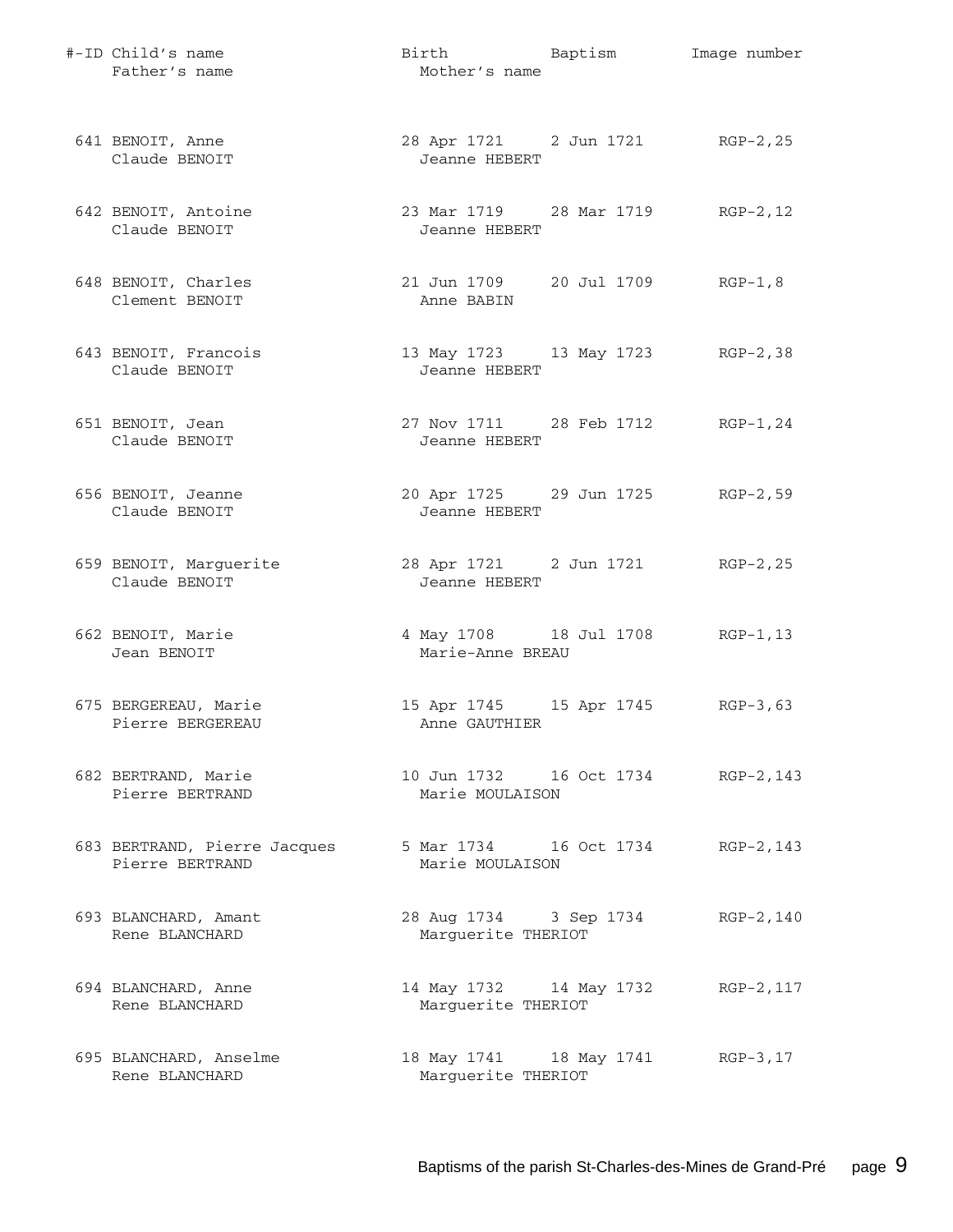| #-ID Child's name<br>Father's name                  | Birth Baptism<br>Mother's name                          | Image number |
|-----------------------------------------------------|---------------------------------------------------------|--------------|
| 698 BLANCHARD, Desire<br>Rene BLANCHARD             | 23 Jul 1736 23 Jul 1736 RGP-2,155<br>Marguerite THERIOT |              |
| 699 BLANCHARD, Etienne<br>Rene BLANCHARD            | 20 Jun 1729 21 Jul 1729<br>Anne LANDRY                  | RGP-2,91     |
| 704 BLANCHARD, Francoise<br>Rene BLANCHARD          | 25 Dec 1746 25 Dec 1746 RGP-3,81<br>Marguerite THERIOT  |              |
| 709 BLANCHARD, Helene<br>Pierre BLANCHARD           | 25 Oct 1718 23 May 1719 RGP-2, 13<br>Francoise BREAU    |              |
| 2157 BLANCHARD, Joseph<br>Rene BLANCHARD            | 6 Jan 1712 7 Jan 1712<br>Anne LANDRY                    | $RGP-1, 23$  |
| 713 BLANCHARD, Joseph<br>Rene BLANCHARD             | 5 Jun 1730 5 Jun 1730 RGP-2,98<br>Marguerite THERIOT    |              |
| 714 BLANCHARD, Marguerite<br>Rene BLANCHARD         | 19 dec 1738 20 dec 1738<br>Marguerite THERIOT           | RGP-2,174    |
| 715 BLANCHARD, Marie<br>Rene BLANCHARD              | 28 Aug 1709 28 Aug 1709 RGP-1,8<br>Anne LANDRY          |              |
| 7 BLANCHARD, Marie Josephe<br>Rene BLANCHARD        | 7 Aug 1743 8 Aug 1743<br>Marguerite THERIOT             | $RGP-3, 42$  |
| 722 BLANCHARD, Mathurin<br>Rene BLANCHARD           | 29 Dec 1745 29 Dec 1745 RGP-3,71<br>Marguerite THERIOT  |              |
| 1264 BLIN, Anne DAIGRE<br>Louis ABELIN BLIN         | fin Dec 1708 14 Apr 1709<br>Marie DAIGRE                | $RGP-1, 10$  |
| 856 BODART, Marie Josephe<br>Francois BODART        | 22 Sep 1710 4 Oct 1710<br>Marie BABIN                   | $RGP-1, 18$  |
| 729 BOISSEAU, Anne<br>Francois BLONDIN BOISSEAU     | 19 Jun 1717 20 Jun 1717<br>Marie Anne SAULNIER          | $RGP-2, 1$   |
| 730 BOISSEAU, Francois<br>Francois BLONDIN BOISSEAU | 2 Jul 1720    14 Jul 1720<br>Marie Anne SAULNIER        | RGP-2,19     |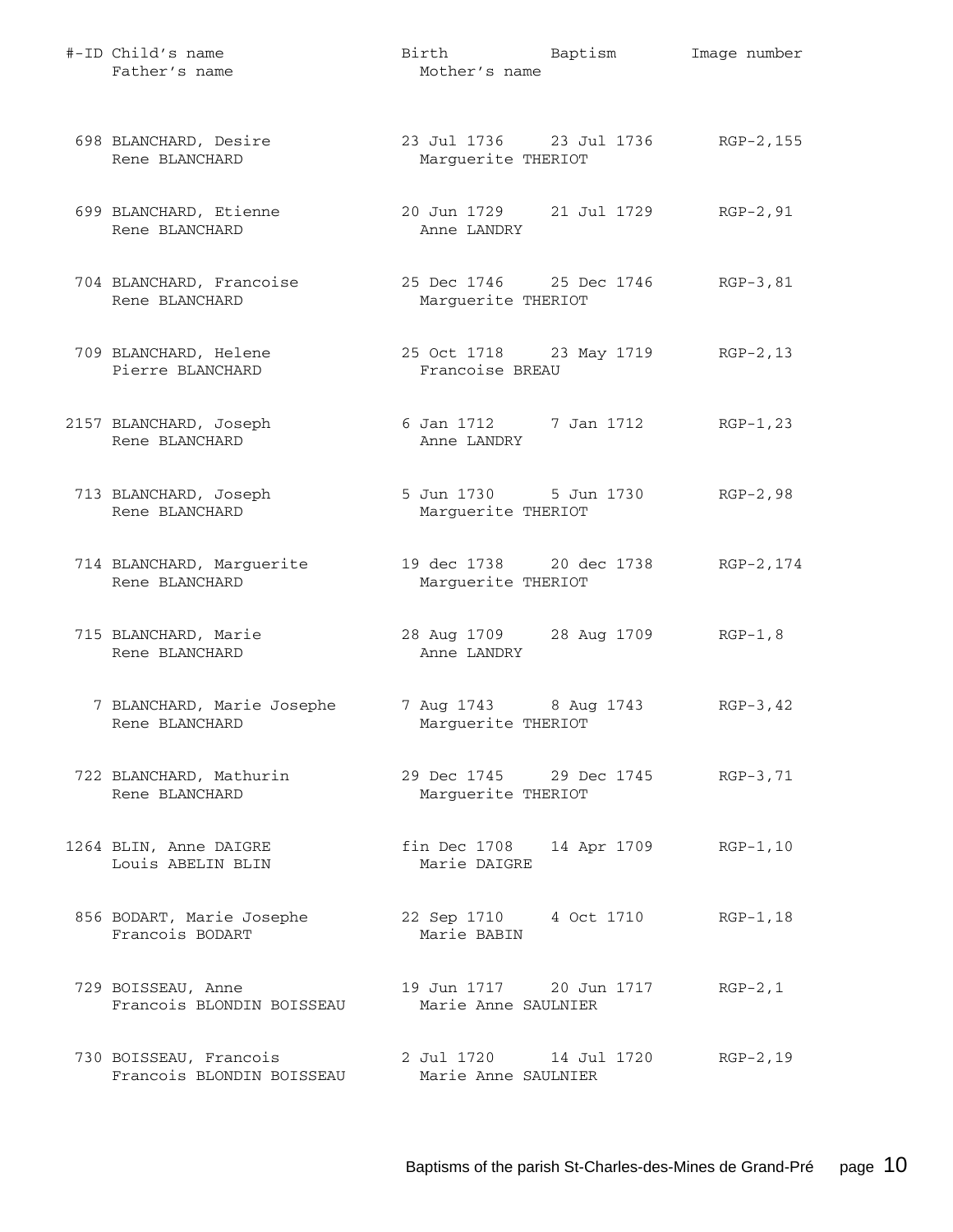| #-ID Child's name<br>Father's name                | Birth Baptism<br>Mother's name                             | Image number |
|---------------------------------------------------|------------------------------------------------------------|--------------|
| 735 BOISSEAU, Jeanne<br>Francois BLONDIN BOISSEAU | abt 1731 18 Mar 1731 RGP-2,107<br>Marie Anne SAULNIER      |              |
| 754 BOUDROT, Amand<br>Pierre BOUDROT              | 20 Mar 1744 20 Mar 1744 RGP-3,50<br>Anne HEBERT            |              |
| 757 BOUDROT, Anasthasie<br>Jean BOUDROT           | 21 Mar 1746 21 Mar 1746 RGP-3,73<br>Agathe THIBODEAU       |              |
| 760 BOUDROT, Anne<br>Claude BOUDROT               | 22 Nov 1721 14 Dec 1721 RGP-2, 29<br>Catherine MEUNIER     |              |
| 764 BOUDROT, Anne<br>Joseph BOUDROT               | 7 Feb 1729 7 Feb 1729<br>Anne LEBLANC                      | $RGP-2, 89$  |
| 768 BOUDROT, Anne<br>Francois BOUDROT             | 29 Nov 1747 29 Nov 1747<br>Anne Marie THIBODEAU            | $RGP-3, 92$  |
| 771 BOUDROT, Anne Marie<br>Claude BOUDROT         | 17 Dec 1711 17 Dec 1711 RGP-1, 22<br>Catherine HEBERT      |              |
| 777 BOUDROT, Anne Marie<br>Francois BOUDROT       | 26 Apr 1735 27 Apr 1735 RGP-2,147<br>Anne Marie THIBODEAU  |              |
| 784 BOUDROT, Basile<br>Pierre BOUDROT             | 14 Jun 1718 9 Jul 1718<br>Madeleine HEBERT                 | $RGP-2, 8$   |
| 785 BOUDROT, Bonaventure<br>Francois BOUDROT      | 10 May 1733 11 May 1733 RGP-2, 126<br>Anne Marie THIBODEAU |              |
| 786 BOUDROT, Catherine<br>Joseph BOUDROT          | 25 Nov 1739 25 Nov 1739<br>Anne LEBLANC                    | $RGP-3, 5$   |
| 789 BOUDROT, Charles<br>Claude BOUDROT            | 23 Oct 1725 23 Oct 1725<br>Catherine MEUNIER               | $RGP-2, 61$  |
| 790 BOUDROT, Charles<br>Claude BOUDROT            | Catherine HEBERT                                           | RGP-2,137    |
| 791 BOUDROT, Charles<br>Jean BOUDROT              | 30 Nov 1738 16 Feb 1739<br>Agathe THIBODEAU                | RGP-2, 177   |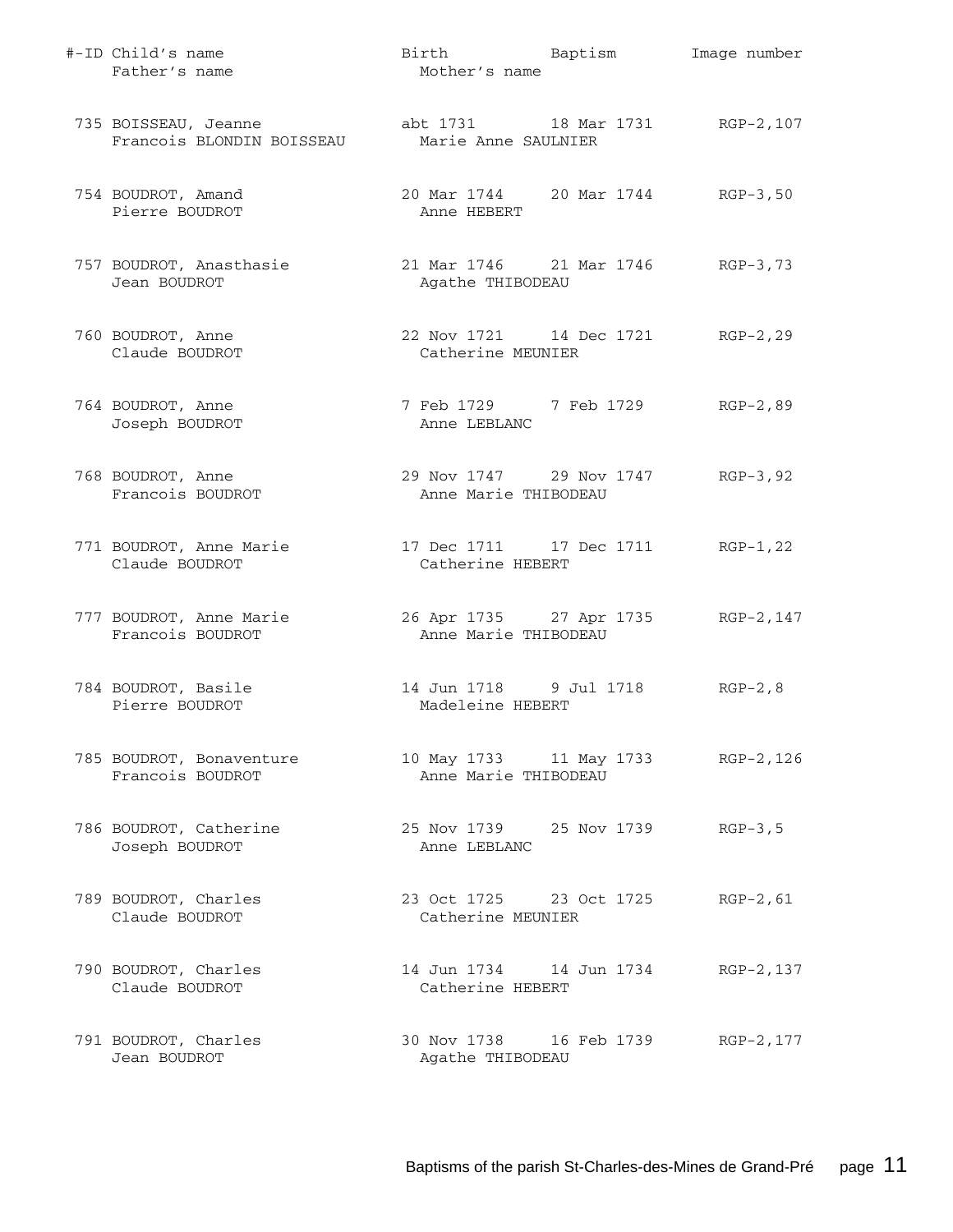| #-ID Child's name<br>Father's name                                                | Birth Baptism<br>Mother's name                          | Image number |
|-----------------------------------------------------------------------------------|---------------------------------------------------------|--------------|
| 792 BOUDROT, Charles Marie<br>Pierre BOUDROT                                      | 23 Sep 1748 23 Sep 1748 RGP-3,104<br>Anne HEBERT        |              |
| 10 BOUDROT, Claire<br>Claude BOUDROT                                              | 27 Dec 1719 1 Jan 1720<br>Catherine MEUNIER             | $RGP-2, 17$  |
| 793 BOUDROT, Claude<br>Claude BOUDROT                                             | 6 Dec 1708 16 Dec 1708 RGP-1, 6<br>Catherine HEBERT     |              |
| 795 BOUDROT, Elisabeth Isabelle 9 Feb 1722 10 Feb 1722 RGP-2,30<br>Claude BOUDROT | Catherine HEBERT                                        |              |
| 766 BOUDROT, Francois<br>Claude BOUDROT                                           | 18 Jul 1709    18 Jul 1709<br>Catherine MEUNIER         | $RGP-1, 8$   |
| 799 BOUDROT, Francois<br>Michel BOUDROT                                           | 10 Aug 1710   10 Aug 1710   RGP-1, 17<br>Cecile LEBLANC |              |
| 800 BOUDROT, Francois Anselme 30 Jul 1737 4 Aug 1737<br>Francois BOUDROT          | Anne Marie THIBODEAU                                    | RGP-2,163    |
| 805 BOUDROT, Francois Joseph<br>Jean Baptiste BOUDROT                             | Agnes PITRE                                             | RGP-2,180    |
| 806 BOUDROT, Francoise<br>Michel BOUDROT                                          | Cecile LEBLANC                                          | $RGP-1, 23$  |
| 809 BOUDROT, Francoise<br>Joseph BOUDROT                                          | 24 Nov 1719 29 Nov 1719<br>Francoise COMEAU             | $RGP-2, 18$  |
| 810 BOUDROT, Francoise<br>Claude BOUDROT                                          | 3 Dec 1727 4 Dec 1727<br>Catherine HEBERT               | $RGP-2, 80$  |
| 818 BOUDROT, Honore<br>Michel BOUDROT                                             | 17 Jan 1724 19 Mar 1724<br>Cecile LEBLANC               | $RGP-2, 50$  |
| 819 BOUDROT, Honore<br>Jean BOUDROT                                               | 6 Dec 1708 14 Apr 1709<br>Cecile CORPORON               | RGP-1,10     |
| 821 BOUDROT, Honore<br>Jean BOUDROT                                               | 12 Apr 1728 11 Jul 1728 RGP-2,86<br>Louise SAULNIER     |              |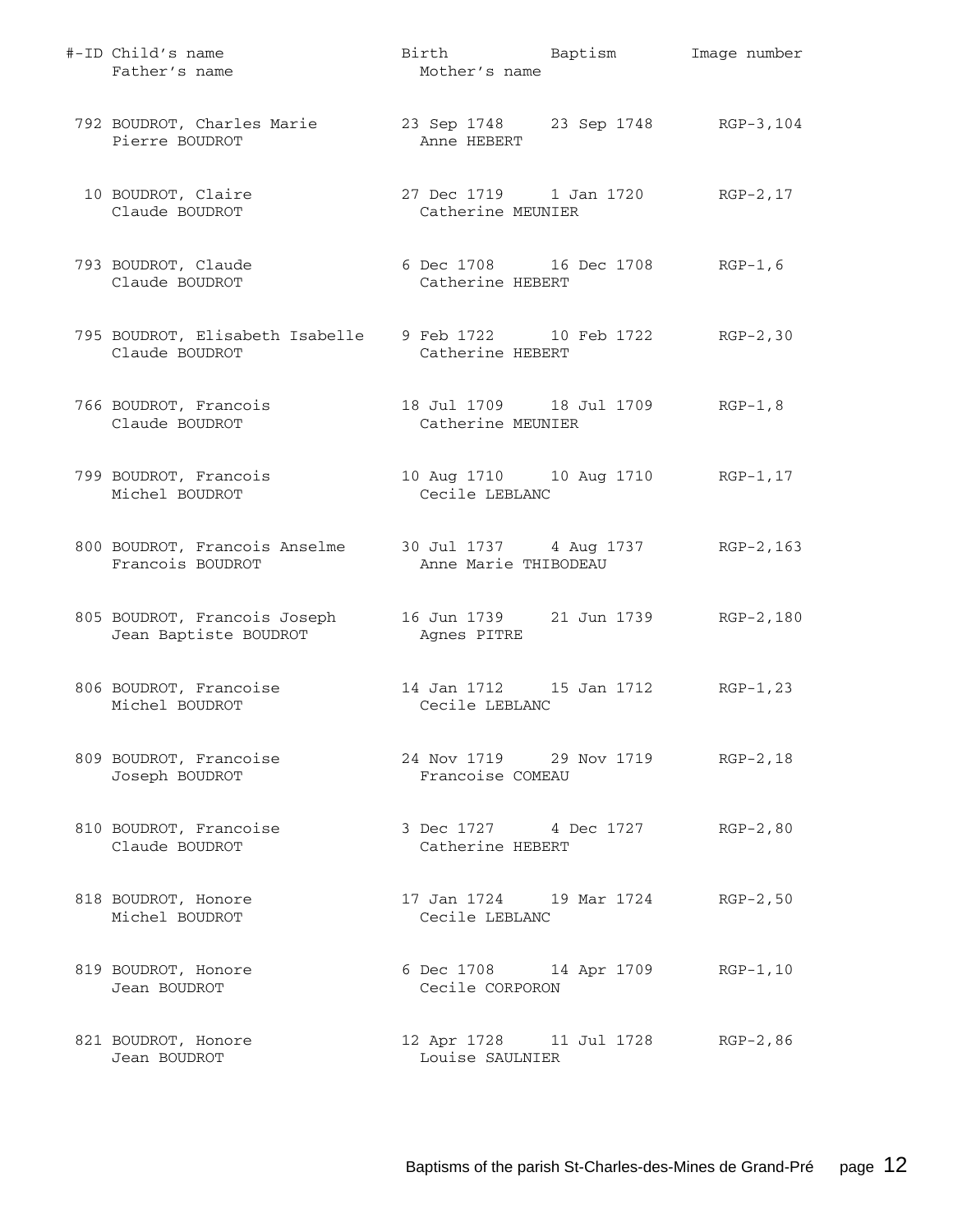| #-ID Child's name<br>Father's name               | Birth Baptism<br>Mother's name                       | Image number |
|--------------------------------------------------|------------------------------------------------------|--------------|
| 823 BOUDROT, Jean<br>Claude BOUDROT              | 13 Jun 1725 17 Jun 1725 RGP-2,59<br>Catherine HEBERT |              |
| 826 BOUDROT, Jean<br>Joseph BOUDROT              | 15 Dec 1737 15 Dec 1737 RGP-2,167<br>Anne LEBLANC    |              |
| 822 BOUDROT, Jean Baptiste<br>Antoine BOUDROT    | 1 Jun 1748 1 Jun 1748 RGP-3,99<br>Brigitte APART     |              |
| 827 BOUDROT, Jean Baptiste<br>Jean BOUDROT       | 19 Aug 1723 10 Oct 1723 RGP-2, 42<br>Louise SAULNIER |              |
| 828 BOUDROT, Jean Baptiste<br>Jean BOUDROT       | 22 Jun 1736 22 Jun 1736<br>Agathe THIBODEAU          | $RGP-2, 155$ |
| 829 BOUDROT, Jean Zacharie<br>Francois BOUDROT   | 22 Aug 1731 22 Aug 1731<br>Anne Marie THIBODEAU      | RGP-2,111    |
| 830 BOUDROT, Joseph<br>Claude BOUDROT            | 29 Dec 1718 29 dec 1718<br>Catherine HEBERT          | RGP-2,11     |
| 834 BOUDROT, Joseph Francois<br>Francois BOUDROT | 19 Mar 1742   19 Mar 1742<br>Anne Marie THIBODEAU    | $RGP-3, 28$  |
| 836 BOUDROT, Joseph Marie<br>Francois BOUDROT    | 27 Nov 1744 28 Nov 1744<br>Anne Marie THIBODEAU      | $RGP-3, 57$  |
| 835 BOUDROT, Josephe Marie<br>Pierre BOUDROT     | 6 Oct 1739 6 Oct 1739<br>Anne HEBERT                 | $RGP-3, 3$   |
| 837 BOUDROT, Judique<br>Joseph BOUDROT           | 7 Apr 1733 13 Apr 1733 RGP-2, 124<br>Anne LEBLANC    |              |
| 843 BOUDROT, Marguerite<br>Charles BOUDROT       | 25 Oct 1708 31 Mar 1709<br>Marie CORPORON            | $RGP-1, 9$   |
| 844 BOUDROT, Marguerite<br>Joseph BOUDROT        | 24 Jul 1747 24 Jul 1747<br>Helene LANDRY             | $RGB-3,88$   |
| 848 BOUDROT, Marguerite<br>Michel BOUDROT        | 12 Oct 1725 13 Oct 1725<br>Cecile LEBLANC            | RGP-2,62     |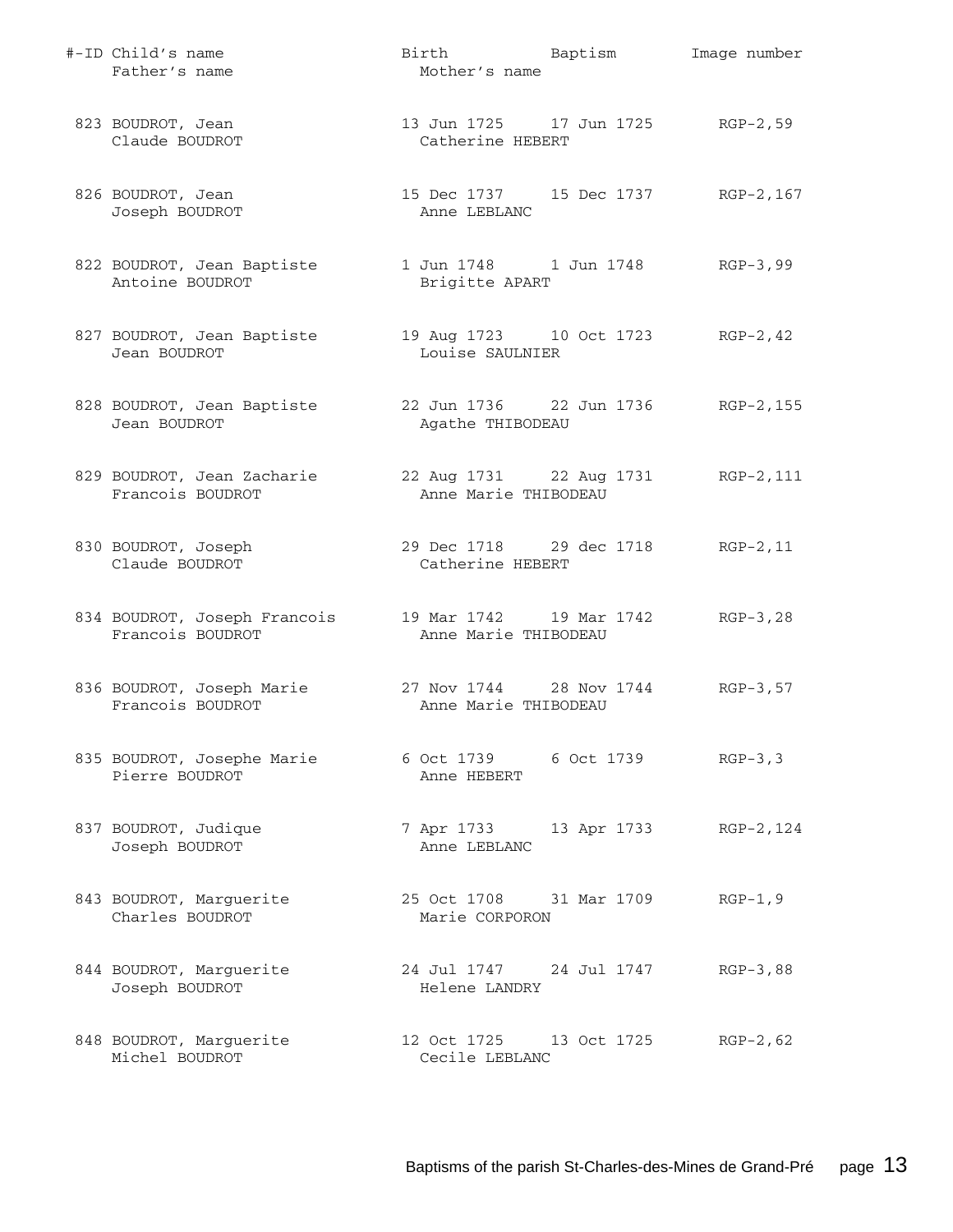| #-ID Child's name<br>Father's name                                                  | Birth Baptism<br>Mother's name                        | Image number |
|-------------------------------------------------------------------------------------|-------------------------------------------------------|--------------|
| 845 BOUDROT, Marguerite Josephe 13 Jun 1741 13 Jun 1741 RGP-3, 18<br>Pierre BOUDROT | Anne HEBERT                                           |              |
| 847 BOUDROT, Marguerite Nathalie 4 Jun 1734 4 Jun 1734<br>Francois BOUDROT          | Marguerite PITRE                                      | RGP-2,136    |
| 1247 BOUDROT, Marie<br>Michel BOUDROT                                               | 5 Mar 1709 5 Mar 1709<br>Cecile LEBLANC               | $RGP-1, 9$   |
| 857 BOUDROT, Marie Josephe 3 Jan 1718 4 Jan 1718 RGP-2,5<br>Claude BOUDROT          | Catherine MEUNIER                                     |              |
| 862 BOUDROT, Marie Josephe<br>Joseph BOUDROT                                        | 19 Oct 1723 19 Oct 1723<br>Francoise COMEAU           | $RGP-2, 42$  |
| 867 BOUDROT, Marie Josephe<br>Denis BOUDROT                                         | 27 Aug 1731 14 Oct 1731 RGP-2, 113<br>Agnes VINCENT   |              |
| 868 BOUDROT, Marie Josephe<br>Pierre BOUDROT                                        | 21 Oct 1733 21 Oct 1733<br>Anne HEBERT                | RGP-2,130    |
| 873 BOUDROT, Marie Madeleine<br>Jean BOUDROT                                        | 9 sep 1734 19 Sep 1734 RGP-2, 141<br>Agathe THIBODEAU |              |
| 874 BOUDROT, Marie Marguerite 2 Mar 1745 3 Mar 1745<br>Joseph BOUDROT               | Helene LANDRY                                         | $RGB-3,62$   |
| 875 BOUDROT, Michel<br>Pierre BOUDROT                                               | 26 Apr 1746 26 Apr 1746 RGP-3,74<br>Anne HEBERT       |              |
| 876 BOUDROT, Olivier<br>Denis BOUDROT                                               | 22 Jun 1712    16 Jul 1712<br>Agnes VINCENT           | $RGP-1, 34$  |
| 877 BOUDROT, Olivier<br>Michel BOUDROT                                              | 20 May 1728 20 May 1728<br>Cecile LEBLANC             | $RGP-2, 84$  |
| 878 BOUDROT, Paul<br>Claude BOUDROT                                                 | 10 Oct 1707    10 Oct 1707<br>Catherine MEUNIER       | $RGP-1, 1$   |
| 879 BOUDROT, Paul<br>Pierre BOUDROT                                                 | 14 Nov 1735 14 Nov 1735<br>Anne HEBERT                | RGP-2,151    |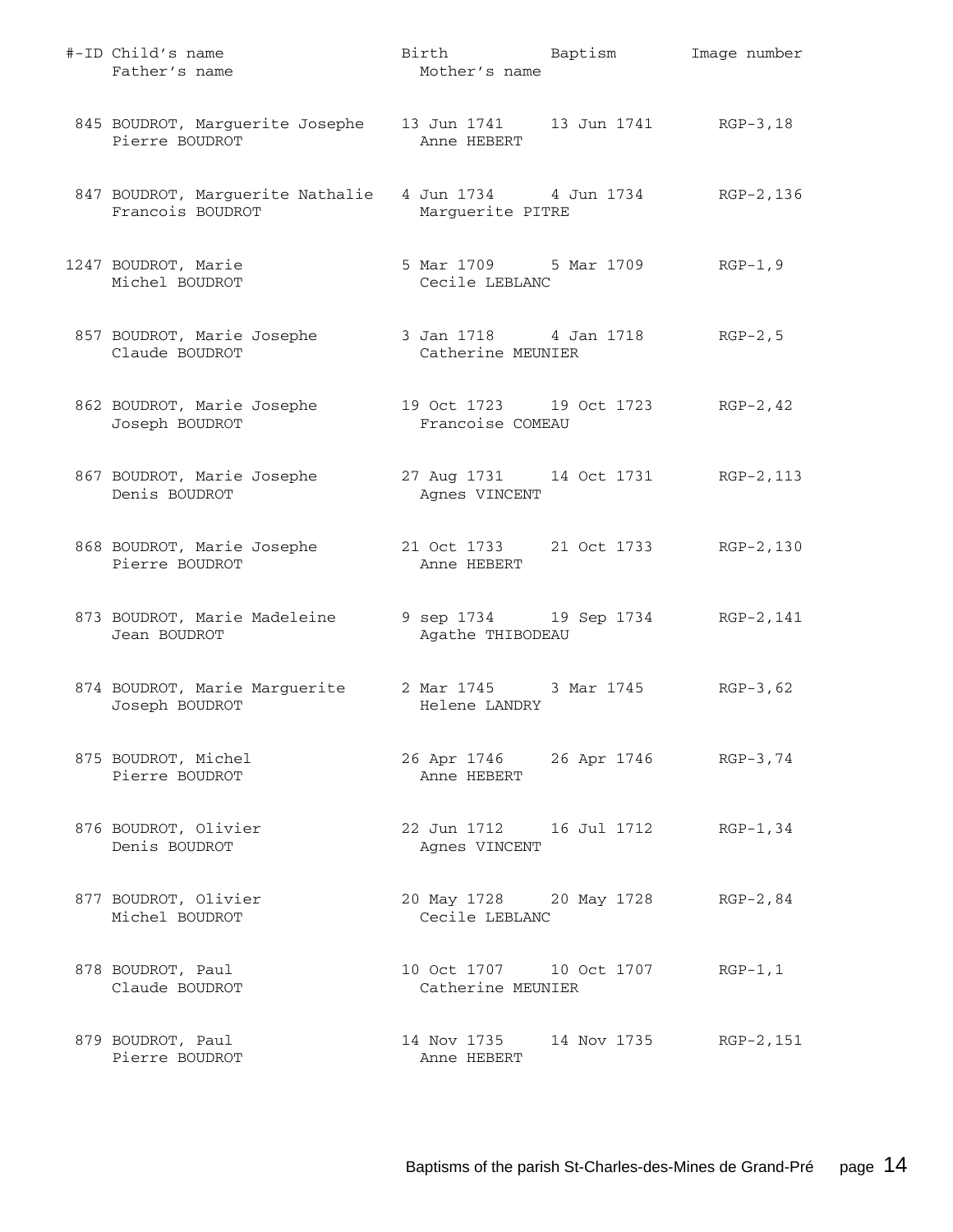| #-ID Child's name<br>Father's name      | Birth Baptism<br>Mother's name                        | Image number |
|-----------------------------------------|-------------------------------------------------------|--------------|
| 880 BOUDROT, Paul<br>Joseph BOUDROT     | 1 Mar 1745 1 Mar 1745 RGP-3,62<br>Anne LEBLANC        |              |
| 881 BOUDROT, Pierre<br>Michel BOUDROT   | 16 Dec 1720 16 Dec 1720<br>Cecile LEBLANC             | $RGP-2, 22$  |
| 882 BOUDROT, Pierre<br>Claude BOUDROT   | 24 Nov 1723 24 Nov 1723 RGP-2, 44<br>Catherine HEBERT |              |
| 885 BOUDROT, Pierre<br>Joseph BOUDROT   | 13 May 1735 13 May 1735 RGP-2,148<br>Anne LEBLANC     |              |
| 886 BOUDROT, Pierre<br>Pierre BOUDROT   | 7 Oct 1737 8 Oct 1737<br>Anne HEBERT                  | RGP-2,166    |
| 887 BOUDROT, Rene<br>Michel BOUDROT     | Aug 1717 15 Aug 1717 RGP-2, 2<br>Cecile LEBLANC       |              |
| 869 BOUDROT, Rosalie<br>Pierre BOUDROT  | 21 Oct 1733 21 Oct 1733 RGP-2,130<br>Anne HEBERT      |              |
| 888 BOUDROT, Rosalie<br>Jean BOUDROT    | 13 Nov 1732 13 Nov 1732<br>Agathe THIBODEAU           | RGP-2,121    |
| 890 BOUDROT, Simon<br>Etienne BOUDROT   | 16 May 1730 17 May 1730<br>Marie Claire AUCOIN        | $RGP-2, 98$  |
| 891 BOURG, Alexandre<br>Alexandre BOURG | 12 Oct 1709 12 Oct 1709<br>Marguerite MELANSON        | $RGP-1, 50$  |
| 898 BOURG, Alexandre<br>Jean BOURG      | 15 Jan 1709 31 mar 1709<br>Marie Catherine BARRIEAU   | $RGP-1, 9$   |
| 903 BOURG, Alexandre<br>Alexandre BOURG | 6 Jan 1737 6 Jan 1737<br>Marie HEBERT                 | RGP-2,158    |
| 904 BOURG, Anastasie<br>Alexandre BOURG | 26 Apr 1708 22 May 1708<br>Marguerite MELANSON        | $RGP-1, 4$   |
| 907 BOURG, Anne<br>Alexandre BOURG      | 30 Jul 1742 30 Jul 1742<br>Marie HEBERT               | $RGB-3, 30$  |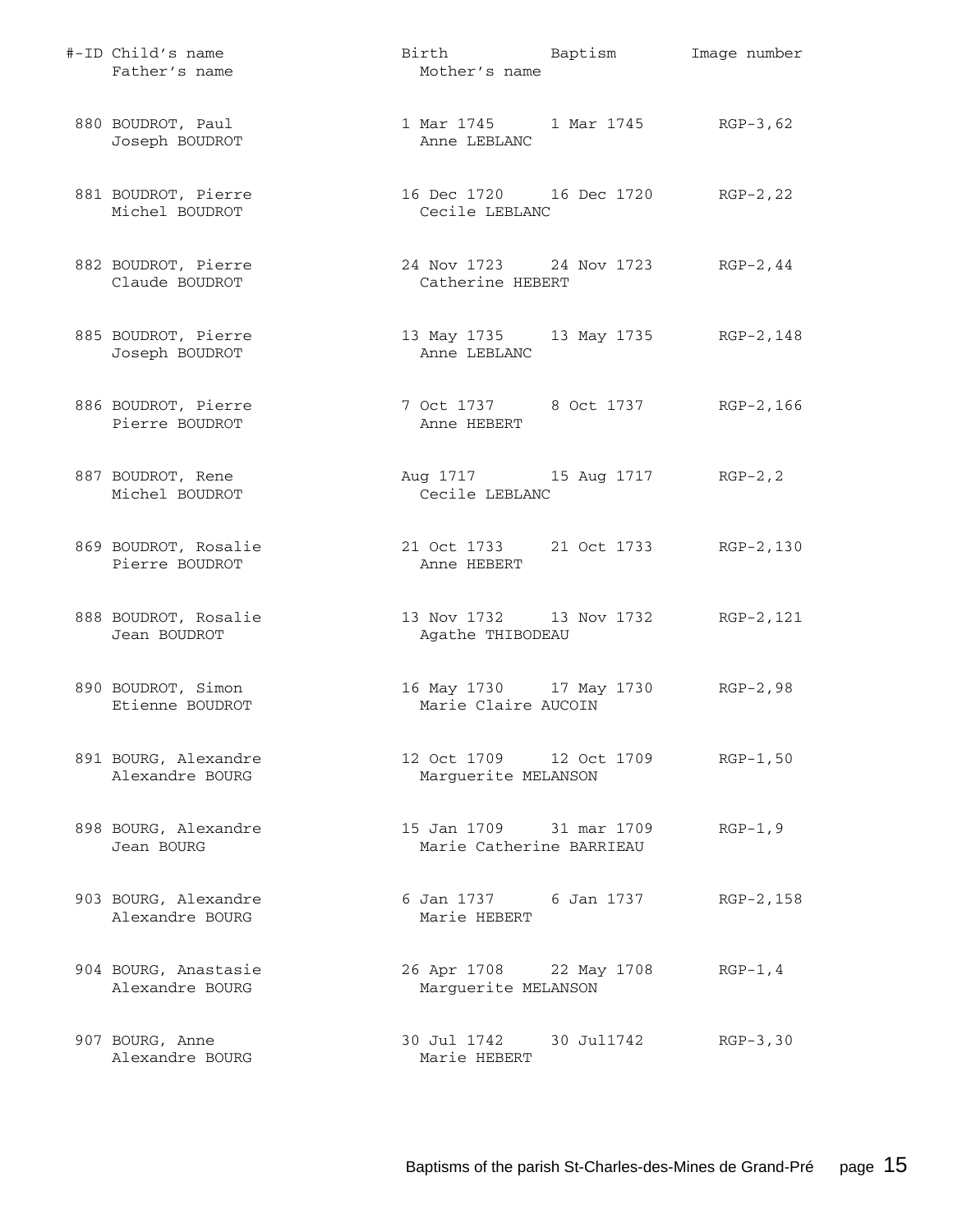| #-ID Child's name<br>Father's name          | Birth<br>Mother's name                           | Baptism                 | Image number |
|---------------------------------------------|--------------------------------------------------|-------------------------|--------------|
| 910 BOURG, Anne<br>Paul BOURG               | Judith Judique HEBERT                            | 2 Sep 1745 2 Sep 1745   | $RGB-3,66$   |
| 278 BOURG, Benoni<br>Alexandre BOURG        | abt 1718 11 Nov 1718<br>Marguerite MELANSON      |                         | $RGP-2, 10$  |
| 917 BOURG, Jean Baptiste<br>Benoni BOURG    | Francoise LEBLANC                                | 22 Sep 1747 23 Sep 1747 | RPG-3,89     |
| 918 BOURG, Jean Baptiste<br>Alexandre BOURG | Marguerite MELANSON                              | 28 Oct 1720 28 Oct 1720 | $RGP-2, 21$  |
| 919 BOURG, Joseph<br>Alexandre BOURG        | 8 May 1722 8 May 1722<br>Marguerite MELANSON     |                         | $RGP-2, 33$  |
| 920 BOURG, Joseph<br>Alexandre BOURG        | 26 Dec 1736 9 Jun 1737<br>Ursule HEBERT          |                         | $RGP-2, 162$ |
| 922 BOURG, Joseph<br>Joseph BOURG           | 22 Dec 1745 22 Dec 1745<br>Marie LANDRY          |                         | RGP-3,71     |
| 923 BOURG, Joseph<br>Alexandre BOURG        | Marie HEBERT                                     | 15 Nov 1746 21 Jun 1747 | $RGB-3,86$   |
| 924 BOURG, Joseph<br>Paul BOURG             | 10 Dec 1747 11 Dec 1747<br>Judith Judique HEBERT |                         | $RGP-3, 93$  |
| 925 BOURG, Madeleine<br>Alexandre BOURG     | 2 Dec 1744<br>Marie HEBERT                       | 4 Jun 1745              | $RGP-3, 65$  |
| 277 BOURG, Marguerite<br>Benoni BOURG       | 10 Nov 1745 10 Nov 1745<br>Francoise LEBLANC     |                         | $RGB-3,70$   |
| 926 BOURG, Marguerite<br>Alexandre BOURG    | 6 Jan 1739 6 Jan 1739<br>Marie HEBERT            |                         | RGP-2, 175   |
| 934 BOURG, Marie Joseph<br>Alexandre BOURG  | 27 Mar 1735<br>Marie HEBERT                      | 28 Mar 1735             | RGP-2,146    |
| 929 BOURG, Marie Josephe<br>Alexandre BOURG | 16 Jun 1711<br>Marguerite MELANSON               | 24 Jun 1711             | $RGP-1, 21$  |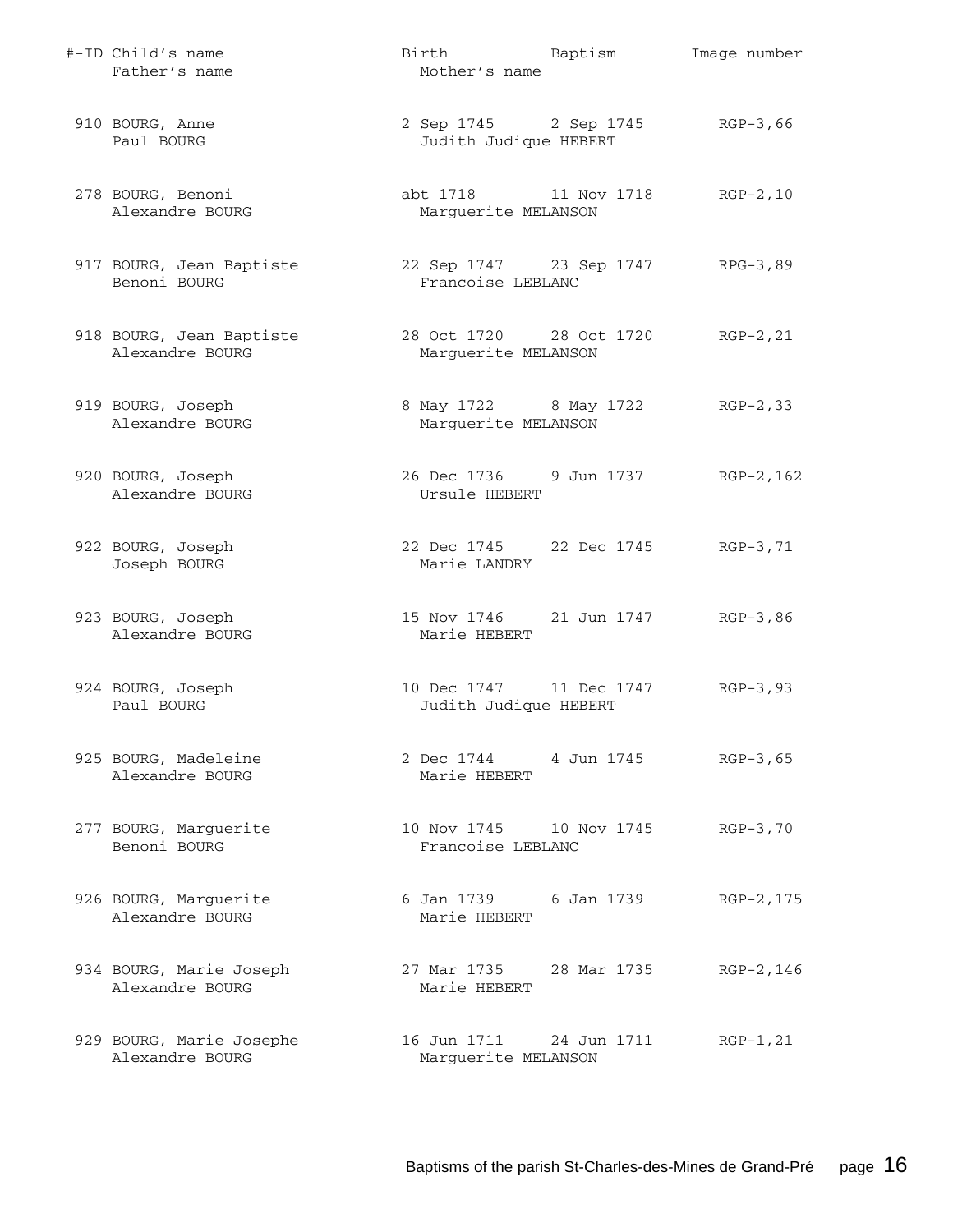| #-ID Child's name<br>Father's name                          | Birth Baptism<br>Mother's name                            |             | Image number |
|-------------------------------------------------------------|-----------------------------------------------------------|-------------|--------------|
| 935 BOURG, Marie Josephe<br>Paul BOURG                      | 13 May 1741 13 May 1741 RGP-3,16<br>Judith Judique HEBERT |             |              |
| 936 BOURG, Marie Josephe<br>Joseph BOURG                    | 3 Feb 1747     3 Feb 1747<br>Marie LANDRY                 |             | RGP-3,82     |
| 937 BOURG, Paul<br>Paul BOURG                               | 11 Feb 1743 11 Feb 1743<br>Judith Judique HEBERT          |             | RGP-3,38     |
| 944 BOURG, Pierre<br>Abraham le jeune BOURG                 | 1 Oct 1707 18 Jul 1708<br>Marie DUGAS                     |             | $RGP-1, 13$  |
| 945 BOURG, Pierre<br>Alexandre BOURG                        | 26 Sep 1740 26 Sep 1740 RGP-3,9<br>Marie HEBERT           |             |              |
| 946 BOURG, Pierre<br>Joseph BOURG                           | 22 Jul 1748 22 Jul 1748<br>Marie LANDRY                   |             | RGP-3,102    |
| 949 BOURG, Pierre<br>Pierre BOURG                           | 2 Feb 1708 18 Jul 1708<br>Marguerite BLANCHARD            |             | $RGP-1, 13$  |
| 952 BOURGEOIS, Michel<br>Guillaume BOURGEOIS                | 7 Jan 1713 7 jan 1713<br>Catherine J. THIBODEAU           |             | $RGP-1, 31$  |
| 955 BOUTIN, Angelique<br>Joseph BOUTIN                      | 24 Feb 1717 18 Sep 1717<br>Marie Marguerite LEJEUNE       |             | $RGP-2, 3$   |
| 960 BOUTIN, Euphrasie<br>Joseph BOUTIN                      | 19 Jun 1734 27 Sep 1734<br>Francoise PITRE                |             | RGP-2, 142   |
| 961 BOUTIN, Eustache<br>Joseph BOUTIN                       | 15 Jan 1712 27 Mar 1712<br>Marie Marguerite LEJEUNE       |             | $RGP-1, 36$  |
| 956 BOUTIN, Joseph<br>Joseph BOUTIN                         | 30 Apr 1710 4 May 1710<br>Marie Marguerite LEJEUNE        |             | $RGP-1, 15$  |
| 962 BOUTIN, Marguerite Rosalie<br>Joseph BOUTIN             | 20 Apr 1732<br>Marie Marguerite LEJEUNE                   | 24 Sep 1732 | RGP-2,120    |
| 967 BRASSEUR, Charles BRASSEAUX<br>Cosme BRASSEAUX BRASSEUR | 4 Nov 1738<br>Elisabeth THIBODEAU                         | 4 Nov 1738  | RGP-2, 174   |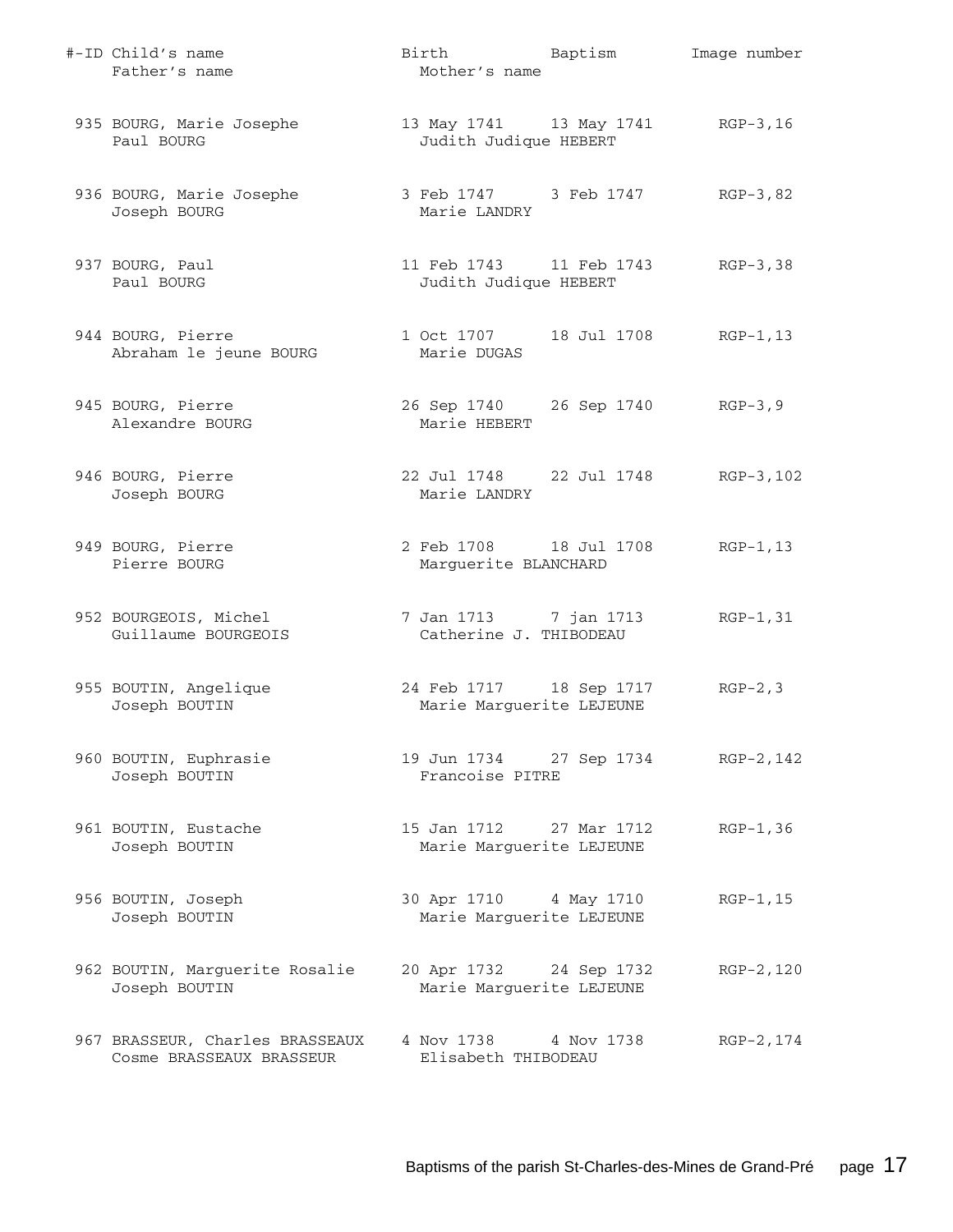| #-ID Child's name<br>Father's name                                                                              | Birth Baptism<br>Mother's name                      |            | Image number |
|-----------------------------------------------------------------------------------------------------------------|-----------------------------------------------------|------------|--------------|
| 963 BRASSEUR, Cosme BRASSEAUX<br>Mathieu BRASSEUR                                                               | 16 Dec 1712 16 Dec 1712 RGP-1,32<br>Jeanne CELESTIN |            |              |
| 968 BRASSEUR, Jean BRASSEUX<br>Mathieu BRASSEUR                                                                 | 1 Dec 1719 2 Dec 1719<br>Jeanne CELESTIN            |            | $RGP-2, 17$  |
| 970 BRASSEUR, Joseph<br>Cosme BRASSEAUX BRASSEUR                                                                | 3 Sep 1742 3 Sep 1742<br>Elisabeth THIBODEAU        |            | $RGP-2, 31$  |
| 969 BRASSEUR, Joseph LA SITARDIS 3 Mar 1726 14 Apr 1726 RGP-2,68<br>Mathieu BRASSEUR                            | Jeanne CELESTIN                                     |            |              |
| 978 BRASSEUR, Marguerite 14 Nov 1744 14 Nov 1744 RGP-3,57<br>Cosme BRASSEAUX BRASSEUR                           | Elisabeth THIBODEAU                                 |            |              |
| 974 BRASSEUR, Marguerite BRASSEUX 18 Jun 1710 18 Jun 1710 RGP-1,16<br>Mathieu BRASSEUR                          | Jeanne CELESTIN                                     |            |              |
| 679 BRASSEUR, Marie<br>Mathieu BRASSEUR                                                                         | 21 Oct 1707 21 Oct 1707<br>Jeanne CELESTIN          |            | $RGP-1, 1$   |
| 979 BRASSEUR, Marie Genevieve 24 Jan 1724 24 Jan 1724 RGP-2, 47<br>Mathieu BRASSEUR                             | Jeanne CELESTIN                                     |            |              |
| 980 BRASSEUR, Marie Madeleine 29 Oct 1746 29 Oct 1746 RGP-3,79<br>Cosme BRASSEAUX BRASSEUR Filisabeth THIBODEAU |                                                     |            |              |
| 981 BRASSEUR, Veronique<br>Mathieu BRASSEUR                                                                     | Jeanne CELESTIN                                     |            | $RGP-2, 1$   |
| 986 BREAU, Alexis<br>Francois BREAU                                                                             | 22 Sep 1721 1 Nov 1721<br>Marie COMEAU              |            | $RGP-2, 28$  |
| 994 BREAU, Amand<br>Jean BRAULT BREAU                                                                           | Anne GAUTROT                                        |            | $RGP-2, 106$ |
| 1001 BREAU, Anne<br>Paul BREAU                                                                                  | 27 Jul 1747 27 Jul 1747<br>Marie Josephe LANDRY     |            | $RGB-3,88$   |
| 995 BREAU, Anne<br>Pierre BREAU                                                                                 | 31 Jan 1710<br>Anne LEBLANC                         | 6 Apr 1710 | $RGP-1, 14$  |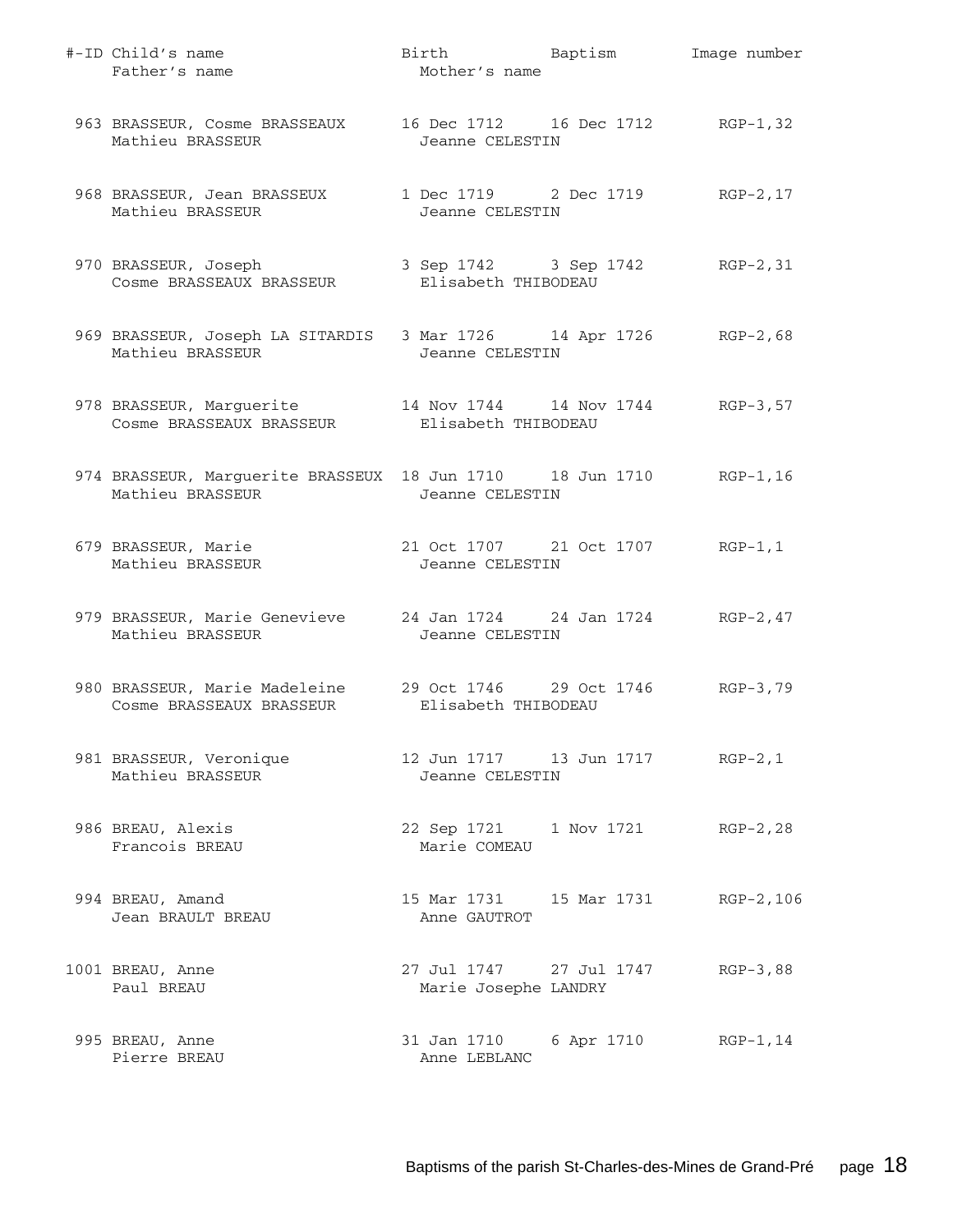| #-ID Child's name<br>Father's name             | Birth Baptism<br>Mother's name                     |                     | Image number |
|------------------------------------------------|----------------------------------------------------|---------------------|--------------|
| 996 BREAU, Anne<br>Jean BRAULT BREAU           | 18 Feb 1733 18 Feb 1733 RGP-2, 123<br>Anne GAUTROT |                     |              |
| 1002 BREAU, Antoine<br>Antoine BREAU           | Mar 1719 23 May 1719 RGP-2, 13<br>Marguerite DUGAS |                     |              |
| 1003 BREAU, Brigitte<br>Pierre BREAU           | 17 Mar 1719 18 May 1719 RGP-2, 13<br>Anne LEBLANC  |                     |              |
| 1004 BREAU, Catherine<br>Pierre BREAU          | 7 Feb 1708 14 Apr 1708 RGP-1,3<br>Anne LEBLANC     |                     |              |
| 1009 BREAU, Charles<br>Jean BRAULT BREAU       | 18 Oct 1727 18 Oct 1727 RGP-2,79<br>Anne GAUTROT   |                     |              |
| 1008 BREAU, Cherubin<br>Francois BREAU         | 4 Oct 1711 4 Nov 1711 RGP-1, 22<br>Marie COMEAU    |                     |              |
| 1014 BREAU, Francoise<br>Francois BREAU        | 28 Jul 1718<br>Marie COMEAU                        | 14 Aug 1718 RGP-2,8 |              |
| 1015 BREAU, Francoise<br>Jean BRAULT BREAU     | 18 Apr 1723 18 Apr 1723 RGP-2,38<br>Anne GAUTROT   |                     |              |
| 1016 BREAU, Isabelle<br>Pierre BREAU           | 16 Feb 1712<br>Anne LEBLANC                        | 17 Apr 1712         | $RGP-1, 35$  |
| 1017 BREAU, Jean Pierre<br>Jean BRAULT BREAU   | 24 Dec 1724 24 Dec 1724 RGP-2,56<br>Anne GAUTROT   |                     |              |
| 1018 BREAU, Joseph<br>Jean BRAULT BREAU        | 27 Mar 1726 27 Mar 1726 RGP-2,67<br>Anne GAUTROT   |                     |              |
| 1019 BREAU, Marguerite<br>Francois BREAU       | 12 Oct 1723 24 Oct 1723<br>Marie COMEAU            |                     | $RGP-2, 42$  |
| 1020 BREAU, Marguerite<br>Jean BRAULT BREAU    | 10 Apr 1735 10 Apr 1735 RGP-2,147<br>Anne GAUTROT  |                     |              |
| 1022 BREAU, Marie Josephe<br>Jean BRAULT BREAU | abt 1726 27 Mar 1726 RGP-2,67<br>Anne GAUTROT      |                     |              |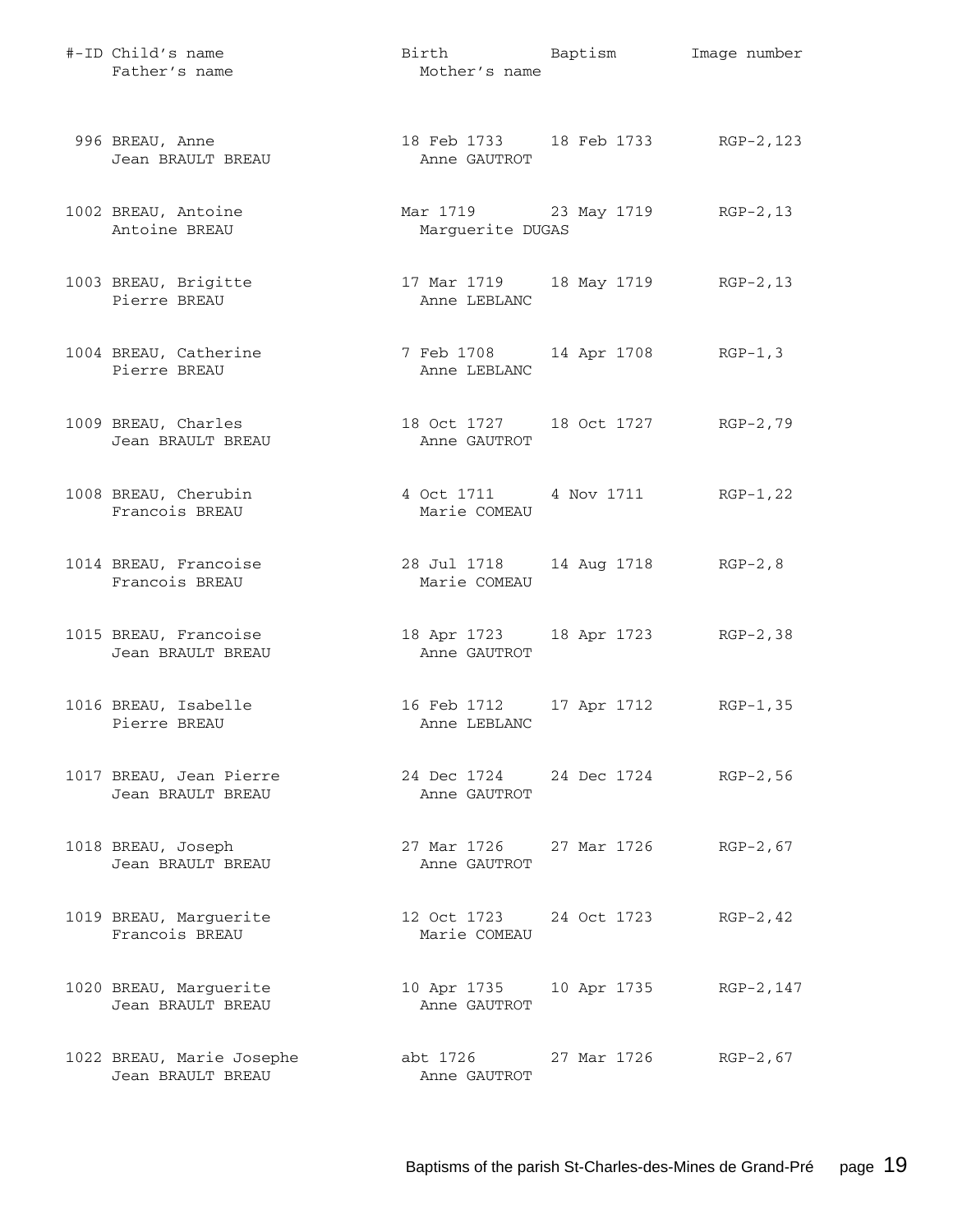| #-ID Child's name<br>Father's name                | Birth Baptism<br>Mother's name                            | Image number |
|---------------------------------------------------|-----------------------------------------------------------|--------------|
| 1023 BREAU, Marie Madeleine<br>Jean BRAULT BREAU  | 4 Oct 1737 5 Oct 1737 RGP-2, 165<br>Anne GAUTROT          |              |
| 997 BREAU, Paul<br>Pierre BREAU                   | 3 Jul 1717 15 Aug 1717<br>Anne LEBLANC                    | $RGP-2, 2$   |
| 1024 BREAU, Pierre<br>Francois BREAU              | 4 Jul 1709 20 Jul 1709 RGP-1,8<br>Marie COMEAU            |              |
| 2962 BROUSSARD, Charles<br>Joseph BROUSSARD       | 11 Apr 1743 12 Apr 1743 RGP-3,39<br>Ursule LEBLANC        |              |
| 1046 BROUSSARD, Jean Baptiste<br>Joseph BROUSSARD | 14 Jan 1742   14 Jan 1742   RGP-3, 25<br>Ursule LEBLANC   |              |
| 1047 BROUSSARD, Joseph<br>Joseph BROUSSARD        | 26 Feb 1741 27 Feb 1741 RGP-3,14<br>Ursule LEBLANC        |              |
| 1048 BROUSSARD, Marie<br>Joseph BROUSSARD         | 2 Sep 1744 2 Sep 1744<br>Ursule LEBLANC                   | RGP-3,54     |
| 1049 BROUSSARD, Marie Blanche<br>Joseph BROUSSARD | 17 Apr 1746 17 Apr 1746 RGP-3,74<br>Ursule LEBLANC        |              |
| 1055 BUGEAUD, Alain<br>Paul BUGEAUD               | 22 Aug 1728 22 Aug 1728<br>Marguerite DOUCET              | $RGP-2, 86$  |
| 1056 BUGEAUD, Amand Louis<br>Louis Amand BUGEAUD  | 8 Feb 1730 16 Feb 1730<br>Catherine GRANGER               | $RGP-2, 95$  |
| 1057 BUGEAUD, Anasthase<br>Paul BUGEAUD           | 2 May 1747 2 May 1747<br>Marguerite DOUCET                | RGP-3,85     |
| 1058 BUGEAUD, Anne<br>Paul BUGEAUD                | 8 Jan 1737 8 Jan 1737<br>Marguerite DOUCET                | RGP-2,158    |
| 1059 BUGEAUD, Jean Baptiste<br>Paul BUGEAUD       | 20 Apr 1743 20 Apr 1743<br>Marguerite DOUCET              | $RGP-3, 40$  |
| 1060 BUGEAUD, Joseph<br>Paul BUGEAUD              | 10 May 1730   11 may 1730   RGP-2,97<br>Marguerite DOUCET |              |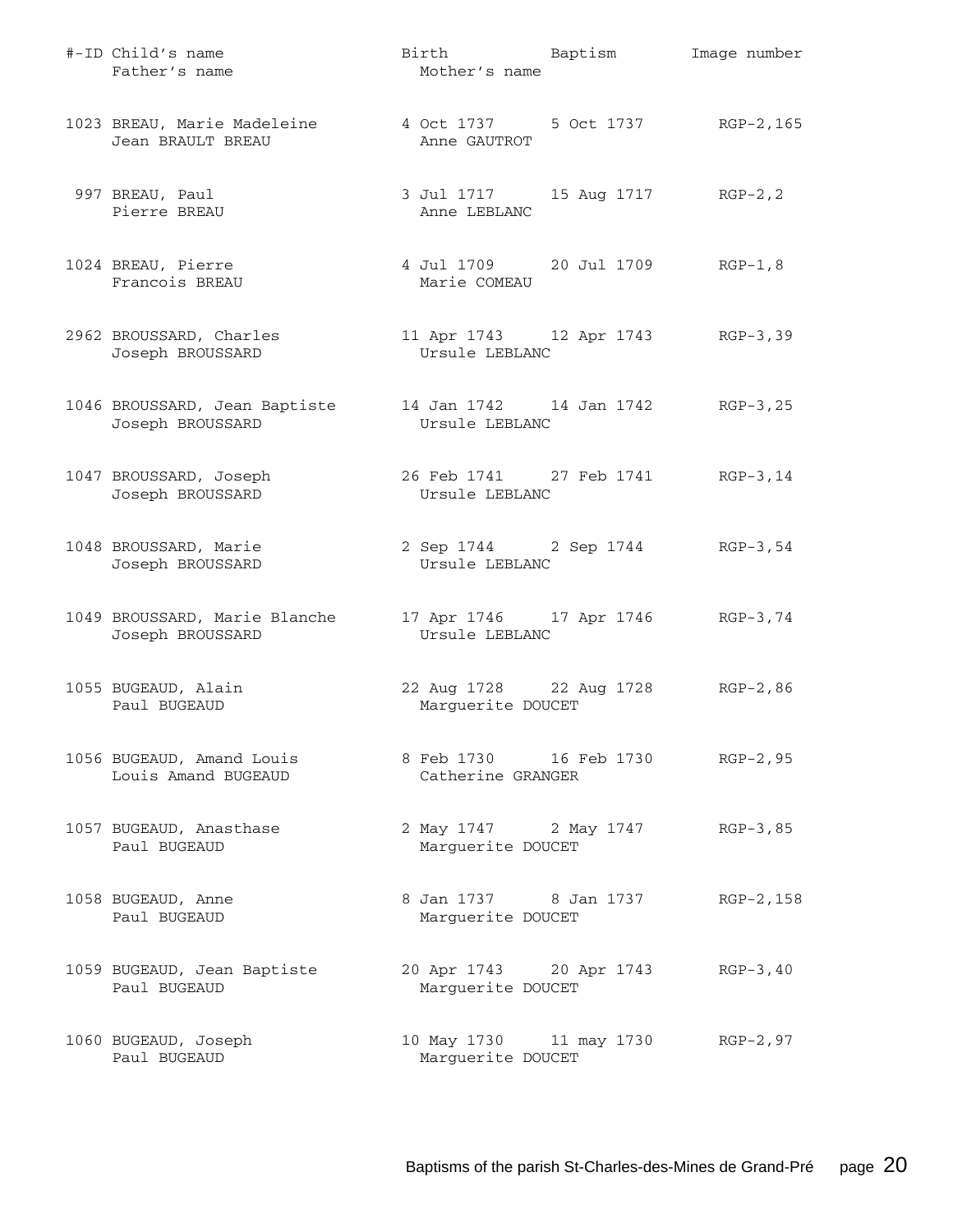| #-ID Child's name<br>Father's name                                                                              | Birth Baptism<br>Mother's name                          | Image number |
|-----------------------------------------------------------------------------------------------------------------|---------------------------------------------------------|--------------|
| 283 BUGEAUD, Joseph<br>Louis Amand BUGEAUD<br>Louis Amand BUGEAUD                                               | 16 ??? 1731   10 Nov 1731   RGP-2, 113<br>Claire DOUCET |              |
| 286 BUGEAUD, Joseph<br>Paul BUGEAUD                                                                             | 7 May 1741 7 May 1741 RGP-3, 16<br>Marguerite DOUCET    |              |
| 1061 BUGEAUD, Marguerite<br>Paul BUGEAUD                                                                        | 22 Oct 1733 23 Oct 1733 RGP-2,130<br>Marguerite DOUCET  |              |
| 1062 BUGEAUD, Marie Josephe<br>Paul BUGEAUD                                                                     | abt 1731 23 Aug 1731 RGP-2, 111<br>Marguerite DOUCET    |              |
| 1063 BUGEAUD, Marie Madeleine<br>Paul BUGEAUD                                                                   | 18 May 1735 18 May 1735 RGP-2,148<br>Marguerite DOUCET  |              |
| 1064 BUGEAUD, Paul<br>Paul BUGEAUD                                                                              | 8 May 1745 9 May 1745 RGP-3,64<br>Marguerite DOUCET     |              |
| 1065 BUGEAUD, Paul<br>Paul BUGEAUD                                                                              | 23 Oct 1738 4 Nov 1738<br>Marguerite DOUCET             | RGP-2,173    |
| 614 CELESTIN, Anasthasie BELLEMERE 30 May 1739 30 May 1739 RGP-2,180<br>Jacques BELLEMERE CELESTIN Marie LANDRY |                                                         |              |
| 1068 CELESTIN, Anathasie<br>Antoine CELESTIN                                                                    | 4 Jul 1744 4 Jul 1744 RGP-3,54<br>Marie GAUTROT         |              |
| 3133 CELESTIN, Anne<br>Antoine CELESTIN                                                                         | 24 Mar 1741 26 Mar 1741 RGP-3, 15<br>Marie GAUTROT      |              |
| 1069 CELESTIN, Antoine<br>Antoine CELESTIN                                                                      | 22 Mar 1739 22 Mar 1739 RGP-2, 177<br>Marie GAUTROT     |              |
| 615 CELESTIN, Bruno BELLEMERE<br>Jacques BELLEMERE CELESTIN                                                     | 26 Feb 1722 26 Feb 1722<br>Marie LANDRY                 | $RGP-2, 31$  |
| 1070 CELESTIN, Charles<br>Antoine CELESTIN                                                                      | 21 Jul 1728 22 Jul 1728<br>Marie GAUTROT                | $RGP-2, 86$  |
| 1071 CELESTIN, Charles<br>Antoine CELESTIN                                                                      | 15 Dec 1732 15 Dec 1732<br>Marie GAUTROT                | RGP-2, 122   |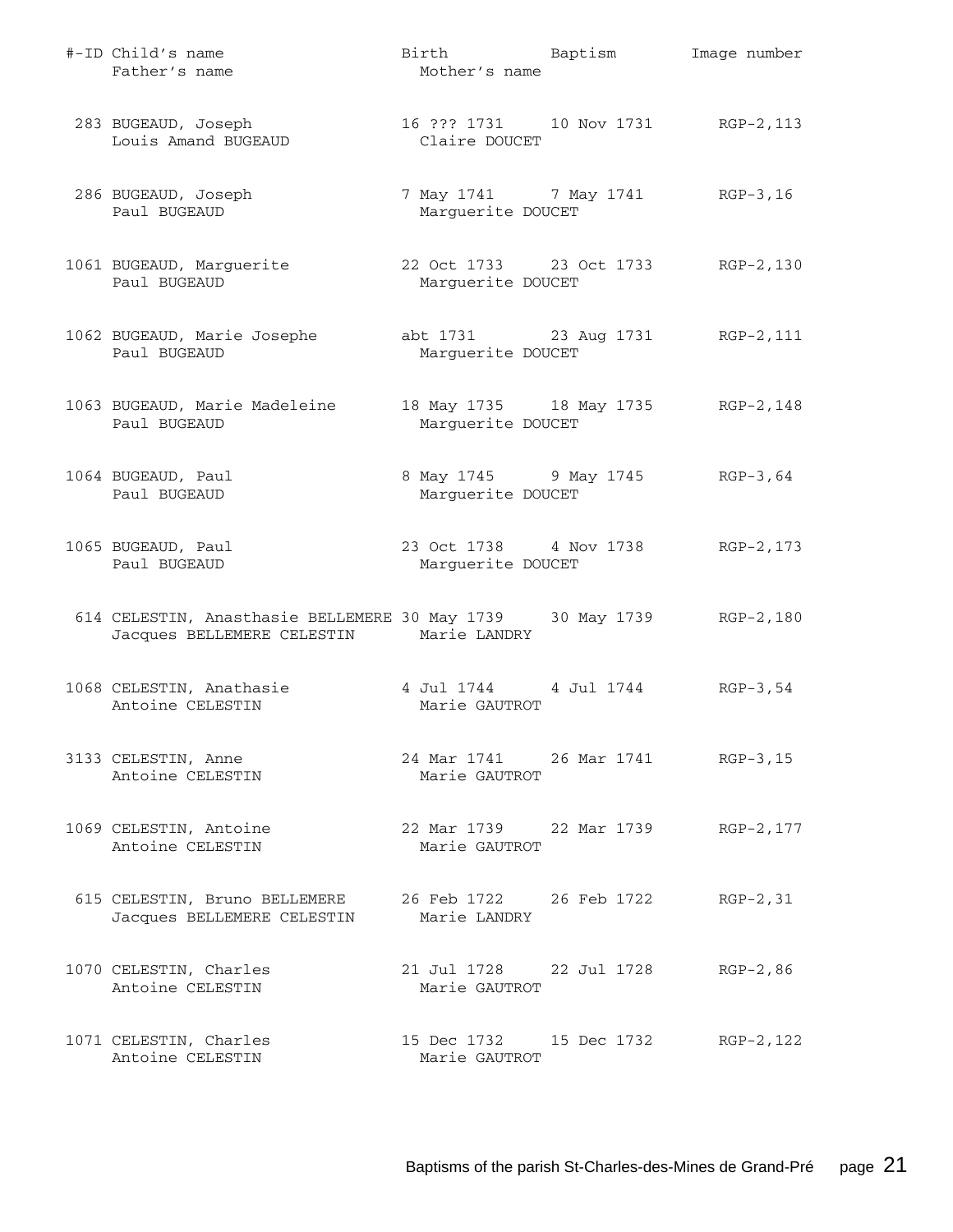| #-ID Child's name<br>Father's name                                                                               | Birth Baptism<br>Mother's name                      | Image number |
|------------------------------------------------------------------------------------------------------------------|-----------------------------------------------------|--------------|
| 1072 CELESTIN, Elisabeth<br>Antoine CELESTIN                                                                     | 24 Mar 1731 24 Mar 1731 RGP-2, 107<br>Marie GAUTROT |              |
| 616 CELESTIN, Felicite BELLEMERE<br>Jacques BELLEMERE CELESTIN Marie LANDRY                                      | 26 Sep 1740 7 Oct 1740 RGP-3,9                      |              |
| 617 CELESTIN, Helene Josephe B.<br>Jacques BELLEMERE CELESTIN                                                    | 22 Mar 1723 22 Mar 1723 RGP-2,37<br>Marie LANDRY    |              |
| 1073 CELESTIN, Honore<br>Antoine CELESTIN                                                                        | 7 Jan 1737 8 Jan 1737 RGP-2, 159<br>Marie GAUTROT   |              |
| 1074 CELESTIN, Jean Baptiste<br>Antoine CELESTIN                                                                 | 24 Jun 1729 24 Jun 1729 RGP-2, 92<br>Marie GAUTROT  |              |
| 2441 CELESTIN, Madeleine<br>Antoine CELESTIN                                                                     | 3 Jan 1724 4 Jan 1724 RGP-2,45<br>Marie GAUTROT     |              |
| 624 CELESTIN, Marguerite BELLEMERE 25 Apr 1735 26 Apr 1735 RGP-2, 147<br>Jacques BELLEMERE CELESTIN Marie LANDRY |                                                     |              |
| 628 CELESTIN, Marie BELLEMERE 9 Feb 1729 9 Feb 1729 RGP-2,88<br>Jacques BELLEMERE CELESTIN Marie LANDRY          |                                                     |              |
| 1077 CELESTIN, Marie Josephe<br>Antoine CELESTIN                                                                 | 19 Nov 1721 20 Jan 1722 RGP-2,30<br>Marie GAUTROT   |              |
| 629 CELESTIN, Marie Judique B.<br>Jacques BELLEMERE CELESTIN                                                     | 31 May 1730 31 May 1730 RGP-2, 222<br>Marie LANDRY  |              |
| 630 CELESTIN, Marie Madeleine B. 4 Jul 1724 4 Jul 1724<br>Jacques BELLEMERE CELESTIN                             | Marie LANDRY                                        | $RGP-2, 51$  |
| 631 CELESTIN, Osite BELLEMERE<br>Jacques BELLEMERE CELESTIN                                                      | 5 Jan 1732 25 Feb 1732<br>Marie LANDRY              | RGP-2, 115   |
| 1078 CELESTIN, Paul<br>Antoine CELESTIN                                                                          | 4 Feb 1735 8 Feb 1735<br>Marie GAUTROT              | RGP-2,145    |
| 632 CELESTIN, Pierre BELLEMERE<br>Jacques BELLEMERE CELESTIN                                                     | 24 Apr 1720 26 Apr 1720<br>Marie LANDRY             | $RGP-2, 18$  |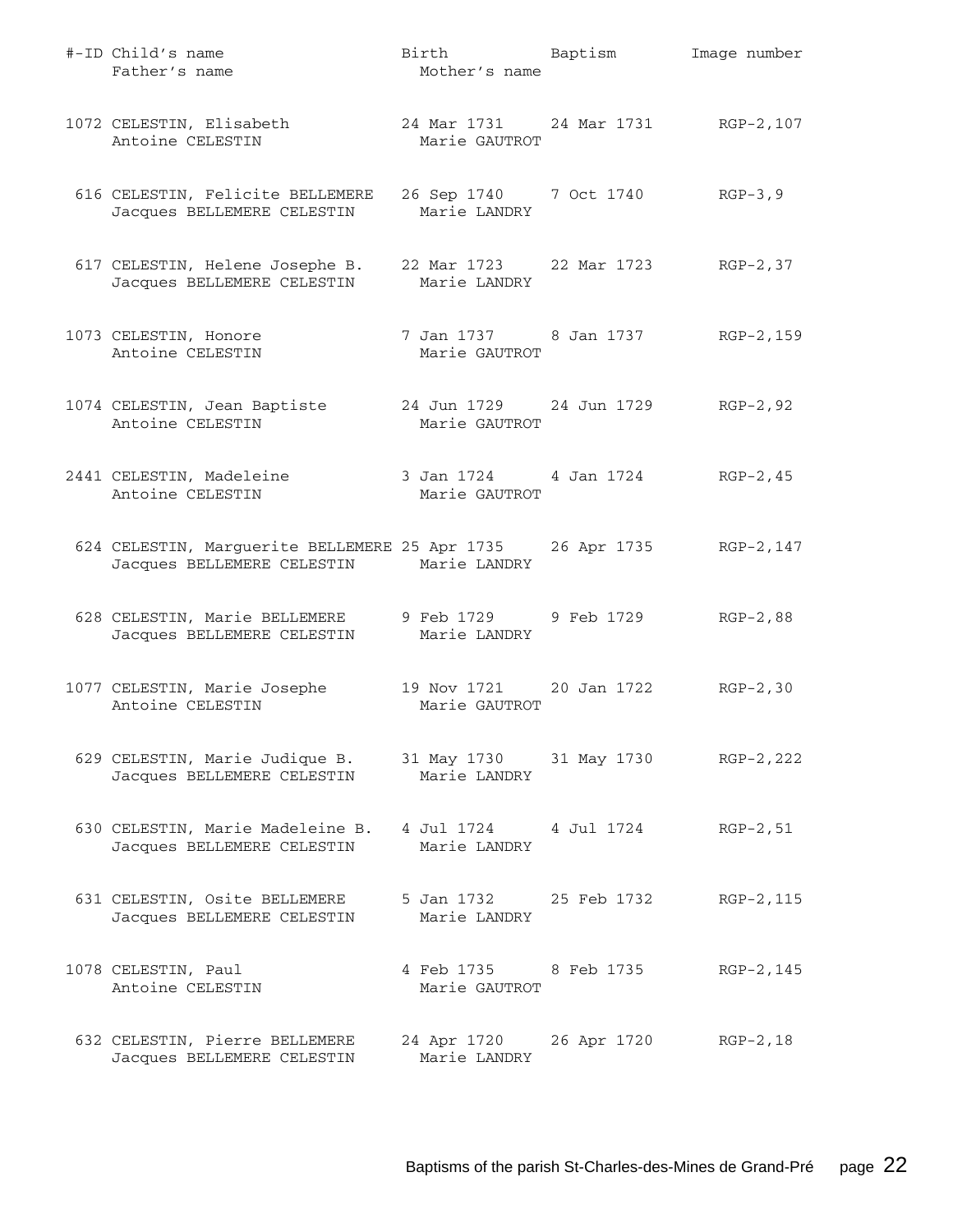| #-ID Child's name<br>Father's name                              | Birth Baptism<br>Mother's name                     |                      | Image number |
|-----------------------------------------------------------------|----------------------------------------------------|----------------------|--------------|
| 633 CELESTIN, Pierre BELLEMERE<br>Jacques BELLEMERE CELESTIN    | 17 Sep 1733 17 Sep 1733 RGP-2, 129<br>Marie LANDRY |                      |              |
| 1079 CELESTIN, Simon Marie<br>Antoine CELESTIN                  | 20 May 1742 20 May 1742 RGP-3,28<br>Marie GAUTROT  |                      |              |
| 634 CELESTIN, Theotiste BELLEMERE<br>Jacques BELLEMERE CELESTIN | 11 Apr 1726<br>Marie LANDRY                        | 11 Apr 1726 RGP-2,68 |              |
| 1088 CELLIER, Amand<br>Joseph CELLIER                           | 24 Feb 1746 24 Feb 1746 RGP-3,73<br>Anne HEBERT    |                      |              |
| 1089 CELLIER, Ambroise<br>Pierre CELLIER                        | 26 Feb 1710 26 Feb 1710<br>Marie Josephe LEJEUNE   |                      | $RGP-1, 49$  |
| 1092 CELLIER, Cecile Marguerite<br>Jean Soldat Anglais          | abt 1734 8 Jun 1744<br>Cecile CELLIER              |                      | $RGB-3,52$   |
| 1093 CELLIER, Elisabeth<br>Joseph CELLIER                       | 11 Jul 1744<br>Anne HEBERT                         | 11 Jul 1744 RGP-3,53 |              |
| 1094 CELLIER, Joseph Abraham<br>Joseph CELLIER                  | 10 Jan 1748<br>Anne HEBERT                         | 10 Jan 1748 RGP-3,94 |              |
| 1095 CELLIER, Marguerite<br>Pierre CELLIER                      | 29 Oct 1707 27 Nov 1707<br>Marie Josephe LEJEUNE   |                      | $RGP-1, 2$   |
| 1096 CELLIER, Marie Blanche<br>Joseph CELLIER                   | 18 Sep 1742<br>Anne HEBERT                         | 18 Sep 1742 RGP-3,32 |              |
| 1101 CHAUVET, Jean<br>Charles CHAUVET                           | 12 Aug 1710<br>Edmee JOSEPH                        | 12 Aug 1710          | RGP-1,17     |
| 1102 CHAUVET, Marguerite<br>Charles CHAUVET                     | 5 Mar 1709 5 Mar 1709<br>Edmee JOSEPH              |                      | $RGP-1, 9$   |
| 1121 CLOUATRE, Anne<br>Pierre CLOUATRE                          | 27 Mar 1744<br>Marguerite LEBLANC                  | 27 Mar 1744          | $RGP-3, 51$  |
| 1122 CLOUATRE, Dominique<br>Pierre CLOUATRE                     | 11 May 1729 11 May 1729<br>Marguerite LEBLANC      |                      | $RGP-2, 90$  |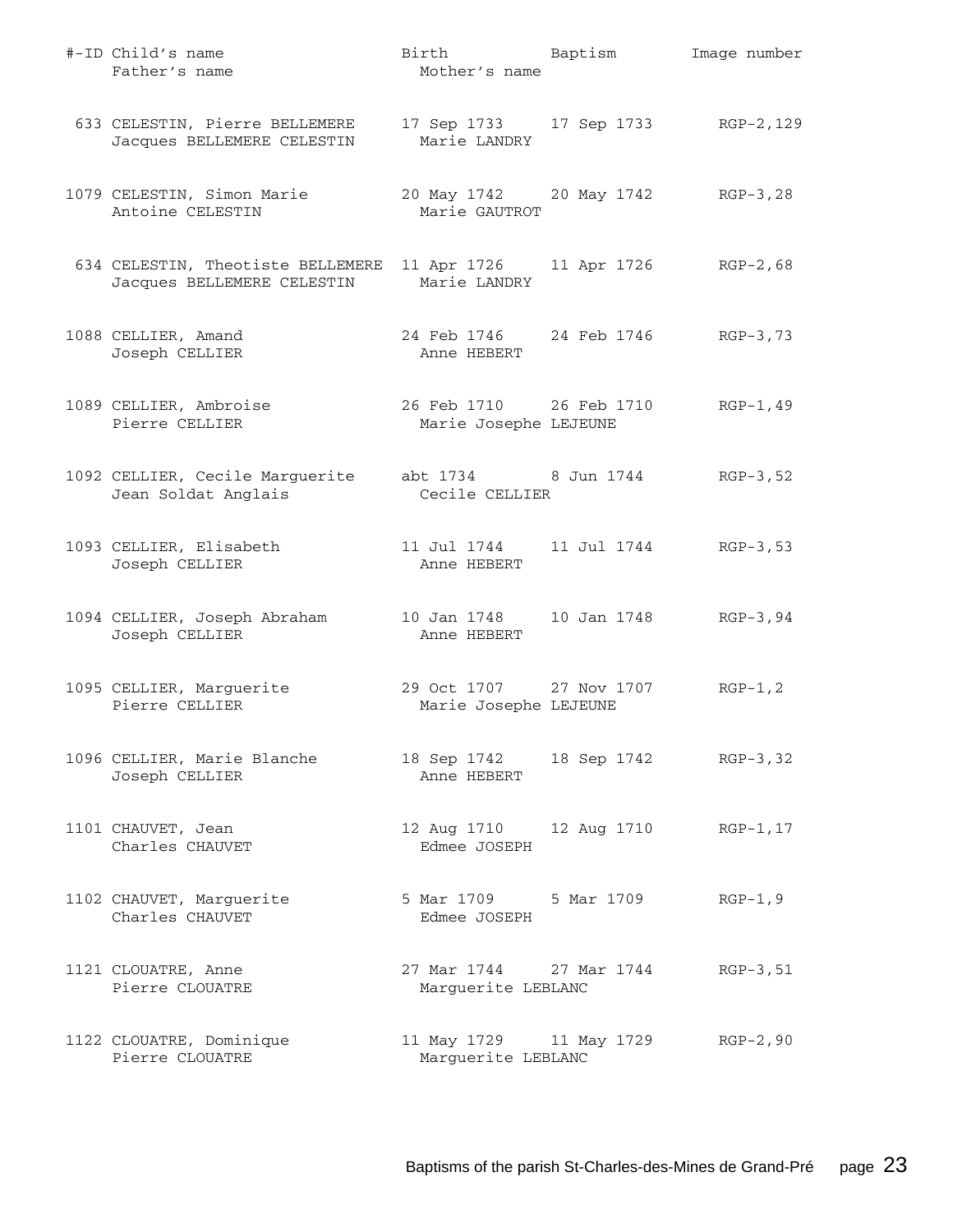| #-ID Child's name<br>Father's name                                             | Birth Baptism<br>Mother's name                         | Image number |
|--------------------------------------------------------------------------------|--------------------------------------------------------|--------------|
| 1123 CLOUATRE, Georges<br>Pierre CLOUATRE                                      | 28 Nov 1727 28 Nov 1727 RGP-2,80<br>Marquerite LEBLANC |              |
| 1124 CLOUATRE, Louis<br>Pierre CLOUATRE                                        | 22 Aug 1724 22 Aug 1724<br>Marquerite LEBLANC          | $RGP-2, 52$  |
| 1125 CLOUATRE, Madeleine<br>Pierre CLOUATRE                                    | 17 Apr 1731 17 Apr 1731<br>Marguerite LEBLANC          | RGP-2,107    |
| 1127 CLOUATRE, Marguerite<br>Pierre CLOUATRE                                   | 7 May 1726 7 May 1726<br>Marguerite LEBLANC            | RGP-2,70     |
| 1126 CLOUATRE, Marguerite Charlotte 16 Dec 1732 16 Dec 1732<br>Pierre CLOUATRE | Marguerite LEBLANC                                     | RGP-2,122    |
| 1128 CLOUATRE, Marie<br>Pierre CLOUATRE                                        | 13 Feb 1742 13 Feb 1742<br>Marguerite LEBLANC          | $RGP-3, 27$  |
| 1129 CLOUATRE, Marie Josephe<br>Pierre CLOUATRE                                | abt 1723 26 Apr 1723<br>Marguerite LEBLANC             | $RGP-2, 38$  |
| 1131 CLOUATRE, Marthe<br>Pierre CLOUATRE                                       | 29 Jul 1746 29 Jul 1746<br>Marguerite LEBLANC          | RGP-3,77     |
| 1132 CLOUATRE, Pierre Sylvain<br>Pierre CLOUATRE                               | 13 Mar 1740   14 Mar 1740<br>Marguerite LEBLANC        | $RGP-3, 8$   |
| 1147 COMEAU, Alexandre<br>Pierre COMEAU                                        | 21 Nov 1707 9 Apr 1708 RGP-1,3<br>Suzanne BEZIER       |              |
| 1148 COMEAU, Amand<br>Pierre COMEAU                                            | 27 Oct 1730 29 Oct 1730<br>Marguerite AUCOIN           | $RGP-2, 103$ |
| 1153 COMEAU, Anne<br>Jean le jeune COMEAU                                      | 15 Nov 1708   16 Dec 1708<br>Catherine BABIN           | $RGP-1, 5$   |
| 1154 COMEAU, Claire<br>Jean le jeune COMEAU                                    | 23 Sep 1710 4 Oct 1710<br>Catherine BABIN              | $RGP-1, 18$  |
| 1159 COMEAU, Eustache<br>Claude COMEAU                                         | 3 May 1723 11 May 1723<br>Claire LANDRY                | $RGP-2, 51$  |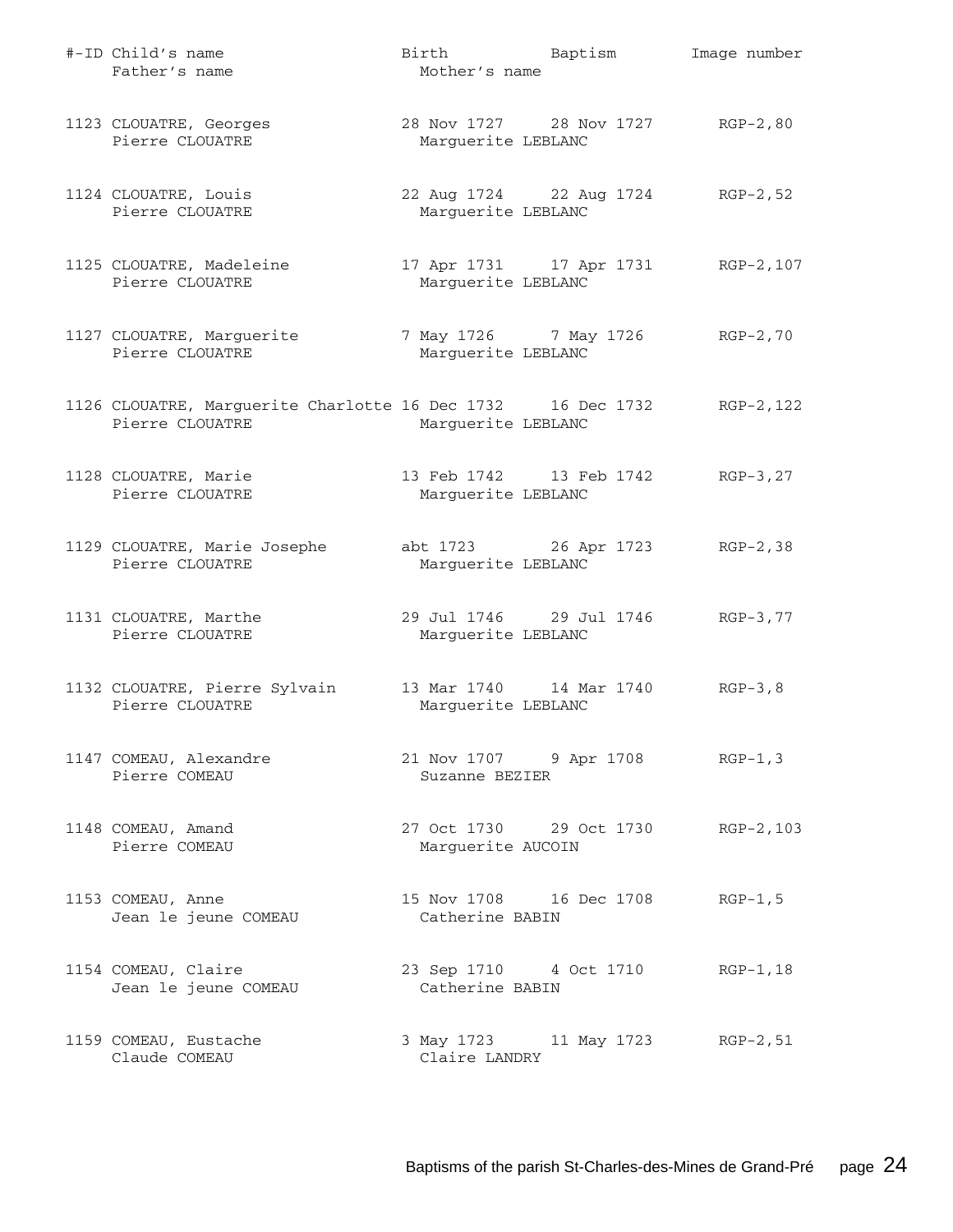| #-ID Child's name<br>Father's name                     | Birth Baptism<br>Mother's name                             | Image number |
|--------------------------------------------------------|------------------------------------------------------------|--------------|
| 1165 COMEAU, Jean Baptiste<br>Jean le jeune COMEAU     | 14 Dec 1712 Dec 1712 RGP-1,32<br>Catherine BABIN           |              |
| 1177 COMEAU, Joseph<br>Claude COMEAU                   | 8 Nov 1724 19 Nov 1724 RGP-2, 55<br>Claire LANDRY          |              |
| 1188 COMEAU, Marie Joseph<br>Etienne COMEAU            | 12 Sep 1730 21 Sep 1730 RGP-2, 102<br>Marie Josephe LANDRY |              |
| 1191 COMEAU, Pierre<br>Pere Inconnu                    | 29 Jul 1709 22 Dec 1710 RGP-1,19<br>Anne COMEAU            |              |
| 1192 COMEAU, Pierre<br>Pierre COMEAU                   | 22 Feb 1712 27 Mar 1712 RGP-1,36<br>Suzanne BEZIER         |              |
| 1210 CORPORON, Madeleine<br>Martin CORPORON            | 16 Jun 1709 21 Sep 1709 RGP-1,8<br>Cecile JOSEPH           |              |
| 2131 CORPORON, Marie<br>Jean Baptiste CORPORON         | 31 Aug 1709 22 Sep 1709 RGP-1,50<br>Marie PINET            |              |
| 2474 CYR, Charles<br>Louis CYR                         | 23 Feb 1724 23 Feb 1724 RGP-2, 48<br>Marie Josephte MICHEL |              |
| 2216 CYR, Elisabeth<br>Louis CYR                       | 12 Mar 1719 13 Mar 1719 RGP-2, 11<br>Marie Josephte MICHEL |              |
| 2536 CYR, Marguerite<br>Louis CYR                      | 18 Aug 1726 18 Aug 1726 RGP-2,68<br>Marie Josephte MICHEL  |              |
| 2662 CYR, Paul<br>Louis CYR                            | 21 Jul 1731 21 Jul 1731<br>Marie Josephte MICHEL           | RGP-2,111    |
| 1227 d'ENTREMONT, Anne MIUS<br>Charles MIUS            | 23 Sep 1734 13 Oct 1734<br>Marie Marthe HEBERT             | RGP-2,143    |
| 1239 d'ENTREMONT, Jean MIUS<br>Joseph MIUS d'ENTREMONT | 9 Mar 1733 16 Oct 1734<br>Cecile BOUDROT                   | RGP-2,143    |
| 1248 DAIGRE, Amable<br>Abraham DAIGRE                  | 16 Mar 1731    15 Jun 1731<br>Marie BOUDROT                | $RGP-2, 110$ |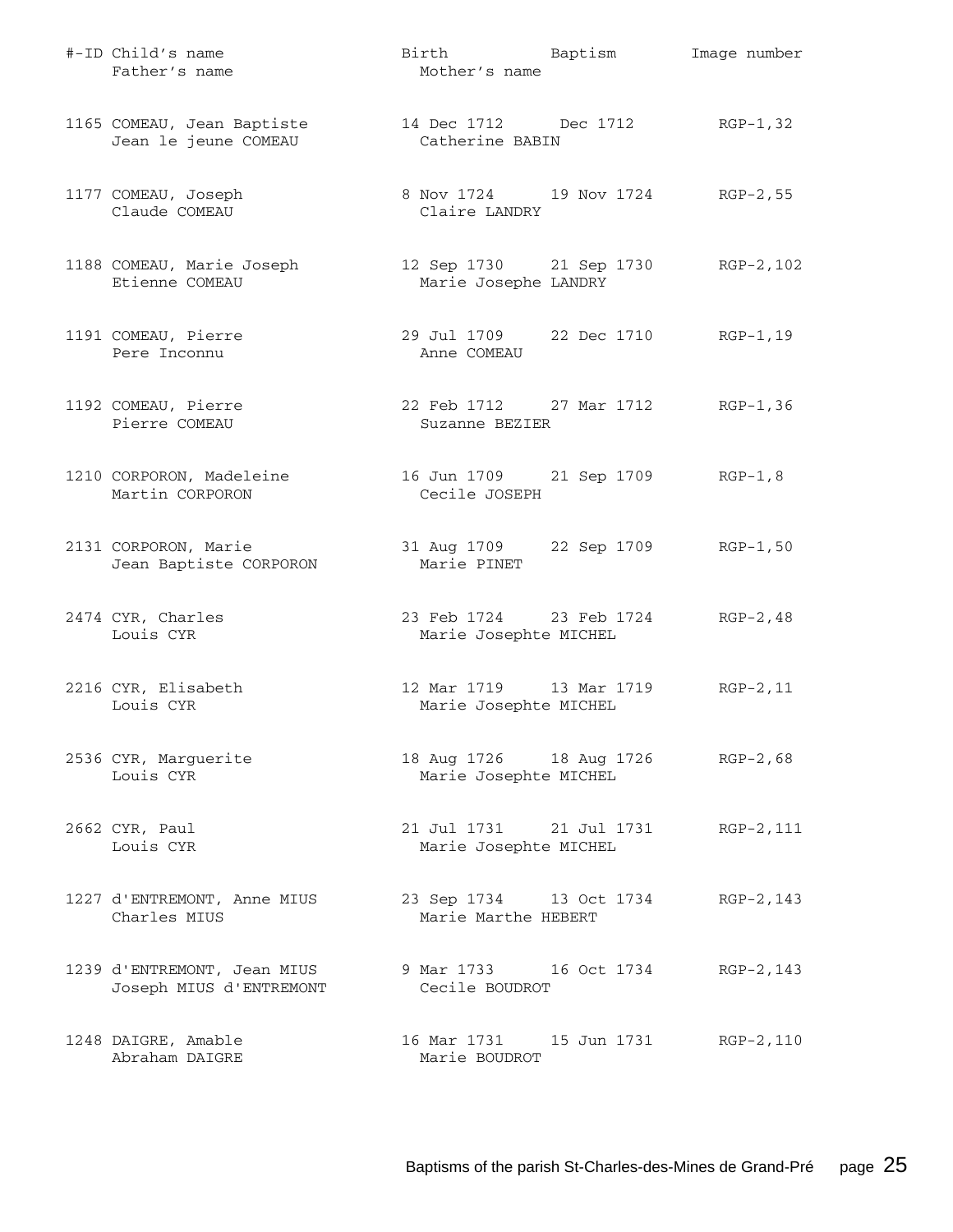| #-ID Child's name<br>Father's name                 | Birth Baptism<br>Mother's name                          | Image number                       |
|----------------------------------------------------|---------------------------------------------------------|------------------------------------|
| 1249 DAIGRE, Amand<br>Bernard DAIGRE               | 28 jan 1712 15 May 1712 RGP-1,35<br>Marie Claire BOURG  |                                    |
| 1251 DAIGRE, Anastasie<br>Joseph DAIGRE            | Madeleine GAUTROT                                       | 2 Aug 1736 2 Aug 1736 RGP-2, 155   |
| 1252 DAIGRE, Angelique<br>Joseph DAIGRE            | Madeleine GAUTROT                                       | 14 Sep 1730 15 Sep 1730 RGP-2, 101 |
| 1253 DAIGRE, Angelique<br>Joseph DAIGRE            | Madeleine GAUTROT                                       | 10 May 1732 10 May 1732 RGP-2, 117 |
| 1256 DAIGRE, Angelique<br>Bernard DAIGRE           | 23 Jan 1737 23 Jan 1737 RGP-2, 159<br>Angelique RICHARD |                                    |
| 1261 DAIGRE, Angelique Marguerite<br>Joseph DAIGRE | 28 Feb 1747 28 Feb 1747<br>Marguerite GRANGER           | RGP-3,84                           |
| 1267 DAIGRE, Anne<br>Charles DAIGRE                | Francoise DOUCET                                        | 10 May 1738 5 Jun 1738 RGP-2, 171  |
| 1268 DAIGRE, Anne<br>Pierre DAIGRE                 | 20 Nov 1742 20 Nov 1742 RGP-3,35<br>Madeleine GAUTROT   |                                    |
| 1273 DAIGRE, Cecile<br>Bernard DAIGRE              | abt 1723 3 Nov 1723<br>Angelique RICHARD                | $RGP-2, 43$                        |
| 1277 DAIGRE, Charles<br>Bernard DAIGRE             | 9 Mar 1727 9 Mar 1727<br>Angelique RICHARD              | $RGP-2, 65$                        |
| 1278 DAIGRE, Charles<br>Joseph DAIGRE              | 25 Sep 1721 4 Nov 1721<br>Madeleine GAUTROT             | $RGP-2, 28$                        |
| 1279 DAIGRE, Charles<br>Charles DAIGRE             | 8 Aug 1731 8 Oct 1731<br>Francoise DOUCET               | RGP-2, 112                         |
| 1280 DAIGRE, Eustache<br>Bernard DAIGRE            | 7 May 1728 9 May 1728<br>Angelique RICHARD              | $RGP-2, 83$                        |
| 1283 DAIGRE, Francois<br>Pierre DAIGRE             | 6 Sep 1736 2 Oct 1736<br>Madeleine GAUTROT              | RGP-2,157                          |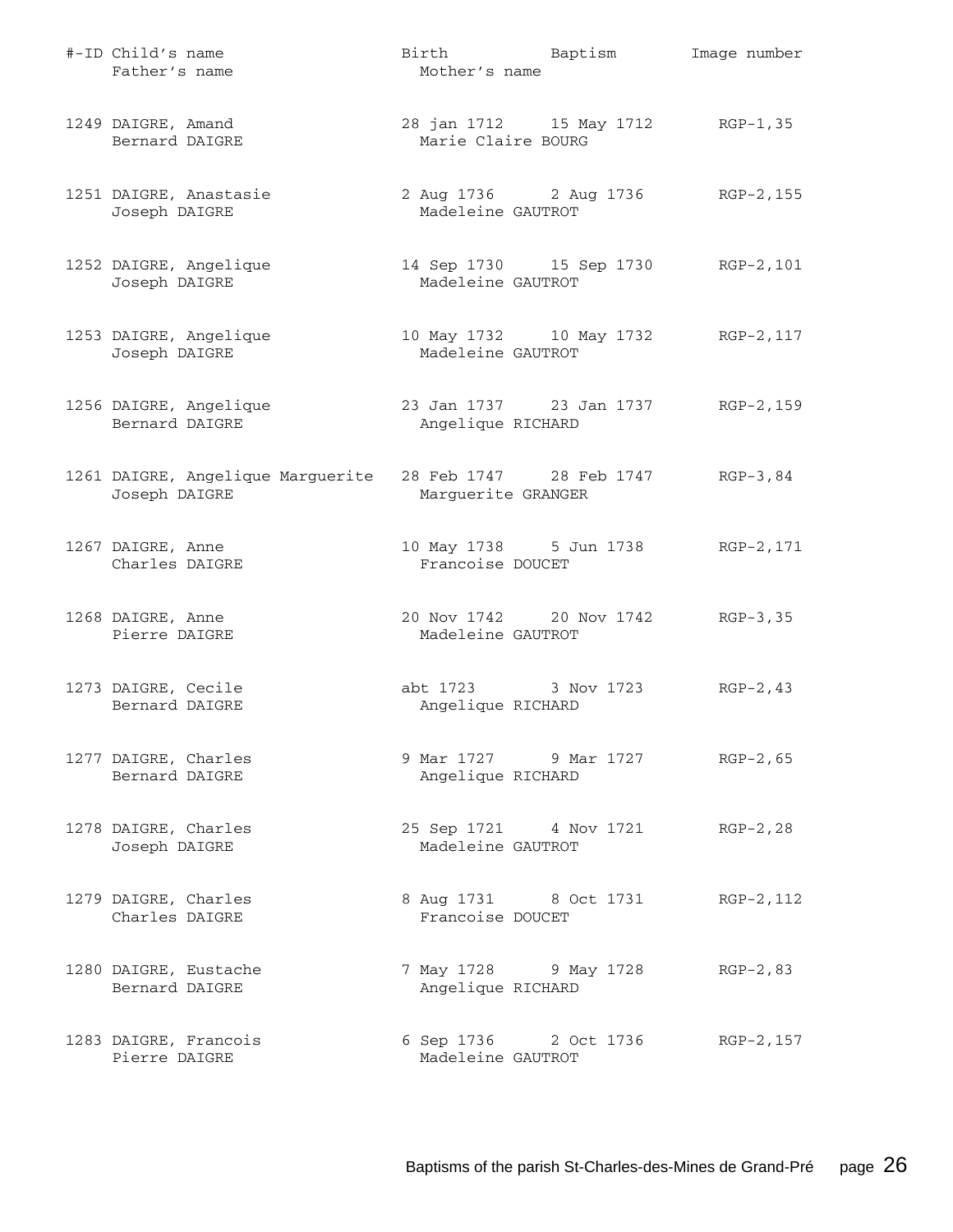| #-ID Child's name<br>Father's name                | Birth Baptism<br>Mother's name                        | Image number |
|---------------------------------------------------|-------------------------------------------------------|--------------|
| 1284 DAIGRE, Francoise<br>Jean DAIGRE             | 1727 4 Jan 1728 RGP-2,81<br>Marie Anne BREAU          |              |
| 1291 DAIGRE, Francoise<br>Olivier Lucien DAIGRE   | 27 Apr 1730 7 May 1730 RGP-2,96<br>Francoise GRANGER  |              |
| 1293 DAIGRE, Jean Baptiste<br>Bernard DAIGRE      | 20 Jan 1733 21 Jan 1733<br>Angelique RICHARD          | RGP-2,122    |
| 1294 DAIGRE, Jean Baptiste<br>Joseph DAIGRE       | 2 Sep 1733 3 Sep 1733<br>Madeleine GAUTROT            | RGP-2,129    |
| 1292 DAIGRE, Jean Baptiste Amand<br>Pierre DAIGRE | 22 Mar 1744 22 Mar 1744 RGP-3,50<br>Madeleine GAUTROT |              |
| 124 DAIGRE, Joseph<br>Pierre DAIGRE               | 30 May 1747 30 May 1747 RGP-3,86<br>Madeleine GAUTROT |              |
| 1257 DAIGRE, Joseph<br>Bernard DAIGRE             | abt 1717 24 Jun 1717<br>Angelique RICHARD             | $RGP-2, 1$   |
| 1297 DAIGRE, Joseph<br>Joseph DAIGRE              | 6 Apr 1745 6 Apr 1745<br>Marguerite GRANGER           | RGP-3,43     |
| 1298 DAIGRE, Joseph<br>Pierre DAIGRE              | 25 Dec 1745 25 Dec1745<br>Madeleine GAUTROT           | $RGB-3, 71$  |
| 1299 DAIGRE, Judith<br>Jean DAIGRE                | 2 Nov 1723 2 Nov 1723<br>Marie Madeleine LANDRY       | $RGP-2, 43$  |
| 127 DAIGRE, Madeleine<br>Joseph DAIGRE            | 3 May 1728 1 Jun 1728<br>Madeleine GAUTROT            | RGP-2,81     |
| 1300 DAIGRE, Madeleine<br>Jean DAIGRE             | 4 Sep 1722 4 Sep 1722<br>Marie Madeleine LANDRY       | $RGP-2, 35$  |
| 1301 DAIGRE, Marguerite<br>Olivier Lucien DAIGRE  | 20 Dec 1723 24 deb 1724<br>Francoise GRANGER          | $RGP-2, 48$  |
| 1302 DAIGRE, Marguerite<br>Joseph DAIGRE          | 18 nov 1725 5 May 1726<br>Madeleine GAUTROT           | $RGP-2, 69$  |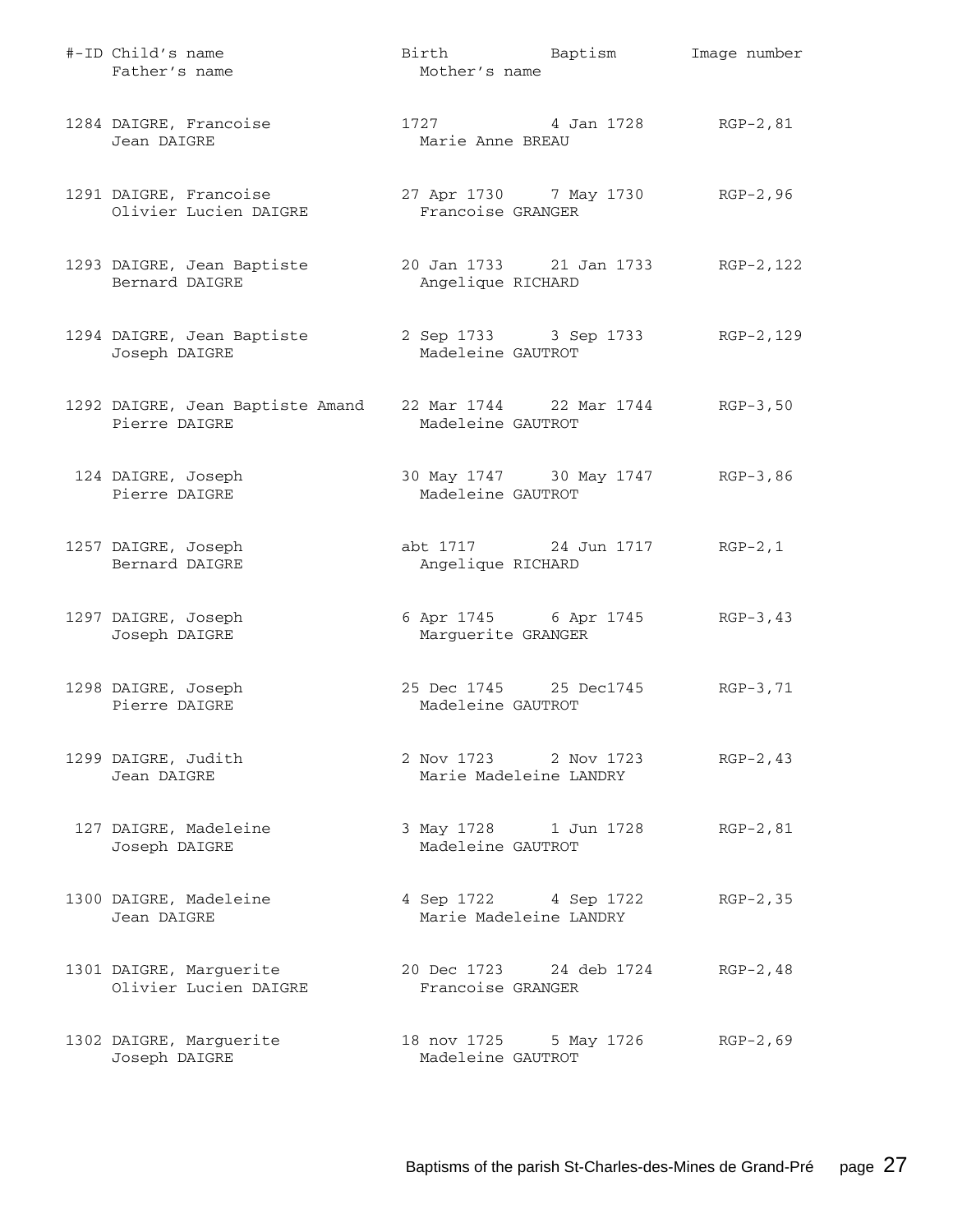| #-ID Child's name<br>Father's name           | Birth Baptism<br>Mother's name                        | Image number |
|----------------------------------------------|-------------------------------------------------------|--------------|
| 1303 DAIGRE, Marguerite<br>Abraham DAIGRE    | 11 Aug 1729 30 Oct 1729 RGP-2,94<br>Marie BOUDROT     |              |
| 1304 DAIGRE, Marguerite<br>Charles DAIGRE    | 5 Jul 1729 12 Aug 1729 RGP-2,93<br>Francoise DOUCET   |              |
| 1305 DAIGRE, Marie<br>Charles DAIGRE         | 24 Oct 1727 1728<br>Francoise DOUCET                  | $RGP-2, 85$  |
| 1306 DAIGRE, Marie Josephe<br>Bernard DAIGRE | 7 Mar 1719 18 May 1719 RGP-2, 13<br>Angelique RICHARD |              |
| 1308 DAIGRE, Marie Josephe<br>Joseph DAIGRE  | 28 Dec 1716 17 Apr 1718 RGP-2, 6<br>Madeleine GAUTROT |              |
| 1309 DAIGRE, Marie Josephe<br>Joseph DAIGRE  | 10 Jan 1743   11 Jan 1743<br>Marguerite GRANGER       | $RGP-3, 37$  |
| 1310 DAIGRE, Marie Rosalie<br>Abraham DAIGRE | 9 May 1737 9 Jun 1737<br>Marie BOUDROT                | RGP-2,162    |
| 1311 DAIGRE, Marie Rose<br>Francois DAIGRE   | 31 Mar 1732    1 Jun 1732<br>Marie BOUDROT            | RGP-2,118    |
| 971 DAIGRE, Marie Rose<br>Jean DAIGRE        | 15 Feb 1725 14 Mar 1725<br>Marie Madeleine LANDRY     | $RGP-2, 58$  |
| 1312 DAIGRE, Olivier<br>Pierre DAIGRE        | 18 Nov 1717 17 Apr 1718 RGP-2,5<br>Madeleine GAUTROT  |              |
| 1313 DAIGRE, Paul<br>Olivier Lucien DAIGRE   | 13 Oct 1742 14 Oct 1742<br>Francoise GRANGER          | $RGP-3, 34$  |
| 1314 DAIGRE, Rene<br>Bernard DAIGRE          | 23 Jan 1709 19 May 1709<br>Marie Claire BOURG         | $RGP-1, 7$   |
| 1315 DAIGRE, Simon Joseph<br>Joseph DAIGRE   | 20 Nov 1738 14 Dec 1738<br>Madeleine GAUTROT          | RGP-2,174    |
| 1318 DAROIS, Joseph<br>Jerome DAROIS         | 20 Sep 1711 4 Oct 1711<br>Marie GAREAU                | RGP-1,22     |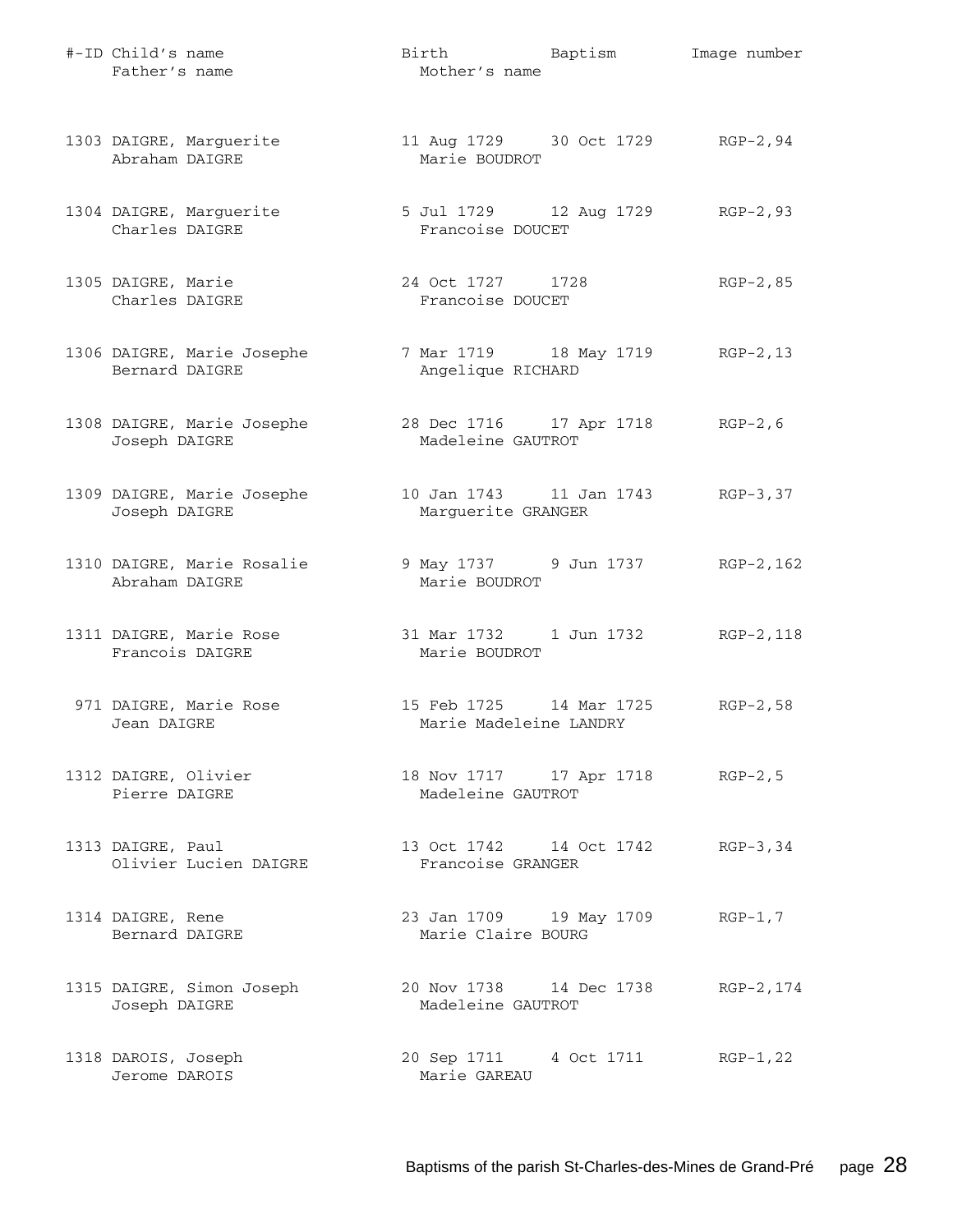| #-ID Child's name<br>Father's name                 | Birth Baptism<br>Mother's name                          |             | Image number |
|----------------------------------------------------|---------------------------------------------------------|-------------|--------------|
| 1321 DAROIS, Madeleine<br>Jerome DAROIS            | 21 May 1718 18 Jun 1719 RGP-2, 13<br>Marie GAREAU       |             |              |
| 1324 DAROIS, Madeleine<br>Jean DAROIS              | 13 May 1730 17 Jun 1730 RGP-2,98<br>Marguerite BREAU    |             |              |
| 1325 DAROIS, Marie Josephe<br>Jean DAROIS          | 20 Jul 1723 29 Aug 1723 RGP-2, 40<br>Marguerite BREAU   |             |              |
| 1326 DAROIS, Marie Josephe<br>Jerome DAROIS        | 19 May 1709 30 May 1709 RGP-1,7<br>Marie GAREAU         |             |              |
| 1327 DAROIS, Simon<br>Jean DAROIS                  | 29 Apr 1725 30 Apr 1725 RGP-2,58<br>Marguerite BREAU    |             |              |
| 1333 DAVID, Alexandre<br>Jean Baptiste DAVID       | 8 Aug 1723 22 Aug 1723<br>Marguerite LAPIERRE           |             | $RGP-2, 40$  |
| 1334 DAVID, Anne<br>Jean Baptiste DAVID            | 14 Apr 1720 14 Apr 1720<br>Marguerite LAPIERRE          |             | $RGP-2, 18$  |
| 1343 DAVID, Anne<br>Michel DAVID                   | 2 Nov 1744 2 Nov 1744 RGP-3,56<br>Genevieve HEBERT      |             |              |
| 1344 DAVID, Cecile<br>Jean Baptiste DAVID          | 17 Apr 1728 17 Apr 1728 RGP-2,83<br>Marguerite LAPIERRE |             |              |
| 1347 DAVID, Jean Baptiste<br>Jean Baptiste DAVID   | 12 May 1748 12 May 1748<br>Marguerite LANDRY            |             | $RGP-3, 98$  |
| 1348 DAVID, Joseph<br>Michel DAVID                 | 7 Nov 1748 8 Nov 1748<br>Genevieve HEBERT               |             | RGP-3,105    |
| 1349 DAVID, Madeleine<br>Jean Baptiste DAVID       | 14 Jan 1722 14 Jan 1722<br>Marguerite LAPIERRE          |             | $RGP-2, 30$  |
| 1350 DAVID, Marguerite<br>Jean Baptiste DAVID      | 21 Sep 1718 21 Sep 1718<br>Marguerite LAPIERRE          |             | $RGP-2, 18$  |
| 1351 DAVID, Marie Madeleine<br>Jean Baptiste DAVID | 11 Oct 1746<br>Marguerite LANDRY                        | 12 Nov 1746 | $RGB-3, 80$  |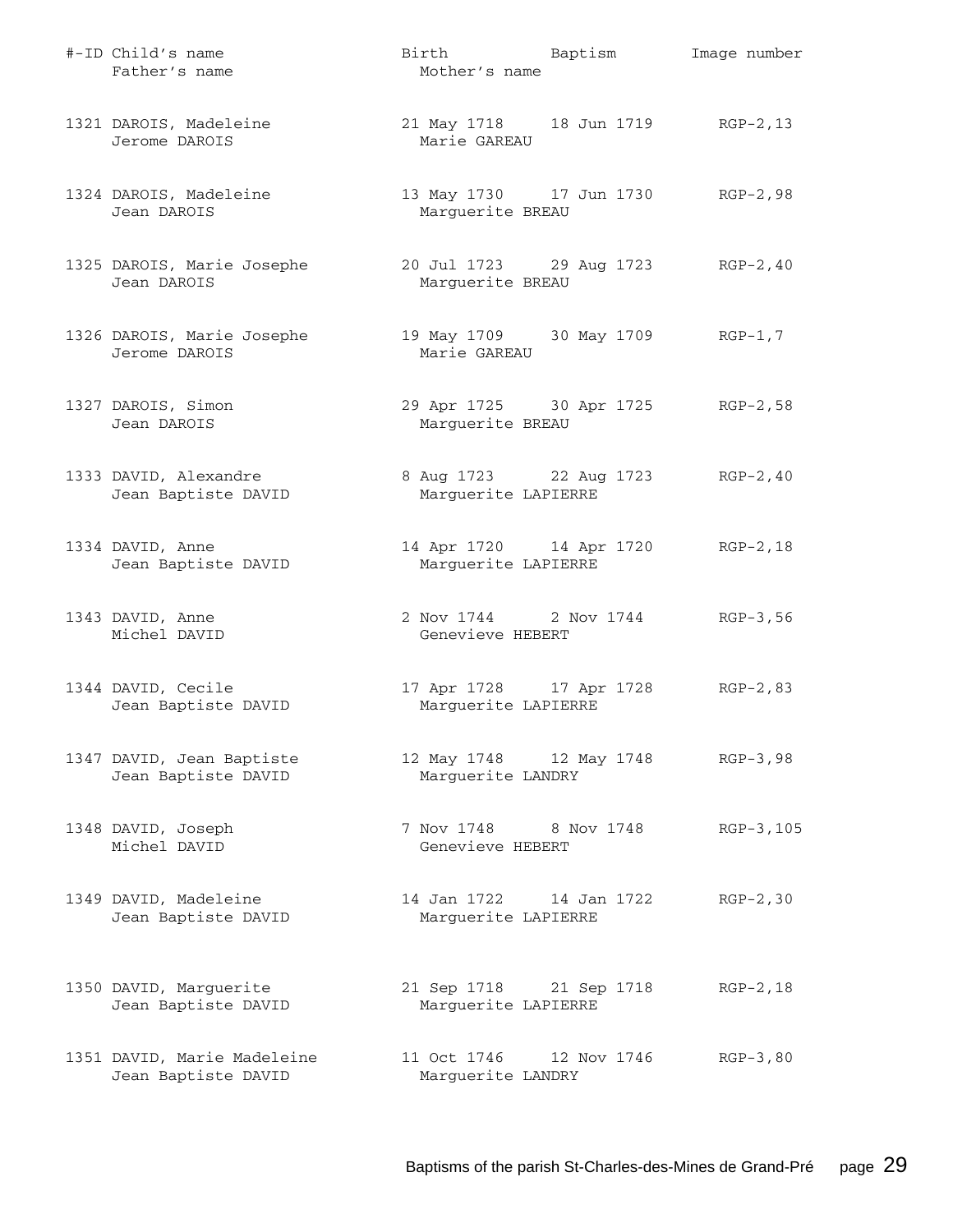| #-ID Child's name<br>Father's name                     | Birth Baptism<br>Mother's name                         | Image number |
|--------------------------------------------------------|--------------------------------------------------------|--------------|
| 1352 DAVID, Michel Lin<br>Michel DAVID                 | 22 Sep 1746 22 Sep 1746 RGP-3,78<br>Genevieve HEBERT   |              |
| 1353 DAVID, Pierre<br>Jean Baptiste DAVID              | 9 Oct 1726 9 Oct 1726<br>Marguerite LAPIERRE           | RGP-2,72     |
| 1354 DAVID, Ursule<br>Jean Baptiste DAVID              | Oct 1724 28 Oct 1724 RGP-2,54<br>Marguerite LAPIERRE   |              |
| 1363 DENYS, Pierre<br>Jean Baptiste DENYS              | 20 Jun 1734 22 Aug 1734<br>Francoise NEPTAINIE         | RGP-2,140    |
| 1370 DINGLE, Jacques<br>Jacques DINGLE                 | 18 Sep 1717 18 Sep 1717 RGP-2,3<br>Marie Joseph LANDRY |              |
| 1371 DINGLE, Marie Josephe<br>Jacques DINGLE           | 18 Feb 1719 19 Feb 1719<br>Marie Joseph LANDRY         | $RGP-2, 11$  |
| 1392 DOIRON, Anne Apolline<br>Paul (grand paul) DOIRON | 16 Sep 1737 6 Apr 1738<br>Marguerite MICHEL            | RGP-2,168    |
| 1393 DOIRON, Catherine<br>Jean DOIRON                  | 15 May 1709 29 May 1709 RGP-1,7<br>Marie TRAHAN        |              |
| 1396 DOIRON, Charles<br>Jean DOIRON                    | 26 Aug 1719 26 Aug 1719 RGP-2, 14<br>Anne LEBLANC      |              |
| 1403 DOIRON, Francois Joseph<br>Honore DOIRON          | 16 Nov 1737 6 Apr 1738 RGP-2,168<br>Francoise BOUDROT  |              |
| 1404 DOIRON, Joseph<br>Jean DOIRON                     | 3 Mar 1711 3 Mar 1711<br>Anne LEBLANC                  | $RGP-1, 20$  |
| 1405 DOIRON, Joseph<br>Charles DOIRON                  | 17 May 1718 5 Jun 1718<br>Anne THERIOT                 | $RGP-2, 7$   |
| 1410 DOIRON, Madeleine<br>Philippe DOIRON              | 31 May 1732 25 Aug 1732<br>Marie Josephe GUEDRY        | RGP-2,120    |
| 1813 DOIRON, Madeleine<br>Charles DOIRON               | 17 Apr 1710 4 May 1710<br>Francoise GAUDET             | RGP-1,15     |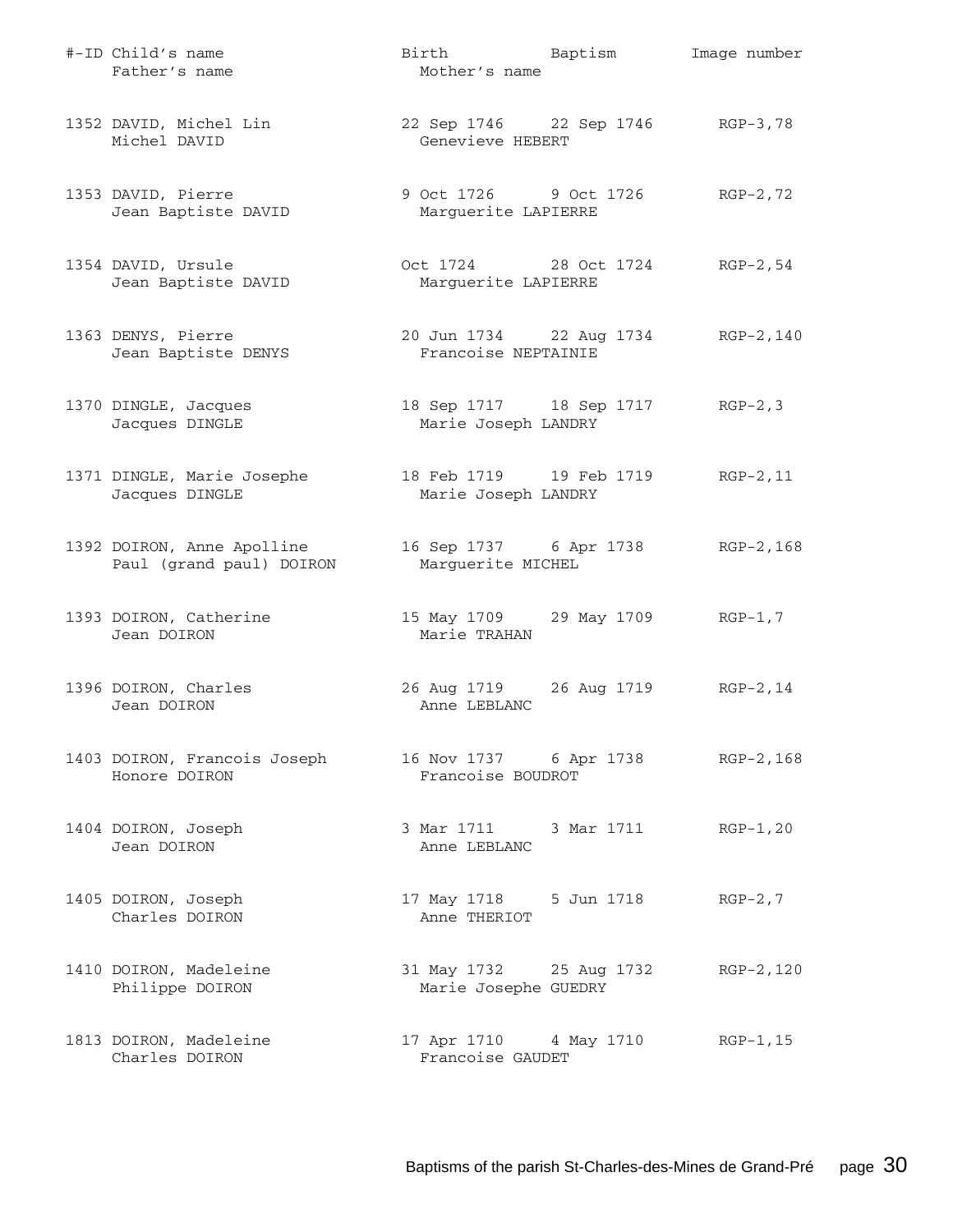| #-ID Child's name<br>Father's name                   | Birth Baptism<br>Mother's name                            | Image number |
|------------------------------------------------------|-----------------------------------------------------------|--------------|
| 42 DOIRON, Marie Josephe<br>Jean DOIRON              | 15 Apr 1712 15 Apr 1712 RGP-1,35<br>Anne LEBLANC          |              |
| 1411 DOIRON, Marie Madeleine<br>Noel DOIRON          | 28 Nov 1707 30 Nov 1707 RGP-1, 2<br>Marie HENRY           |              |
| 1413 DOIRON, Paul<br>Noel DOIRON                     | 11 Apr 1710    19 Apr 1710    RGP-1,14<br>Marie HENRY     |              |
| 1414 DOIRON, Philippe<br>Philippe DOIRON             | abt 1722 2 Jul 1728<br>Marie Josephe GUEDRY               | $RGP-2, 86$  |
| 1415 DOIRON, Pierre<br>Jean DOIRON                   | 22 Mar 1722 22 Mar 1722 RGP-2, 31<br>Anne LEBLANC         |              |
| 1448 DOUCET, Jean Baptiste<br>Jean DOUCET            | 27 Aug 1743 27 Aug 1743<br>Isabelle Elisabeth HEBERT      | $RGP-3, 43$  |
| 1451 DOUCET, Joseph<br>Germain DOUCET                | 3 Nov 1744 1 May 1745 RGP-3,64<br>Marguerite LEBLANC      |              |
| 1452 DOUCET, Marguerite<br>Jean DOUCET               | 13 Oct 1740   13 Oct 1740   RGP-3,10<br>Madeleine THERIOT |              |
| 1453 DOUCET, Marguerite<br>Jean DOUCET               | 28 Jan 1745 29 Jan 1745<br>Isabelle Elisabeth HEBERT      | $RGP-3, 61$  |
| 288 DOUCET, Marguerite<br>Jean DOUCET                | 24 Sep 1708 24 Sep 1708 RGP-1,5<br>Francoise BLANCHARD    |              |
| 1456 DOUCET, Marie Josephe<br>Jean DOUCET LIRLANDOIS | 20 Apr 1712 20 Apr 1712<br>Anne PINET                     | RGP-1,35     |
| 1457 DOUCET, Marie Josephe<br>Jean DOUCET            | 25 Apr 1746 25 Apr 1746<br>Isabelle Elisabeth HEBERT      | $RGP-3, 74$  |
| 289 DOUCET, Marie Josephe<br>Germain DOUCET          | 24 Aug 1743 24 Aug 1743<br>Marguerite LEBLANC             | $RGP-3, 42$  |
| 1462 DOUCET, Mathurin<br>Germain DOUCET              | 30 Oct 1746 30 Oct 1746<br>Francoise SAUVAGE              | $RGP-3, 80$  |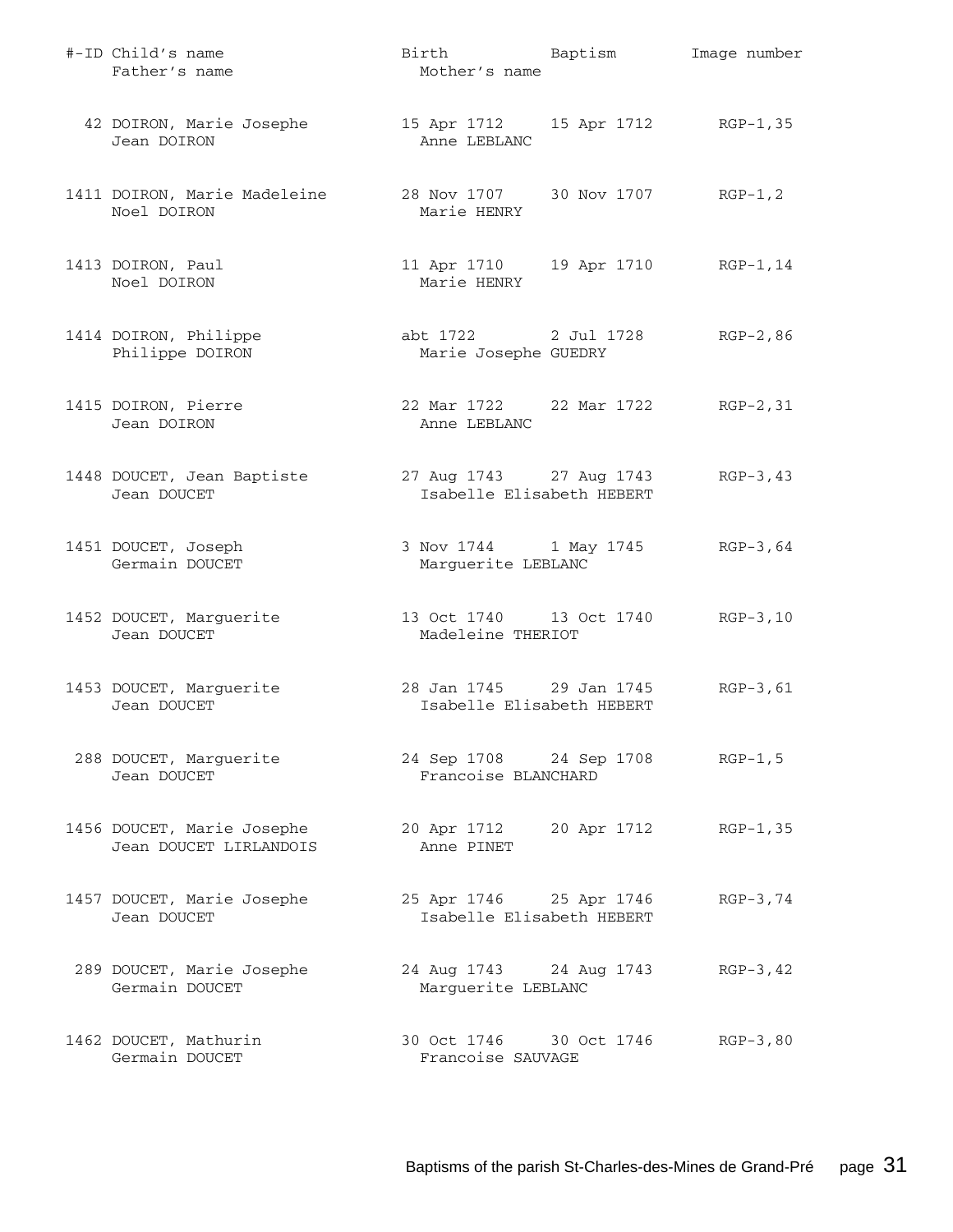| #-ID Child's name<br>Father's name           | Birth Baptism<br>Mother's name                       |             | Image number |
|----------------------------------------------|------------------------------------------------------|-------------|--------------|
| 1463 DOUCET, Pierre<br>Jean DOUCET           | 29 Oct 1738 4 Nov 1738<br>Madeleine THERIOT          |             | RGP-2,173    |
| 1464 DOUCET, Simon<br>Jean DOUCET            | 22 Apr 1748 22 Apr 1748<br>Isabelle Elisabeth HEBERT |             | $RGP-3, 97$  |
| 1467 DRUCE, Marie Josephe<br>Benjamin DRUCE  | 20 Jan 1712 21 Feb 1712<br>Madeleine HENRY           |             | $RGP-1, 24$  |
| 1471 DUBOIS, Genevieve<br>Jean DUBOIS        | 23 Dec 1723 6 Feb 1724<br>Anne VINCENT               |             | RGP-2,48     |
| 1472 DUBOIS, Jean Pierre<br>Jean DUBOIS      | 20 Feb 1722 20 Feb 1722<br>Anne VINCENT              |             | $RGP-2, 31$  |
| 1478 DUGAS, Alexis<br>Joseph DUGAS           | 24 Jun 1708   15 Jul 1708<br>Claire BOURG            |             | $RGP-1, 13$  |
| 1481 DUGAS, Amand Herculien<br>Charles DUGAS | 7 Nov 1743 7 Nov 1743<br>Anne LEBLANC                |             | RGP-3,47     |
| 1484 DUGAS, Anne<br>Charles DUGAS            | 16 Dec 1740    16 Dec 1740<br>Anne LEBLANC           |             | $RGP-3, 14$  |
| 1479 DUGAS, Charles<br>Joseph DUGAS          | 10 Dec 1711 17 Dec 1711<br>Marguerite RICHARD        |             | RGP-1,23     |
| 1485 DUGAS, Charles<br>Charles DUGAS         | 23 Sep 1739 23 Sep 1739<br>Anne LEBLANC              |             | $RGP-3, 2$   |
| 1488 DUGAS, Francoise<br>Claude DUGAS        | 22 Mar 1708    15 Jul 1708<br>Jeanne BOURG           |             | $RGP-1, 13$  |
| 1491 DUGAS, Joseph<br>Charles DUGAS          | 13 Sep 1742<br>Anne LEBLANC                          | 13 Sep 1742 | $RGP-3, 32$  |
| 3075 DUGAS, Joseph<br>Joseph DUGAS           | 22 Feb 1747 22 Feb 1747<br>Marguerite LEBLANC        |             | $RGP-3, 83$  |
| 1492 DUGAS, Pierre<br>Charles DUGAS          | 13 Sep 1742<br>Anne LEBLANC                          | 14 Sep 1742 | $RGP-3, 32$  |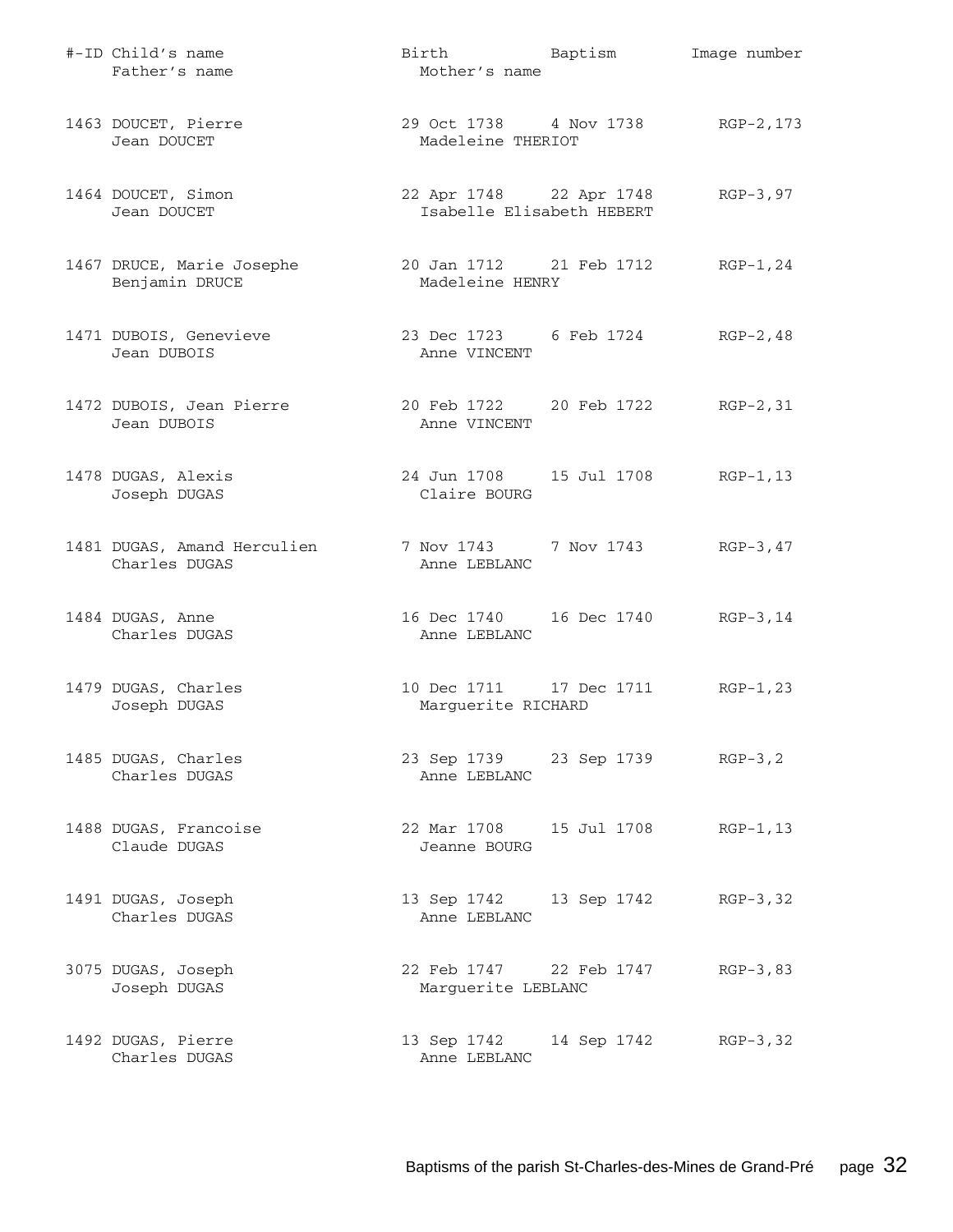| #-ID Child's name<br>Father's name                       | Birth Baptism<br>Mother's name                                 | Image number |
|----------------------------------------------------------|----------------------------------------------------------------|--------------|
| 1507 DUPLESSIS, Anasthasie<br>Claude Antoine DUPLESSIS   | 14 Jun 1737 14 Jun 1737 RGP-2, 162<br>Catherine LEJEUNE BRIARD |              |
| 1509 DUPLESSIS, Marie Louise<br>Claude Antoine DUPLESSIS | 2 Apr 1739 2 Apr 1739<br>Catherine LEJEUNE BRIARD              | RGP-2,178    |
| 1518 DUPUIS, Amand<br>Charles DUPUIS                     | 3 May 1731 4 May 1731 RGP-2, 108<br>Elisabeth LEBLANC          |              |
| 1519 DUPUIS, Amand<br>Jean DUPUIS                        | 12 Jun 1729 24 Jul 1729 RGP-2,93<br>Marguerite RICHARD         |              |
| 1522 DUPUIS, Ambroise<br>Germain DUPUIS                  | 17 Nov 1718 8 Dec 1718 RGP-2, 10<br>Marie GRANGER              |              |
| 1523 DUPUIS, Anne<br>Charles DUPUIS                      | 7 May 1733 8 May 1733 RGP-2, 125<br>Elisabeth LEBLANC          |              |
| 3149 DUPUIS, Antoine<br>Antoine DUPUIS                   | 16 Nov 1723 21 Nov 1733 RGP-2, 44<br>Marie-Josephe DUGAS       |              |
| 1525 DUPUIS, Blanche<br>Antoine DUPUIS                   | 10 May 1739 10 May 1739 RGP-2, 179<br>Marie-Josephe DUGAS      |              |
| 1526 DUPUIS, Cecile Josephe<br>Jean DUPUIS               | 16 Feb 1725 11 Mar 1725 RGP-2,57<br>Marguerite RICHARD         |              |
| 1527 DUPUIS, Charles<br>Martin DUPUIS                    | 10 Sep 1712 10 Sep 1712 RGP-1,33<br>Marie LANDRY               |              |
| 1528 DUPUIS, Cyprien<br>Charles DUPUIS                   | 2 Aug 1726 16 Aug 1726 RGP-2,71<br>Elisabeth LEBLANC           |              |
| 1529 DUPUIS, Elisabeth<br>Jean DUPUIS                    | 28 Aug 1719 28 Aug 1719<br>Marguerite RICHARD                  | $RGP-2, 15$  |
| 1530 DUPUIS, Euphrosine (Froisine)<br>Jean DUPUIS        | 5 Sep 1726 5 Oct 1726<br>Marguerite RICHARD                    | $RGP-2, 73$  |
| 186 DUPUIS, Henriette<br>Martin DUPUIS                   | 5 Sep 1710 5 Sep 1710<br>Marie LANDRY                          | $RGP-1,18$   |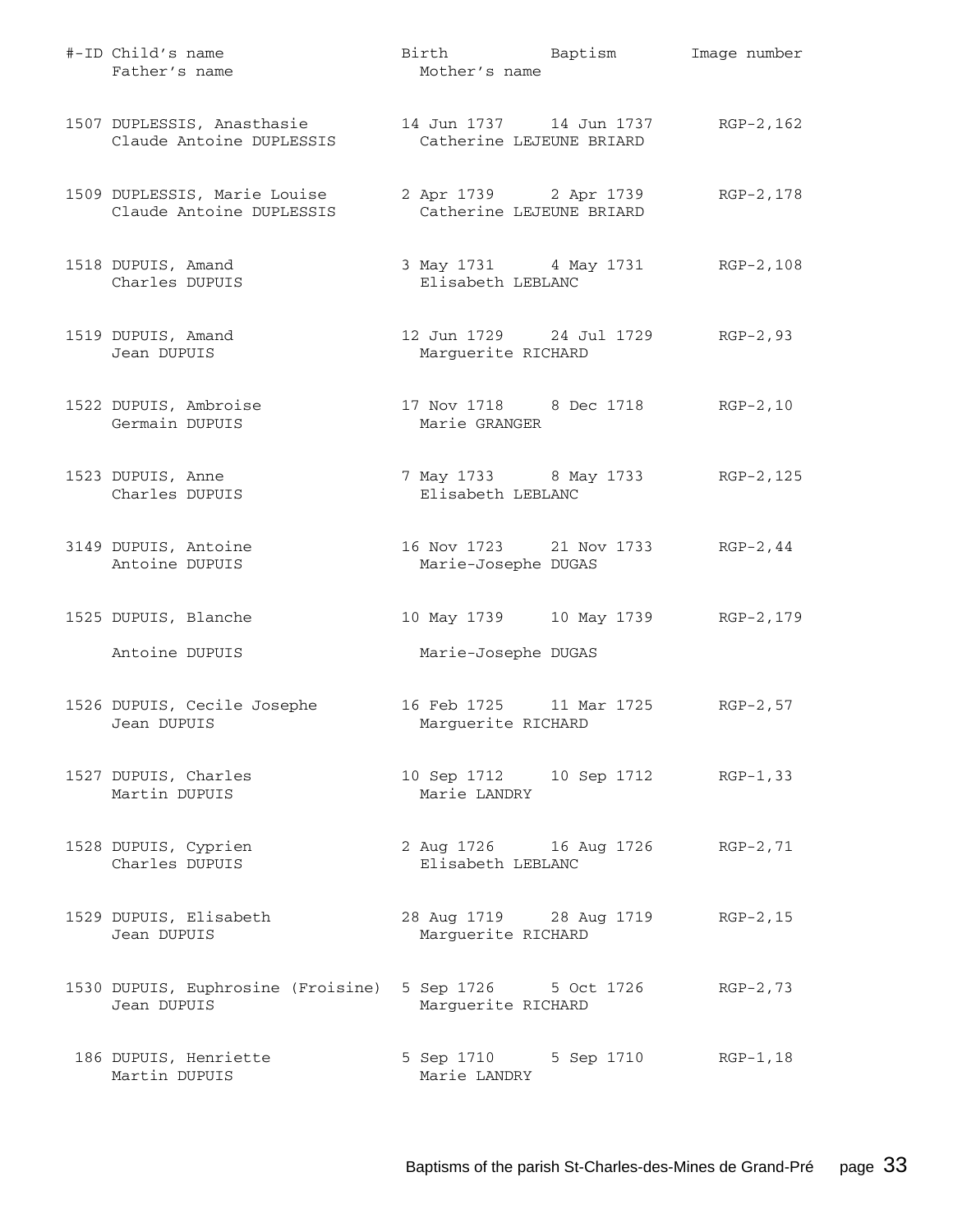| #-ID Child's name<br>Father's name           | Birth Baptism<br>Mother's name                            | Image number |
|----------------------------------------------|-----------------------------------------------------------|--------------|
| 1538 DUPUIS, Jean Baptiste<br>Joseph DUPUIS  | 12 Apr 1747 12 Apr 1747 RGP-3,84<br>Elisabeth LEBLANC     |              |
| 1539 DUPUIS, Jean Baptiste<br>Jean DUPUIS    | 23 Jul 1723 26 Jul 1723<br>Marguerite RICHARD             | $RGP-2, 40$  |
| 1540 DUPUIS, Jean Baptiste<br>Germain DUPUIS | 22 Aug 1730 24 Aug 1730 RGP-2,101<br>Marie GRANGER        |              |
| 1541 DUPUIS, Jean Baptiste<br>Charles DUPUIS | 22 Jun 1748 22 Jun 1748 RGP-3,99<br>Elisabeth LEBLANC     |              |
| 77 DUPUIS, Jean Charles<br>Charles DUPUIS    | 17 Jan 1724   17 Jan 1724   RGP-2,46<br>Elisabeth LEBLANC |              |
| 1534 DUPUIS, Joseph<br>Martin DUPUIS         | 3 Jul 1708 3 Jul 1708<br>Marie LANDRY                     | $RGP-1, 4$   |
| 1543 DUPUIS, Joseph<br>Jean DUPUIS           | 28 Dec 1730 20 Jan 1731<br>Marguerite RICHARD             | RGP-2,105    |
| 1544 DUPUIS, Judith<br>Charles DUPUIS        | 10 Apr 1735 10 Apr 1735 RGP-2,146<br>Elisabeth LEBLANC    |              |
| 1545 DUPUIS, Madeleine<br>Antoine DUPUIS     | 26 Apr 1722 27 Apr 1722<br>Marie-Josephe DUGAS            | $RGP-2, 32$  |
| 1550 DUPUIS, Marguerite<br>Charles DUPUIS    | 23 Jan 1738 23 jan 1738 RGP-2,167<br>Elisabeth LEBLANC    |              |
| 1551 DUPUIS, Marguerite<br>Antoine DUPUIS    | 22 Feb 1729 17 Apr 1729<br>Marie-Josephe DUGAS            | $RGP-2,90$   |
| 1552 DUPUIS, Marie<br>Charles DUPUIS         | 31 Mar 1729 1 Apr 1729<br>Elisabeth LEBLANC               | $RGP-2, 89$  |
| 1555 DUPUIS, Marie Josephe<br>Joseph DUPUIS  | 28 Jun 1742 5 Jul 1742<br>Elisabeth LEBLANC               | $RGP-3, 29$  |
| 1556 DUPUIS, Marie Josephe<br>Germain DUPUIS | 25 Aug 1720 26 Aug 1720<br>Marie GRANGER                  | $RGP-2, 20$  |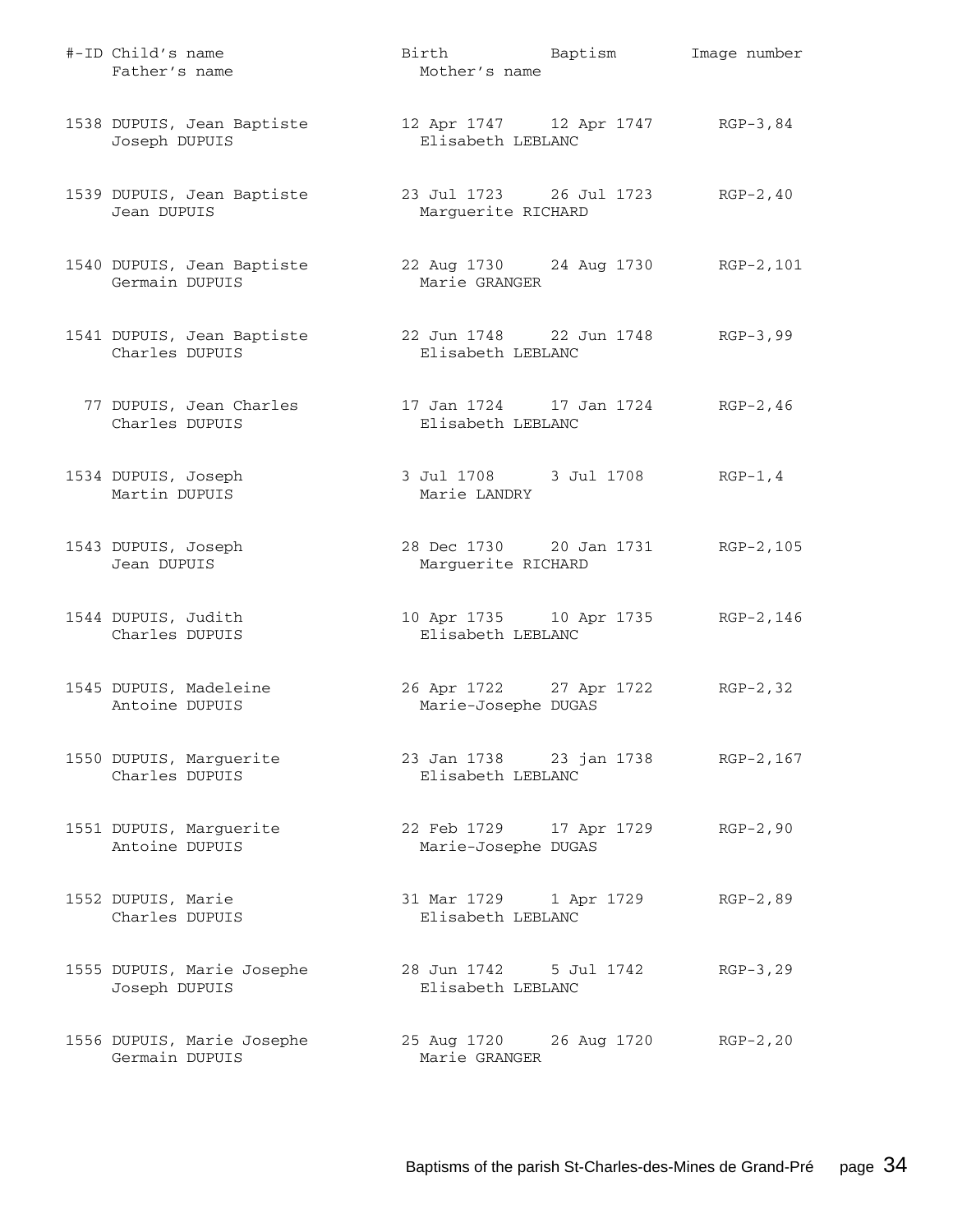| #-ID Child's name<br>Father's name                  | Birth Baptism<br>Mother's name                          | Image number |
|-----------------------------------------------------|---------------------------------------------------------|--------------|
| 1557 DUPUIS, Marie Madeleine<br>Joseph DUPUIS       | 20 May 1737 10 Jun 1737 RGP-2, 162<br>Elisabeth LEBLANC |              |
| 1558 DUPUIS, Marie Rose<br>Jean Charles DUPUIS      | 14 Dec 1747 14 Dec 1747 RGP-3,93<br>Marie GAUTROT       |              |
| 1559 DUPUIS, Michel<br>Germain DUPUIS               | 15 Jul 1724 16 Jul 1724 RGP-2, 51<br>Marie GRANGER      |              |
| 1560 DUPUIS, Olivier<br>Germain DUPUIS              | 14 Jan 1729 17 Apr 1729 RGP-2,89<br>Marie GRANGER       |              |
| 1561 DUPUIS, Osithe<br>Joseph DUPUIS                | 12 Nov 1744 13 Nov 1744 RGP-3, 57<br>Elisabeth LEBLANC  |              |
| 1562 DUPUIS, Pierre<br>Joseph DUPUIS                | 16 Oct 1735 17 Oct 1735<br>Elisabeth LEBLANC            | RGP-2,150    |
| 1563 DUPUIS, Rosalie<br>Charles DUPUIS              | 17 Feb 1745 18 Feb 1745<br>Elisabeth LEBLANC            | $RGB-3,61$   |
| 1565 DUPUIS, Simon<br>Antoine DUPUIS                | 24 Apr 1727 20 Jul 1727<br>Marie-Josephe DUGAS          | RGP-2,78     |
| 1564 DUPUIS, Sylvain<br>Jean DUPUIS                 | 28 Oct 1721 28 Oct 1721<br>Marguerite RICHARD           | $RGP-2, 28$  |
| 1588 FLAN, Marguerite<br>Jean Francois FLAN         | abt 1718 14 Oct 1718<br>Marie DUPUIS                    | $RGP-2, 9$   |
| 1605 GAUDET, Etienne<br>Pierre GAUDET               | 14 Apr 1729 25 Jun 1729<br>Marie Madeleine PITRE        | $RGP-2, 92$  |
| 1607 GAUDET, Marguerite<br>Jean Baptiste GAUDET     | 1 Apr 1732 1 Jun 1732<br>Marie Josephe DAROIS           | RGP-2,118    |
| 1610 GAUTHIER, Marie Madeleine<br>Nicholas GAUTHIER | 21 Sep 1738 30 Sep 1739<br>Marie ALLAIN                 | $RGP-3, 3$   |
| 1615 GAUTROT, Alexis<br>Claude GAUTROT              | 29 Aug 1729 30 Aug 1729<br>Marguerite LANDRY            | $RGP-2, 93$  |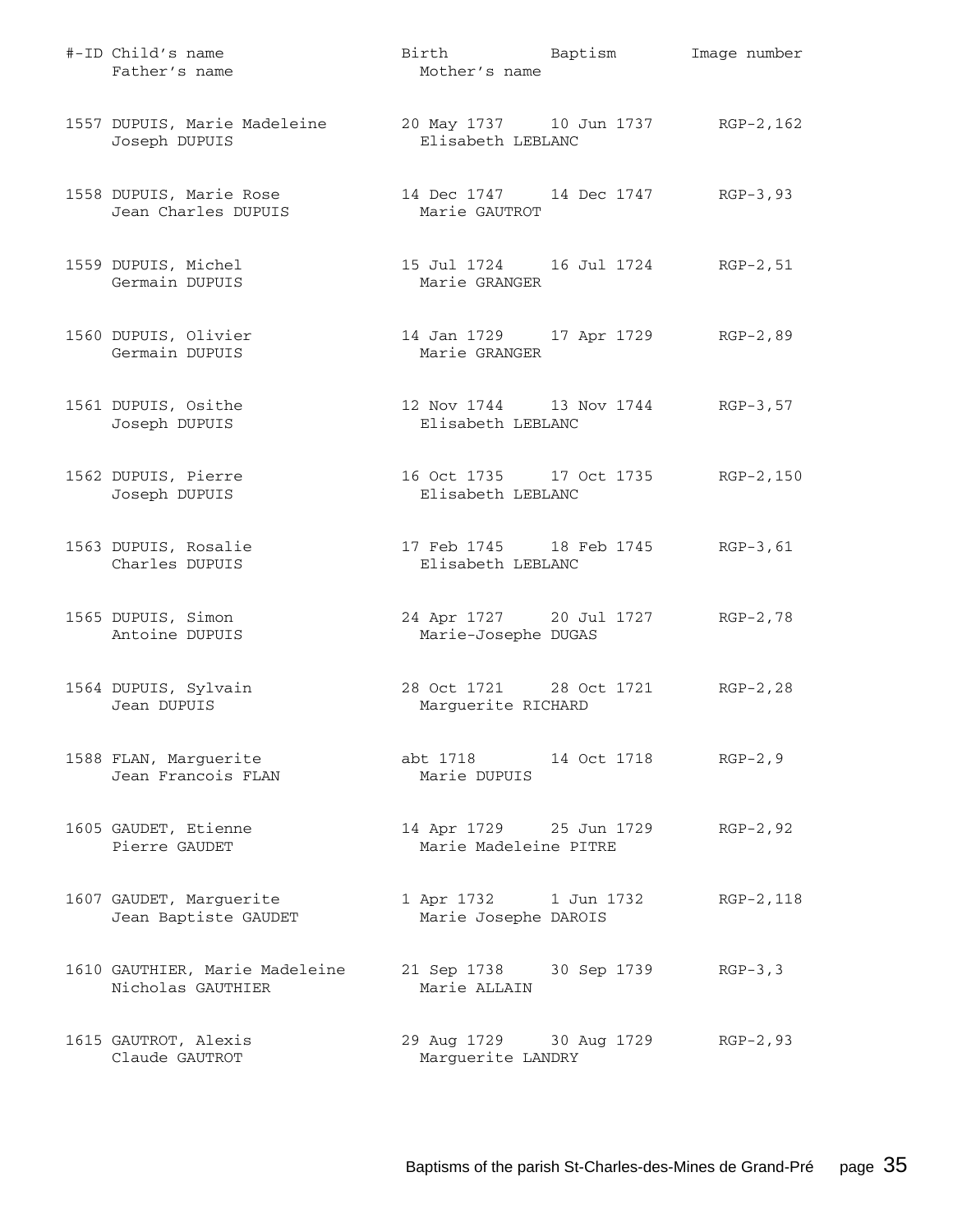| #-ID Child's name<br>Father's name              | Birth Baptism<br>Mother's name                              |             | Image number |
|-------------------------------------------------|-------------------------------------------------------------|-------------|--------------|
| 1618 GAUTROT, Amand Paul<br>Charles GAUTROT     | 24 Jan 1732 25 Jan 1732 RGP-2, 115<br>Marie Josephe LEBLANC |             |              |
| 1619 GAUTROT, Anne<br>Jean GAUTROT              | 12 Oct 1721 12 Oct 1721 RGP-2,27<br>Anne LEBLANC            |             |              |
| 1620 GAUTROT, Anne<br>Jean GAUTROT              | 25 Aug 1726 26 Aug 1726 RGP-2,72<br>Marguerite HEBERT       |             |              |
| 1621 GAUTROT, Anne<br>Claude GAUTROT            | 2 Mar 1728 5 Apr 1728 RGP-2, 232<br>Marguerite LANDRY       |             |              |
| 1622 GAUTROT, Antoine Amand<br>Pierre GAUTROT   | 18 Nov 1732 18 Nov 1732<br>Marie-Josephe BUGEAUD            |             | RGP-2,121    |
| 1623 GAUTROT, Benoit<br>Claude GAUTROT          | 2 Jan 1718 3 Jan 1718<br>Marguerite LANDRY                  |             | $RGP-2, 5$   |
| 66 GAUTROT, Catherine Josephe<br>Claude GAUTROT | 1 Dec 1709 8 Dec 1709<br>Marie THERIOT                      |             | $RGP-1, 49$  |
| 1624 GAUTROT, Charles<br>Francois GAUTROT       | 14 Dec 1729 24 Feb 1730 RGP-1,19<br>Marie VINCENT           |             |              |
| 2382 GAUTROT, Charles<br>Claude GAUTROT         | abt 1723 10 May 1723 RGP-2,38<br>Marguerite LANDRY          |             |              |
| 2723 GAUTROT, Charles<br>Charles GAUTROT        | 18 Jun 1734    19 Jun 1734<br>Marie Josephe LEBLANC         |             | RGP-2,137    |
| 2779 GAUTROT, Charles<br>Pierre GAUTROT         | 26 Jun 1735 26 Jun 1735<br>Marie-Josephe BUGEAUD            |             | RGP-2,149    |
| 2139 GAUTROT, Claire<br>Charles GAUTROT         | 31 Jul 1710 31 Jul 1710<br>Francoise RIMBAULT               |             | $RGP-1, 16$  |
| 1727 GAUTROT, Euphrosine<br>Jean GAUTROT        | 8 Mar 1724 8 Mar 1724<br>Anne LEBLANC                       |             | $RGP-2, 49$  |
| 2481 GAUTROT, Francois<br>Francois GAUTROT      | 10 Aug 1724<br>Marie VINCENT                                | 11 Aug 1724 | $RGP-2, 51$  |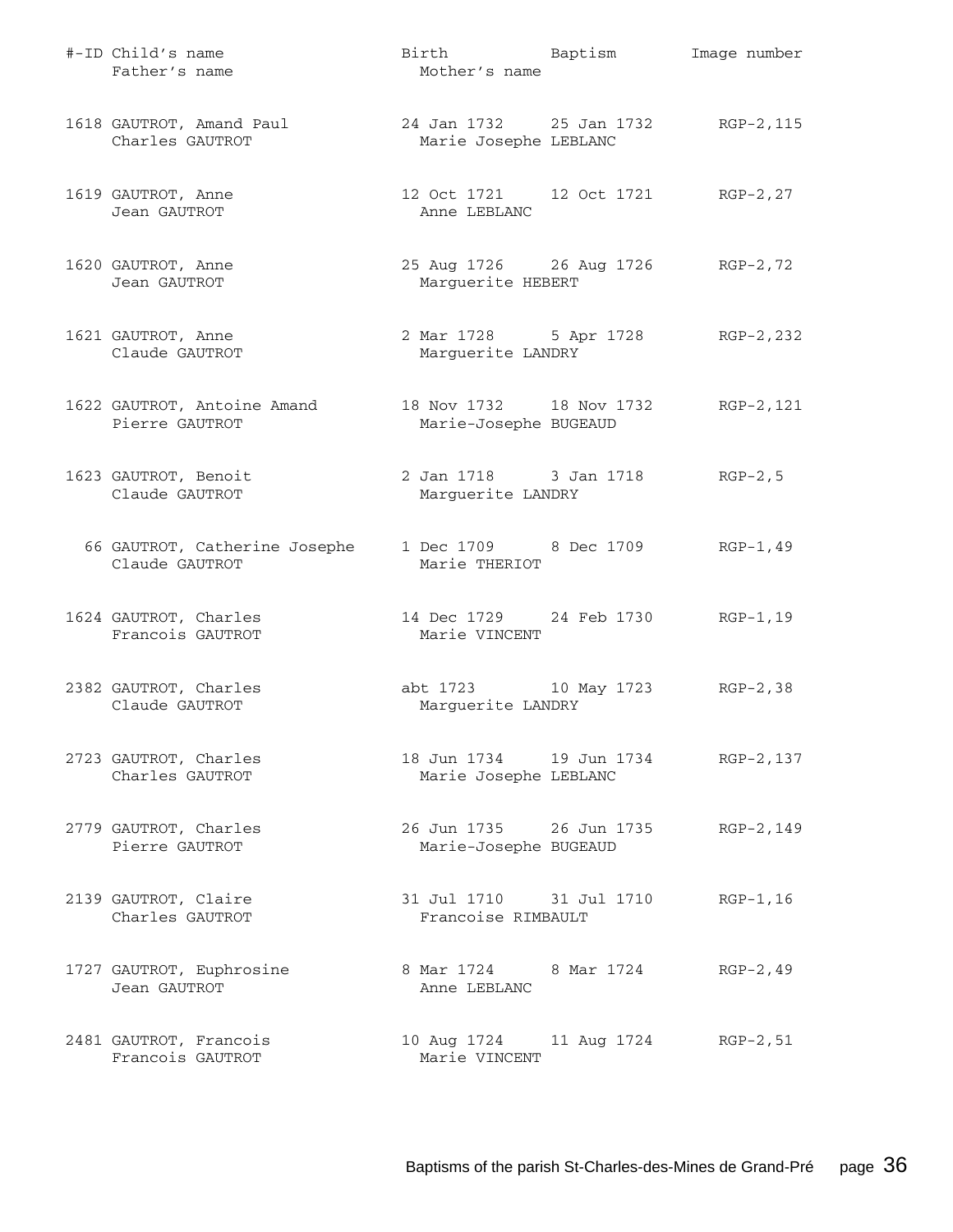| #-ID Child's name<br>Father's name                                         | Birth Baptism<br>Mother's name                            | Image number |
|----------------------------------------------------------------------------|-----------------------------------------------------------|--------------|
| 2040 GAUTROT, Francoise<br>Claude GAUTROT                                  | 20 Feb 1726 23 Mar 1726 RGP-2,67<br>Marguerite LANDRY     |              |
| 2618 GAUTROT, Francoise<br>Jean GAUTROT                                    | 14 Apr 1733 15 Apr 1733 RGP-2, 124<br>Anne LEBLANC        |              |
| 2274 GAUTROT, Helene<br>Francois GAUTROT                                   | 15 Jan 1720   16 Jan 1720   RGP-2,18<br>Marie VINCENT     |              |
| 2054 GAUTROT, Isabelle<br>Charles GAUTROT                                  | 14 Aug 1707   15 Aug 1707   RGP-1,1<br>Francoise RIMBAULT |              |
| 1625 GAUTROT, Jean<br>Claude GAUTROT                                       | 21 Nov 1719 26 Nov 1719 RGP-2, 16<br>Marguerite LANDRY    |              |
| 1626 GAUTROT, Jean<br>Charles GAUTROT                                      | 26 Jun 1741 27 Jun 1741<br>Marie Josephe LEBLANC          | $RGP-3, 19$  |
| 2147 GAUTROT, Jean<br>Francois GAUTROT                                     | 12 Nov 1710 12 Nov 1710 RGP-1, 19<br>Marie VINCENT        |              |
| 292 GAUTROT, Jean Baptiste<br>Claude GAUTROT                               | 2 Sep 1743 2 Sep 1743 RGP-3, 43<br>Genevieve HEBERT       |              |
| 1627 GAUTROT, Jean Marin (Martin) 8 Mar 1747 8 Mar 1747<br>Charles GAUTROT | Marie Josephe LEBLANC                                     | $RGP-3, 84$  |
| 137 GAUTROT, Joseph<br>Jean GAUTROT                                        | 2 Feb 1727 2 Feb 1727 RGP-2,75<br>Anne LEBLANC            |              |
| 1628 GAUTROT, Joseph<br>Claude GAUTROT                                     | 6 Jun 1708 7 Jun 1708<br>Marie THERIOT                    | $RGP-1, 4$   |
| 1629 GAUTROT, Joseph<br>Claude GAUTROT                                     | 19 May 1731 24 Jun 1731<br>Marguerite LANDRY              | RGP-2,110    |
| 1630 GAUTROT, Joseph<br>Jean GAUTROT                                       | 6 Feb 1738 7 Feb 1738<br>Marguerite HEBERT                | RGP-2, 167   |
| 2271 GAUTROT, Joseph<br>Charles GAUTROT                                    | 15 Nov 1719    15 Nov 1719<br>Madeleine BLANCHARD         | $RGP-2, 16$  |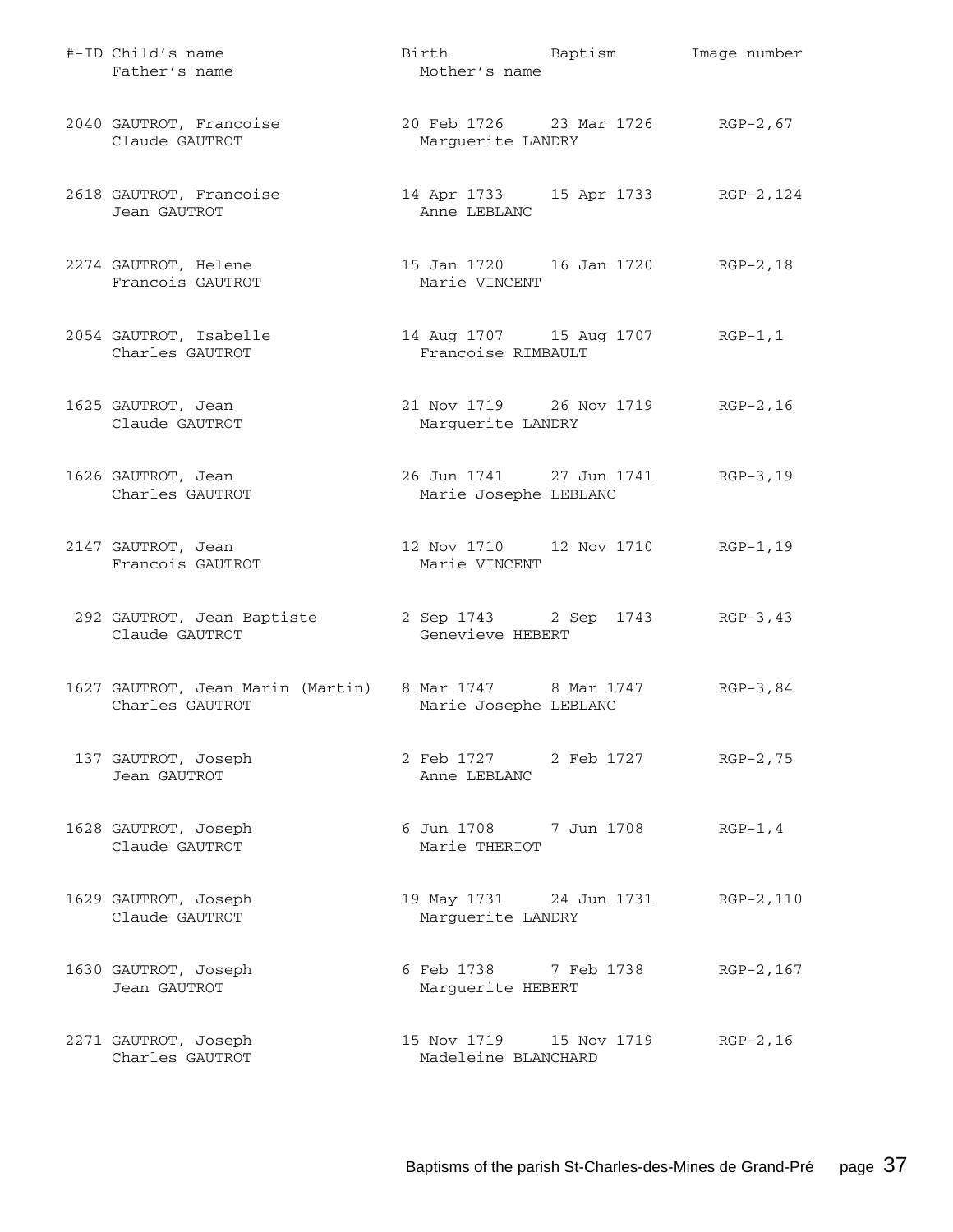| #-ID Child's name<br>Father's name                                       | Birth Baptism<br>Mother's name                         | Image number |
|--------------------------------------------------------------------------|--------------------------------------------------------|--------------|
| 1631 GAUTROT, Joseph Patrice<br>Claude GAUTROT                           | 17 Mar 1746 17 Mar 1746 RGP-3,73<br>Genevieve HEBERT   |              |
| 1632 GAUTROT, Laurent<br>Jean GAUTROT                                    | 23 Jan 1745 24 Jan 1745 RGP-3, 61<br>Marguerite HEBERT |              |
| 126 GAUTROT, Madeleine<br>Pierre GAUTROT                                 | 25 Apr 1719 26 Apr 1719<br>Marie-Josephe BUGEAUD       | $RGP-2, 12$  |
| 1633 GAUTROT, Madeleine<br>Francois GAUTROT                              | 23 Mar 1722 23 Mar 1722 RGP-2,32<br>Marie VINCENT      |              |
| 1634 GAUTROT, Madeleine<br>Charles GAUTROT                               | 1 Aug 1721 8 Oct 1721 RGP-2, 26<br>Madeleine BLANCHARD |              |
| 1638 GAUTROT, Madeleine Anastasie<br>Claude GAUTROT                      | 31 May 1738 23 Jun 1738 RGP-2, 172<br>Genevieve HEBERT |              |
| 1639 GAUTROT, Marguerite<br>Jean GAUTROT                                 | 20 Aug 1735 20 Aug 1735<br>Marguerite HEBERT           | RGP-2,149    |
| 1642 GAUTROT, Marguerite<br>Claude GAUTROT                               | 4 Sep 1737 5 Sep 1737 RGP-2, 165<br>Marguerite LANDRY  |              |
| 1648 GAUTROT, Marguerite<br>Francois GAUTROT                             | 14 May 1728 18 Jun 1728 RGP-2,85<br>Marie VINCENT      |              |
| 1645 GAUTROT, Marguerite Agathe                                          | 20 Oct 1743 20 Oct 1743<br>Cecile GAUTROT              | $RGP-3, 47$  |
| 2412 GAUTROT, Marguerite Francoise 8 Oct 1729 8 Oct 1729<br>Jean GAUTROT | Anne LEBLANC                                           | $RGP-2, 78$  |
| 1649 GAUTROT, Marie Blanche<br>Jean GAUTROT                              | 30 Apr 1740 30 Apr 1740<br>Marguerite HEBERT           | $RGP-3, 8$   |
| 1650 GAUTROT, Marie Josephe<br>Francois GAUTROT                          | 10 Jun 1712    10 Jun 1712<br>Marie VINCENT            | $RGP-1, 34$  |
| 1651 GAUTROT, Marie Josephe<br>Pierre GAUTROT                            | 19 Dec 1717 9 Feb 1718<br>Marie-Josephe BUGEAUD        | $RGP-2, 5$   |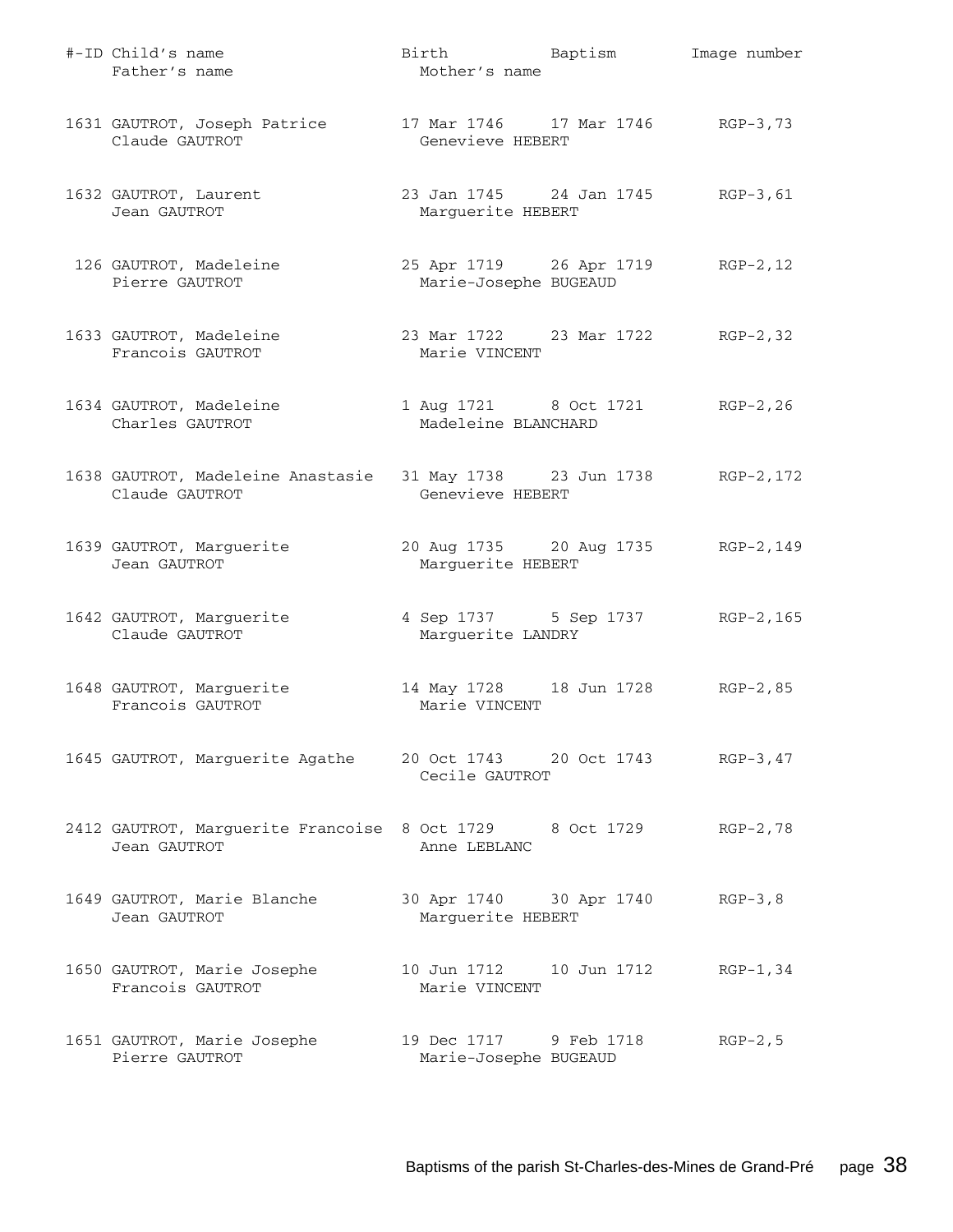| #-ID Child's name<br>Father's name                                           | Birth Baptism<br>Mother's name                              | Image number |
|------------------------------------------------------------------------------|-------------------------------------------------------------|--------------|
| 1652 GAUTROT, Marie Josephe abt 1724 22 Feb 1724 RGP-2,48<br>Charles GAUTROT | Madeleine BLANCHARD                                         |              |
| 1653 GAUTROT, Marie Josephe<br>Francois GAUTROT                              | 14 Apr 1726 14 Apr 1726 RGP-2,68<br>Marie VINCENT           |              |
| 295 GAUTROT, Marie Josephe<br>Jean GAUTROT                                   | 19 Nov 1730   19 Nov 1730   RGP-2, 103<br>Marguerite HEBERT |              |
| 1658 GAUTROT, Marie Madeleine<br>Jean GAUTROT                                | 20 May 1741 28 May 1741 RGP-3, 17<br>Euphrosine LABAUVE     |              |
| 1659 GAUTROT, Marie Madeleine<br>Charles GAUTROT                             | 8 Oct 1744 8 Oct 1744<br>Marie Josephe LEBLANC              | $RGP-3, 55$  |
| 1660 GAUTROT, Marie Rose<br>Jean GAUTROT                                     | 6 Aug 1733 6 Aug 1733 RGP-2, 128<br>Marguerite HEBERT       |              |
| 1661 GAUTROT, Mathurin<br>Jean GAUTROT                                       | 18 Jun 1748   19 Jun 1748   RGP-3,99<br>Euphrosine LABAUVE  |              |
| 1662 GAUTROT, Osithe<br>Jean GAUTROT                                         | 20 Jul 1736 21 Jul 1736 RGP-2, 155<br>Anne LEBLANC          |              |
| 1663 GAUTROT, Paul<br>Pierre GAUTROT                                         | 11 Apr 1728 11 Apr 1728<br>Marie-Josephe BUGEAUD            | $RGP-2, 82$  |
| 1664 GAUTROT, Paul Honore<br>Charles GAUTROT                                 | 21 Apr 1730 22 Apr 1730<br>Marie Josephe LEBLANC            | RGP-2,96     |
| 138 GAUTROT, Pierre<br>Claude GAUTROT                                        | 3 Mar 1734 4 Mar 1734<br>Marguerite LANDRY                  | RGP-2,134    |
| 1665 GAUTROT, Pierre<br>Pierre GAUTROT                                       | 3 Jun 1730 3 Jun 1730<br>Marie-Josephe BUGEAUD              | $RGP-2, 97$  |
| 1672 GAUTROT, Pierre<br>Charles GAUTROT                                      | 5 Apr 1738 5 Apr 1738<br>Marie Josephe LEBLANC              | RGP-2,168    |
| 1673 GAUTROT, Pierre<br>Claude GAUTROT                                       | 6 Dec 1747 6 dec 1747<br>Genevieve HEBERT                   | $RGP-3, 93$  |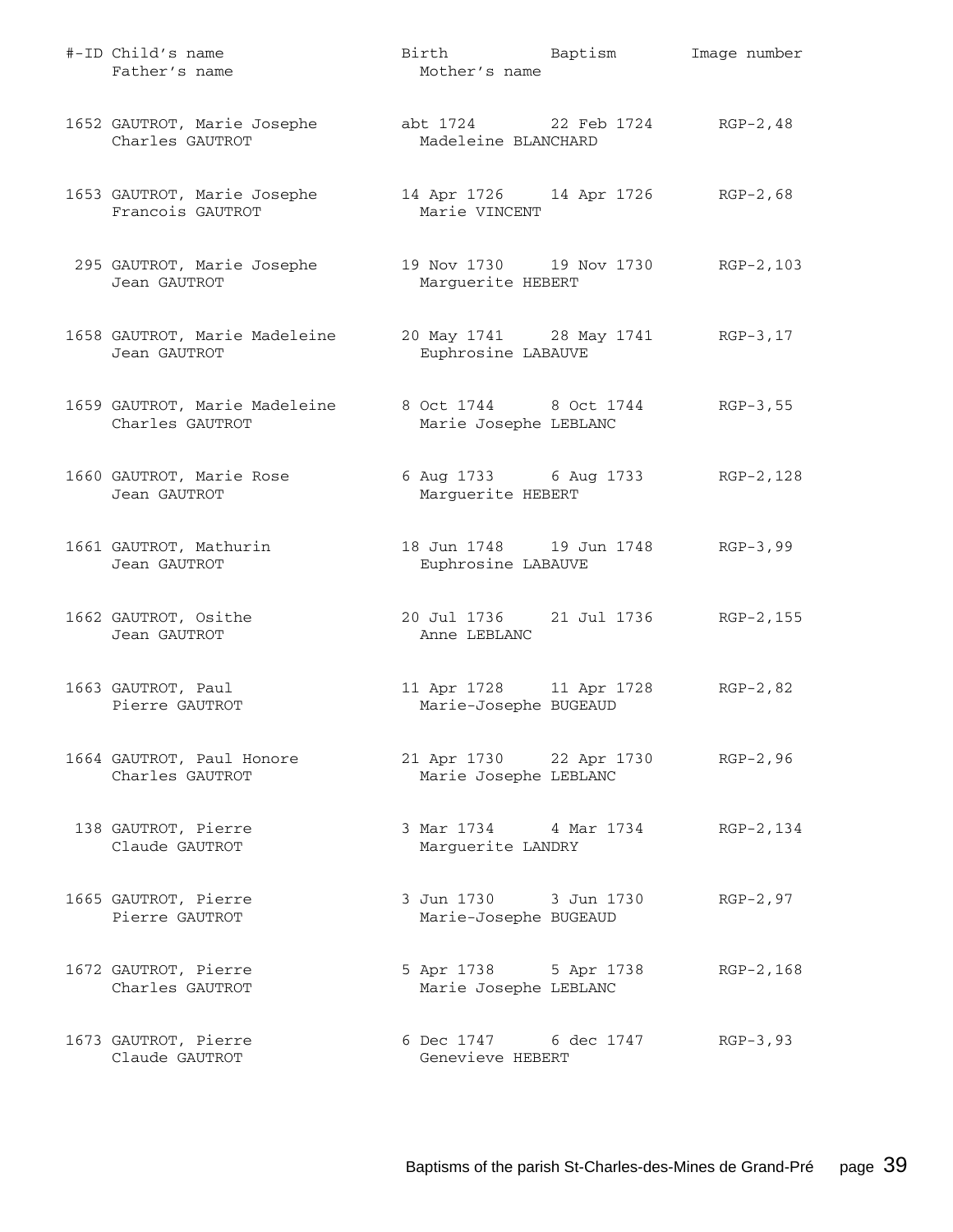| #-ID Child's name<br>Father's name                | Birth Baptism<br>Mother's name                                  |                    | Image number |
|---------------------------------------------------|-----------------------------------------------------------------|--------------------|--------------|
| 1674 GAUTROT, Simon<br>Charles GAUTROT            | 12 Mar 1736   13 Mar 1736   RGP-2, 154<br>Marie Josephe LEBLANC |                    |              |
| 1675 GAUTROT, Theotiste<br>Claude GAUTROT         | 29 Aug 1724 29 Aug 1724 RGP-2,52<br>Marguerite LANDRY           |                    |              |
| 1676 GAUTROT, Ursule<br>Francois GAUTROT          | Marie VINCENT                                                   |                    | $RGP-2, 3$   |
| 1677 GIROUARD, Charles<br>Pierre GIROUARD         | 30 sep 1710 26 Dec 1710 RGP-1,19<br>Marie DOIRON                |                    |              |
| 1678 GIROUARD, Etienne<br>Pierre GIROUARD         | 21 Dec 1708 14 Apr 1709<br>Marie COMEAU                         |                    | RGP-1,18     |
| 1679 GIROUARD, Jean<br>Pierre GIROUARD            | 18 May 1729 6 Jun 1729<br>Marie DOIRON                          |                    | RGP-2,91     |
| 1680 GIROUARD, Madeleine<br>Pierre GIROUARD       | 24 May 1729 24 Jun 1729 RGP-2, 14<br>Marie DOIRON               |                    |              |
| 1681 GIROUARD, Marie Josephe<br>Pierre GIROUARD   | 27 Oct 1717<br>Marie DOIRON                                     | 1 May 1718 RGP-2,6 |              |
| 1683 GIROUARD, Veronique<br>Pierre GIROUARD       | 1 Mar 1712 3 Apr 1712<br>Marie DOIRON                           |                    | $RGP-1, 36$  |
| 1684 GRANGER, Amand<br>Charles GRANGER            | 23 May 1733 23 May 1733 RGP-2, 126<br>Marie LEBLANC             |                    |              |
| 1685 GRANGER, Anasthasie<br>Jean Baptiste GRANGER | 24 Sep 1746 24 Sep 1746<br>Marie Josephe GAUTROT                |                    | $RGB-3,79$   |
| 1689 GRANGER, Anne<br>Joseph GRANGER              | 4 Feb 1724 4 Feb 1724<br>Anne RICHARD                           |                    | $RGP-2, 47$  |
| 1690 GRANGER, Anne<br>Joseph GRANGER              | 2 May 1731 2 May 1731<br>Anne RICHARD                           |                    | RGP-2,108    |
| 1692 GRANGER, Anne<br>Rene GRANGER                | 9 May 1743 11 May 1743<br>Angelique COMEAU                      |                    | $RGP-3, 40$  |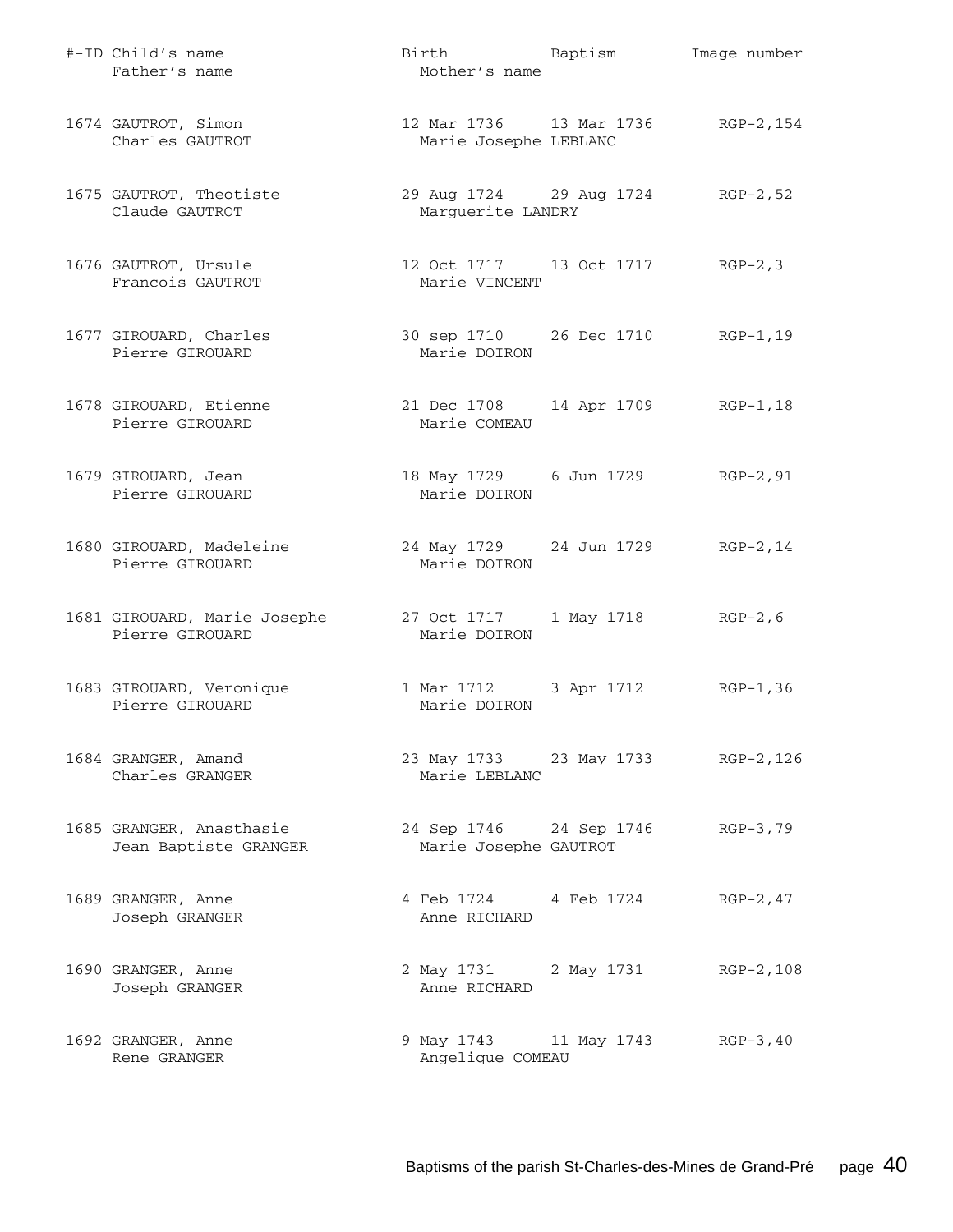| #-ID Child's name<br>Father's name                   | Birth Baptism<br>Mother's name                          |             | Image number |
|------------------------------------------------------|---------------------------------------------------------|-------------|--------------|
| 1693 GRANGER, Benoni<br>Jacques GRANGER              | 4 Jan 1720 5 Jan 1720 RGP-2,17<br>Marie GIROUARD        |             |              |
| 1051 GRANGER, Catherine<br>Pierre GRANGER            | 19 May 1709 19 May 1709 RGP-1,7<br>Isabelle GUILBEAU    |             |              |
| 1697 GRANGER, Charles<br>Charles GRANGER             | 10 Oct 1740   10 Oct 1740   RGP-3,10<br>Marie LEBLANC   |             |              |
| 1698 GRANGER, Charles<br>Charles GRANGER             | 1 Feb 1743 1 Feb 1743 RGP-3,37<br>Marie Josephe DAIGRE  |             |              |
| 1699 GRANGER, Claire<br>Charles GRANGER              | 21 Sep 1743 21 Sep 1743 RGP-3,45<br>Marie LEBLANC       |             |              |
| 1702 GRANGER, Elisabeth<br>Joseph GRANGER            | 23 Feb 1734 23 feb 1734 RGP-2,133<br>Anne RICHARD       |             |              |
| 1706 GRANGER, Francoise<br>Joseph GRANGER            | 2 May 1728 9 May 1728 RGP-2,83<br>Anne RICHARD          |             |              |
| 1707 GRANGER, Francoise<br>Jean Baptiste GRANGER     | 18 Jan 1743   18 Jan 1743<br>Marie Josephe GAUTROT      |             | $RGB-3, 37$  |
| 1654 GRANGER, Jean Baptiste<br>Jacques GRANGER       | 18 Aug 1710   18 Aug 1710   RGP-1, 17<br>Marie GIROUARD |             |              |
| 1710 GRANGER, Jean Baptiste<br>Joseph GRANGER        | 12 Aug 1742 12 Aug 1742 RGP-3,31<br>Anne RICHARD        |             |              |
| 1714 GRANGER, Jean Baptiste<br>Jean Baptiste GRANGER | 22 Jun 1737 22 Jun 1737<br>Marie Josephe GAUTROT        |             | RGP-2,162    |
| 1717 GRANGER, Jean Baptiste<br>Joseph GRANGER        | 14 Oct 1739 14 Oct 1739<br>Marguerite THERIOT           |             | $RGP-3, 3$   |
| 1718 GRANGER, Jean Pierre<br>Charles GRANGER         | 10 Feb 1748 10 Feb 1748<br>Marie Josephe DAIGRE         |             | $RGP-3, 95$  |
| 1715 GRANGER, Joseph<br>Jacques GRANGER              | 26 Feb 1713<br>Marie GIROUARD                           | 26 Feb 1713 | $RGP-1, 31$  |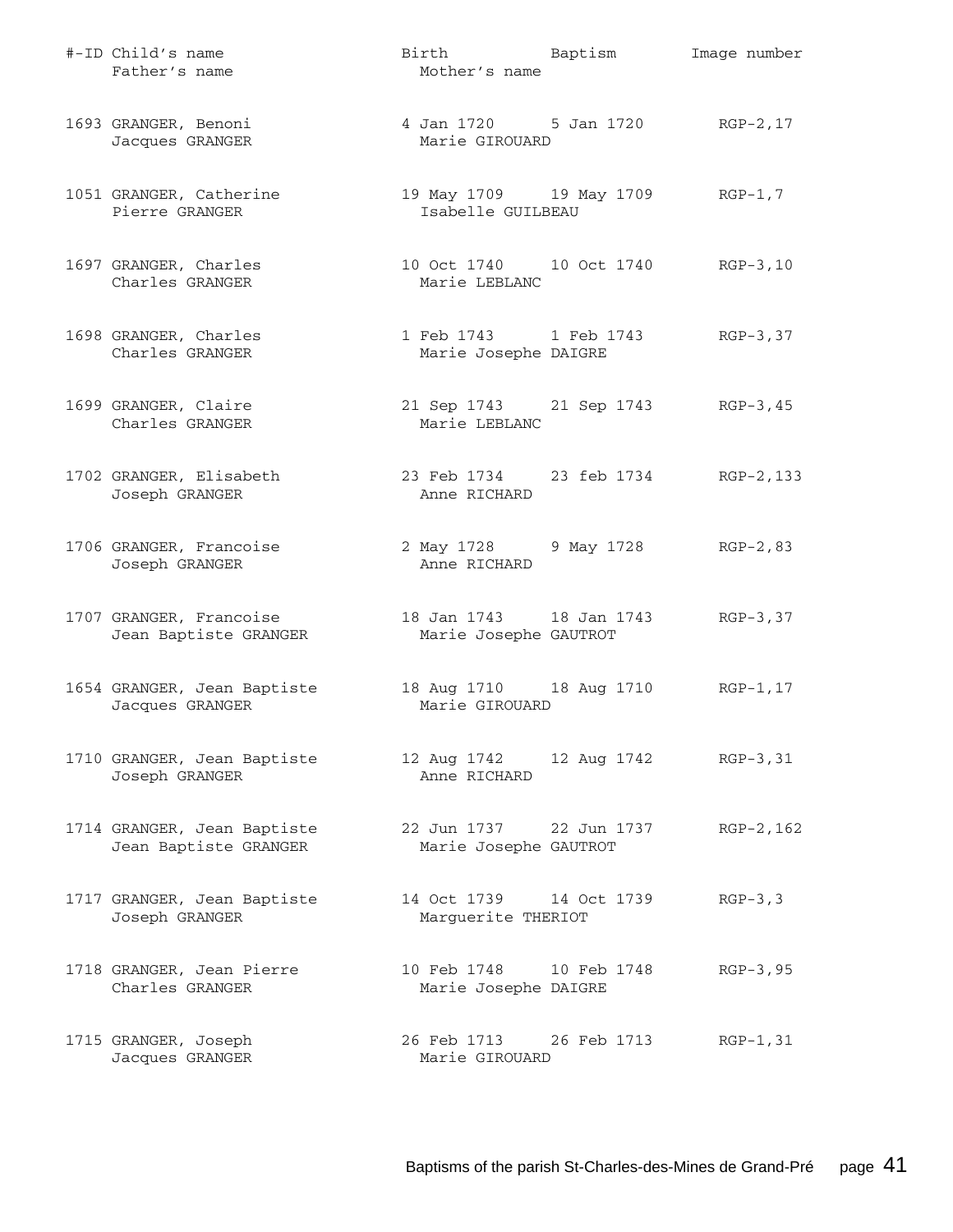| #-ID Child's name<br>Father's name                | Birth Baptism<br>Mother's name                        |             | Image number |
|---------------------------------------------------|-------------------------------------------------------|-------------|--------------|
| 1721 GRANGER, Joseph<br>Charles GRANGER           | 18 Jun 1731 18 Jun 1731 RGP-2, 110<br>Marie LEBLANC   |             |              |
| 1722 GRANGER, Joseph<br>Joseph GRANGER            | 16 Sep 1736   16 Sep 1736   RGP-2,156<br>Anne RICHARD |             |              |
| 1723 GRANGER, Joseph<br>Joseph GRANGER            | 17 Oct 1737 17 Oct 1737<br>Marguerite THERIOT         |             | RGP-2,166    |
| 1724 GRANGER, Joseph<br>Benoni GRANGER            | 19 Nov 1743 19 Nov 1743<br>Elisabeth THERIOT          |             | $RGB-3,48$   |
| 1725 GRANGER, Joseph<br>Charles GRANGER           | 9 Nov 1745 9 Nov 1745<br>Marie Josephe DAIGRE         |             | $RGP-3, 69$  |
| 1728 GRANGER, Joseph<br>Pierre GRANGER            | 31 Dec 1746 1 Jan 1747<br>Euphrosine GAUTROT          |             | $RGP-3, 81$  |
| 1729 GRANGER, Joseph<br>Jean Baptiste GRANGER     | 7 Jul 1748 7 Jul 1748<br>Marie Josephe GAUTROT        |             | RGP-3,100    |
| 1730 GRANGER, Joseph Simon<br>Joseph GRANGER      | 24 dec 1726 19 Feb 1727<br>Marguerite LEBLANC         |             | $RGP-2, 75$  |
| 2568 GRANGER, Laurent<br>Charles GRANGER          | 27 Jun 1727 8 Jul 1727<br>Marie LEBLANC               |             | $RGP-2, 77$  |
| 1731 GRANGER, Lucie Elisabeth<br>Charles GRANGER  | 12 Nov 1738 13 Dec 1738<br>Marie LEBLANC              |             | RGP-2,174    |
| 1732 GRANGER, Marguerite<br>Charles GRANGER       | 28 Nov 1729 8 Dec 1729<br>Marie LEBLANC               |             | $RGP-2, 95$  |
| 1735 GRANGER, Marguerite<br>Joseph GRANGER        | 1 Jan 1740 2 Jan 1740<br>Anne RICHARD                 |             | $RGP-3, 6$   |
| 1736 GRANGER, Marguerite<br>Joseph GRANGER        | 28 Jun 1742<br>Marguerite THERIOT                     | 5 Jul 1742  | $RGP-3, 30$  |
| 1737 GRANGER, Marguerite<br>Jean Baptiste GRANGER | 22 Oct 1744<br>Marie Josephe GAUTROT                  | 22 Oct 1744 | $RGP-3, 55$  |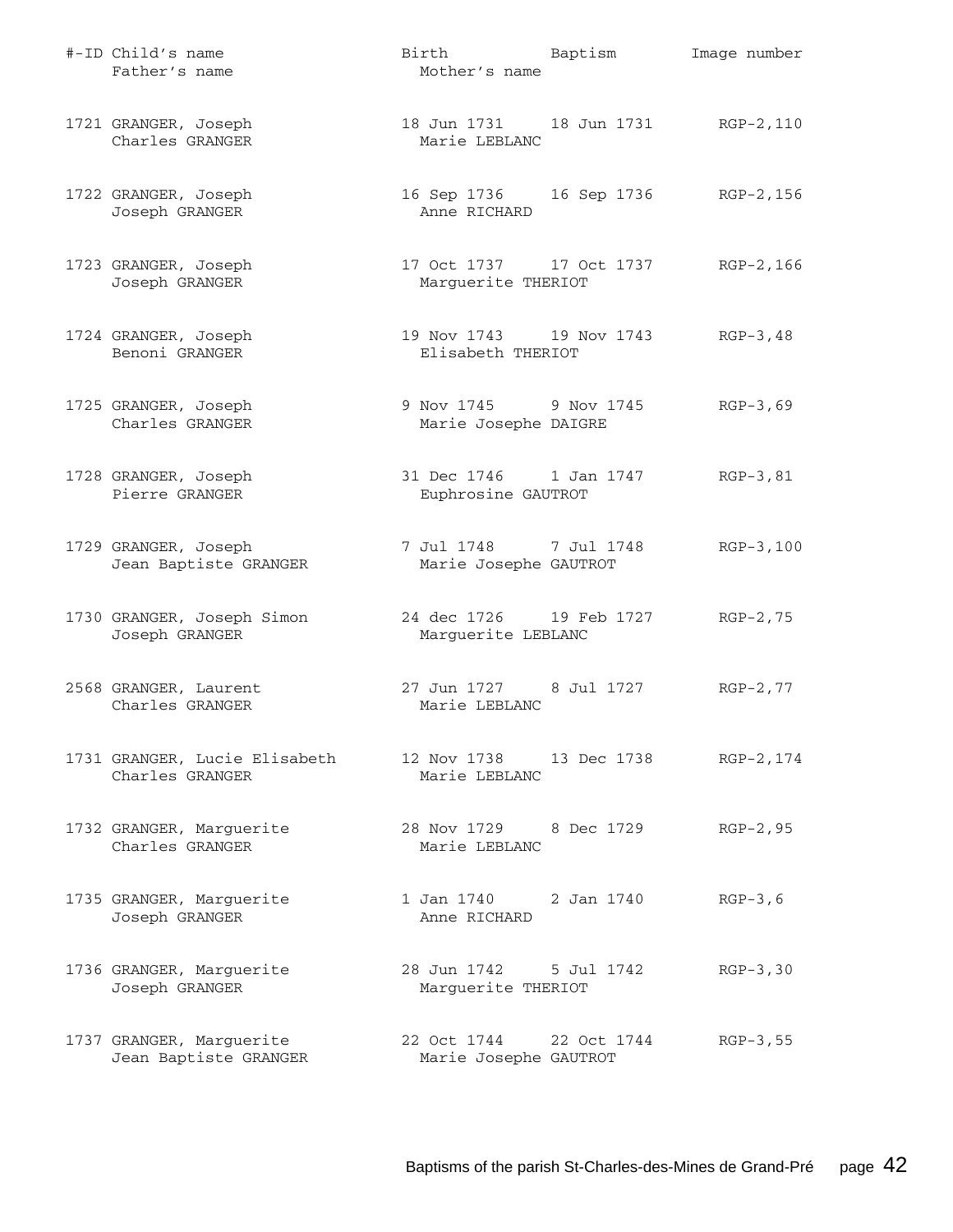| #-ID Child's name<br>Father's name                     | Birth Baptism<br>Mother's name                   |                                    | Image number |
|--------------------------------------------------------|--------------------------------------------------|------------------------------------|--------------|
| 1741 GRANGER, Marguerite<br>Charles GRANGER            | 2 Oct 1728 17 Oct 1728<br>Marie LEBLANC          |                                    | RGP-2,87     |
| 1746 GRANGER, Marie Anne<br>Pierre GRANGER             | 23 Sep 1742 24 Sep 1742<br>Euphrosine GAUTROT    |                                    | $RGP-3, 32$  |
| 1747 GRANGER, Marie Josephe<br>Charles GRANGER         | Marie LEBLANC                                    | 14 Apr 1735 16 Apr 1735 RGP-2, 147 |              |
| 1748 GRANGER, Marie Josephe<br>Charles GRANGER         | 1 Oct 1740 5 Oct 1740<br>Marie Josephe DAIGRE    |                                    | $RGP-3, 9$   |
| 1749 GRANGER, Marie Josephe<br>Jean Baptiste GRANGER   | 25 Mar 1741 26 Mar 1741<br>Marie Josephe GAUTROT |                                    | $RGP-3, 15$  |
| 1691 GRANGER, Marie Madeleine<br>Joseph GRANGER        | Anne RICHARD                                     | 2 May 1731 2 May 1731 RGP-2, 108   |              |
| 1750 GRANGER, Marie Madeleine<br>Jean Baptiste GRANGER | 22 Oct 1738 4 Nov 1738<br>Marie Josephe GAUTROT  |                                    | RGP-2,173    |
| 1751 GRANGER, Marie Madeleine<br>Charles GRANGER       | 30 Dec 1736 30 Dec 1736<br>Marie LEBLANC         |                                    | RGP-2,158    |
| 1752 GRANGER, Mathurin<br>Charles GRANGER              | 15 Oct 1745    16 Oct 1745<br>Marie LEBLANC      |                                    | $RGB-3,67$   |
| 1753 GRANGER, Paul<br>Joseph GRANGER                   | Anne RICHARD                                     |                                    | $RGP-2, 22$  |
| 1726 GRANGER, Pierre<br>Pierre GRANGER                 | Isabelle GUILBEAU                                | 16 Aug 1719 16 Aug 1719            | $RGP-2, 14$  |
| 1754 GRANGER, Pierre<br>Jacques GRANGER                | 6 Feb 1708 6 Feb 1708<br>Marie GIROUARD          |                                    | $RGP-1, 2$   |
| 1755 GRANGER, Pierre<br>Pierre GRANGER                 | 5 Mar 1745 5 Mar 1745<br>Euphrosine GAUTROT      |                                    | $RGP-3, 62$  |
| 2538 GRANGER, Pierre<br>Joseph GRANGER                 | 5 Apr 1726<br>Anne RICHARD                       | 5 Apr 1726                         | $RGP-2,68$   |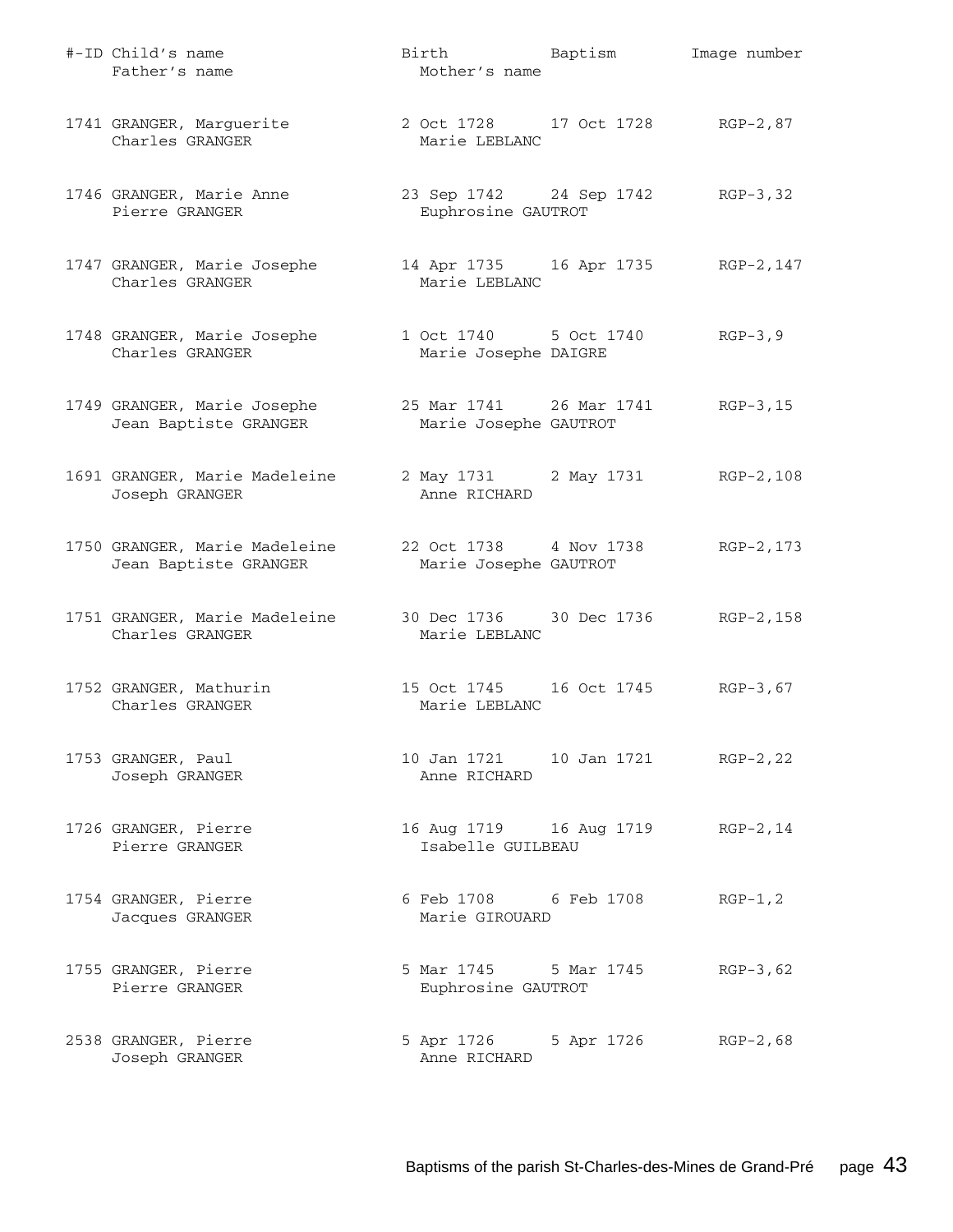| #-ID Child's name<br>Father's name                  | Birth Baptism<br>Mother's name                        |             | Image number |
|-----------------------------------------------------|-------------------------------------------------------|-------------|--------------|
| 1761 GUEDRY, Helene<br>Augustin GUEDRY              | abt 9 Jan 1723 26 sep 1723 RGP-2, 42<br>Jeanne HEBERT |             |              |
| 1764 GUEDRY, Joseph<br>Jean Baptiste GUEDRY         | Madeleine MIUS d'AZY                                  |             | $RGP-2, 2$   |
| 1765 GUEDRY, Marie Josephe<br>Augustin GUEDRY       | abt 9 Jan 1723 26 Sep 1723 RGP-2, 42<br>Jeanne HEBERT |             |              |
| 1758 GUERIN, Pierre<br>Jerome GUERIN                | 12 Jun 1712 21 Oct 1712<br>Isabelle AUCOIN            |             | RGP-1,33     |
| 1768 GUILLOT, Jean Baptiste<br>Rene GUILLOT         | 29 Dec 1720 29 Dec 1720<br>Marguerite DOIRON          |             | $RGP-2, 22$  |
| 1775 HEBERT, Alexandre<br>Francois HEBERT           | 12 Dec 1735 13 Dec 1735<br>Marie Josephe MELANSON     |             | RGP-2,151    |
| 1779 HEBERT, Amand<br>Rene (Groc) HEBERT            | 24 Feb 1731 24 Feb 1731<br>Marie BOUDROT              |             | RGP-2,106    |
| 1780 HEBERT, Amand<br>Francois HEBERT               | 5 Apr 1740 6 apr 1740<br>Marie Josephe MELANSON       |             | $RGB-3, 8$   |
| 522 HEBERT, Amand<br>Jacques HEBERT                 | 26 Apr 1720 26 Apr 1720<br>Marguerite LANDRY          |             | $RGP-2, 19$  |
| 1778 HEBERT, Amand (Manuel)<br>Jean Emmanuel HEBERT | 1 Sep 1725 12 Jul 1726<br>Madeleine DUGAS             |             | $RGP-2, 71$  |
| 1781 HEBERT, Anastasie<br>Joseph HEBERT             | 29 Oct 1734 29 Oct 1734<br>Madeleine BOUDROT          |             | RGP-2, 142   |
| 1785 HEBERT, Anne<br>Jean HEBERT                    | 12 Feb 1708 18 Jul 1708<br>Marie Marguerite LANDRY    |             | $RGP-1, 13$  |
| 1791 HEBERT, Anne<br>Jacques HEBERT                 | 16 Mar 1722 16 Mar 1722<br>Marguerite LANDRY          |             | $RGP-2, 31$  |
| 1796 HEBERT, Anne<br>Germain Michel HEBERT          | abt 1723<br>Anne CAISSIE                              | 25 Jun 1723 | $RGP-2, 40$  |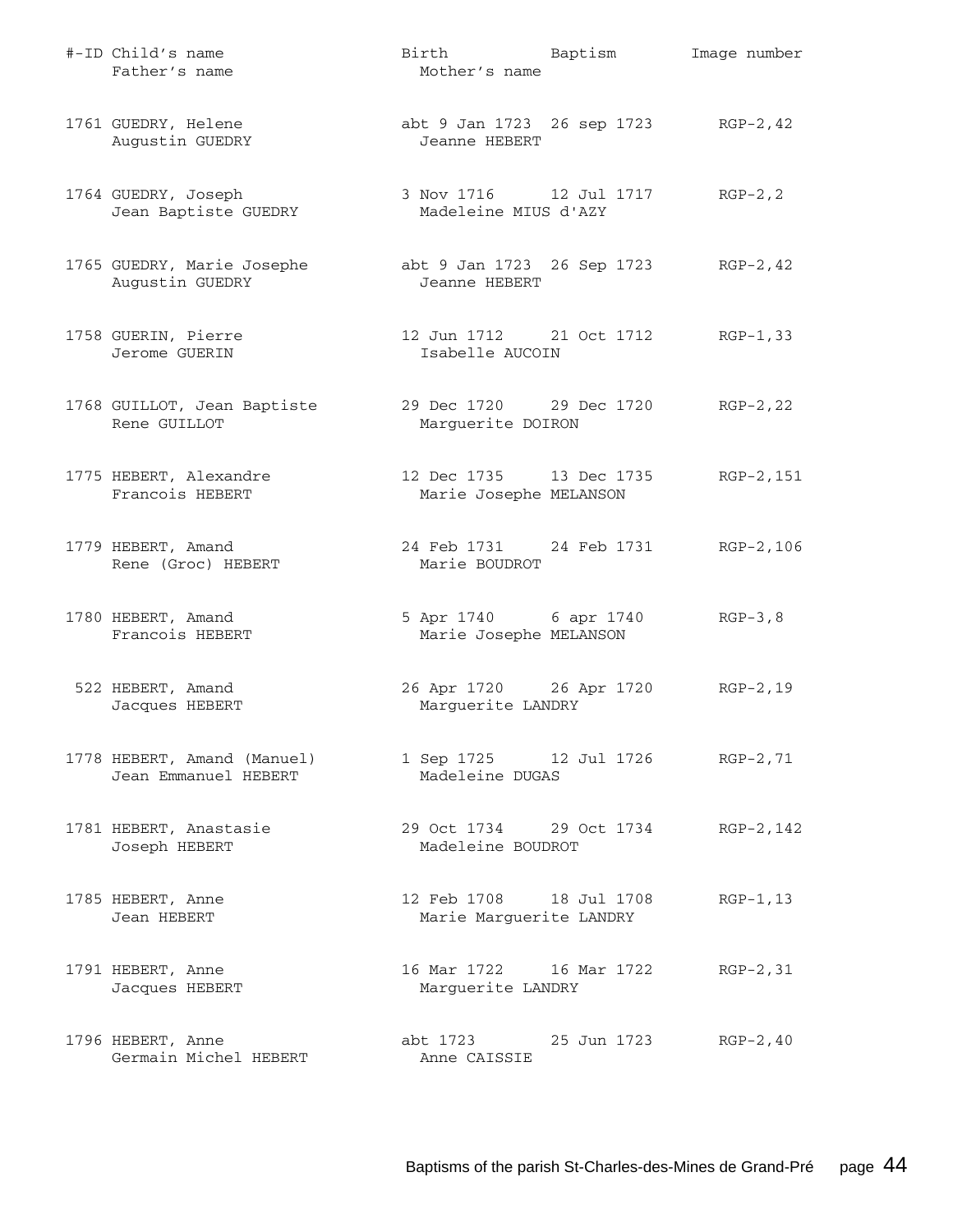| #-ID Child's name<br>Father's name            | Birth Baptism<br>Mother's name                                 |            | Image number |
|-----------------------------------------------|----------------------------------------------------------------|------------|--------------|
| 753 HEBERT, Anne<br>Michel HEBERT             | 8 Aug 1711 20 Sep 1711 RGP-1, 21<br>Elisabeth Isabelle PELERIN |            |              |
| 1798 HEBERT, Anne Genevieve<br>Amand HEBERT   | 20 Jan 1747 20 Jan 1747 RGP-3,82<br>Genevieve BABIN            |            |              |
| 1801 HEBERT, Anne Marie<br>Augustin HEBERT    | 12 Oct 1733 13 Oct 1733 RGP-2,130<br>Anne BOUDROT              |            |              |
| 1804 HEBERT, Anne Marie<br>Augustin HEBERT    | 28 Sep 1739 29 Sep 1739<br>Marguerite Bonne LANDRY             |            | $RGB-3, 2$   |
| 1807 HEBERT, Anne Marie<br>Paul HEBERT        | 5 Sep 1745 5 Sep 1745 RGP-3, 102<br>M. MELANSON                |            |              |
| 1809 HEBERT, Anne Marie<br>Joseph HEBERT      | 4 Aug 1748 4 Aug 1748 RGP-3, 102<br>Madeleine DUPUIS           |            |              |
| 1810 HEBERT, Antoine<br>Augustin HEBERT       | 20 May 1731 20 May 1731 RGP-2,109<br>Anne BOUDROT              |            |              |
| 1811 HEBERT, Benoni<br>Guillaume HEBERT       | 19 Aug 1720 21 Aug 1720 RGP-2, 20<br>Marie Josephe DUPUIS      |            |              |
| 1814 HEBERT, Catherine Josephe<br>Jean HEBERT | 5 Nov 1731 11 May 1732 RGP-2, 117<br>Madeleine DOIRON          |            |              |
| 1817 HEBERT, Cecile<br>Jacques HEBERT         | 5 Aug 1725 8 Aug 1725<br>Marguerite LANDRY                     |            | $RGP-2, 61$  |
| 341 HEBERT, Cecile<br>Michel HEBERT           | 22 Dec 1717 22 Dec 1717<br>Elisabeth Isabelle PELERIN          |            | $RGP-2, 4$   |
| 1818 HEBERT, Charles<br>Paul HEBERT           | 30 Dec 1741 30 Dec 1741<br>M. MELANSON                         |            | $RGP-3, 24$  |
| 1819 HEBERT, Charles<br>Jacques HEBERT        | 3 Nov 1708 3 Nov 1708<br>Marguerite LANDRY                     |            | $RGP-1, 5$   |
| 1820 HEBERT, Charles<br>Augustin HEBERT       | 9 Nov 1723<br>Anne BOUDROT                                     | 9 Nov 1723 | $RGP-2, 43$  |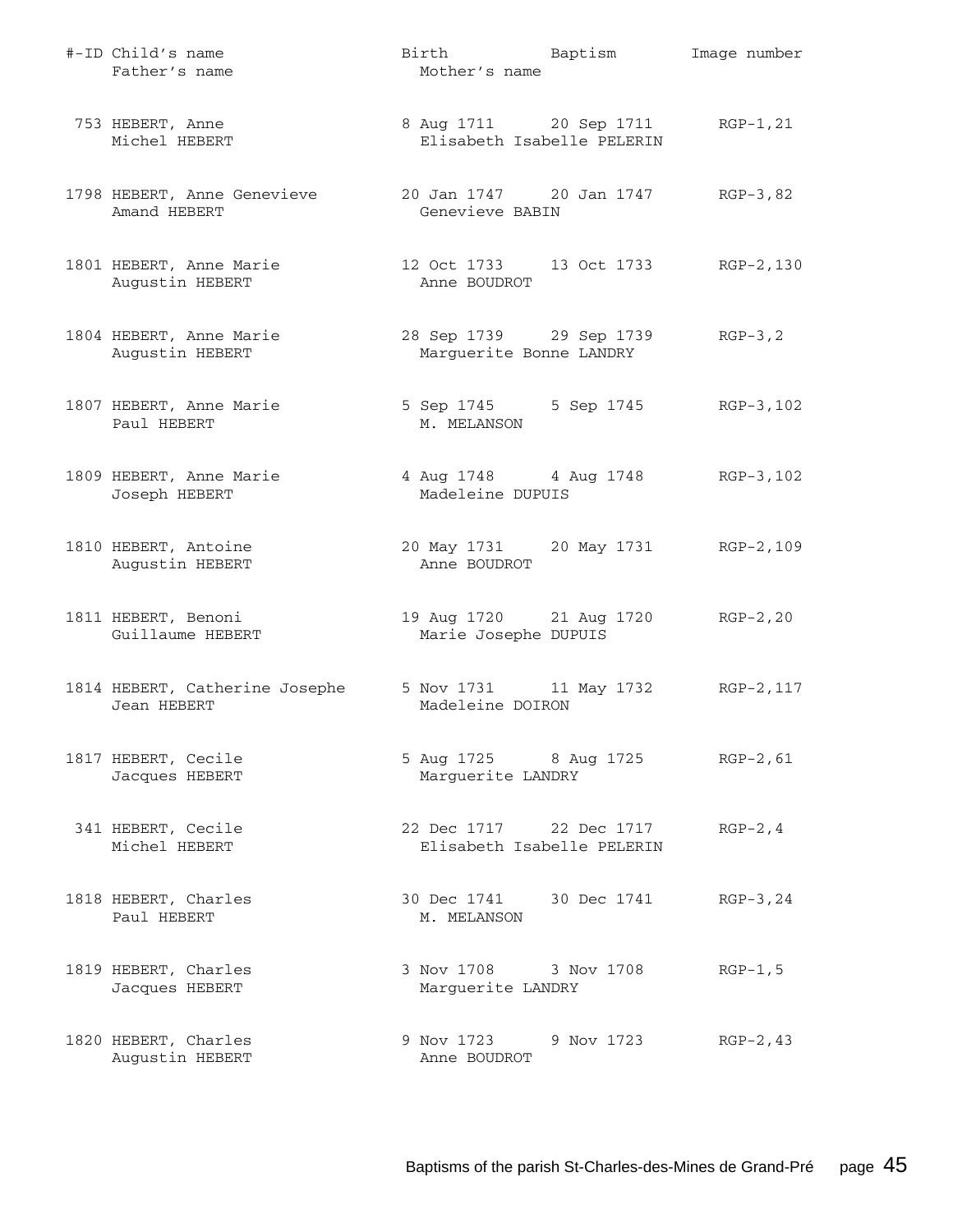| #-ID Child's name<br>Father's name                  | Birth Baptism<br>Mother's name                          | Image number |
|-----------------------------------------------------|---------------------------------------------------------|--------------|
| 1823 HEBERT, Charles<br>Charles (Manuel) HEBERT     | 6 Feb 1731 7 Jun 1731 RGP-2, 109<br>Marie Claire DAIGRE |              |
| 1830 HEBERT, Charles<br>Augustin HEBERT             | 4 Oct 1747 4 Oct 1747<br>Marguerite Bonne LANDRY        | $RGP-3, 91$  |
| 1833 HEBERT, Charles Hilarion<br>Augustin HEBERT    | 20 Oct 1745 21 Oct 1745<br>Marguerite Bonne LANDRY      | $RGP-3,68$   |
| 1834 HEBERT, Claire<br>Germain Michel HEBERT        | 30 Apr 1739 30 Apr 1739<br>Anne CAISSIE                 | RGP-2,179    |
| 1837 HEBERT, Etienne<br>Emmanuel HEBERT             | 20 Sep 1733 20 Sep 1733<br>Marie Josephe LEVRON         | RGP-2,129    |
| 1838 HEBERT, Etienne<br>Francois HEBERT             | 3 Oct 1744 4 Oct 1744<br>Marie Josephe MELANSON         | $RGB-3,55$   |
| 1773 HEBERT, Francois<br>Jacques HEBERT             | 2 Apr 1710 2 Apr 1710<br>Marguerite LANDRY              | $RGP-1, 14$  |
| 1839 HEBERT, Francois<br>Rene (Groc) HEBERT         | 6 Mar 1727 6 Mar 1727<br>Marie BOUDROT                  | $RGP-2, 76$  |
| 1840 HEBERT, Francois<br>Jean Emmanuel HEBERT       | 7 Jul 1727 19 Oct 1727<br>Madeleine DUGAS               | $RGP-2, 79$  |
| 1841 HEBERT, Francois<br>Francois HEBERT            | 10 Jun 1738    10 Jun 1738<br>Marie Josephe MELANSON    | RGP-2,171    |
| 1846 HEBERT, Francois Guillaume<br>Guillaume HEBERT | 17 Mar 1737 20 Mar 1737<br>Marie Josephe THIBODEAU      | $RGP-2, 160$ |
| 1847 HEBERT, Francoise<br>Germain Michel HEBERT     | 26 May 1734 26 May 1734<br>Anne CAISSIE                 | RGP-2,136    |
| 1340 HEBERT, Genevieve<br>Michel HEBERT             | 21 Feb 1727 21 Feb 1727<br>Marguerite GAUTROT           | $RGP-2, 75$  |
| 1842 HEBERT, Guillaume<br>Michel HEBERT             | 26 Oct 1709 26 Oct 1709<br>Elisabeth Isabelle PELERIN   | $RGP-1, 50$  |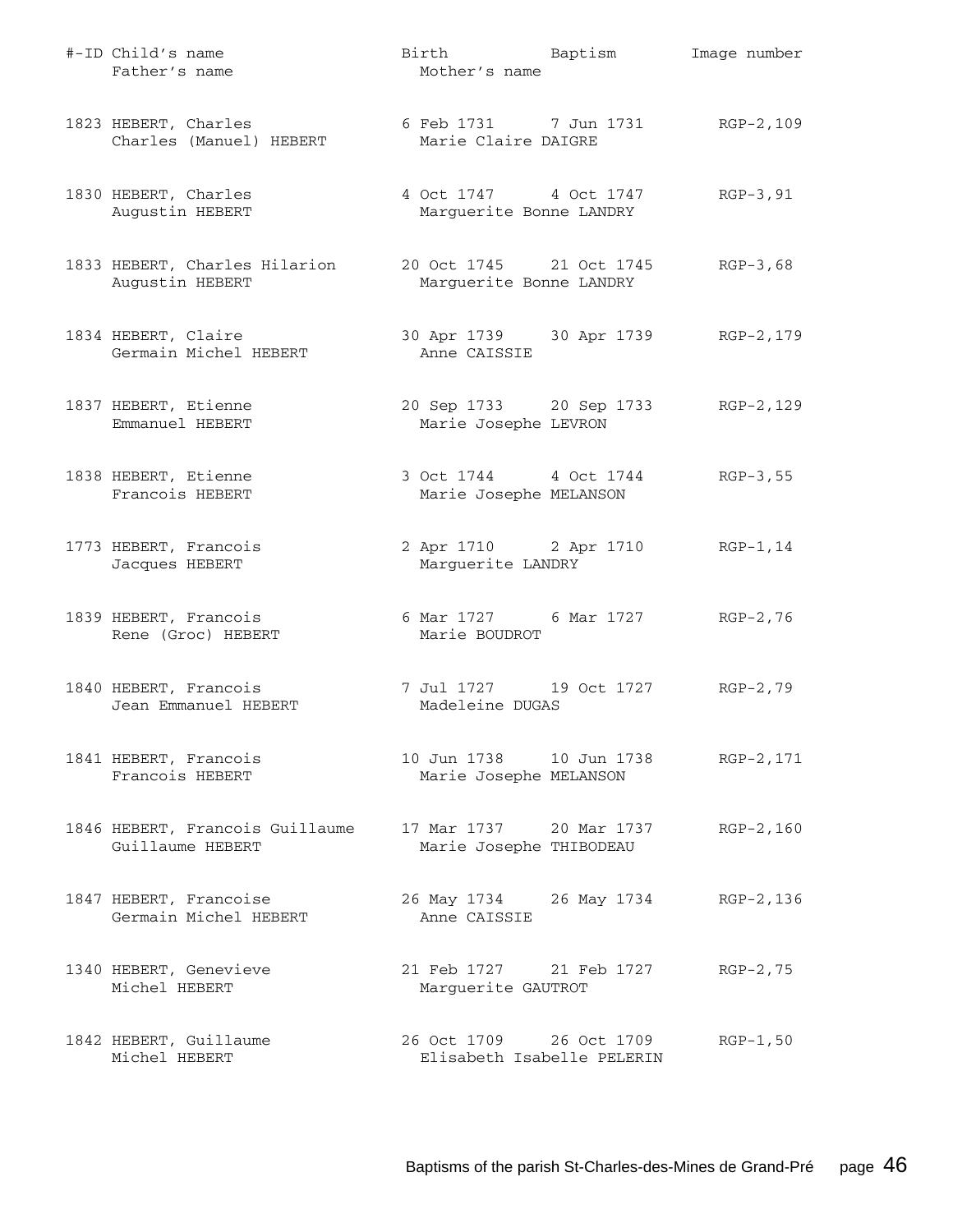| #-ID Child's name<br>Father's name                    | Birth Baptism<br>Mother's name                            |             | Image number |
|-------------------------------------------------------|-----------------------------------------------------------|-------------|--------------|
| 2511 HEBERT, Ignace<br>Guillaume HEBERT               | 29 Nov 1724 30 Nov 1724 RGP-2, 55<br>Marie Josephe DUPUIS |             |              |
| 3084 HEBERT, Ignace<br>Paul HEBERT                    | 6 Sep 1747 6 Sep 1747<br>M. MELANSON                      |             | RGP-3,88     |
| 1435 HEBERT, Isabelle Elisabeth<br>Jacques HEBERT     | 4 Oct 1707 4 Oct 1707<br>Marguerite LANDRY                |             | $RGP-1, 1$   |
| 2407 HEBERT, Jacques<br>Rene (Groc) HEBERT            | 6 Mar 1725 11 Mar 1725<br>Marie BOUDROT                   |             | RGP-2,58     |
| 3047 HEBERT, Jacques<br>Jacques HEBERT                | 2 Jul 1746 2 Jul 1746 RGP-3,76<br>Marguerite THERIOT      |             |              |
| 94 HEBERT, Jacques<br>Jacques HEBERT                  | 10 Oct 1723 10 Oct 1723<br>Marguerite LANDRY              |             | $RGP-2, 42$  |
| 1812 HEBERT, Jean<br>Rene (Groc) HEBERT               | 29 Apr 1708 1 May 1708<br>Marie BOUDROT                   |             | $RGP-1, 2$   |
| 2514 HEBERT, Jean<br>Etienne HEBERT                   | 15 Dec 1724 3 Jan 1725<br>Anne DUGAS                      |             | $RGP-2, 57$  |
| 2324 HEBERT, Jean (Jean-Augustin)<br>Augustin HEBERT  | 13 May 1721<br>Anne BOUDROT                               | 14 May 1721 | $RGP-2, 24$  |
| 2408 HEBERT, Jean Baptiste<br>Rene (Groc) HEBERT      | 3 Oct 1728 23 Oct 1728 RGP-2,87<br>Marie BOUDROT          |             |              |
| 2636 HEBERT, Jean Baptiste<br>Germain Michel HEBERT   | 23 Jul 1730 23 Jul 1730<br>Anne CAISSIE                   |             | $RGP-2, 99$  |
| 2722 HEBERT, Jean Baptiste<br>Charles (Manuel) HEBERT | 24 Jan 1734 13 Jun 1734<br>Marie Claire DAIGRE            |             | RGP-2,136    |
| 2845 HEBERT, Jean Baptiste<br>Augustin HEBERT         | 27 Jul 1737 28 Jul 1737<br>Marguerite Bonne LANDRY        |             | $RGP-2, 163$ |
| 2949 HEBERT, Jean Baptiste<br>Francois HEBERT         | 23 Jun 1742 23 Jun 1742<br>Marie Josephe MELANSON         |             | $RGP-3, 29$  |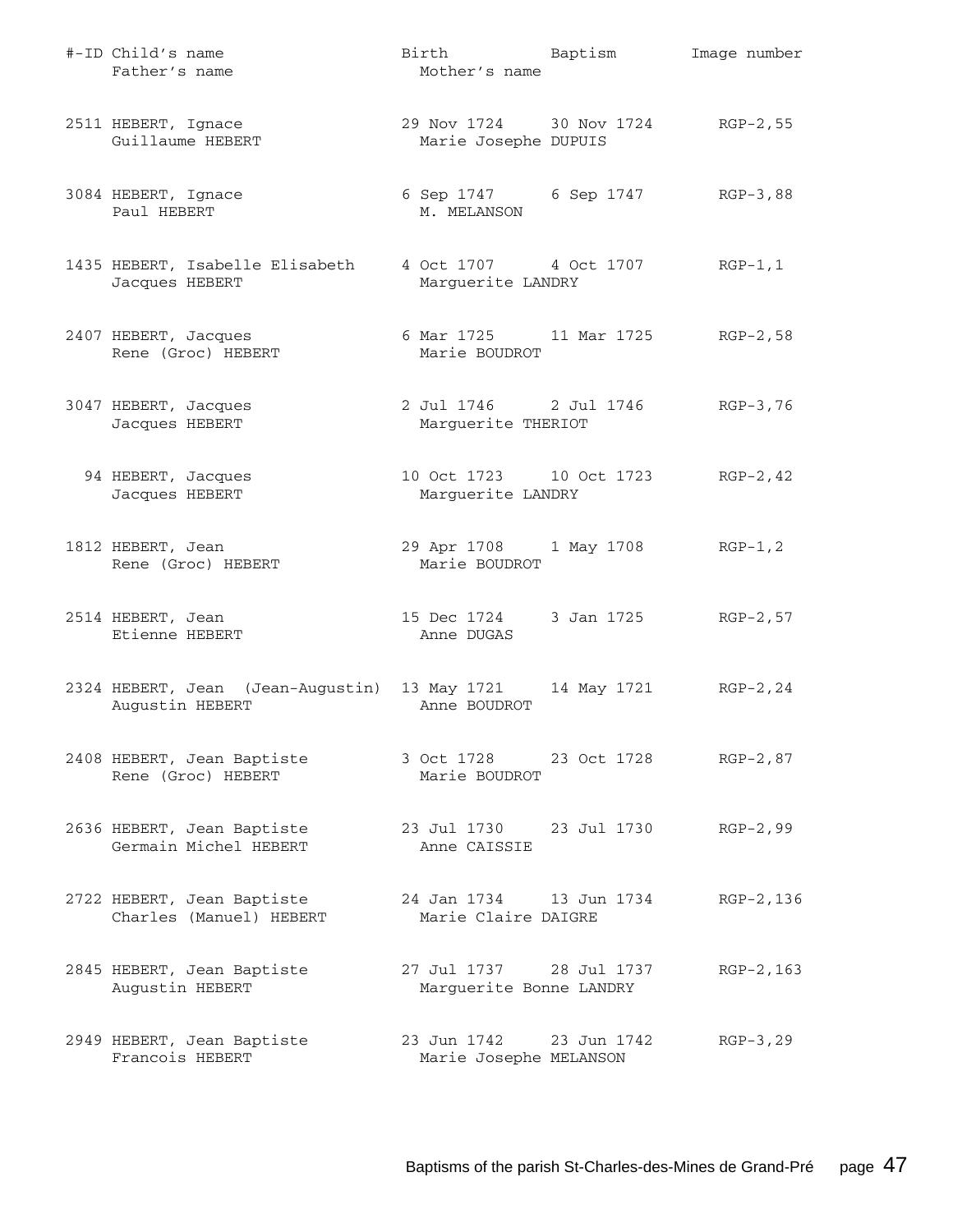| #-ID Child's name<br>Father's name             | Birth Baptism<br>Mother's name                     |                     | Image number |
|------------------------------------------------|----------------------------------------------------|---------------------|--------------|
| 2198 HEBERT, Jeanne<br>Etienne HEBERT          | 23 Dec 1717<br>Anne DUGAS                          | 22 Apr 1718 RGP-2,6 |              |
| 1808 HEBERT, Joseph<br>Rene (Groc) HEBERT      | 8 Nov 1711 8 Nov 1711<br>Marie BOUDROT             |                     | RGP-1,22     |
| 2325 HEBERT, Joseph<br>Augustin HEBERT         | 15 May 1726 27 May 1726<br>Anne BOUDROT            |                     | $RGP-2, 70$  |
| 2684 HEBERT, Joseph<br>Guillaume HEBERT        | 29 Jun 1732 29 Jun 1732<br>Marie Josephe THIBODEAU |                     | RGP-2,119    |
| 2764 HEBERT, Joseph<br>Charles Paul HEBERT     | 26 Jun 1733 16 Oct 1734<br>Claire MIUS             |                     | RGP-2,143    |
| 2867 HEBERT, Joseph<br>Joseph HEBERT           | 2 May 1738 3 May 1738<br>Madeleine BOUDROT         |                     | RGP-2,171    |
| 2928 HEBERT, Joseph<br>Augustin HEBERT         | 19 Sep 1741 19 Sep 1741<br>Marguerite Bonne LANDRY |                     | $RGP-3, 21$  |
| 3094 HEBERT, Joseph Amable<br>Guillaume HEBERT | 31 Oct 1747 31 Oct 1747<br>Marie Josephe THIBODEAU |                     | $RGP-3, 91$  |
| 2898 HEBERT, Joseph Hilarion<br>Charles HEBERT | 20 Oct 1739 21 Oct 1739<br>Marguerite LEBLANC      |                     | $RGP-3, 4$   |
| 2948 HEBERT, Joseph Marie<br>Emmanuel HEBERT   | 23 Jun 1742 23 Jun 1742<br>Marie Josephe LEVRON    |                     | $RGP-3, 29$  |
| 2567 HEBERT, Joseph-Marie<br>Jacques HEBERT    | 21 Apr 1734 21 Apr 1734<br>Marguerite LANDRY       |                     | RGP-2,135    |
| 1532 HEBERT, Judith<br>Rene (Groc) HEBERT      | 5 Mar 1721 5 Mar 1721<br>Marie BOUDROT             |                     | $RGP-2, 23$  |
| 909 HEBERT, Judith Judique<br>Guillaume HEBERT | 19 Jan 1719 20 Jan 1719<br>Marie Josephe DUPUIS    |                     | $RGP-2, 11$  |
| 2797 HEBERT, Madeleine<br>Joseph HEBERT        | 12 Feb 1736 12 Feb 1736<br>Madeleine BOUDROT       |                     | RGP-2, 153   |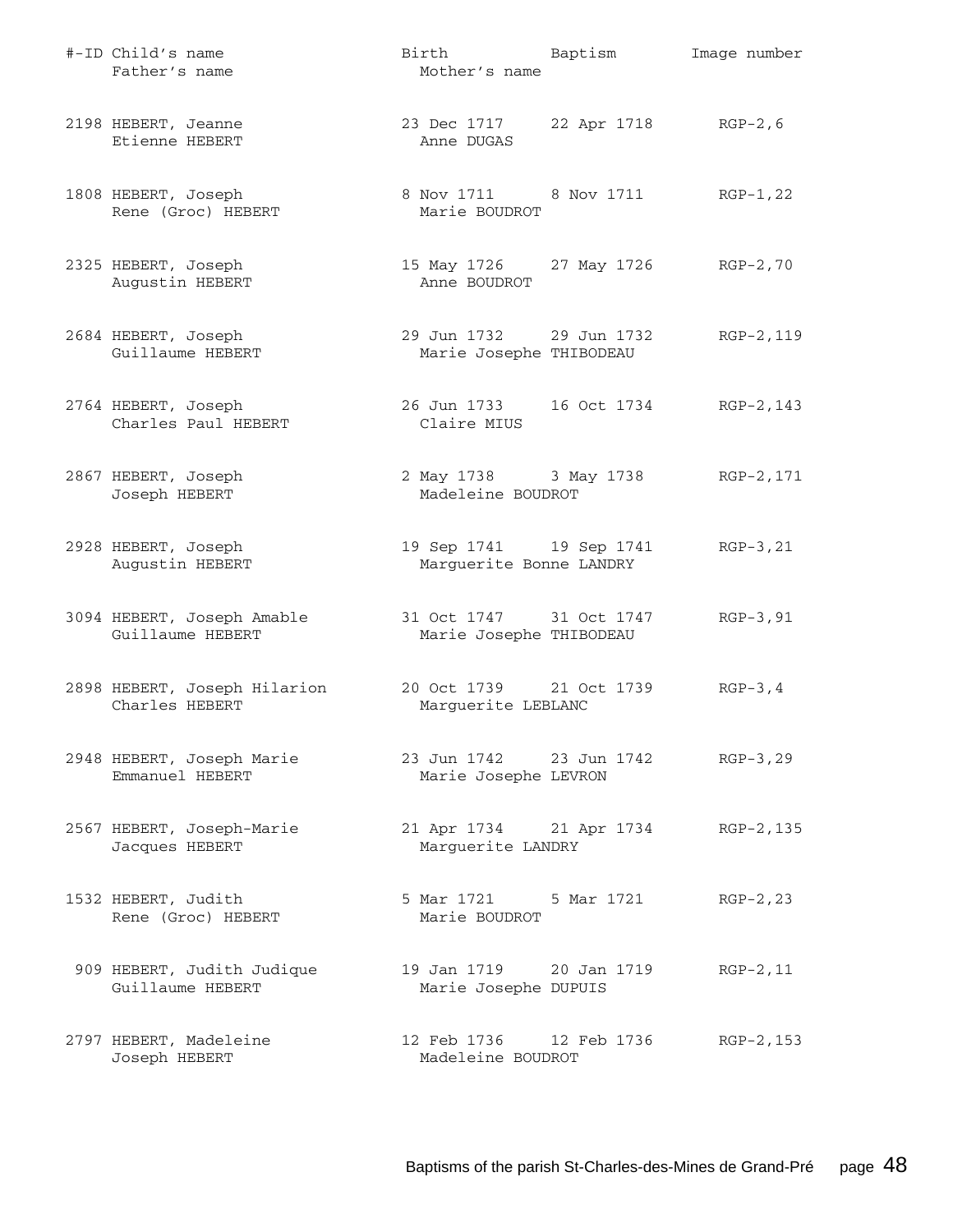| #-ID Child's name<br>Father's name                     | Birth Baptism<br>Mother's name                        |             | Image number |
|--------------------------------------------------------|-------------------------------------------------------|-------------|--------------|
| 2959 HEBERT, Madeleine<br>Germain Michel HEBERT        | 9 Mar 1743 10 Mar 1743 RGP-3,38<br>Anne CAISSIE       |             |              |
| 3092 HEBERT, Madeleine<br>Charles HEBERT               | 9 Oct 1747 9 Oct 1747 RGP-3,90<br>Ursule FOREST       |             |              |
| 98 HEBERT, Madeleine<br>Jacques HEBERT                 | abt 1718 11 Jan 1718<br>Marguerite LANDRY             |             | $RGP-2, 5$   |
| 2014 HEBERT, Marguerite<br>Germain Michel HEBERT       | 21 Jul 1725 21 Jul 1725<br>Anne CAISSIE               |             | $RGP-2, 60$  |
| 2161 HEBERT, Marguerite<br>Joseph HEBERT               | 3 Feb 1712 6 Feb 1712<br>Anne Marie BOUDROT           |             | $RGP-1, 23$  |
| 2327 HEBERT, Marguerite<br>Augustin HEBERT             | 15 Dec 1735 16 Dec 1735 RGP-2,152<br>Anne BOUDROT     |             |              |
| 2565 HEBERT, Marguerite<br>Jacques HEBERT              | 22 Apr 1727 22 Apr 1727 RGP-2,76<br>Marguerite LANDRY |             |              |
| 2859 HEBERT, Marguerite<br>Emmanuel HEBERT             | 20 Dec 1737 24 Dec 1737<br>Marie Josephe LEVRON       |             | RGP-2,167    |
| 3055 HEBERT, Marguerite<br>Pierre HEBERT               | 15 Oct 1746   15 Oct 1746<br>Madeleine DAIGRE         |             | RGP-3,79     |
| 2876 HEBERT, Marguerite Agathe<br>Guillaume HEBERT     | 15 Feb 1739 15 Feb 1739<br>Marie Josephe THIBODEAU    |             | RGP-2, 177   |
| 2328 HEBERT, Marguerite-Josephe<br>Augustin HEBERT     | 17 Oct 1737 27 Oct 1737<br>Anne BOUDROT               |             | $RGP-2, 166$ |
| 2951 HEBERT, Marie<br>Joseph HEBERT                    | 7 Aug 1742 7 Aug 1742<br>Madeleine DUPUIS             |             | $RGP-3, 31$  |
| 3151 HEBERT, Marie<br>Germain Michel HEBERT            | 12 Oct 1721<br>Anne CAISSIE                           | 12 Oct 1721 | $RGP-2, 27$  |
| 2810 HEBERT, Marie Anasthasie<br>Germain Michel HEBERT | 21 Aug 1736<br>Anne CAISSIE                           | 22 Aug 1736 | RGP-2,156    |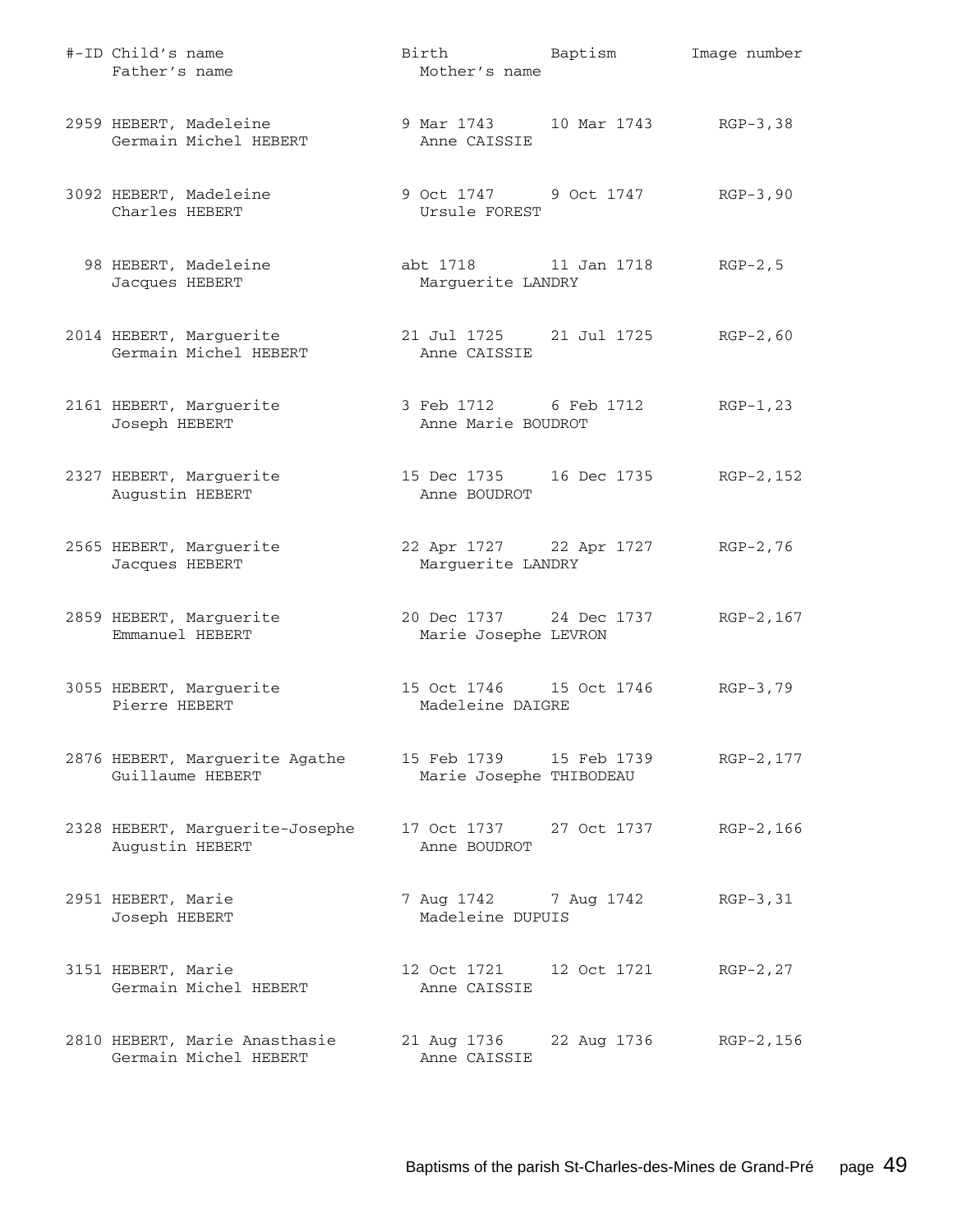| #-ID Child's name<br>Father's name                  | Birth Baptism<br>Mother's name                     |             | Image number |
|-----------------------------------------------------|----------------------------------------------------|-------------|--------------|
| 2073 HEBERT, Marie Blanche<br>Emmanuel HEBERT       | 20 Oct 1735 20 Oct 1735<br>Marie Josephe LEVRON    |             | RGP-2,150    |
| 3003 HEBERT, Marie Blanche<br>Guillaume HEBERT      | 14 Sep 1744 14 Sep 1744<br>Marie Josephe THIBODEAU |             | $RGP-3, 54$  |
| 1978 HEBERT, Marie Josephe<br>Jacques HEBERT        | 21 Nov 1711 21 Nov 1711<br>Marguerite LANDRY       |             | $RGP-1, 22$  |
| 3024 HEBERT, Marie Josephe<br>Joseph HEBERT         | 20 May 1745 20 May 1745<br>Madeleine BOUDROT       |             | $RGB-3,65$   |
| 3043 HEBERT, Marie Josephe<br>Charles HEBERT        | 1 Jun 1746    1 Jun 1746<br>Ursule FOREST          |             | $RGB-3,75$   |
| 3073 HEBERT, Marie Josephe<br>Desire Jean HEBERT    | 15 Feb 1747 15 Feb 1747<br>Marie LEBERT            |             | $RGP-3, 83$  |
| 2143 HEBERT, Marie Josephte<br>Etienne HEBERT       | 16 Oct 1710<br>Anne DUGAS                          | 26 Oct 1710 | $RGP-1, 19$  |
| 2365 HEBERT, Marie Madeleine<br>Etienne HEBERT      | 15 Aug 1722<br>Anne DUGAS                          | 11 Oct 1722 | $RGP-2, 35$  |
| 2984 HEBERT, Marie Madeleine<br>Paul HEBERT         | 22 Oct 1743<br>M. MELANSON                         | 22 Oct 1743 | $RGP-3, 46$  |
| 3098 HEBERT, Mathurin<br>Jacques HEBERT             | 11 Jan 1748    11 Jan 1748<br>Marguerite THERIOT   |             | $RGP-3, 94$  |
| 2076 HEBERT, Olivier<br>Pierre HEBERT               | 6 May 1748 7 May 1748<br>Madeleine DAIGRE          |             | $RGP-3, 98$  |
| 2326 HEBERT, Olivier<br>Augustin HEBERT             | 29 Aug 1728 29 Aug 1728<br>Anne BOUDROT            |             | $RGP-2, 87$  |
| 2406 HEBERT, Olivier<br>Rene (Groc) HEBERT          | 8 Mar 1723 8 Mar 1723<br>Marie BOUDROT             |             | $RGP-2, 39$  |
| 2670 HEBERT, Olivier Jerome<br>Jean Emmanuel HEBERT | 24 Jul 1731 30 Sep 1731<br>Madeleine DUGAS         |             | $RGP-2, 112$ |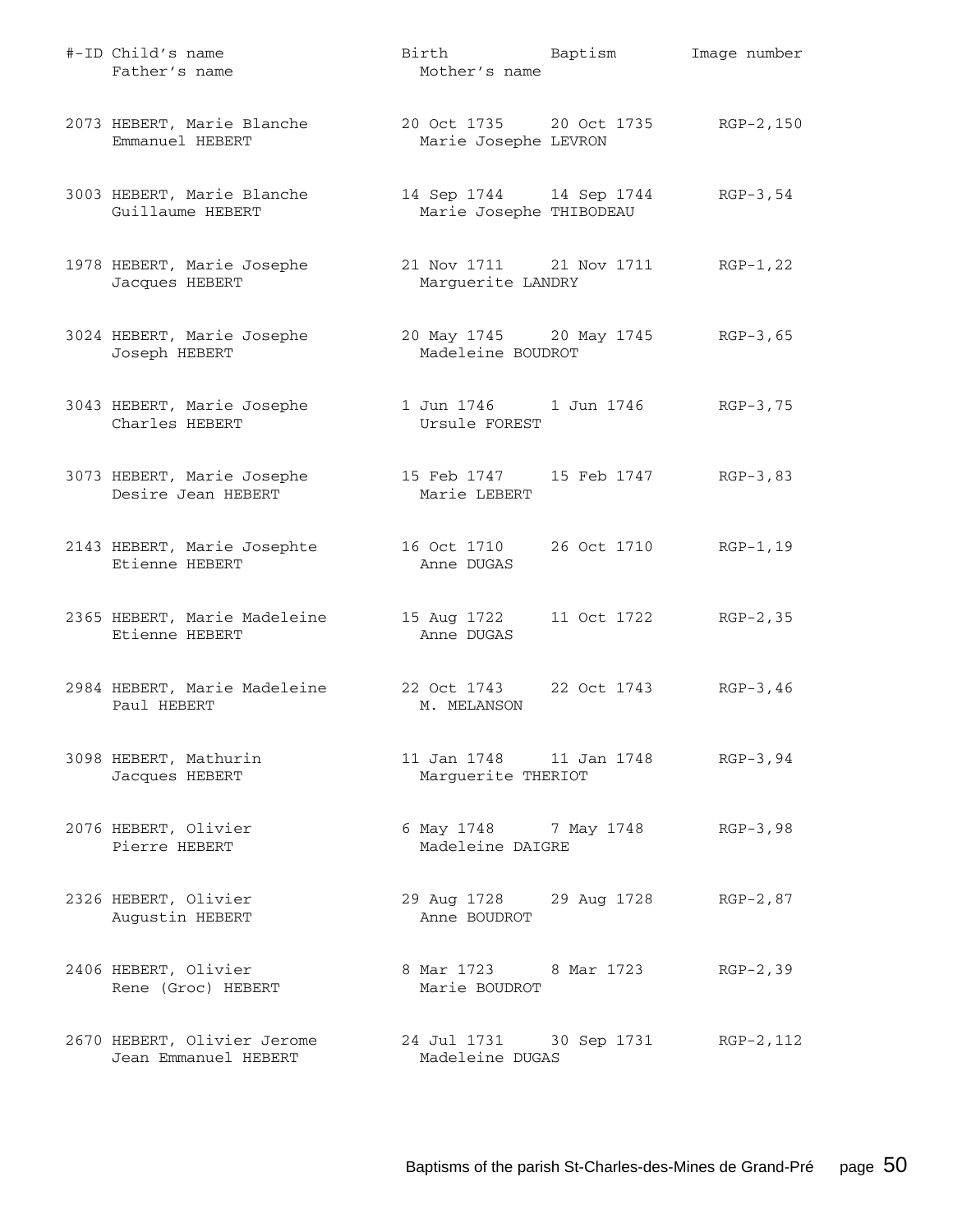| #-ID Child's name<br>Father's name             | Birth Baptism<br>Mother's name                     |                         | Image number |
|------------------------------------------------|----------------------------------------------------|-------------------------|--------------|
| 2721 HEBERT, Osithe<br>Charles HEBERT          | 2 Mar 1734 11 May 1734<br>Marguerite LEBLANC       |                         | RGP-2,136    |
| 1805 HEBERT, Paul<br>Guillaume HEBERT          | 13 Apr 1712 14 Apr 1712<br>Marie Josephe DUPUIS    |                         | $RGP-1, 36$  |
| 2077 HEBERT, Paul<br>Guillaume HEBERT          | 1 Sep 1743 1 Sep 1743<br>Marie Josephe THIBODEAU   |                         | $RGP-3, 43$  |
| 2706 HEBERT, Paul<br>Francois HEBERT           | 25 Aug 1733 25 Aug 1733<br>Marie Josephe MELANSON  |                         | RGP-2,128    |
| 2135 HEBERT, Pierre<br>Rene (Groc) HEBERT      | 24 Apr 1710 26 Apr 1710<br>Marie BOUDROT           |                         | $RGP-1, 15$  |
| 2188 HEBERT, Pierre<br>Etienne HEBERT          | 25 Feb 1713 4 Mar 1713<br>Anne DUGAS               |                         | $RGP-1, 31$  |
| 2766 HEBERT, Pierre<br>Guillaume HEBERT        | 26 Nov 1734 26 Nov 1734<br>Marie Josephe THIBODEAU |                         | RGP-2,144    |
| 2866 HEBERT, Pierre<br>Joseph HEBERT           | Madeleine BOUDROT                                  | 2 May 1738 3 May 1738   | RGP-2,171    |
| 2974 HEBERT, Pierre<br>Augustin HEBERT         | 20 Jul 1743 26 Jul 1743<br>Marguerite Bonne LANDRY |                         | $RGP-3, 42$  |
| 3122 HEBERT, Pierre<br>Pierre HEBERT           | Marie Josephe CLOUATRE                             | 12 Aug 1748 12 Aug 1748 | $RGP-3, 103$ |
| 3082 HEBERT, Pierre Cajetan<br>Francois HEBERT | 8 Aug 1747 8 Aug 1747<br>Marie Josephe MELANSON    |                         | $RGB-3,88$   |
| 2856 HEBERT, Pierre Paul<br>Paul HEBERT        | 1 Nov 1737 1 Nov 1737<br>M. MELANSON               |                         | $RGP-2, 166$ |
| 2059 HEBERT, Rene<br>Michel HEBERT             | Elisabeth Isabelle PELERIN                         | 11 Feb 1708 12 Feb 1708 | $RGP-1, 2$   |
| 3005 HEBERT, Rene<br>Amand HEBERT              | Genevieve BABIN                                    | 30 Oct 1744 30 Oct 1744 | $RGB-3,56$   |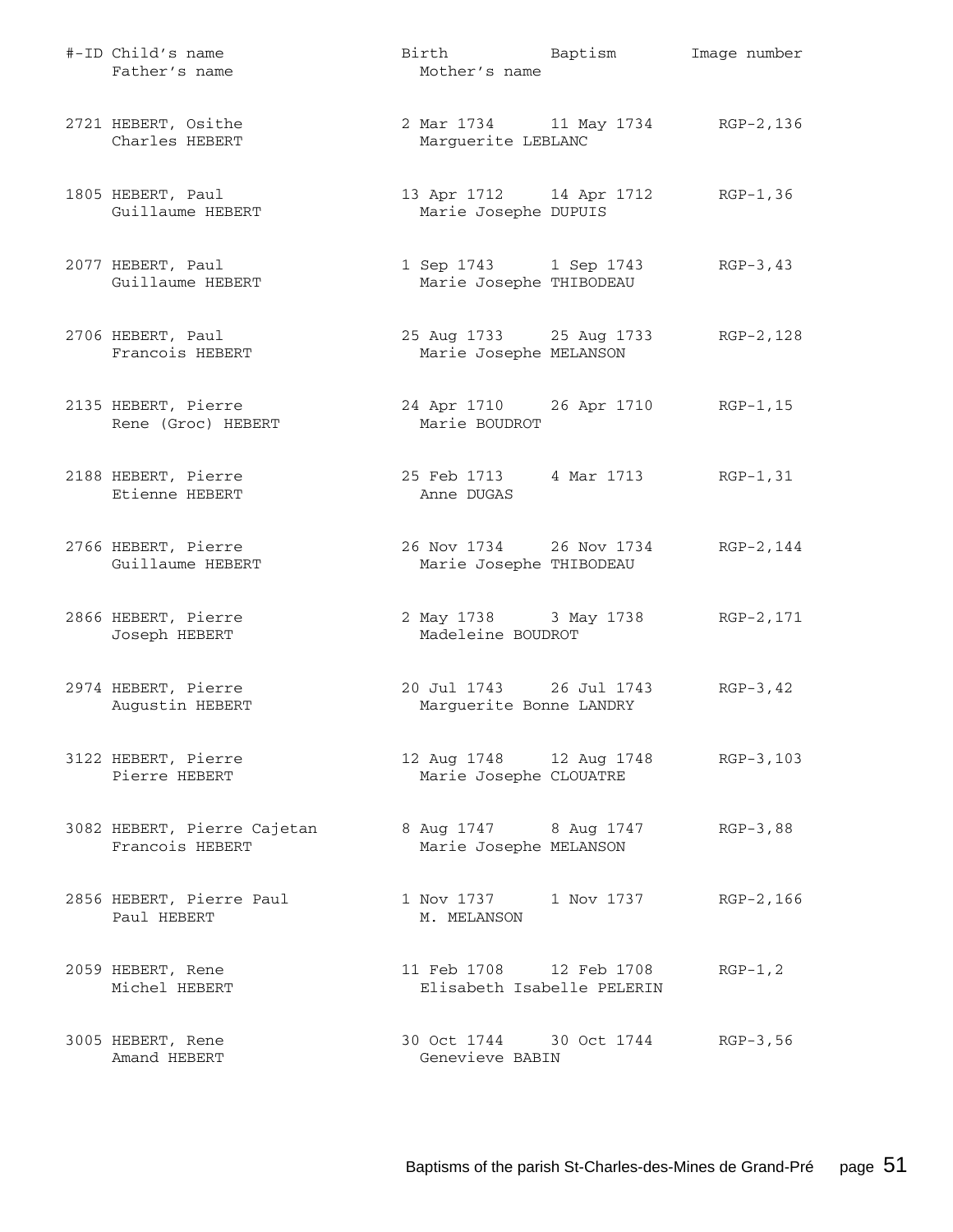| #-ID Child's name<br>Father's name           | Birth Baptism<br>Mother's name                          |      | Image number |
|----------------------------------------------|---------------------------------------------------------|------|--------------|
| 2964 HEBERT, Rosalie<br>Joseph HEBERT        | 15 Apr 1743 15 Apr 1743 RGP-3,39<br>Madeleine BOUDROT   |      |              |
| 358 HEBERT, Simon Pierre<br>Guillaume HEBERT | 18 May 1717 20 May 1717 RGP-2,1<br>Marie Josephe DUPUIS |      |              |
| 2921 HEBERT, Victor<br>Guillaume HEBERT      | 30 Apr 1741 30 Apr 1741<br>Marie Josephe THIBODEAU      |      | RGP-3,16     |
| 1576 HELIE, Jean Pierre<br>Jean HELIE        | 4 Aug 1730 4 Aug 1730 RGP-2,100<br>Marie LALANDE        |      |              |
| 1577 HELIE, Joseph<br>Jean HELIE             | 1 Jul 1734 3 Aug 1734 RGP-2, 139<br>Marie LALANDE       |      |              |
| 1578 HELIE, Marie Josephe<br>Jean HELIE      | 3 Nov 1732     3 Nov 1732<br>Marie LALANDE              |      | RGP-2,121    |
| 1579 HELIE, Ursule<br>Jean HELIE             | 22 Aug 1736 22 Aug 1736 RGP-2, 156<br>Marie LALANDE     |      |              |
| 2843 HENRY, Charles<br>Jean HENRY            | 27 Oct 1736 3 Jul 1737 RGP-2, 163<br>Marie HEBERT       |      |              |
| 2079 HENRY, Henriette<br>pere inconnu        | 13 Jan 1711   15 Feb 1711   RGP-1,20<br>Rose HENRY      |      |              |
| 2137 HENRY, Jean Baptiste<br>Pere Inconnu    | 10 Nov 1709 29 May 1710 RGP-1, 15<br>Madeleine HENRY    |      |              |
| 2725 HENRY, Joseph<br>Jean Baptiste HENRY    | 9 Feb 1734 24 Jun 1734<br>Marie Madeleine MIUS          |      | RGP-2, 137   |
| 2591 Josephe, Marie                          | 4 Jan 1728 4 Jan 1728                                   |      | $RGP-2, 81$  |
| 2153 LABAUVE, Anne<br>Rene LABAUVE           | 13 Apr 1711<br>Anne LEJEUNE                             | 1711 | $RGP-1, 20$  |
| 2185 LABAUVE, Charles<br>Louis LABAUVE       | 4 Jan 1713 4 Jan 1713<br>Anne LAVACHE                   |      | $RGP-1, 32$  |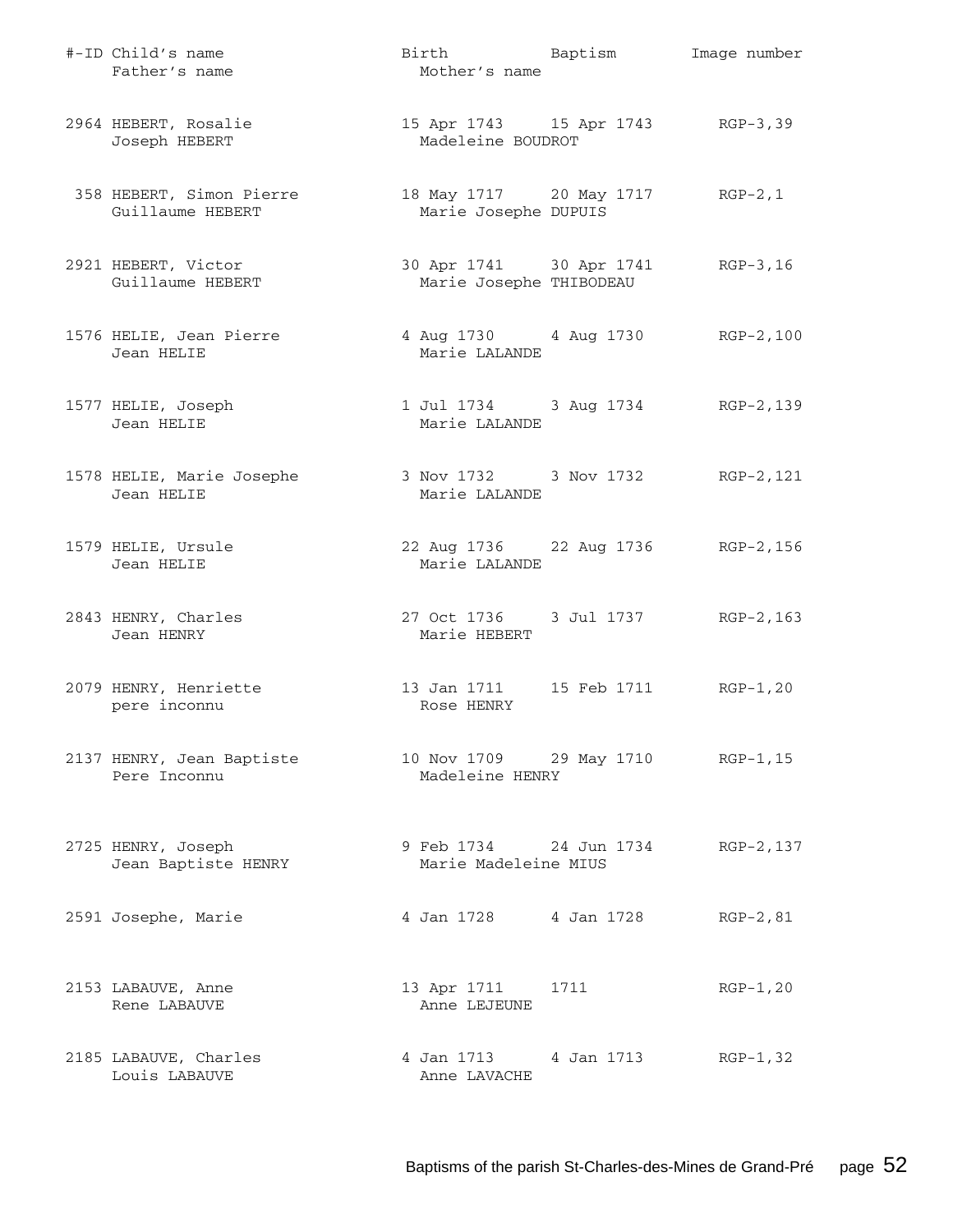| #-ID Child's name<br>Father's name                                               | Birth Baptism<br>Mother's name                                |             | Image number |
|----------------------------------------------------------------------------------|---------------------------------------------------------------|-------------|--------------|
| 2340 LABAUVE, Euphrasie<br>Antoine LABAUVE                                       | 25 Aug 1721 25 Aug 1721 RGP-2, 26<br>Catherine LEJEUNE BRIARD |             |              |
| 1655 LABAUVE, Euphrosine<br>Louis LABAUVE                                        | 19 Aug 1721 28 Oct 1721 RGP-2,28<br>Anne LAVACHE              |             |              |
| 2939 LABAUVE, Ignace Marie<br>Charles LABAUVE                                    | 1 Feb 1742 1 Feb 1742 RGP-3,26<br>Marie BENOIT                |             |              |
| 2469 LABAUVE, Jean Baptiste<br>Jean LABAUVE                                      | 11 Dec 1723 30 Jan 1724 RGP-2, 47<br>Madeleine LEVRON         |             |              |
| 2863 LABAUVE, Jean Baptiste 31 Jan 1738 1 Feb 1738 RGP-2, 167<br>Charles LABAUVE | Marie BENOIT                                                  |             |              |
| 2513 LABAUVE, Joseph<br>Louis LABAUVE                                            | 2 Jan 1725 3 Jan 1725 RGP-2,57<br>Anne LAVACHE                |             |              |
| 2493 LABAUVE, Madeleine Josephe<br>Antoine LABAUVE                               | 12 Oct 1724 27 Oct 1724<br>Catherine LEJEUNE BRIARD           |             | $RGP-2, 53$  |
| 2558 LABAUVE, Marguerite<br>Antoine LABAUVE                                      | 12 Aug 1726 18 Aug 1726<br>Catherine LEJEUNE BRIARD           |             | $RGP-2, 71$  |
| 2634 LABAUVE, Marguerite<br>Louis LABAUVE                                        | 8 Jul 1730    16 Jul 1730<br>Anne LAVACHE                     |             | RGP-2,99     |
| 2894 LABAUVE, Michel<br>Charles LABAUVE                                          | 29 Sep 1739 29 Sep 1739 RGP-3,3<br>Marie BENOIT               |             |              |
| 2273 LALANDE, Sylvestre<br>Pierre LALANDE                                        | 13 dec 1719 13 Dec 1719<br>Anne PRETIEUX                      |             | $RGP-2, 17$  |
| 1585 LANDRY, Alexandre<br>Abraham LANDRY                                         | 19 Dec 1708 14 Apr 1709<br>Marie GUILBEAU                     |             | $RGP-1, 10$  |
| 2114 LANDRY, Alexandre<br>Rene LANDRY                                            | 5 May 1709 30 May 1709<br>Anne THERIOT                        |             | $RGP-1, 7$   |
| 2329 LANDRY, Alexis<br>Jean LANDRY                                               | 1721<br>Claire LEBLANC                                        | 25 Aug 1721 | RGP-2,25     |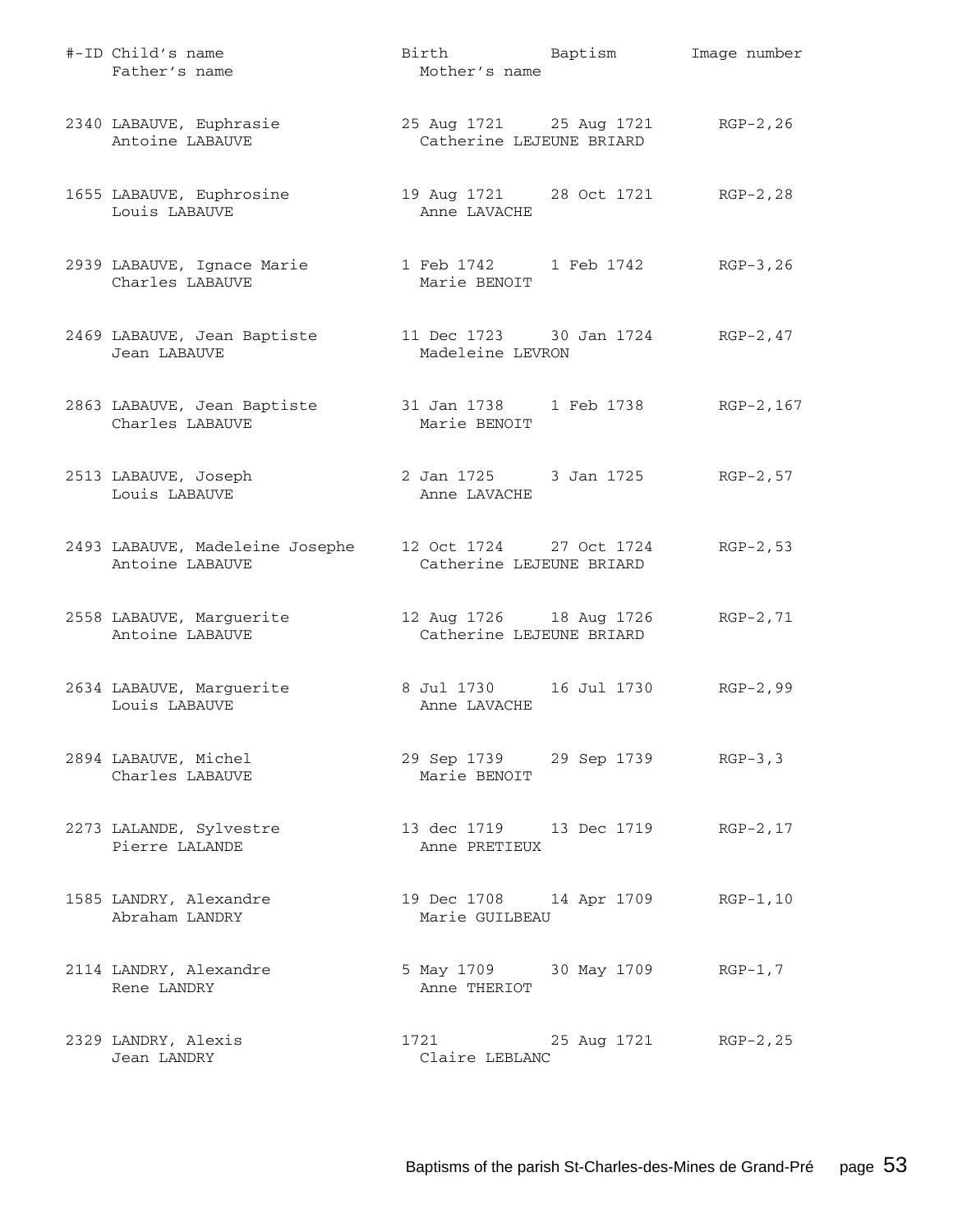| #-ID Child's name<br>Father's name         | Birth Baptism<br>Mother's name                         | Image number |
|--------------------------------------------|--------------------------------------------------------|--------------|
| 141 LANDRY, Amand<br>Claude LANDRY         | 30 Sep 1730 1 Oct 1730 RGP-2, 102<br>Madeleine DOUCET  |              |
| 2291 LANDRY, Amand<br>Antoine LANDRY       | 12 Jun 1728 19 Jul 1728<br>Marie Blanche LEBLANC       | $RGP-2, 86$  |
| 2383 LANDRY, Ami<br>Jean Baptiste LANDRY   | 27 Mar 1723 16 May 1723 RGP-2,39<br>Marguerite GAUTROT |              |
| 1705 LANDRY, Anne<br>Francois LANDRY       | 11 Apr 1718 5 Jun 1718<br>Marie Joseph DOUCET          | $RGP-2, 7$   |
| 2207 LANDRY, Anne<br>Claude LANDRY         | 25 Sep 1718 29 Sep 1718<br>Madeleine DOUCET            | $RGP-2, 9$   |
| 2251 LANDRY, Anne<br>Claude LANDRY         | 21 Jul 1727 21 Jul 1727<br>Madeleine DOUCET            | $RGP-2, 77$  |
| 2614 LANDRY, Anne<br>Jean dit Jane LANDRY  | 3 Jun 1729 17 Jun 1729<br>Madeleine MELANSON           | RGP-2,93     |
| 2741 LANDRY, Anne<br>Germain LANDRY        | 20 Jul 1734 2 Aug 1734<br>Anne LEBLANC                 | RGP-2,138    |
| 2844 LANDRY, Anne<br>Jean LANDRY           | 26 Jun 1737 26 Jun 1737<br>Claire LEBLANC              | $RGP-2, 163$ |
| 2897 LANDRY, Anne<br>Pierre LANDRY         | 13 Oct 1739 13 Oct 1739<br>Marie Josephe LEBLANC       | $RGP-3, 3$   |
| 3125 LANDRY, Anne Marguerite<br>Ami LANDRY | 20 Sep 1748 20 Sep 1748<br>Marie Josephe FOREST        | RGP-3,105    |
| 2252 LANDRY, Anne Marie<br>Claude LANDRY   | 22 Nov 1732 22 Nov 1732<br>Madeleine DOUCET            | RGP-2,121    |
| 3112 LANDRY, anonyme<br>Paul LANDRY        | 3 Jun 1748 3 Jun 1748<br>Marguerite Josephe BOURG      | $RGP-3, 99$  |
| 2197 LANDRY, Anselme<br>Rene LANDRY        | 6 Dec 1717 6 Dec 1717<br>Marie Madeleine MELANSON      | $RGP-2, 4$   |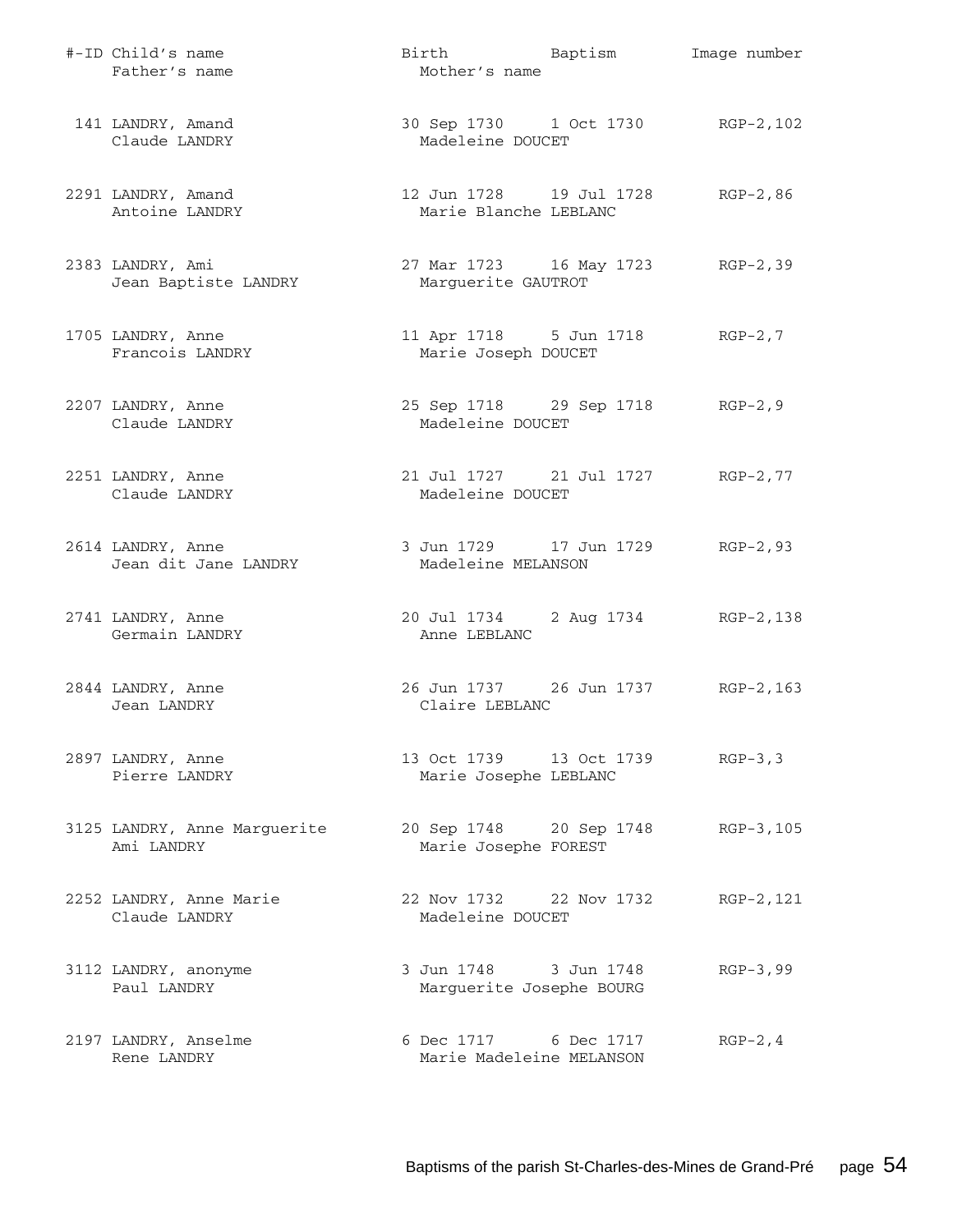| #-ID Child's name<br>Father's name           | Birth Baptism<br>Mother's name                          | Image number |
|----------------------------------------------|---------------------------------------------------------|--------------|
| 2931 LANDRY, Anselme<br>Jean dit Jane LANDRY | 19 Oct 1741 1 Nov 1741 RGP-3,22<br>Madeleine MELANSON   |              |
| 2977 LANDRY, Anselme<br>Honore LANDRY        | 17 Sep 1743 18 Sep 1743 RGP-3, 44<br>Helene LEBLANC     |              |
| 2314 LANDRY, Antoine<br>Jean dit Jane LANDRY | 26 Oct 1720 24 Nov 1720 RGP-2, 22<br>Madeleine MELANSON |              |
| 2683 LANDRY, Antoine<br>Antoine LANDRY       | 8 May 1732 12 Jun 1732 RGP-2, 119<br>Marie MELANSON     |              |
| 2417 LANDRY, Bonne<br>Jean LANDRY            | abt 1723 3 Sep 1723 RGP-2, 41<br>Claire LEBLANC         |              |
| 2044 LANDRY, Cecile<br>Rene LANDRY           | 25 Jan 1723 31 Jan 1723<br>Marie Madeleine MELANSON     | $RGP-2, 37$  |
| 2932 LANDRY, Cecile<br>Germain LANDRY        | 10 Oct 1741 4 Nov 1741 RGP-3, 23<br>Cecile FOREST       |              |
| 2006 LANDRY, Charles<br>Antoine LANDRY       | 10 May 1722 7 Jun 1722<br>Marie Blanche LEBLANC         | $RGP-2, 33$  |
| 2241 LANDRY, Charles<br>Francois LANDRY      | 31 Oct 1724 3 Dec 1724<br>Marie Joseph DOUCET           | $RGP-2, 56$  |
| 2446 LANDRY, Charles<br>Germain LANDRY       | 16 Dec 1723 6 Jan 1724<br>Cecile FOREST                 | $RGP-2, 45$  |
| 2682 LANDRY, Charles<br>Rene LANDRY          | 5 May 1732 1 Jun 1732<br>Marie Rose RIVET               | RGP-2,118    |
| 2862 LANDRY, Charles<br>Jean dit Jane LANDRY | 4 Nov 1737 1 Jan 1738<br>Madeleine MELANSON             | RGP-2, 167   |
| 2933 LANDRY, Charles<br>Germain LANDRY       | 8 Nov 1741 8 Nov 1741<br>Anne LEBLANC                   | $RGP-3, 23$  |
| 2899 LANDRY, Claire<br>Jean LANDRY           | 16 Nov 1739    17 Nov 1739<br>Claire LEBLANC            | $RGP-3, 4$   |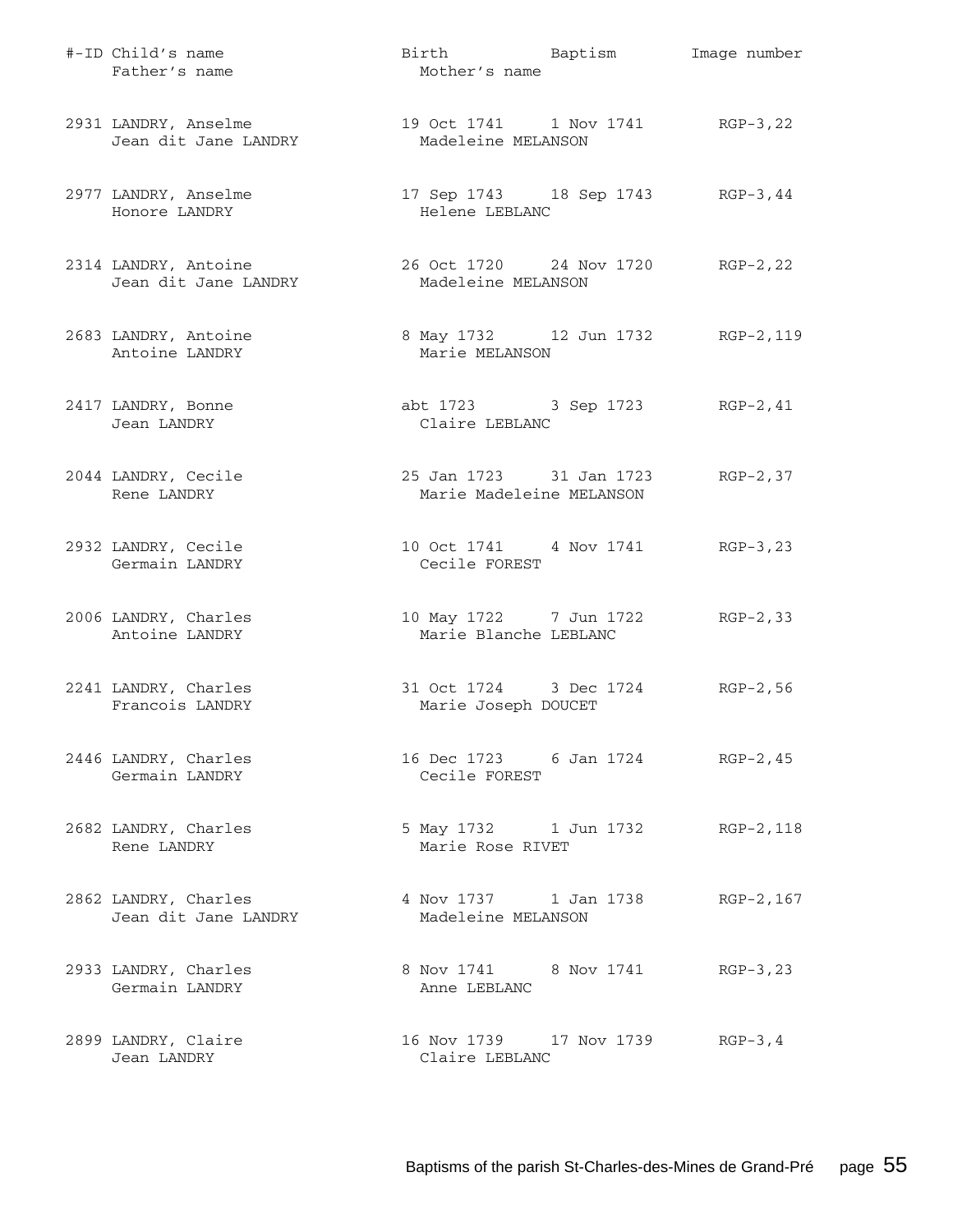| #-ID Child's name<br>Father's name                 | Mother's name                                          | Birth Baptism                      | Image number |
|----------------------------------------------------|--------------------------------------------------------|------------------------------------|--------------|
| 2656 LANDRY, Clet<br>Jean Baptiste LANDRY          | Marguerite COMEAU                                      | 2 Apr 1731 3 May 1731 RGP-2,108    |              |
| 3032 LANDRY, Elisabeth<br>Vincent LANDRY           | Marguerite BOUDROT                                     | 15 Dec 1745 15 Dec 1745 RGP-3,71   |              |
| 2654 LANDRY, Etienne<br>Jean LANDRY                | Claire LEBLANC                                         | 26 Feb 1731 27 Feb 1731 RGP-2, 106 |              |
| 2438 LANDRY, Euphrasie<br>Jean Baptiste LANDRY     | Marguerite COMEAU                                      | 28 Oct 1723 31 Oct 1723 RGP-2, 43  |              |
| 2247 LANDRY, Eustache<br>Jean Baptiste LANDRY      | Marguerite COMEAU                                      | 17 Sep 1719 21 Sep 1719 RGP-2, 15  |              |
| 2834 LANDRY, Francois<br>Francois LANDRY           | 7 Mar 1737 21 Apr 1737 RGP-2, 161<br>Catherine CORMIER |                                    |              |
| 1929 LANDRY, Francoise<br>Antoine LANDRY           | 10 Nov 1709 8 Dec 1709<br>Marie Blanche LEBLANC        |                                    | $RGP-1, 50$  |
| 2809 LANDRY, Francoise<br>Germain LANDRY           | Anne LEBLANC                                           | 22 Aug 1736 22 Aug 1736 RGP-2, 156 |              |
| 2243 LANDRY, Germain<br>Francois LANDRY            | Marie Joseph DOUCET                                    | 17 Sep 1734 7 Oct 1734 RGP-2, 142  |              |
| 831 LANDRY, Helene<br>Jean Baptiste LANDRY         | Marguerite COMEAU                                      | 19 May 1721 19 May 1721 RGP-2, 24  |              |
| 3101 LANDRY, Honore<br>Honore LANDRY               | 6 Feb 1748 6 Feb 1748<br>Madeleine GAUTROT             |                                    | $RGP-3, 95$  |
| 2537 LANDRY, Jean<br>Antoine LANDRY                | 15 Mar 1726 22 Apr 1726<br>Marie MELANSON              |                                    | $RGP-2, 69$  |
| 2590 LANDRY, Jean<br>Jean dit Jane LANDRY          | 13 Oct 1727 16 Nov 1727<br>Madeleine MELANSON          |                                    | $RGP-2, 79$  |
| 1979 LANDRY, Jean Baptiste<br>Jean Baptiste LANDRY | 28 Aug 1712 28 Aug 1712<br>Marguerite GAUTROT          |                                    | $RGP-1, 34$  |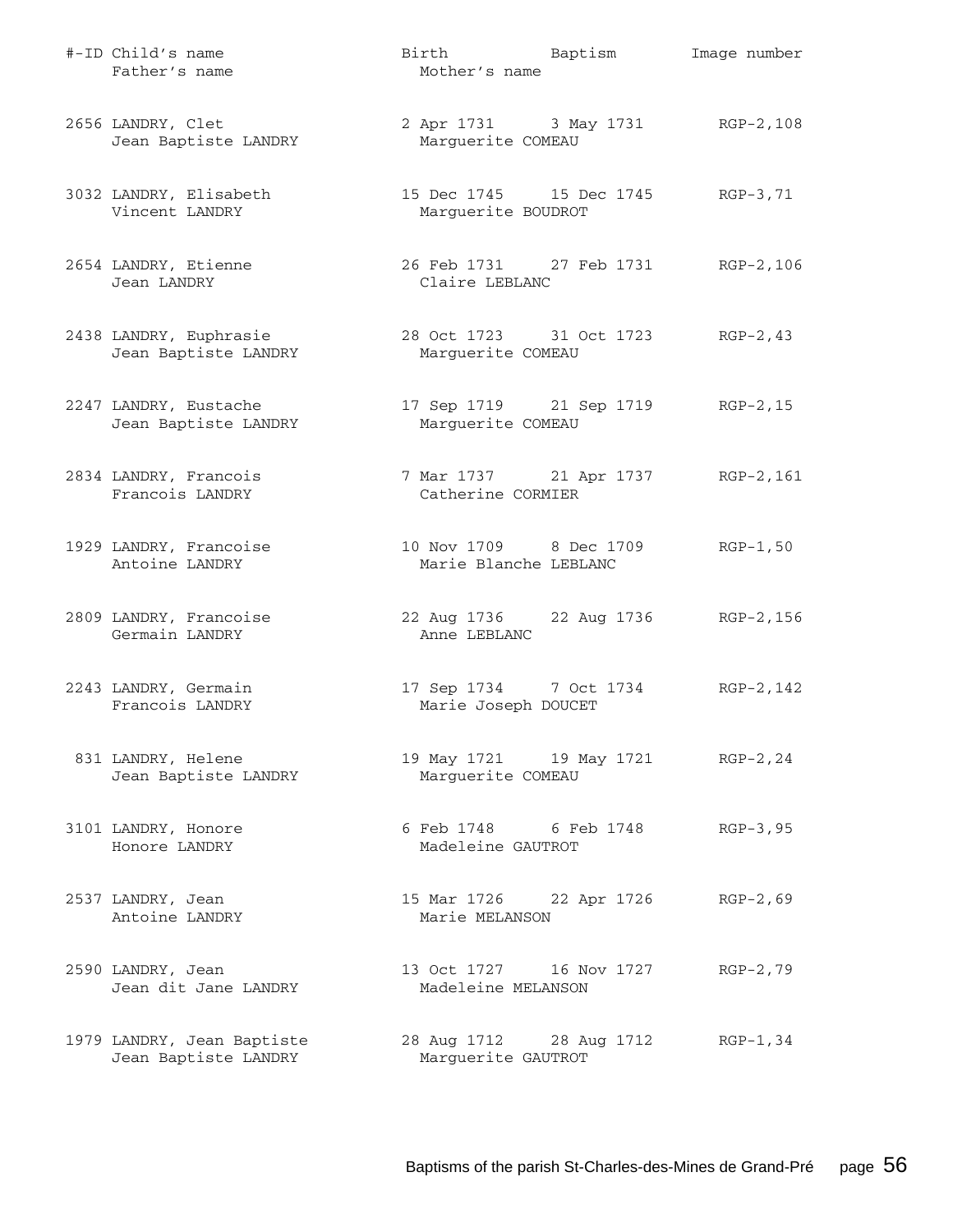| #-ID Child's name<br>Father's name                 | Birth Baptism<br>Mother's name                                   | Image number |
|----------------------------------------------------|------------------------------------------------------------------|--------------|
| 2294 LANDRY, Jean Baptiste<br>Rene LANDRY          | 12 May 1720   16 Jun 1720   RGP-2,19<br>Marie Madeleine MELANSON |              |
| 2692 LANDRY, Jean Baptiste<br>Jean Baptiste LANDRY | 3 Apr 1733 4 Apr 1733 RGP-2, 124<br>Marguerite COMEAU            |              |
| 3010 LANDRY, Jean Baptiste<br>Honore LANDRY        | 10 Dec 1744 11 Dec 1744 RGP-3,58<br>Helene LEBLANC               |              |
| 433 LANDRY, Jean Baptiste<br>Antoine LANDRY        | 8 Mar 1724 9 Mar 1724<br>Marie Blanche LEBLANC                   | $RGP-2, 49$  |
| 3014 LANDRY, Jean Joseph<br>Pierre LANDRY          | 27 Dec 1744 27 Dec 1744<br>Marie Josephe LEBLANC                 | $RGB-3,59$   |
| 1187 LANDRY, Joseph<br>Claude LANDRY               | 15 Jun 1708    15 Jun 1708<br>Catherine THIBODEAU                | $RGP-1, 4$   |
| 2190 LANDRY, Joseph<br>Jean Baptiste LANDRY        | Marguerite GAUTROT                                               | $RGP-2, 1$   |
| 2206 LANDRY, Joseph<br>Antoine LANDRY              | 27 Aug 1718 27 Aug 1718 RGP-2, 9<br>Marie MELANSON               |              |
| 2242 LANDRY, Joseph<br>Francois LANDRY             | 22 Nov 1731 22 Nov 1731 RGP-2, 114<br>Marie Joseph DOUCET        |              |
| 2286 LANDRY, Joseph<br>Antoine LANDRY              | 5 May 1720 16 Jun 1720<br>Marie Blanche LEBLANC                  | $RGP-2, 19$  |
| 2297 LANDRY, Joseph<br>Rene LANDRY                 | 1 Jul 1735 21 Aug 1735<br>Marie Madeleine MELANSON               | RGP-2,149    |
| 2612 LANDRY, Joseph<br>Jean Baptiste LANDRY        | 16 Apr 1729 16 Apr 1729<br>Marguerite COMEAU                     | $RGP-2, 89$  |
| 2694 LANDRY, Joseph<br>Jean dit Jane LANDRY        | 20 Mar 1733 7 May 1733<br>Madeleine MELANSON                     | RGP-2,125    |
| 2988 LANDRY, Joseph<br>Vincent LANDRY              | 9 Feb 1744 9 Feb 1744<br>Marguerite BOUDROT                      | $RGP-3, 49$  |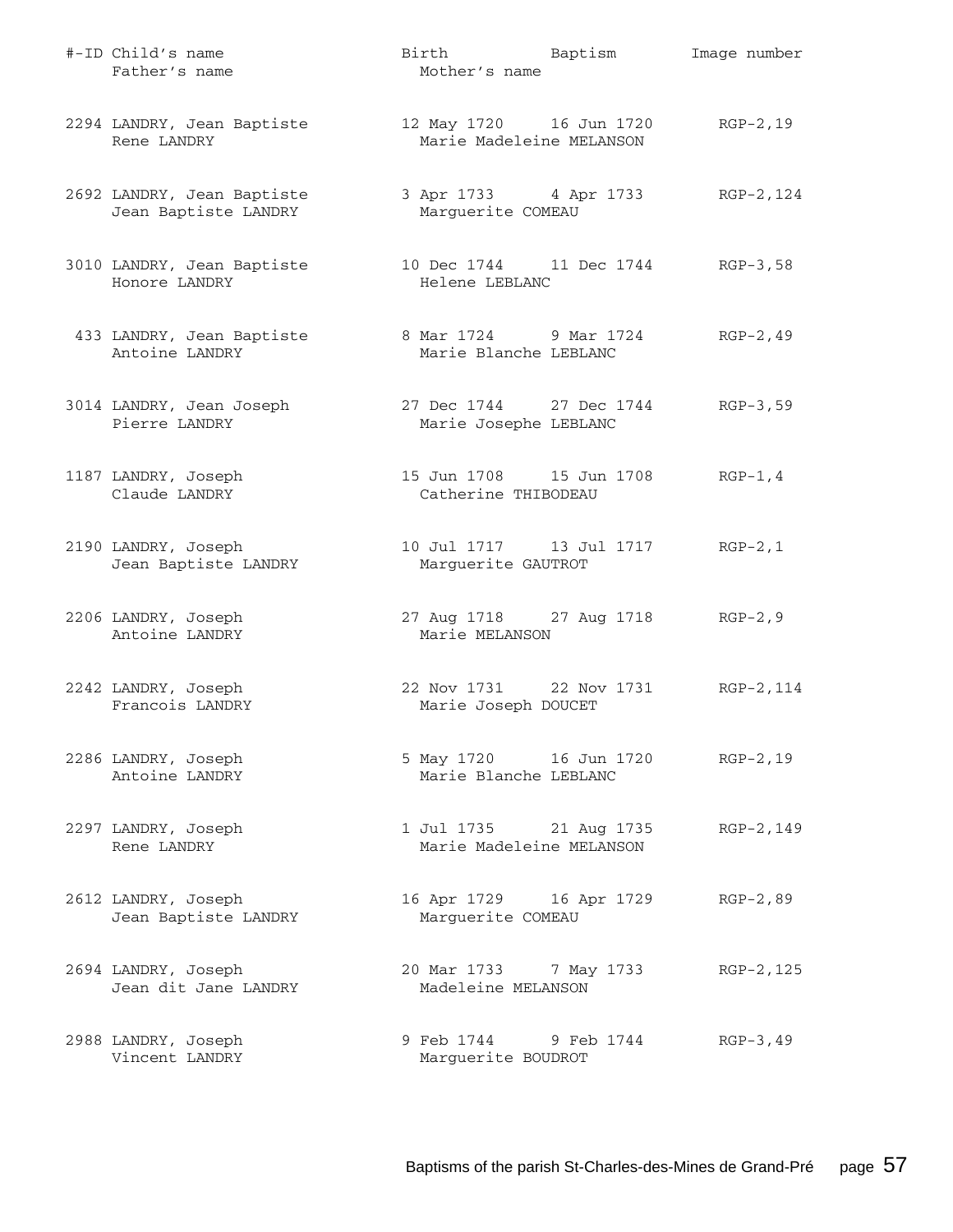| #-ID Child's name<br>Father's name                                            | Birth Baptism<br>Mother's name                         |            | Image number |
|-------------------------------------------------------------------------------|--------------------------------------------------------|------------|--------------|
| 3007 LANDRY, Joseph Dominique 18 Nov 1744 18 Nov 1744 RGP-3,57<br>Jean LANDRY | Claire LEBLANC                                         |            |              |
| 2601 LANDRY, Judith<br>Antoine LANDRY                                         | 12 Mar 1728 29 May 1728 RGP-2,85<br>Marie MELANSON     |            |              |
| 794 LANDRY, Judith<br>Claude LANDRY                                           | abt 1722 20 Jul 1722 RGP-2,34<br>Madeleine DOUCET      |            |              |
| 2250 LANDRY, Madeleine<br>Claude LANDRY                                       | 16 Jul 1725 16 Jul 1725 RGP-2,59<br>Madeleine DOUCET   |            |              |
| 2574 LANDRY, Madeleine<br>Jean LANDRY                                         | 3 May 1727 4 May 1727 RGP-2,77<br>Claire LEBLANC       |            |              |
| 2995 LANDRY, Madeleine<br>Germain LANDRY                                      | 9 May 1744 9 May 1744 RGP-3, 51<br>Anne LEBLANC        |            |              |
| 1346 LANDRY, Marguerite<br>Jean LANDRY                                        | 28 Feb 1725 28 Feb 1725 RGP-2,57<br>Claire LEBLANC     |            |              |
| 2295 LANDRY, Marguerite<br>Rene LANDRY                                        | 15 Jun 1729    19 Jun 1729<br>Marie Madeleine MELANSON |            | $RGP-2, 91$  |
| 2471 LANDRY, Marguerite<br>Jean dit Jane LANDRY                               | 27 Jan 1724 2 Feb 1724<br>Madeleine MELANSON           |            | $RGP-2, 47$  |
| 2515 LANDRY, Marguerite<br>Jean LANDRY                                        | 12 May 1720 13 May 1720 RGP-2,19<br>Claire LEBLANC     |            |              |
| 2678 LANDRY, Marquerite<br>Germain LANDRY                                     | 29 Mar 1732<br>Anne LEBLANC                            | 5 Apr 1732 | RGP-2,116    |
| 2745 LANDRY, Marguerite<br>Germain LANDRY                                     | 5 Jul 1734 22 Aug 1734<br>Cecile FOREST                |            | RGP-2,140    |
| 2864 LANDRY, Marguerite<br>Jean Baptiste LANDRY                               | 8 May 1738<br>Marguerite COMEAU                        | 9 May 1738 | RGP-2,171    |
| 2956 LANDRY, Marguerite<br>Pierre LANDRY                                      | 21 Dec 1742 21 Dec 1742<br>Marie Josephe LEBLANC       |            | $RGP-3, 36$  |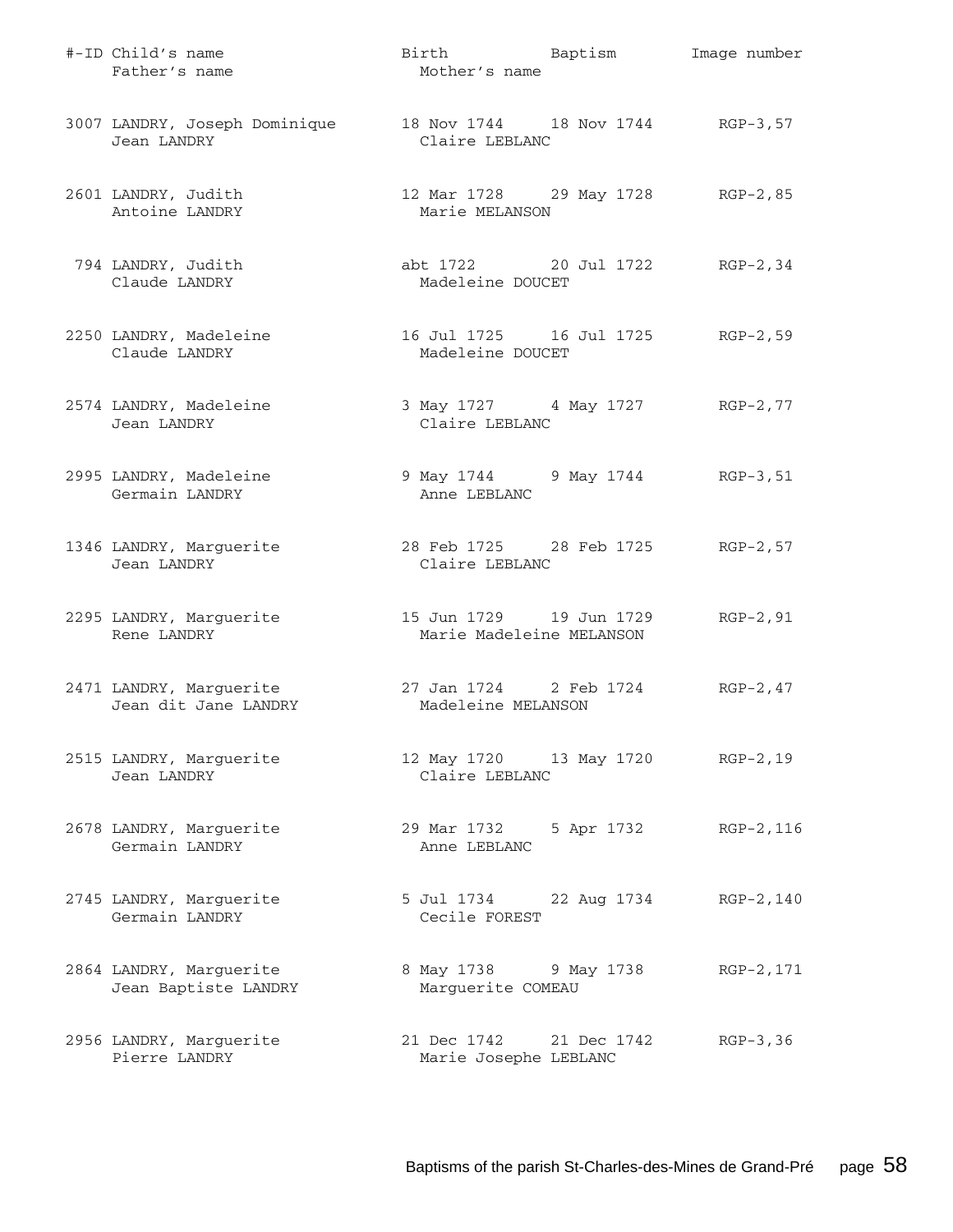| #-ID Child's name<br>Father's name                | Birth Baptism<br>Mother's name                           | Image number |
|---------------------------------------------------|----------------------------------------------------------|--------------|
| 3016 LANDRY, Marguerite<br>Ami LANDRY             | 12 Mar 1745 12 Mar 1745 RGP-3,63<br>Marie Josephe FOREST |              |
| 3119 LANDRY, Marguerite<br>Charles LANDRY         | 13 Jul 1748 14 Jul 1748 RGP-3,101<br>Anne LEBLANC        |              |
| 3158 LANDRY, Marguerite<br>Paul LANDRY            | 16 Jul 1746    16 Jul 1746<br>Marguerite Josephe BOURG   | $RGP-3, 76$  |
| 2916 LANDRY, Marguerite Josephe<br>Vincent LANDRY | 31 Mar 1741 31 Mar 1741 RGP-3, 15<br>Marguerite BOUDROT  |              |
| 2022 LANDRY, Marie<br>Jean dit Jane LANDRY        | 12 Dec 1725 12 Dec 1725<br>Madeleine MELANSON            | RGP-2,69     |
| 2196 LANDRY, Marie<br>Jean LANDRY                 | 23 Nov 1717 23 Nov 1717 RGP-2, 3<br>Claire LEBLANC       |              |
| 2411 LANDRY, Marie<br>Germain LANDRY              | 3 Nov 1726 2 Feb 1727 RGP-2,75<br>Cecile FOREST          |              |
| 2640 LANDRY, Marie<br>Rene LANDRY                 | 6 Aug 1730 10 Aug 1730 RGP-2,100<br>Marie Rose RIVET     |              |
| 3052 LANDRY, Marie<br>Germain LANDRY              | 7 Sep 1746 7 Sep 1746 RGP-3,78<br>Anne LEBLANC           |              |
| 2633 LANDRY, Marie Blanche<br>Joseph LANDRY       | 21 Jun 1730    16 Jul 1730<br>Marie Josephe COMEAU       | $RGP-2, 99$  |
| 2849 LANDRY, Marie Genevieve<br>Pierre LANDRY     | 28 Jul 1737 28 Jul 1737<br>Marie Josephe LEBLANC         | $RGP-2, 163$ |
| 2635 LANDRY, Marie Joseph<br>Germain LANDRY       | 16 Jul 1730    16 Jul 1730<br>Anne LEBLANC               | $RGP-2, 99$  |
| 1158 LANDRY, Marie Josephe<br>Claude LANDRY       | 11 Nov 1712 11 Nov 1712<br>Madeleine DOUCET              | $RGP-1, 32$  |
| 2353 LANDRY, Marie Josephe<br>Antoine LANDRY      | 9 jun 1734 30 Jun 1734<br>Marie Blanche LEBLANC          | RGP-2,137    |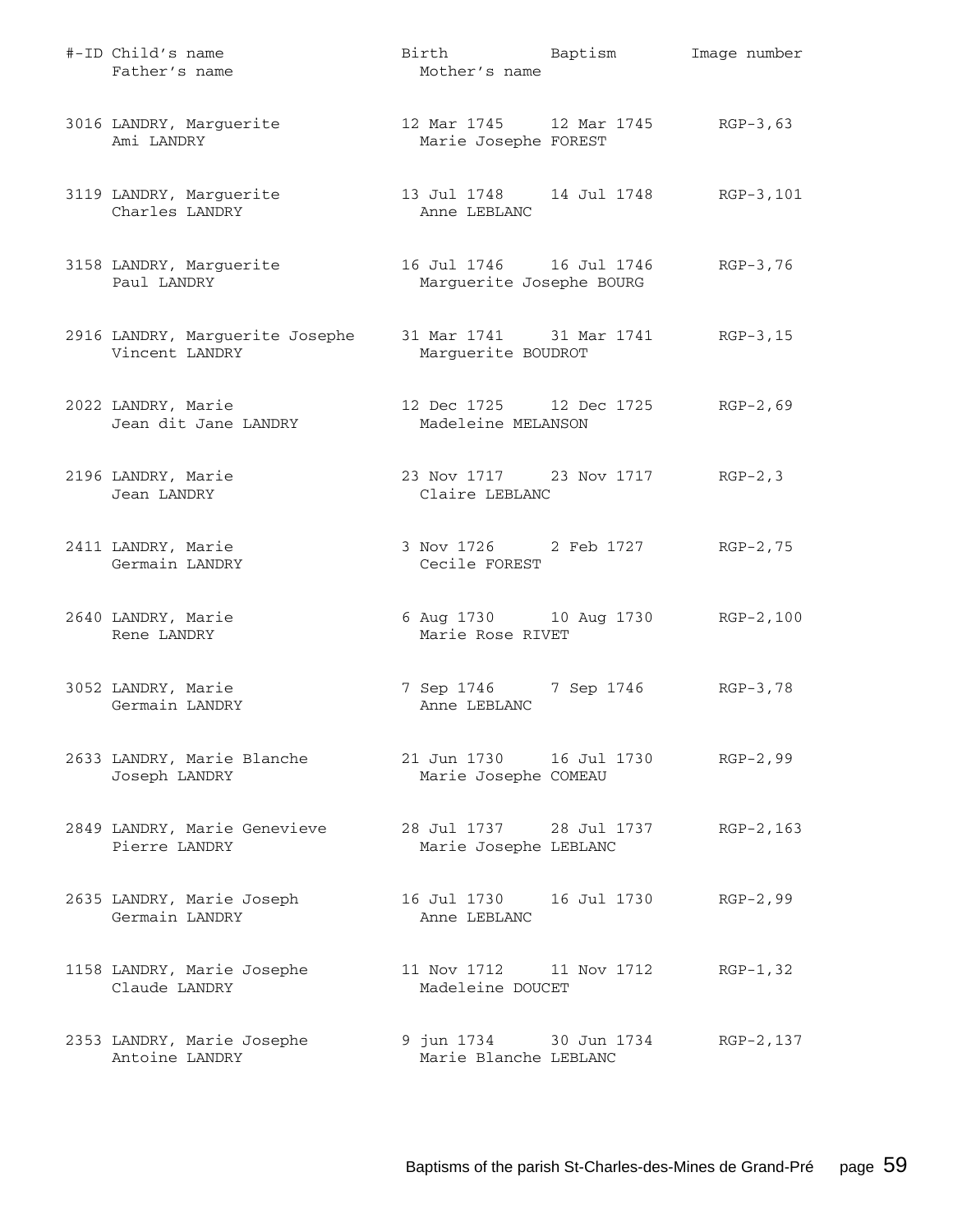| #-ID Child's name<br>Father's name                                             | Birth Baptism<br>Mother's name                            | Image number |
|--------------------------------------------------------------------------------|-----------------------------------------------------------|--------------|
| 2475 LANDRY, Marie Josephe<br>Antoine LANDRY                                   | 15 Dec 1723 25 Feb 1724 RGP-2,48<br>Marie MELANSON        |              |
| 2831 LANDRY, Marie Josephe 22 Jan 1737 21 Apr 1737 RGP-2,161<br>Germain LANDRY | Cecile FOREST                                             |              |
| 2997 LANDRY, Marie Josephe<br>Paul LANDRY                                      | 24 May 1744 24 May 1744<br>Marguerite Josephe BOURG       | RGP-3,52     |
| 998 LANDRY, Marie Josephe<br>Francois LANDRY                                   | 14 Jun 1719 9 Jul 1719<br>Marie Joseph DOUCET             | $RGP-2, 14$  |
| 2981 LANDRY, Marie Josephte<br>Ami LANDRY                                      | 7 Oct 1743 7 Oct 1743 RGP-3,45<br>Marie Josephe FOREST    |              |
| 2293 LANDRY, Marie Madeleine<br>Rene LANDRY                                    | 20 Jun 1727 19 Oct 1727<br>Marie Madeleine MELANSON       | $RGP-2, 79$  |
| 3104 LANDRY, Marie Madeleine<br>Vincent LANDRY                                 | 29 Feb 1748 29 Feb 1748<br>Marguerite BOUDROT             | $RGB-3, 96$  |
| 2613 LANDRY, Mathurin<br>Jean LANDRY                                           | 15 May 1729 15 May 1729 RGP-2,90<br>Claire LEBLANC        |              |
| 2645 LANDRY, Mathurin<br>Jean LANDRY                                           | 25 Feb 1731 25 Feb 1731 RGP-2,106<br>Claire LEBLANC       |              |
| 2290 LANDRY, Michel<br>Antoine LANDRY                                          | 29 Apr 1726 21 Jun 1726 RGP-2,72<br>Marie Blanche LEBLANC |              |
| 2298 LANDRY, Michel<br>Rene LANDRY                                             | 5 Nov 1738 1 Mar 1739<br>Marie Madeleine MELANSON         | RGP-2, 177   |
| 2707 LANDRY, Osithe<br>Paul LANDRY                                             | 19 Sep 1733 19 Sep 1733<br>Marie Josephe HEBERT           | RGP-2,129    |
| 2967 LANDRY, Osithe<br>Jean LANDRY                                             | 5 May 1743 5 May 1743<br>Claire LEBLANC                   | $RGP-3, 40$  |
| 2112 LANDRY, Paul<br>Germain LANDRY                                            | 19 Oct 1708 5 Jan 1709<br>Marie MELANSON                  | $RGP-1, 6$   |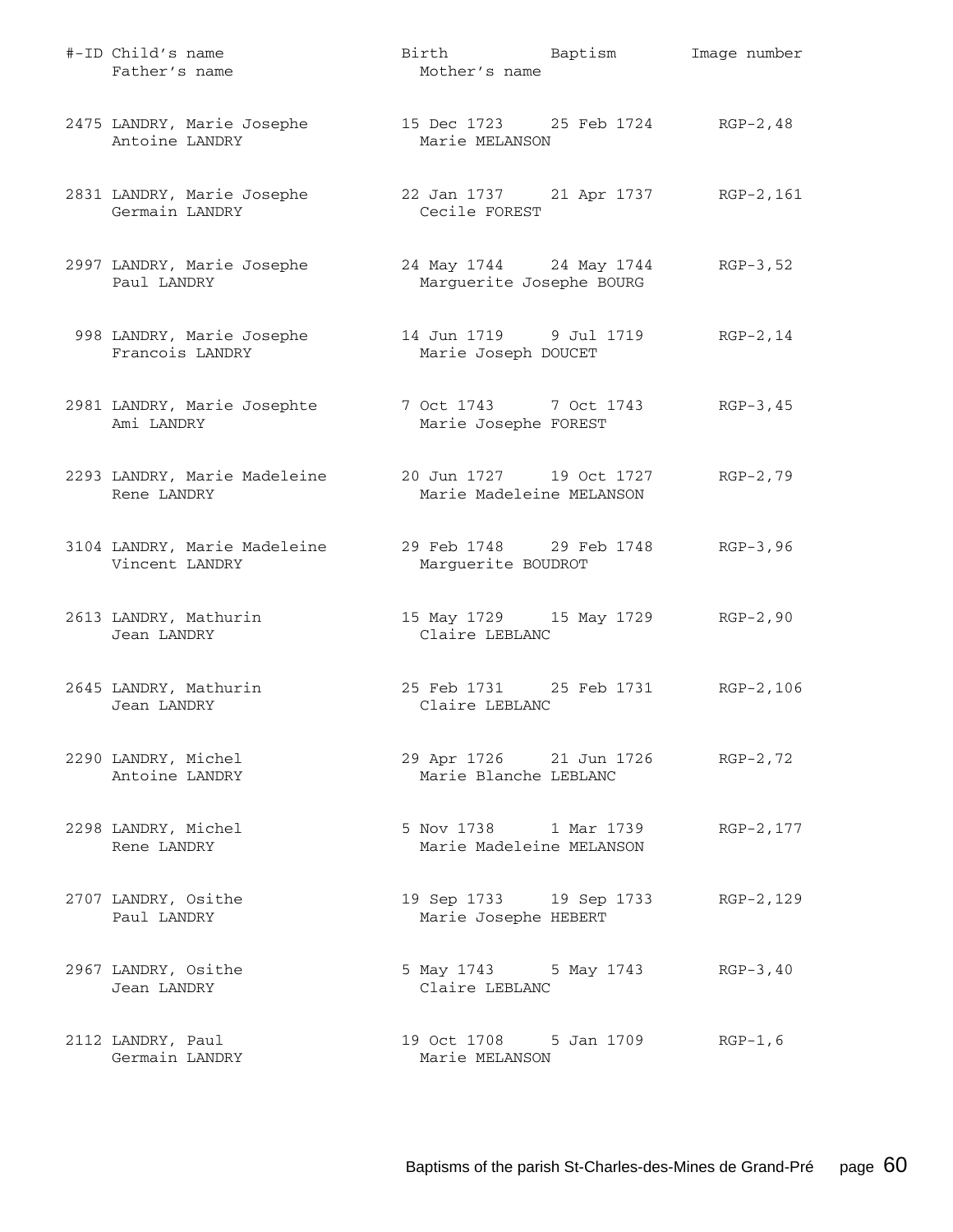| #-ID Child's name<br>Father's name                | Birth Baptism<br>Mother's name                          | Image number |
|---------------------------------------------------|---------------------------------------------------------|--------------|
| 2774 LANDRY, Paul<br>Jean dit Jane LANDRY         | 30 Mar 1735 1 May 1735 RGP-2, 147<br>Madeleine MELANSON |              |
| 2158 LANDRY, Pierre<br>Antoine LANDRY             | 10 Dec 1711 17 Jan 1712<br>Marie Blanche LEBLANC        | $RGP-1, 23$  |
| 273 LANDRY, Pierre<br>Vincent LANDRY              | 29 Jun 1742 3 Jul 1742<br>Marguerite BOUDROT            | $RGP-3, 29$  |
| 2913 LANDRY, Pierre<br>Pierre LANDRY              | 17 Mar 1741 25 Mar 1741<br>Marie Josephe LEBLANC        | RGP-3,14     |
| 2641 LANDRY, Rene<br>Antoine LANDRY               | 8 Aug 1730 13 Aug 1730 RGP-2,100<br>Marie MELANSON      |              |
| 2778 LANDRY, Simon<br>Jean Baptiste LANDRY        | 14 May 1735 19 Jun 1735<br>Marguerite COMEAU            | RGP-2,149    |
| 3063 LANDRY, Simon Antoine<br>Pierre LANDRY       | 1746 10 Dec 1746<br>Marie Josephe LEBLANC               | $RGP-3, 81$  |
| 2900 LANDRY, Simon Pierre<br>Jean dit Jane LANDRY | 24 Oct 1739 1 Jan 1740<br>Madeleine MELANSON            | $RGP-3, 6$   |
| 2167 LANDRY, Sylvain<br>Rene LANDRY               | 27 Feb 1712 3 Apr 1712<br>Anne THERIOT                  | RGP-1,36     |
| 2703 LANDRY, Ursule<br>Jean LANDRY                | 20 Jul 1733 21 Jul 1733 RGP-2, 127<br>Claire LEBLANC    |              |
| 271 LANDRY, Vincent<br>Claude LANDRY              | 1 Nov 1719 1 Nov 1719<br>Madeleine DOUCET               | $RGP-2, 16$  |
| 2195 LAPIERRE, Marguerite<br>Jacques LAPIERRE     | 11 Sep 1717 12 Sep 1717<br>Marie SAULNIER               | $RGP-2, 3$   |
| 2323 LAPIERRE, Marie Josephe<br>Jacques LAPIERRE  | 13 Apr 1721 10 May 1721 RGP-2, 24<br>Marie SAULNIER     |              |
| 2217 LAPIERRE, Paul<br>Jacques LAPIERRE           | 12 Mar 1719 26 Mar 1719<br>Marie SAULNIER               | $RGP-2, 12$  |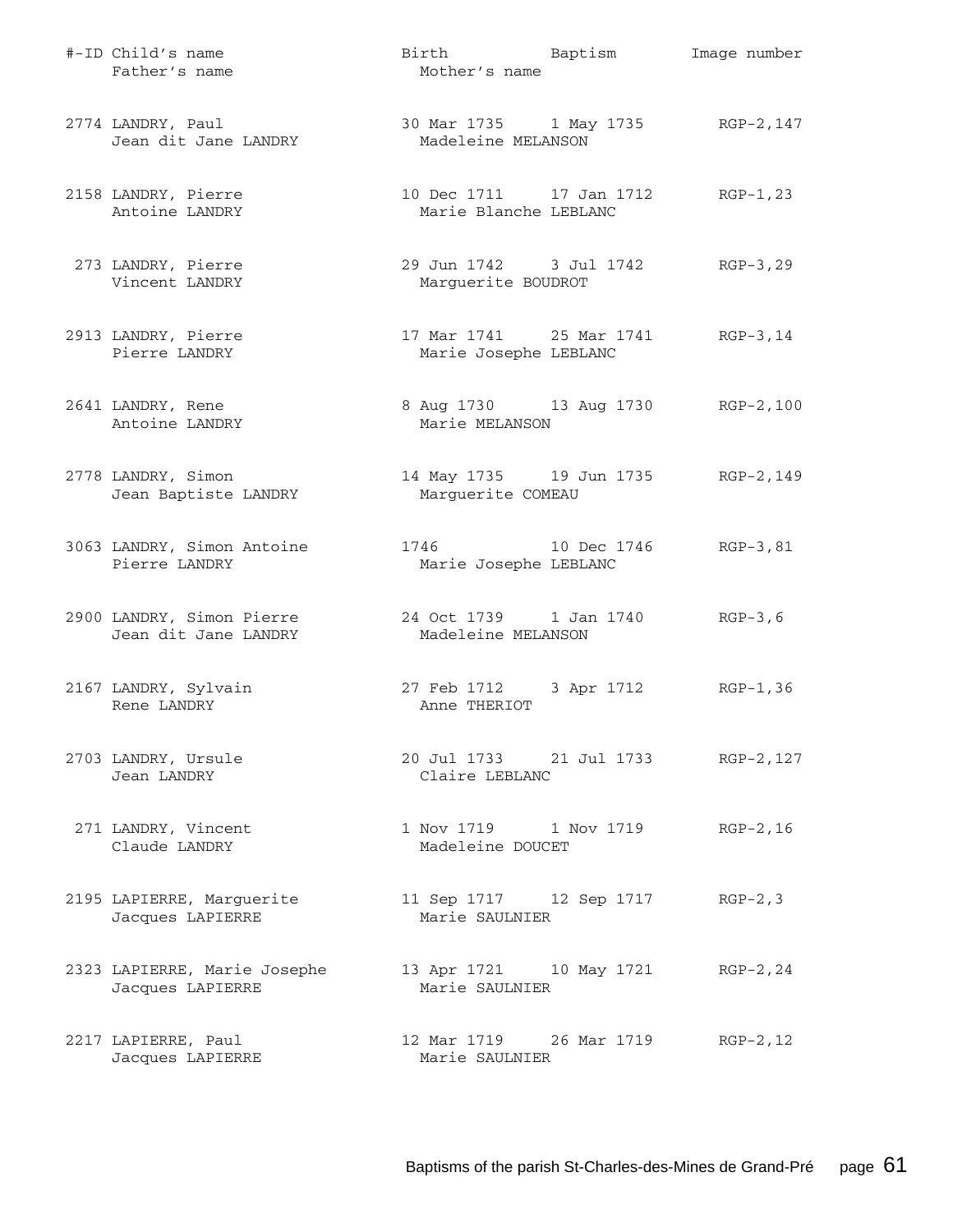| #-ID Child's name<br>Father's name            | Birth Baptism<br>Mother's name                         | Image number |
|-----------------------------------------------|--------------------------------------------------------|--------------|
| 2405 LEBERT, Jeanne<br>Jean LEBERT            | abt 1723 2 Jun 1723 RGP-2,39<br>Jeanne BREAU           |              |
| 2520 LEBERT, Osithe<br>Jean LEBERT            | 9 Jul 1725 9 Jul 1725<br>Jeanne BREAU                  | $RGP-2, 60$  |
| 3117 LEBERT, Pierre<br>Paul LEBERT            | 20 Jun 1748 29 Jun 1748<br>Marie Madeleine LAPIERRE    | $RGB-3,100$  |
| 1671 LEBLANC, Agnes<br>Pierre LEBLANC         | 15 Mar 1712    15 Mar 1712<br>Francoise LANDRY         | RGP-1,24     |
| 2311 LEBLANC, Agnes<br>Pierre LEBLANC         | 3 Apr 1736 3 Apr 1736 RGP-2, 154<br>Jeanne THERIOT     |              |
| 2686 LEBLANC, Agnes<br>Pierre LEBLANC         | 20 Aug 1732 20 Aug 1732<br>Anne THERIOT                | RGP-2,119    |
| 2675 LEBLANC, Alain<br>Claude LEBLANC         | 20 Feb 1732 20 Feb 1732<br>Jeanne Anne DUGAS           | RGP-2,115    |
| 2685 LEBLANC, Alexandre<br>Joseph LEBLANC     | 1 Jul 1732 2 Jul 1732<br>Anne BOURG                    | RGP-2,119    |
| 148 LEBLANC, Amand<br>Francois LEBLANC        | 7 Jan 1731 11 Jan 1731<br>Marguerite BOUDROT           | RGP-2,114    |
| 151 LEBLANC, Amand<br>Claude LEBLANC          | 30 Sep 1719 30 Sep 1719 RGP-2, 15<br>Jeanne Anne DUGAS |              |
| 2980 LEBLANC, Amand Francois<br>Felix LEBLANC | 4 Oct 1743 4 Oct 1743<br>Marie Josephte THERIOT        | $RGP-3, 45$  |
| 2865 LEBLANC, Ambroise<br>Joseph LEBLANC      | 19 Dec 1737 25 May 1738<br>Marie Josephe BOURG         | RGP-2,171    |
| 2676 LEBLANC, Anastasie<br>Paul LEBLANC       | 25 Jan 1732 25 Feb 1732<br>Madeleine FOREST            | RGP-2,116    |
| 320 LEBLANC, Anastasie<br>Jacques LEBLANC     | 23 Jun 1742 24 Jun 1742<br>Marguerite LABAUVE          | $RGP-3, 29$  |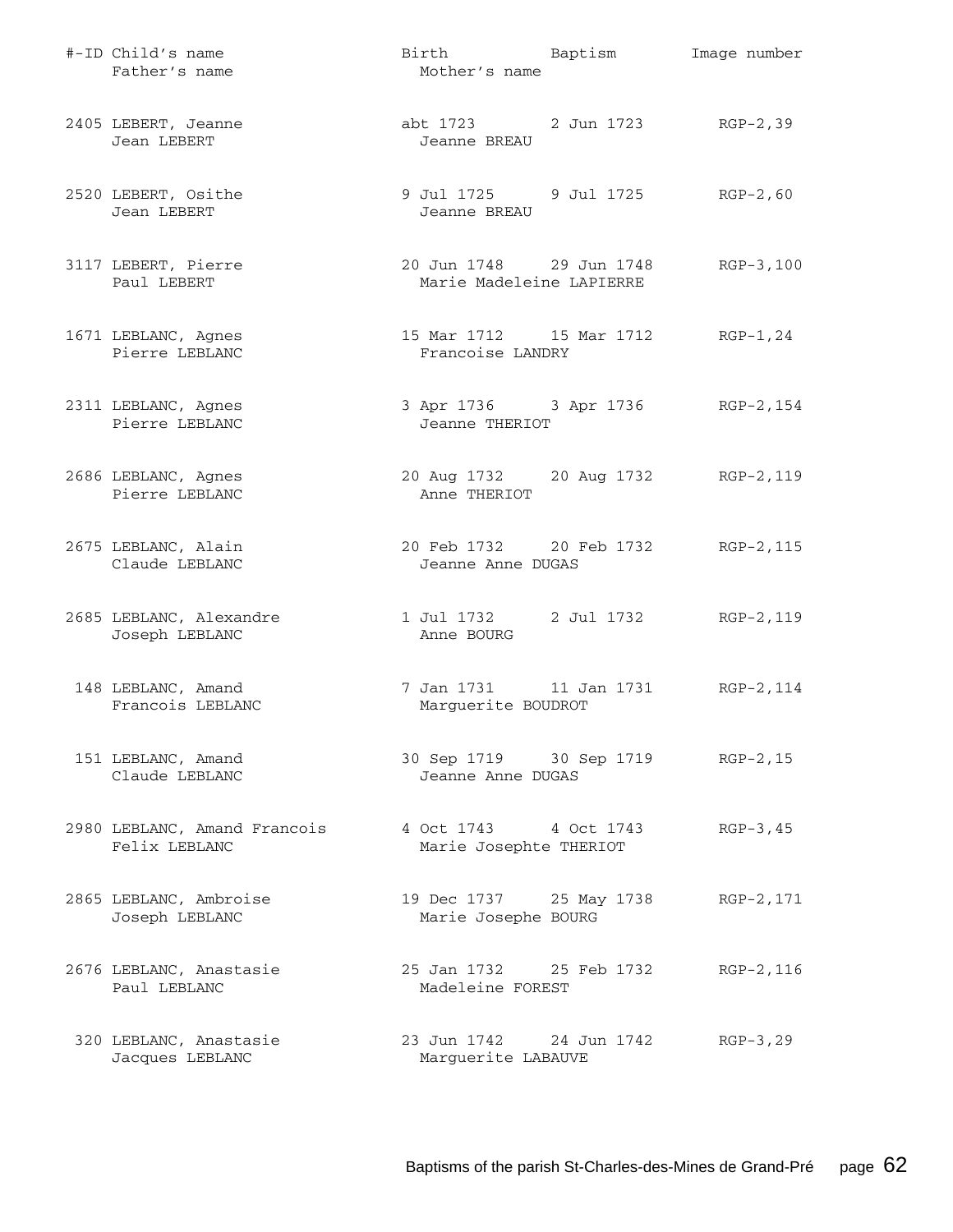| #-ID Child's name<br>Father's name           | Birth Baptism<br>Mother's name                       | Image number |
|----------------------------------------------|------------------------------------------------------|--------------|
| 2637 LEBLANC, Anasthasie<br>Rene LEBLANC     | 20 Jul 1730 20 Jul 1730 RGP-2,100<br>Anne THERIOT    |              |
| 2901 LEBLANC, Anasthasie<br>Francois LEBLANC | 27 Feb 1740 27 Feb 1740<br>Marie Josephe LABAUVE     | $RGP-3, 7$   |
| 3035 LEBLANC, Anasthasie<br>Claude LEBLANC   | 27 Jan 1746 27 jan 1746<br>Judique Judith BENOIT     | $RGB-3, 71$  |
| 2617 LEBLANC, Andre<br>Claude Andre LEBLANC  | 31 Oct 1729 31 Oct 1729<br>Madeleine BOUDROT         | RGP-2,94     |
| 2352 LEBLANC, Angelique<br>Pierre LEBLANC    | 27 May 1722 27 May 1722 RGP-2,33<br>Francoise LANDRY |              |
| 1480 LEBLANC, Anne<br>Pierre LEBLANC         | abt 1718 16 Mar 1718<br>Francoise LANDRY             | $RGP-2, 5$   |
| 156 LEBLANC, Anne<br>Charles LEBLANC         | 30 Jan 1710 30 Jan 1710<br>Marie GAUTROT             | RGP-1,49     |
| 1938 LEBLANC, Anne<br>Francois LEBLANC       | 16 jan 1708 16 Jan 1708<br>Jeanne HEBERT             | $RGP-1, 2$   |
| 2009 LEBLANC, Anne<br>Rene LEBLANC           | 29 Sep 1724 28 Oct 1724<br>Marguerite THEBEAU        | $RGP-2, 54$  |
| 2222 LEBLANC, Anne<br>Pierre LEBLANC         | 17 May 1719 17 May 1719<br>Elisabeth BOUDROT         | $RGP-2, 13$  |
| 2266 LEBLANC, Anne<br>Jean LEBLANC           | 6 Feb 1732 6 Feb 1732<br>Jeanne BOURGEOIS            | RGP-2, 115   |
| 2496 LEBLANC, Anne<br>Rene LEBLANC           | 25 Jul 1721 25 Jul 1721<br>Marguerite THEBEAU        | $RGP-2, 25$  |
| 2597 LEBLANC, Anne<br>Rene LEBLANC           | 22 May 1728 22 May 1728<br>Anne THERIOT              | RGP-2,84     |
| 2608 LEBLANC, Anne<br>Pierre LEBLANC         | 17 Dec 1728 17 Dec 1728 RGP-2,87<br>Anne THERIOT     |              |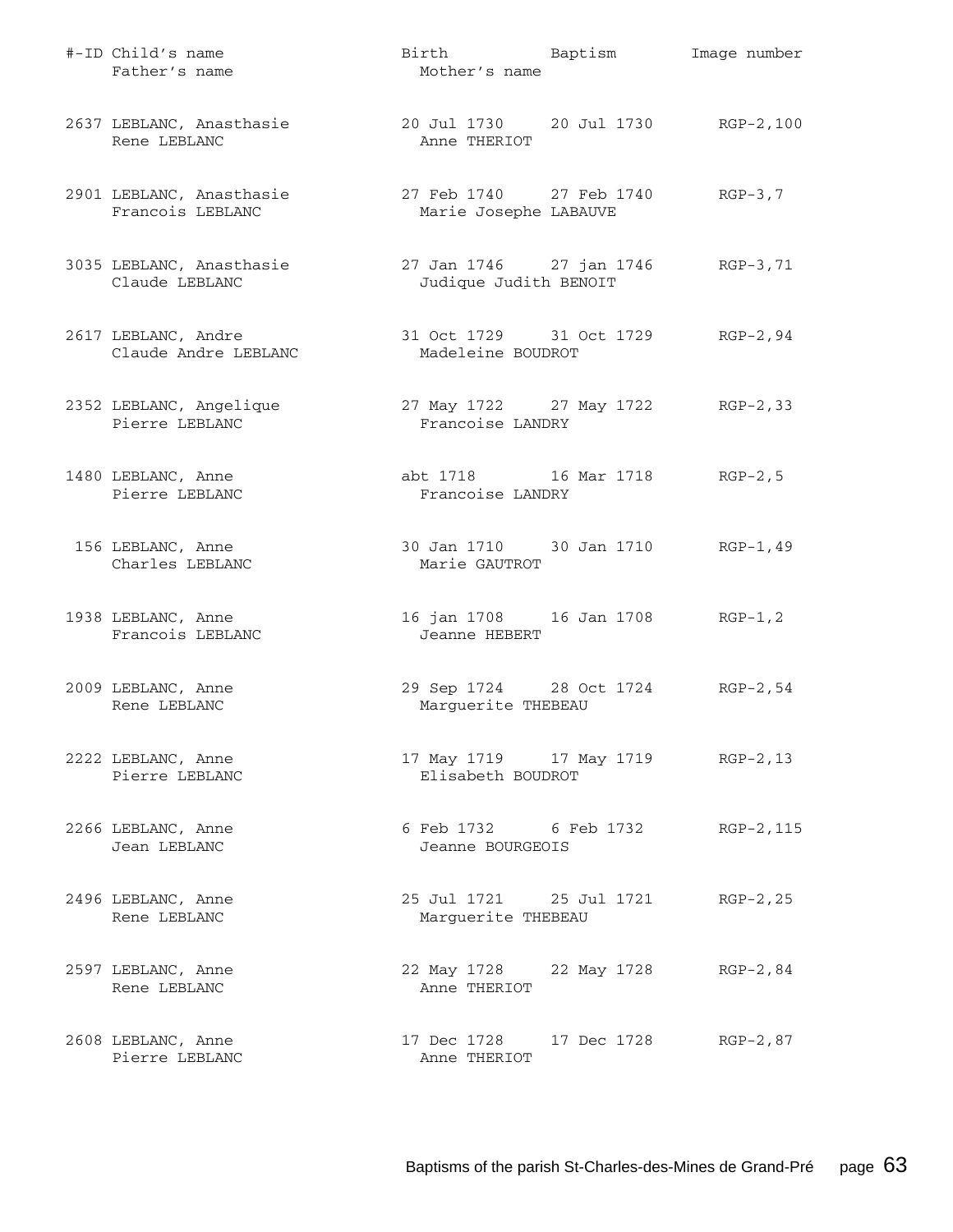| #-ID Child's name<br>Father's name               | Birth Baptism<br>Mother's name                           | Image number |
|--------------------------------------------------|----------------------------------------------------------|--------------|
| 3048 LEBLANC, Anne<br>Etienne LEBLANC            | 19 Jul 1746    19 Jul 1746<br>Elisabeth Isabelle BOUDROT | RGP-3,77     |
| 3071 LEBLANC, Anne<br>Paul LEBLANC               | 7 Feb 1747 7 Feb 1747<br>Madeleine FOREST                | $RGP-3, 82$  |
| 3160 LEBLANC, Anne<br>Jean LEBLANC               | 16 Feb 1734 16 Feb 1734 RGP-2, 133<br>Madeleine THERIOT  |              |
| 1961 LEBLANC, Anne Marie<br>Antoine LEBLANC      | 15 Jan 1712 4 Feb 1712<br>Anne LANDRY                    | RGP-1,24     |
| 2687 LEBLANC, Anne Marie<br>Joseph Andre LEBLANC | 24 Sep 1732 24 Sep 1732 RGP-2,120<br>Marie GRANGER       |              |
| 2084 LEBLANC, Anonyme<br>Antoine LEBLANC         | 2 Oct 1741 2 Oct 1741<br>Marie BABIN                     | RGP-3,22     |
| 2903 LEBLANC, Anselme<br>Pierre LEBLANC          | 16 Oct 1740   16 Oct 1740<br>Anne THERIOT                | $RGB-3,10$   |
| 3017 LEBLANC, Anselme<br>Joseph LEBLANC          | 5 Apr 1745 5 Apr 1745<br>Marie Madeleine MELANSON        | $RGB-3,63$   |
| 319 LEBLANC, Anselme<br>Jacques LEBLANC          | 13 Dec 1739 13 Dec 1739<br>Marguerite LABAUVE            | $RGP-3, 5$   |
| 2510 LEBLANC, Augustin<br>Pierre LEBLANC         | 25 Nov 1724 25 Nov 1724 RGP-2, 55<br>Francoise LANDRY    |              |
| 2947 LEBLANC, Augustin Marie<br>Jean LEBLANC     | 5 Jun 1742 5 Jun 1742<br>Madeleine THERIOT               | $RGP-3, 28$  |
| 2156 LEBLANC, Benjamin<br>Rene LEBLANC           | 6 Apr 1711 8 Dec 1711<br>Elizabeth MELANSON              | $RGP-1, 22$  |
| 2052 LEBLANC, Benoni<br>Francois LEBLANC         | 23 Oct 1729 23 Oct 1729<br>Jeanne HEBERT                 | $RGP-2, 95$  |
| 2038 LEBLANC, Blaise<br>Jean LEBLANC             | 28 Feb 1725 28 Feb 1725<br>Anne LANDRY                   | $RGP-2, 57$  |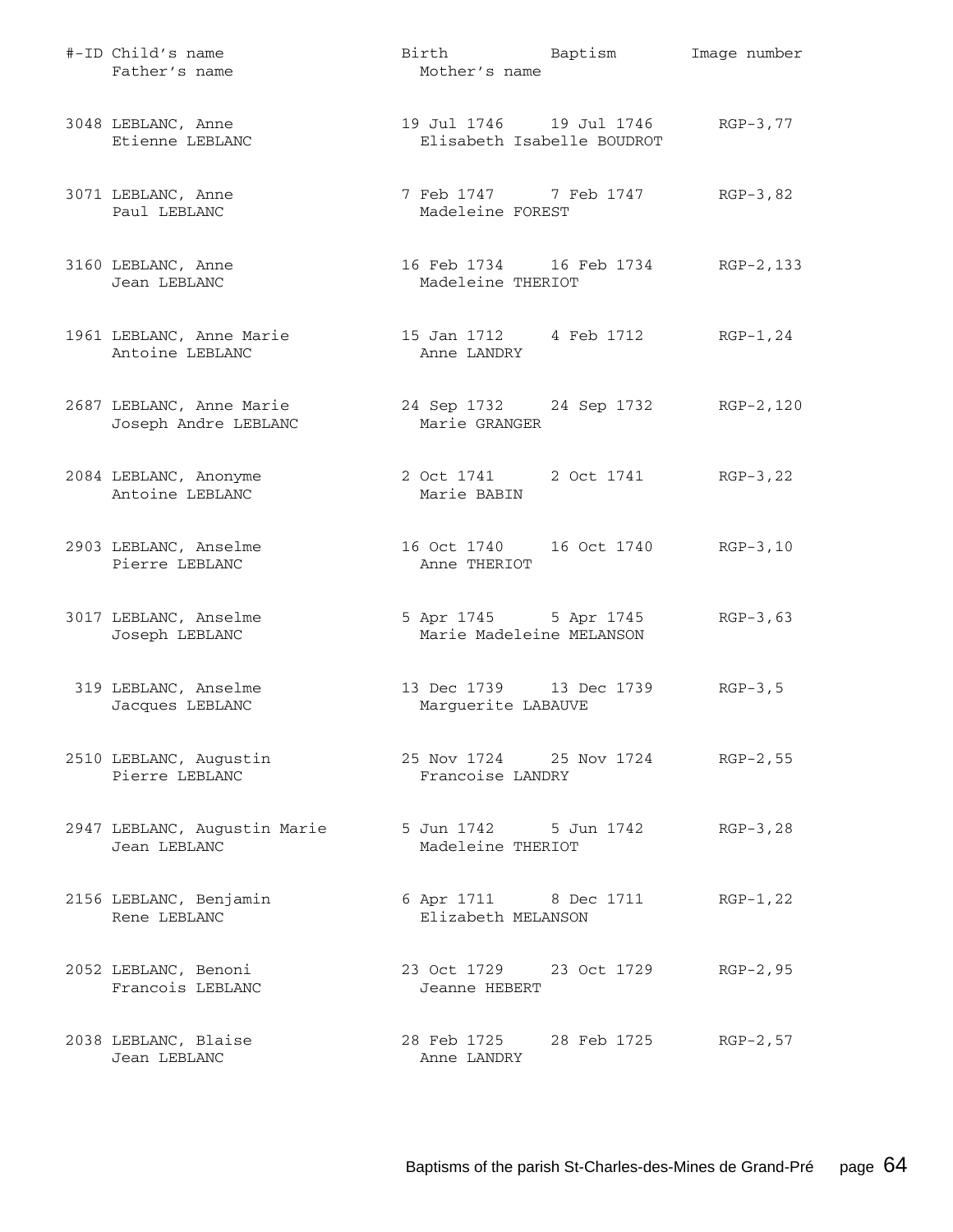| #-ID Child's name<br>Father's name            | Birth Baptism<br>Mother's name                         |             | Image number |
|-----------------------------------------------|--------------------------------------------------------|-------------|--------------|
| 2019 LEBLANC, Blanche<br>Claude LEBLANC       | 12 jun 1722 12 Jun 1722<br>Jeanne Anne DUGAS           |             | $RGP-2, 34$  |
| 2497 LEBLANC, Blanche<br>Rene LEBLANC         | abt 1726 19 Mar 1726<br>Marguerite THEBEAU             |             | $RGP-2, 66$  |
| 317 LEBLANC, Bonaventure<br>Jacques LEBLANC   | 20 Nov 1734 20 Nov 1734<br>Marguerite LABAUVE          |             | RGP-2,144    |
| 318 LEBLANC, Bridigitte<br>Jacques LEBLANC    | 4 Jan 1737   4 Jan 1737<br>Marguerite LABAUVE          |             | RGP-2,158    |
| 1701 LEBLANC, Brigitte<br>Antoine LEBLANC     | 23 Jan 1710 30 Mar 1710<br>Anne LANDRY                 |             | $RGP-1, 14$  |
| 2711 LEBLANC, Casimir<br>Jacques LEBLANC      | 3 Mar 1734 3 Mar 1734<br>Cecile DUPUIS                 |             | RGP-2,133    |
| 536 LEBLANC, Catherine<br>Jacques LEBLANC     | 27 Feb 1725 15 Mar 1725<br>Catherine LANDRY            |             | $RGP-2, 58$  |
| 1990 LEBLANC, Cecile<br>Francois LEBLANC      | 20 Aug 1717 28 Aug 1717<br>Jeanne HEBERT               |             | $RGP-2, 3$   |
| 1590 LEBLANC, Charles<br>Andre LEBLANC        | 24 Sep 1707<br>Marie DUGAS                             | 24 Sep 1707 | $RGP-1, 1$   |
| 1993 LEBLANC, Charles<br>Jacques LEBLANC      | 29 Aug 1718 30 Aug 1718<br>Catherine LANDRY            |             | $RGP-2, 9$   |
| 2388 LEBLANC, Charles<br>Francois LEBLANC     | 17 May 1723 18 May 1723 RGP-2,39<br>Marguerite BOUDROT |             |              |
| 2668 LEBLANC, Charles<br>Charles LEBLANC      | 11 Sep 1731 12 Sep 1731<br>Marie Josephe FLAN          |             | RGP-2, 112   |
| 2715 LEBLANC, Charles<br>Claude Andre LEBLANC | 19 Apr 1734 19 Apr 1734<br>Madeleine BOUDROT           |             | RGP-2,134    |
| 2872 LEBLANC, Charles<br>Pierre LEBLANC       | 5 Nov 1738 14 Dec 1738 RGP-2, 174<br>Anne THERIOT      |             |              |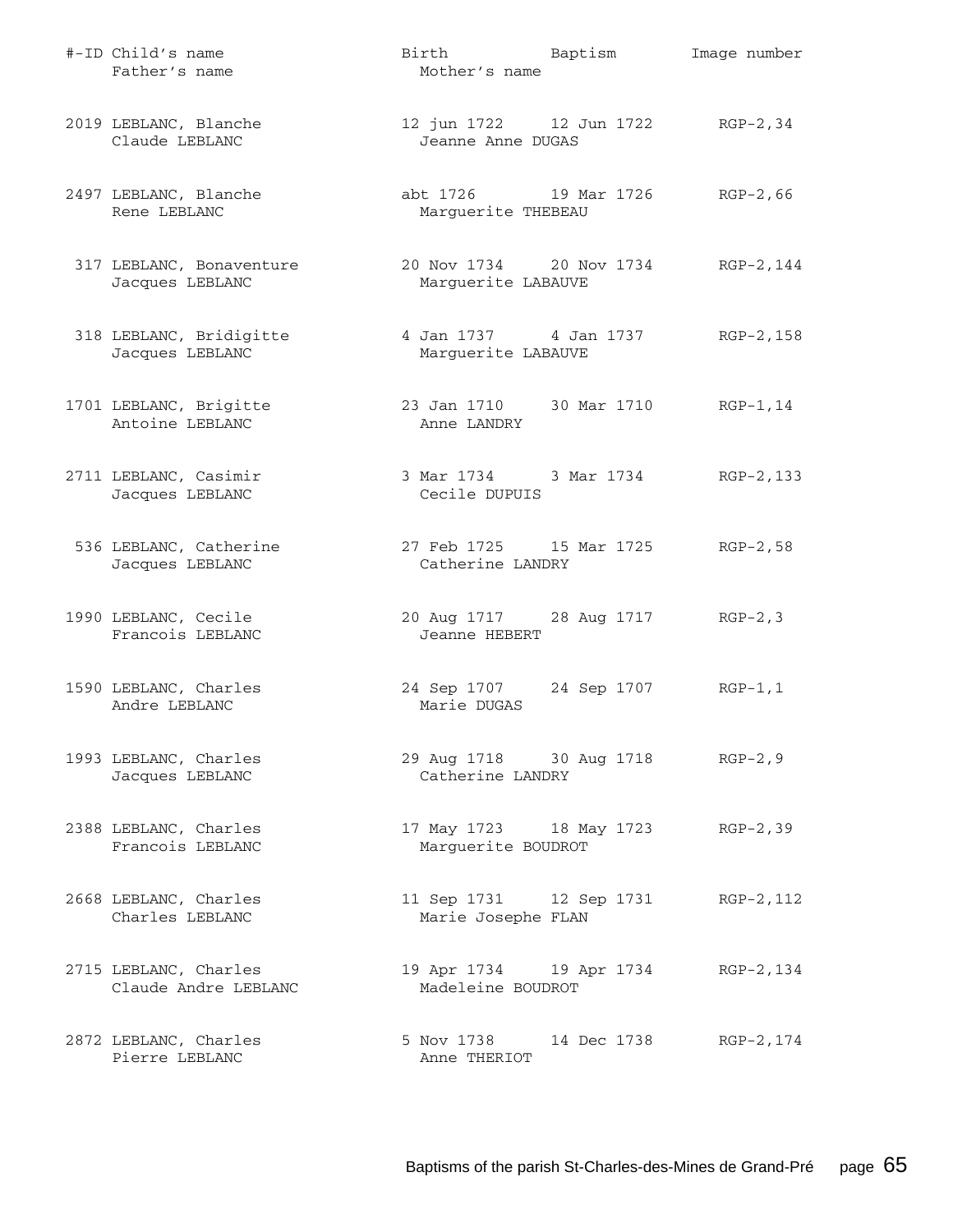| #-ID Child's name<br>Father's name          | Birth Baptism<br>Mother's name                           | Image number |
|---------------------------------------------|----------------------------------------------------------|--------------|
| 2905 LEBLANC, Charles<br>Claude LEBLANC     | 5 Nov 1740 5 Nov 1740 RGP-3, 11<br>Judique Judith BENOIT |              |
| 3109 LEBLANC, Charles<br>Charles LEBLANC    | 15 May 1748 15 May 1748 RGP-3,98<br>Anne BOUDROT         |              |
| 1923 LEBLANC, Claire<br>Andre LEBLANC       | 1 Jun 1710 2 Jun 1710 RGP-1, 16<br>Marie DUGAS           |              |
| 2090 LEBLANC, Claire<br>Rene LEBLANC        | 15 Mar 1709 Mar 1709<br>Jeanne LANDRY                    | $RGP-1, 9$   |
| 2257 LEBLANC, Claude<br>Jean LEBLANC        | 11 Apr 1723 12 Apr 1723 RGP-2,38<br>Jeanne BOURGEOIS     |              |
| 658 LEBLANC, Claude<br>Rene LEBLANC         | 8 Aug 1710 8 Aug 1710 RGP-1, 17<br>Jeanne LANDRY         |              |
| 2309 LEBLANC, Daniel<br>Pierre LEBLANC      | 13 May 1729 17 May 1729 RGP-2, 91<br>Jeanne THERIOT      |              |
| 2091 LEBLANC, Desire<br>Jean LEBLANC        | 16 Feb 1734 17 Feb 1734 RGP-2, 133<br>Madeleine THERIOT  |              |
| 2672 LEBLANC, Dominique<br>Jacques LEBLANC  | 29 Oct 1731 1 Nov 1731<br>Cecile DUPUIS                  | RGP-2,113    |
| 1832 LEBLANC, Elisabeth<br>Pierre LEBLANC   | 24 Dec 1723 27 Dec 1723<br>Jeanne THERIOT                | $RGP-2, 45$  |
| 2051 LEBLANC, Elisabeth<br>Jacques LEBLANC  | 28 Sep 1726 28 Sep 1726<br>Catherine LANDRY              | $RGP-2, 73$  |
| 2092 LEBLANC, Elisabeth<br>Francois LEBLANC | 26 Feb 1721 27 Feb 1721<br>Marguerite BOUDROT            | $RGP-2, 23$  |
| 2211 LEBLANC, Elisabeth<br>Rene LEBLANC     | 6 Dec 1718 8 Dec 1718<br>Elizabeth MELANSON              | $RGP-2, 10$  |
| 2393 LEBLANC, Elisabeth<br>Francois LEBLANC | 26 Jan 1739 26 Jan 1739<br>Marguerite BOUDROT            | RGP-2,176    |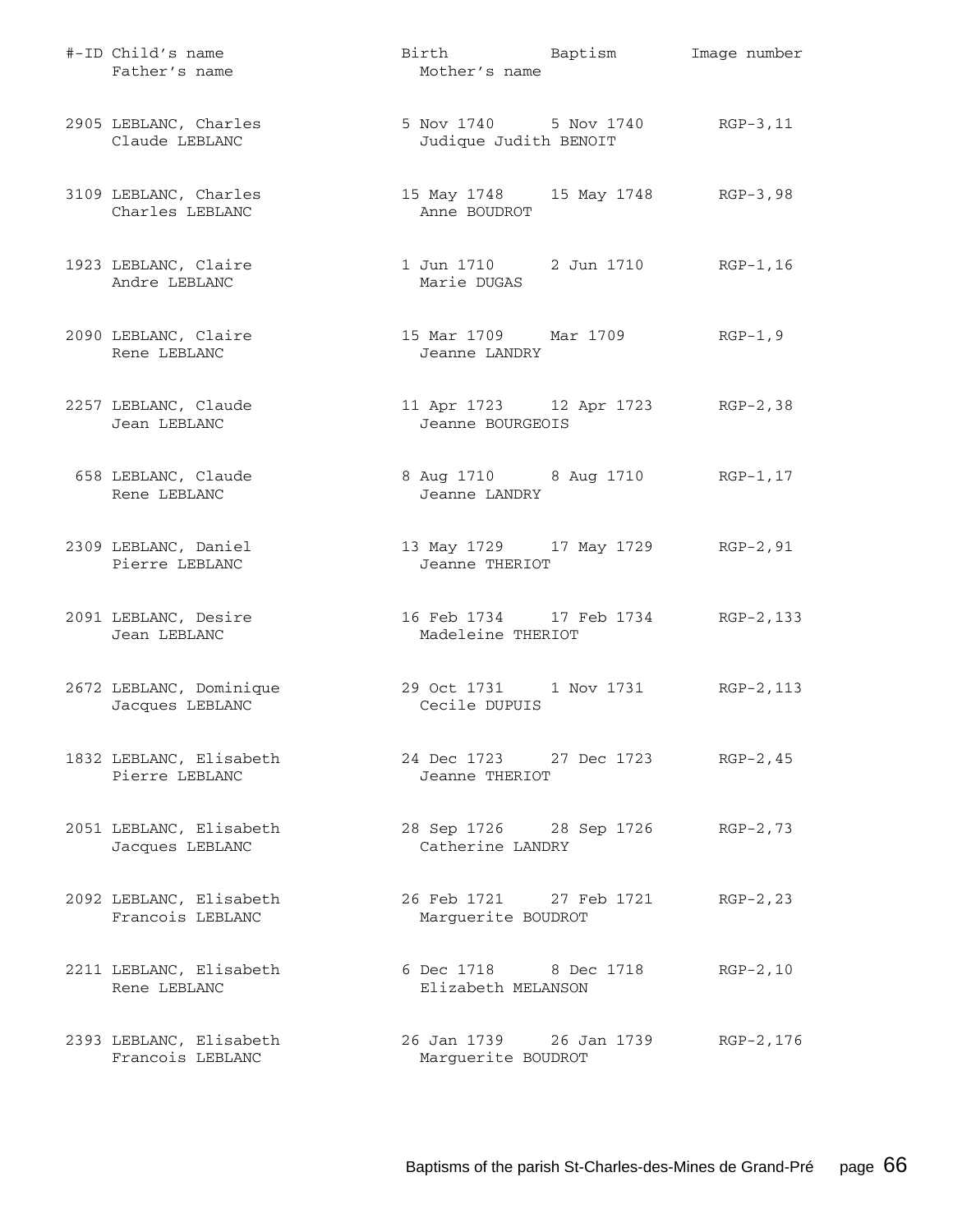| #-ID Child's name<br>Father's name              | Birth Baptism<br>Mother's name                         |      | Image number |
|-------------------------------------------------|--------------------------------------------------------|------|--------------|
| 2688 LEBLANC, Elisabeth<br>Rene LEBLANC         | 14 Oct 1732 14 Oct 1732 RGP-2,120<br>Anne THERIOT      |      |              |
| 2802 LEBLANC, Elisabeth<br>Pierre LEBLANC       | 6 May 1736 6 May 1736 RGP-2, 154<br>Anne THERIOT       |      |              |
| 2858 LEBLANC, Elisabeth<br>Claude Andre LEBLANC | 22 Nov 1737 3 Dec 1737<br>Madeleine BOUDROT            |      | RGP-2,166    |
| 2968 LEBLANC, Elisabeth<br>Pierre LEBLANC       | 16 May 1743 16 May 1743 RGP-3, 40<br>Francoise THERIOT |      |              |
| 2990 LEBLANC, Elisabeth<br>Michel LEBLANC       | 11 Mar 1744   11 Mar 1744<br>Marie Josephe TRAHAN      |      | $RGB-3,50$   |
| 2992 LEBLANC, Elisabeth<br>Francois LEBLANC     | 2 Apr 1744 3 Apr 1744<br>Isabelle DUGAS                |      | RGP-3,51     |
| 3026 LEBLANC, Elisabeth<br>Pierre LEBLANC       | 8 Jul 1745 8 Jul 1745<br>Claire BENOIT                 |      | $RGB-3,65$   |
| 3120 LEBLANC, Elisabeth<br>Joseph LEBLANC       | 11 Jan 1748 27 Jul 1748<br>Madeleine GIROUARD          |      | RGP-3,102    |
| 2785 LEBLANC, Elisabeth Anne<br>Antoine LEBLANC | 10 Dec 1735 10 Dec 1735<br>Marie BABIN                 |      | RGP-2,151    |
| 2505 LEBLANC, Esther<br>Rene LEBLANC            | 1740<br>Marguerite THEBEAU                             | 1740 | $RGP-3, 6$   |
| 172 LEBLANC, Etienne<br>Francois LEBLANC        | 7 Feb 1728 9 Feb 1728<br>Marguerite BOUDROT            |      | $RGP-2, 82$  |
| 175 LEBLANC, Etienne<br>Joseph LEBLANC          | 2 Sep 1743 2 Sep 1743<br>Marie Madeleine MELANSON      |      | $RGP-3, 43$  |
| 2573 LEBLANC, Etienne<br>Claude LEBLANC         | 11 Apr 1727 12 Apr 1727<br>Jeanne Anne DUGAS           |      | $RGP-2, 76$  |
| 2930 LEBLANC, Etienne<br>Charles LEBLANC        | 20 Oct 1741 20 Oct 1741<br>Marie Josephe FLAN          |      | $RGP-3, 22$  |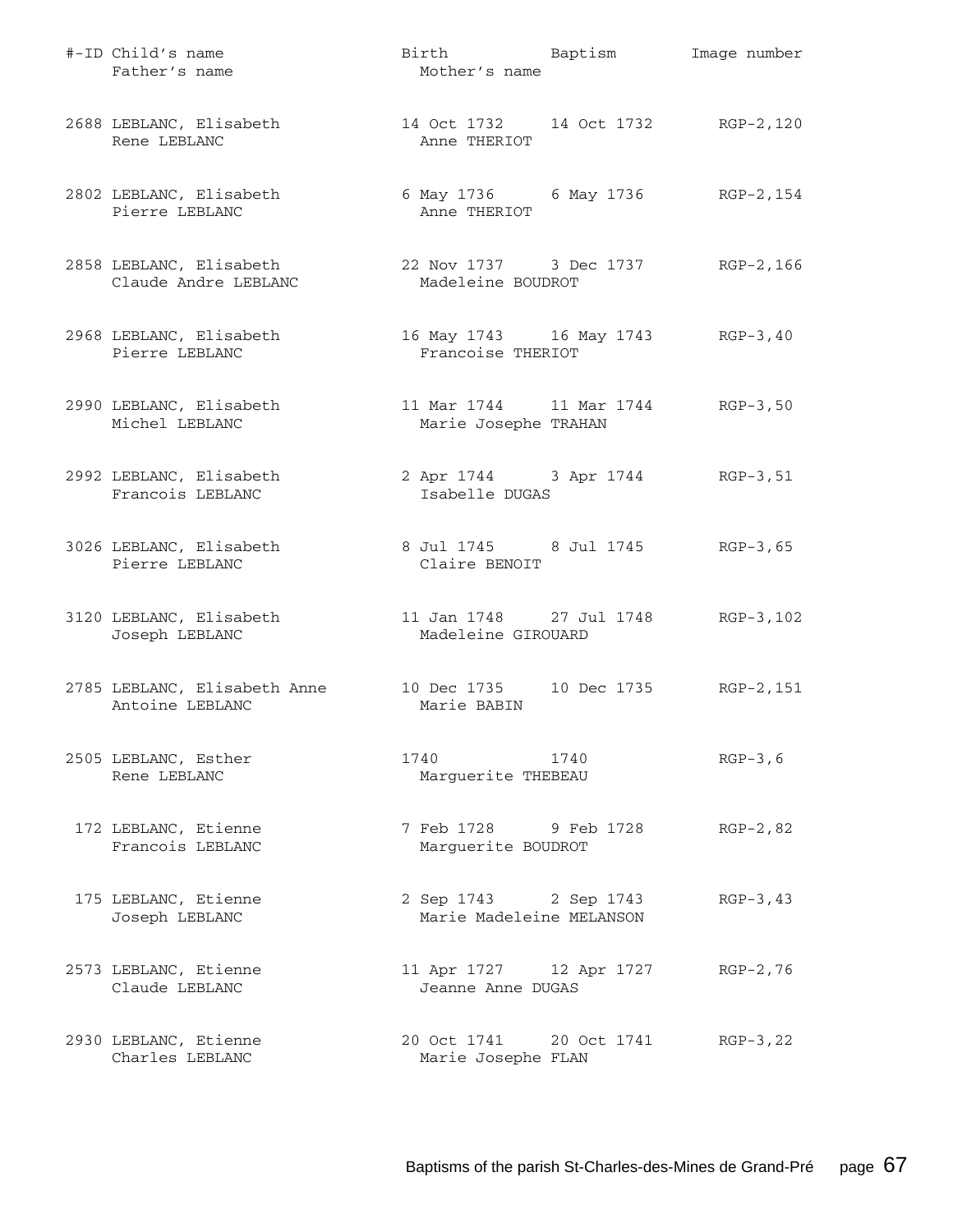| #-ID Child's name<br>Father's name         | Birth Baptism<br>Mother's name                         | Image number |
|--------------------------------------------|--------------------------------------------------------|--------------|
| 796 LEBLANC, Etienne<br>Rene LEBLANC       | 11 Nov 1722 15 Nov 1722 RGP-2,36<br>Anne THERIOT       |              |
| 2093 LEBLANC, Felicite<br>Francois LEBLANC | 24 May 1731 24 May 1731<br>Marie Josephe LABAUVE       | RGP-2,108    |
| 2094 LEBLANC, Felicite<br>Francois LEBLANC | 29 Aug 1736 29 Aug 1736<br>Marie Josephe LABAUVE       | RGP-2,156    |
| 1999 LEBLANC, Felix<br>Claude LEBLANC      | 30 Sep 1719 30 Sep 1719 RGP-2, 15<br>Jeanne Anne DUGAS |              |
| 2822 LEBLANC, Francois<br>Jean LEBLANC     | 2 Nov 1736 2 Nov 1736<br>Madeleine THERIOT             | RGP-2,158    |
| 2501 LEBLANC, Francoise<br>Rene LEBLANC    | 1 May 1734 4 May 1734<br>Marguerite THEBEAU            | RGP-2,135    |
| 2572 LEBLANC, Francoise<br>Jacques LEBLANC | 3 Mar 1726 3 Mar 1726 RGP-2,65<br>Cecile DUPUIS        |              |
| 2576 LEBLANC, Francoise<br>Pierre LEBLANC  | 27 Jul 1727 9 Sep 1727 RGP-2,78<br>Francoise LANDRY    |              |
| 279 LEBLANC, Francoise<br>Pierre LEBLANC   | abt 1723 7 Nov 1723<br>Anne THERIOT                    | $RGP-2, 43$  |
| 306 LEBLANC, Francoise<br>Pierre LEBLANC   | 26 Nov 1717 3 Dec 1717<br>Jeanne THERIOT               | $RGP-2, 4$   |
| 3078 LEBLANC, Francoise<br>Paul LEBLANC    | 3 May 1747 3 May 1747<br>Elisabeth Gautrot             | RGP-3,85     |
| 2305 LEBLANC, Gregoire<br>Jean LEBLANC     | 24 Sep 1720 24 Sep 1720<br>Anne LANDRY                 | $RGP-2, 20$  |
| 2001 LEBLANC, Helene<br>Jacques LEBLANC    | 24 Nov 1717 5 Dec 1717<br>Cecile DUPUIS                | $RGP-2, 4$   |
| 2146 LEBLANC, Honore<br>Jacques LEBLANC    | 1 Nov 1710 1 Nov 1710<br>Catherine LANDRY              | RGP-1,19     |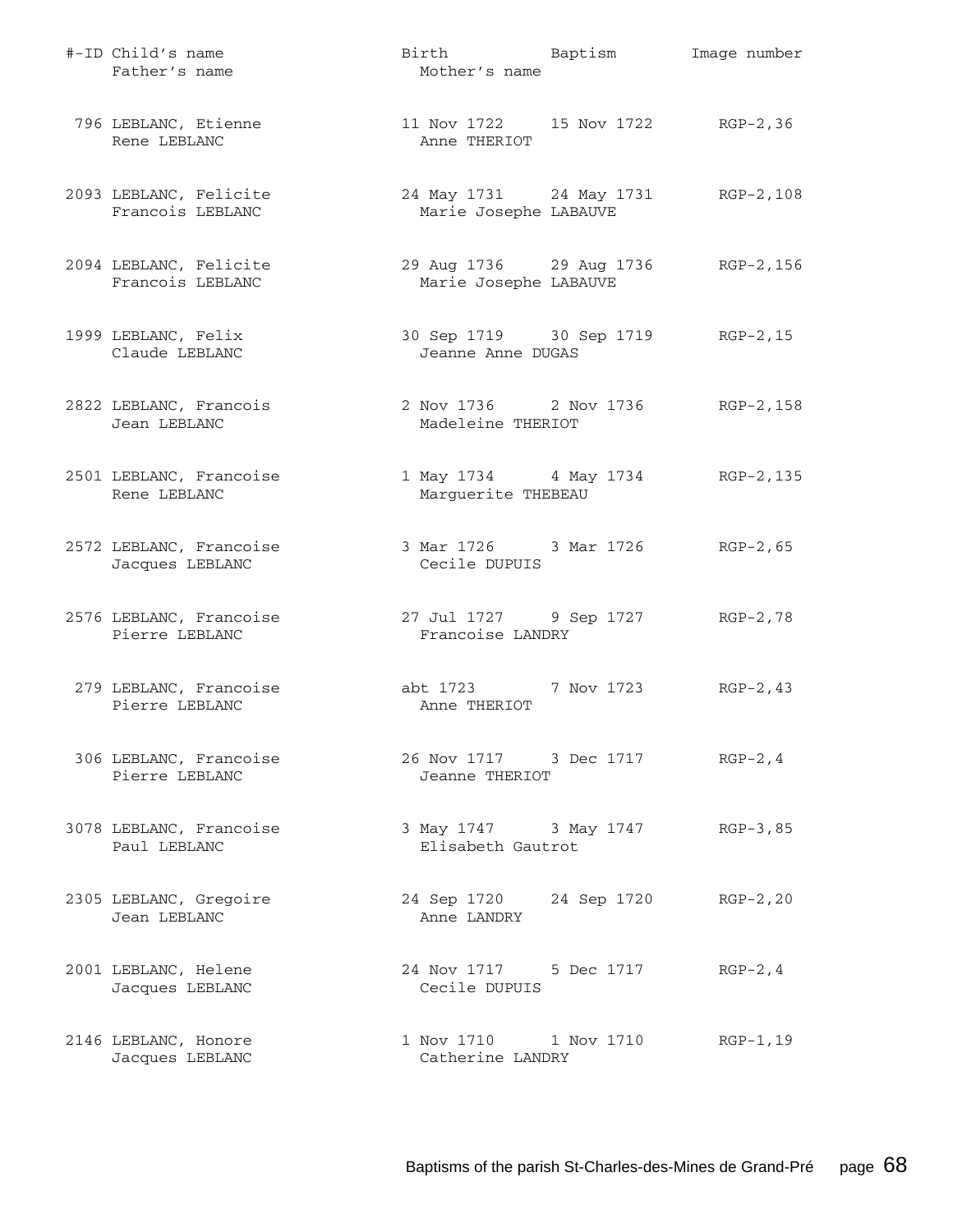| #-ID Child's name<br>Father's name                   | Birth Baptism<br>Mother's name                           | Image number |
|------------------------------------------------------|----------------------------------------------------------|--------------|
| 1595 LEBLANC, Jacques<br>Jacques LEBLANC             | 21 Sep 1708 21 Sep 1708 RGP-1,5<br>Catherine LANDRY      |              |
| 183 LEBLANC, Jacques<br>Jean LEBLANC                 | 28 Feb 1709 1 Mar 1709<br>Marguerite RICHARD             | $RGP-1, 6$   |
| 2390 LEBLANC, Jacques<br>Francois LEBLANC            | 30 Nov 1732 30 Nov 1732 RGP-2, 121<br>Marguerite BOUDROT |              |
| 2223 LEBLANC, Jean<br>Pierre LEBLANC                 | 12 Mar 1722 12 Mar 1722 RGP-2,31<br>Elisabeth BOUDROT    |              |
| 3113 LEBLANC, Jean<br>Jean Baptiste LEBLANC          | 5 jun 1748 5 Jun 1748 RGP-3,99<br>Marguerite HEBERT      |              |
| 2021 LEBLANC, Jean Baptiste<br>Francois LEBLANC      | 29 Oct 1725 29 Oct 1725 RGP-2,62<br>Jeanne HEBERT        |              |
| 2307 LEBLANC, Jean Baptiste<br>Pierre LEBLANC        | 25 Oct 1720 26 Oct 1720 RGP-2, 21<br>Jeanne THERIOT      |              |
| 2440 LEBLANC, Jean Baptiste<br>Pierre LEBLANC        | 28 Dec 1723 28 Dec 1723 RGP-2,45<br>Marie LANDRY         |              |
| 2882 LEBLANC, Jean Baptiste<br>Rene LEBLANC          | 30 Apr 1739 30 Apr 1739<br>Anne THERIOT                  | RGP-2,179    |
| 2910 LEBLANC, Jean Baptiste<br>Jean LEBLANC          | 20 Dec 1740 20 Dec 1740 RGP-3,13<br>Madeleine THERIOT    |              |
| 2944 LEBLANC, Jean Baptiste<br>Paul LEBLANC          | 12 Mar 1742 12 Mar 1742<br>Madeleine FOREST              | $RGP-3, 27$  |
| 2975 LEBLANC, Jean Baptiste<br>Pierre LEBLANC        | 31 Aug 1743 31 Aug 1743<br>Elisabeth HEBERT              | $RGP-3, 43$  |
| 3072 LEBLANC, Jean Baptiste<br>Jean Baptiste LEBLANC | Marie LANDRY                                             | $RGP-3, 83$  |
| 3083 LEBLANC, Jean Baptiste<br>Pierre LEBLANC        | 2 Sep 1747 2 Sep 1747<br>Marguerite GAUTROT              | $RGB-3,88$   |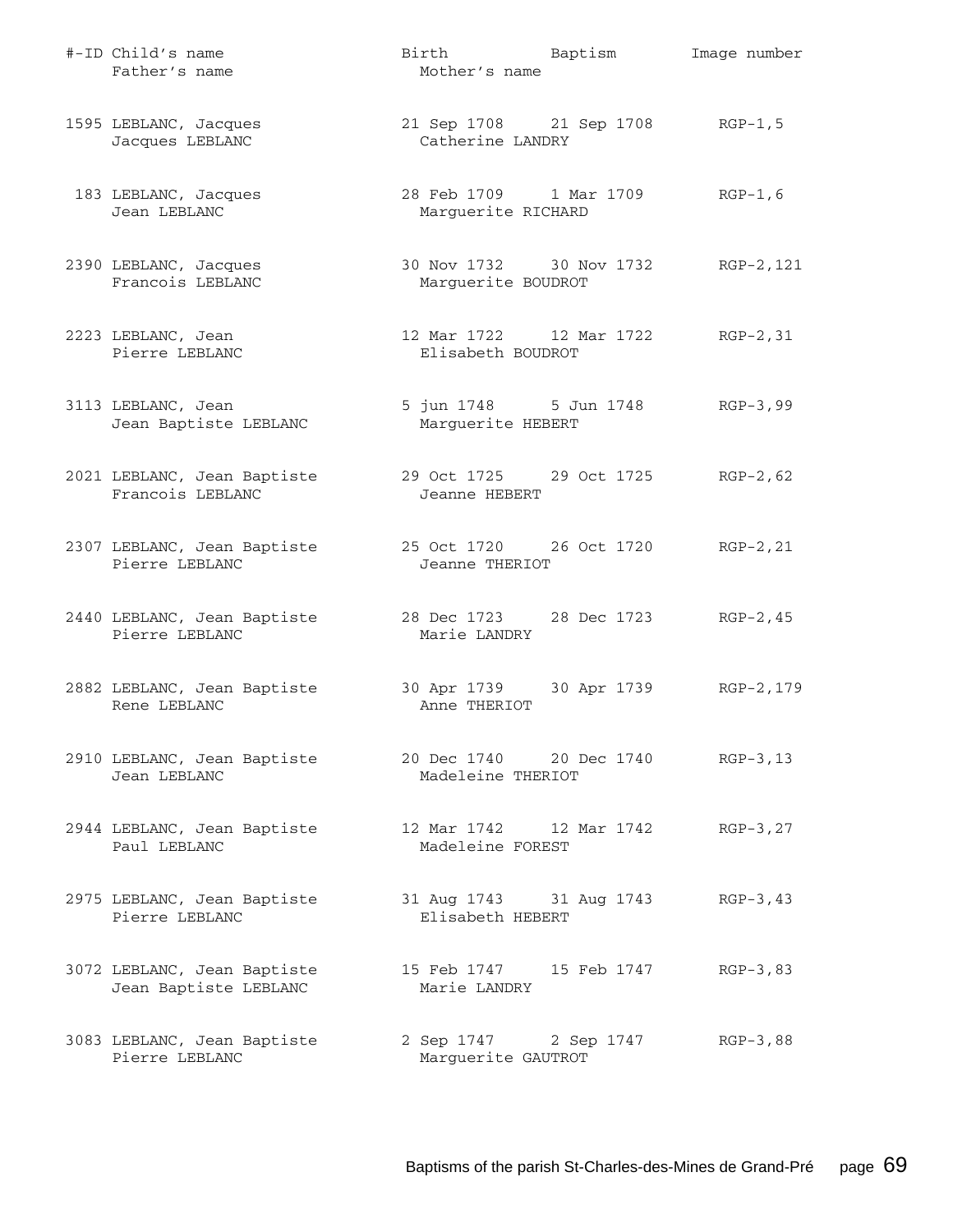| #-ID Child's name<br>Father's name                   | Birth<br>Mother's name                         | Baptism                           | Image number |
|------------------------------------------------------|------------------------------------------------|-----------------------------------|--------------|
| 3118 LEBLANC, Jean Baptiste<br>Claude LEBLANC        | 4 Jul 1748 5 Jul 1748<br>Judique Judith BENOIT |                                   | $RGP-3, 100$ |
| 2507 LEBLANC, Jean Baptiste Marie<br>Rene LEBLANC    | 25 Jun 1744 25 Jun 1744<br>Marguerite THEBEAU  |                                   | $RGP-3, 52$  |
| 2381 LEBLANC, Jean Jacques<br>Jacques LEBLANC        | Cecile DUPUIS                                  |                                   | $RGP-2, 37$  |
| 2955 LEBLANC, Jean Mathurin<br>Jean Baptiste LEBLANC | 9 Dec 1742 11 Dec 1742<br>Marguerite HEBERT    |                                   | $RGB-3, 36$  |
| 173 LEBLANC, Joseph<br>Jacques LEBLANC               | abt 1718 10 Nov 1718<br>Elisabeth BOUDROT      |                                   | $RGP-2, 10$  |
| 191 LEBLANC, Joseph<br>Pierre LEBLANC                | 17 Feb 1731    17 Feb 1731<br>Anne THERIOT     |                                   | RGP-2,105    |
| 2171 LEBLANC, Joseph<br>Francois LEBLANC             | Jeanne HEBERT                                  | 24 Aug 1712 24 Aug 1712           | RGP-1,34     |
| 2210 LEBLANC, Joseph<br>Francois LEBLANC             | abt 1718 7 Nov 1718<br>Marguerite BOUDROT      |                                   | $RGP-2, 10$  |
| 2275 LEBLANC, Joseph<br>Jacques LEBLANC              | 23 Mar 1720 24 Mar 1720<br>Catherine LANDRY    |                                   | $RGP-2, 18$  |
| 2310 LEBLANC, Joseph<br>Pierre LEBLANC               | Jeanne THERIOT                                 | 25 Sep 1733 25 Sep 1733 RGP-2,130 |              |
| 2477 LEBLANC, Joseph<br>Bernard LEBLANC              | 2 Mar 1724 2 Mar 1724<br>Marie BOURG           |                                   | $RGP-2, 49$  |
| 2535 LEBLANC, Joseph<br>Pierre LEBLANC               | 11 Feb 1726 18 Feb 1726<br>Francoise LANDRY    |                                   | $RGP-2, 65$  |
| 2540 LEBLANC, Joseph<br>Rene LEBLANC                 | Jeanne LANDRY                                  | 9 May 1726 12 May 1726            | $RGP-2, 70$  |
| 2619 LEBLANC, Joseph<br>Jacques LEBLANC              | Cecile DUPUIS                                  | 11 Dec 1729 12 Dec 1729           | RGP-2,95     |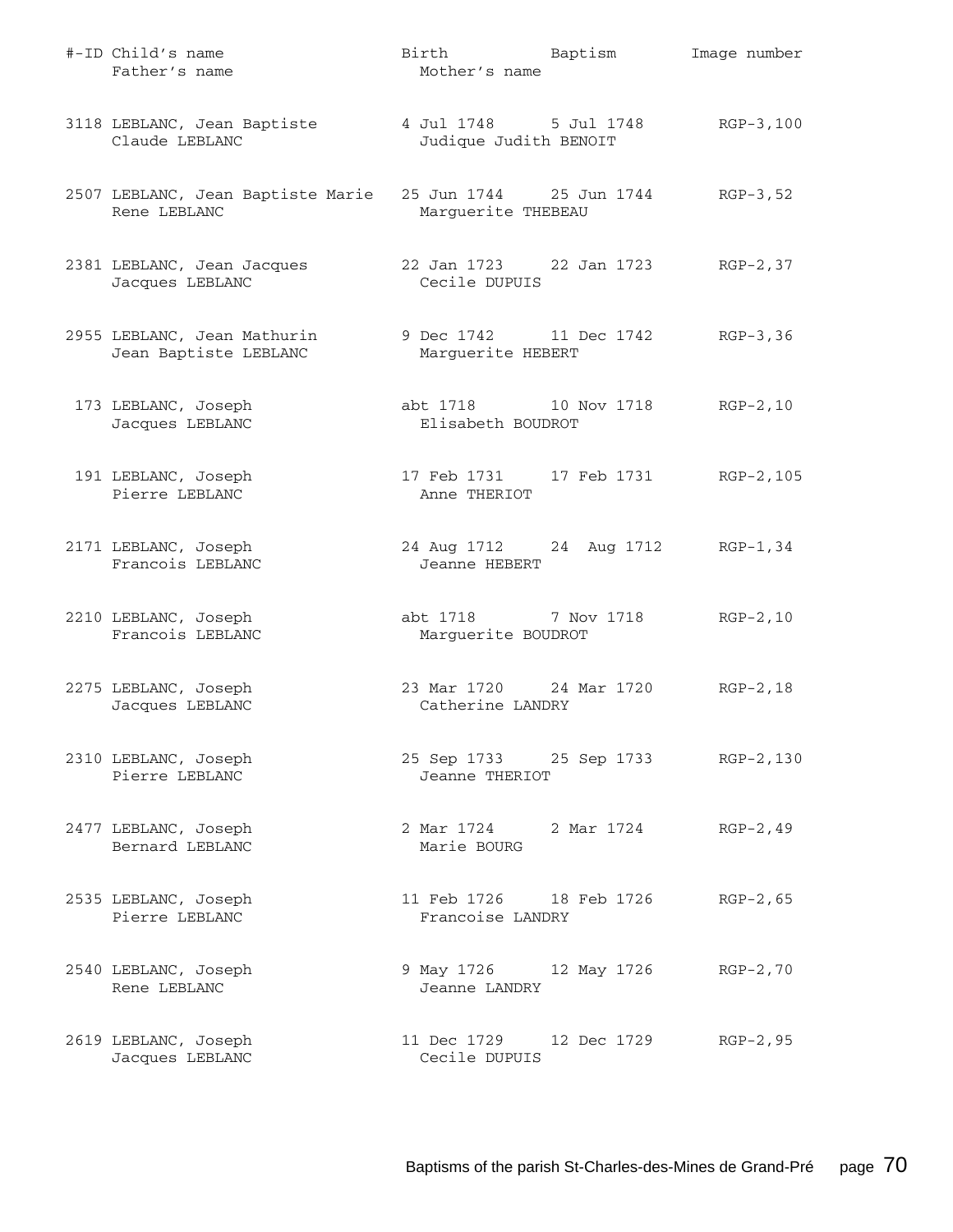| #-ID Child's name<br>Father's name             | Birth Baptism<br>Mother's name                          | Image number |
|------------------------------------------------|---------------------------------------------------------|--------------|
| 2652 LEBLANC, Joseph<br>Jean LEBLANC           | 18 Jan 1731 20 Jan 1731 RGP-2, 105<br>Madeleine THERIOT |              |
| 2657 LEBLANC, Joseph<br>Joseph LEBLANC         | 1 May 1731 9 Jun 1731<br>Madeleine LALANDE              | RGP-2,109    |
| 2710 LEBLANC, Joseph<br>Charles LEBLANC        | 5 Jan 1734 5 Jan 1734<br>Marie Josephe FLAN             | RGP-2,132    |
| 2743 LEBLANC, Joseph<br>Jacques LEBLANC        | 15 Jul 1734 2 Aug 1734 RGP-2, 138<br>Henriette DUPUIS   |              |
| 2771 LEBLANC, Joseph<br>Francois LEBLANC       | 17 Jan 1735     17 Jan 1735<br>Marie Josephe LABAUVE    | RGP-2,145    |
| 2999 LEBLANC, Joseph<br>Claude LEBLANC         | 5 Jun 1744 5 Jun 1744<br>Judique Judith BENOIT          | $RGP-3, 52$  |
| 3054 LEBLANC, Joseph<br>Michel LEBLANC         | 28 Oct 1746 28 Oct 1746<br>Marie Josephe TRAHAN         | $RGB-3,79$   |
| 3061 LEBLANC, Joseph<br>Joseph LEBLANC         | 16 Sep 1746   16 Sep 1746   RGP-3,78<br>Marie LANDRY    |              |
| 3077 LEBLANC, Joseph<br>Pierre LEBLANC         | 18 Apr 1747 18 Apr 1747<br>Claire BENOIT                | $RGB-3,85$   |
| 3097 LEBLANC, Joseph<br>Joseph LEBLANC         | 8 Jan 1748 8 Jan 1748<br>Marguerite LANDRY              | $RGP-3, 94$  |
| 3121 LEBLANC, Joseph<br>Jean Baptiste LEBLANC  | 5 Aug 1748 6 Aug 1748<br>Marie LANDRY                   | RGP-3,103    |
| 316 LEBLANC, Joseph Abel<br>Jacques LEBLANC    | 26 Jul 1733 26 Jul 1733<br>Marguerite LABAUVE           | RGP-2, 127   |
| 2542 LEBLANC, Joseph dit Jambo<br>Rene LEBLANC | 5 Feb 1729 6 Feb 1729<br>Jeanne LANDRY                  | $RGP-2, 88$  |
| 3001 LEBLANC, Joseph Marie<br>Paul LEBLANC     | 28 Aug 1744 28 Aug 1744<br>Madeleine RICHARD            | RGP-3,54     |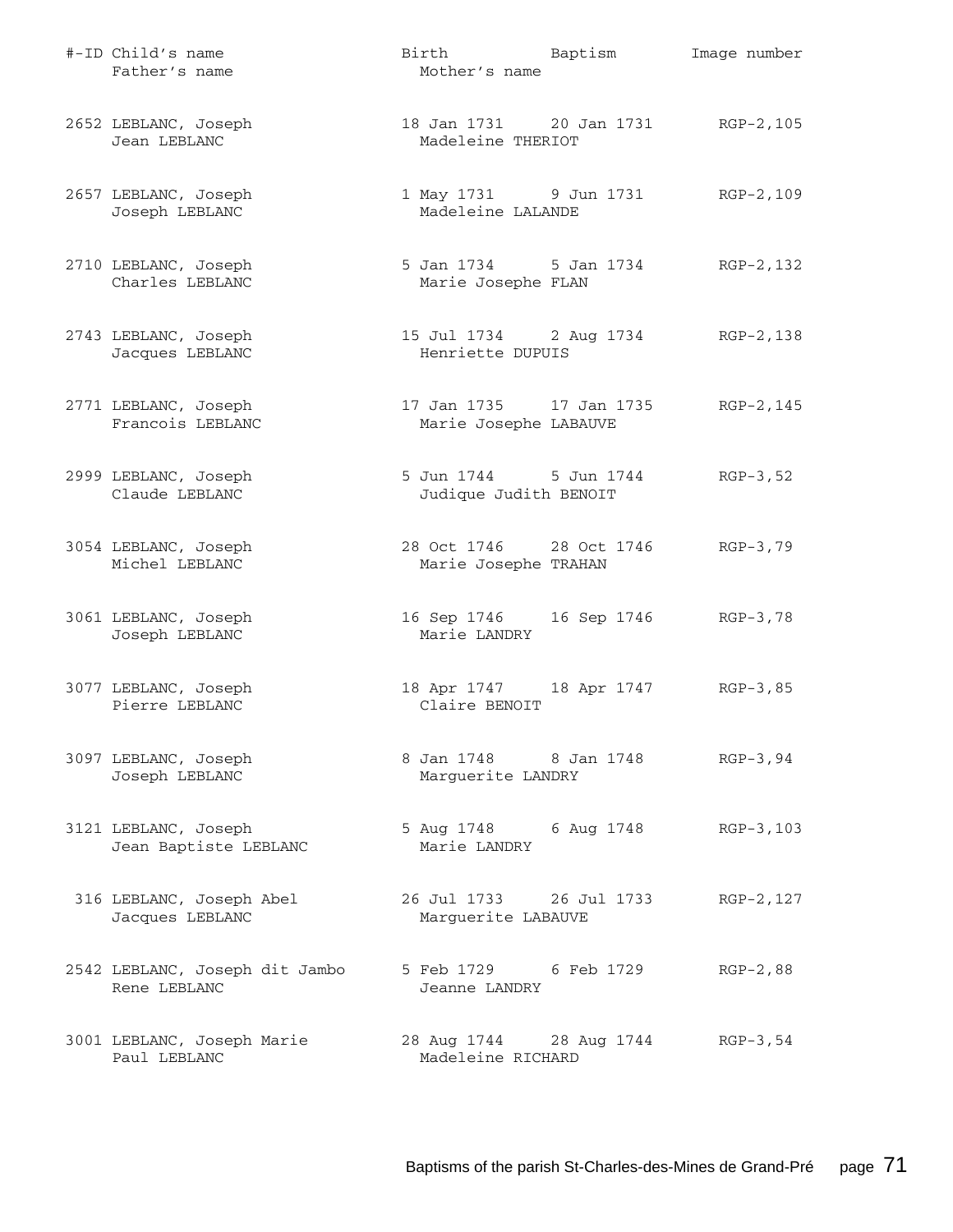| #-ID Child's name<br>Father's name                   | Birth Baptism<br>Mother's name                              |             | Image number |
|------------------------------------------------------|-------------------------------------------------------------|-------------|--------------|
| 3036 LEBLANC, Joseph Marie<br>Paul LEBLANC           | 17 Jan 1746    17 Jan 1746    RGP-3,71<br>Madeleine RICHARD |             |              |
| 2503 LEBLANC, Josephe Marie<br>Rene LEBLANC          | 20 May 1738 20 May 1738 RGP-2, 171<br>Marquerite THEBEAU    |             |              |
| 1998 LEBLANC, Judith<br>Jacques LEBLANC              | abt 1722 31 Jan 1722 RGP-2,30<br>Catherine LANDRY           |             |              |
| 3011 LEBLANC, Lucie Josephe<br>Paul LEBLANC          | 12 Dec 1744 13 Dec 1744 RGP-3,58<br>Madeleine FOREST        |             |              |
| 1039 LEBLANC, Madeleine<br>Rene LEBLANC              | 19 Nov 1727 21 Nov 1727 RGP-2,80<br>Marguerite THEBEAU      |             |              |
| 1931 LEBLANC, Madeleine<br>Jacques LEBLANC           | 1 Oct 1712 1 Oct 1712 RGP-1,33<br>Catherine LANDRY          |             |              |
| 2218 LEBLANC, Madeleine<br>Charles LEBLANC           | 6 Apr 1719 6 Apr 1719 RGP-2, 12<br>Marie GAUTROT            |             |              |
| 2679 LEBLANC, Madeleine<br>Claude Andre LEBLANC      | 18 Apr 1732 18 Apr 1732 RGP-2, 116<br>Madeleine BOUDROT     |             |              |
| 2886 LEBLANC, Madeleine<br>Joseph Andre LEBLANC      | 18 Jun 1739 18 Jun 1739 RGP-2,180<br>Marie GRANGER          |             |              |
| 2960 LEBLANC, Madeleine<br>Claude LEBLANC            | 10 Mar 1743 11 Mar 1743<br>Judique Judith BENOIT            |             | $RGB-3, 38$  |
| 989 LEBLANC, Madeleine<br>Francois LEBLANC           | abt 1722<br>Jeanne HEBERT                                   | 9 Oct 1722  | $RGP-2, 35$  |
| 2966 LEBLANC, Madeleine LaBlanche<br>Antoine LEBLANC | 24 Apr 1743<br>Marie BABIN                                  | 24 Apr 1743 | $RGP-3, 39$  |
| 1475 LEBLANC, Marguerite<br>Bernard LEBLANC          | 13 Feb 1728<br>Marie BOURG                                  | 13 Feb 1728 | $RGP-2, 82$  |
| 2068 LEBLANC, Marguerite<br>Jean LEBLANC             | 15 Nov 1724<br>Jeanne BOURGEOIS                             | 15 Nov 1724 | $RGP-2, 54$  |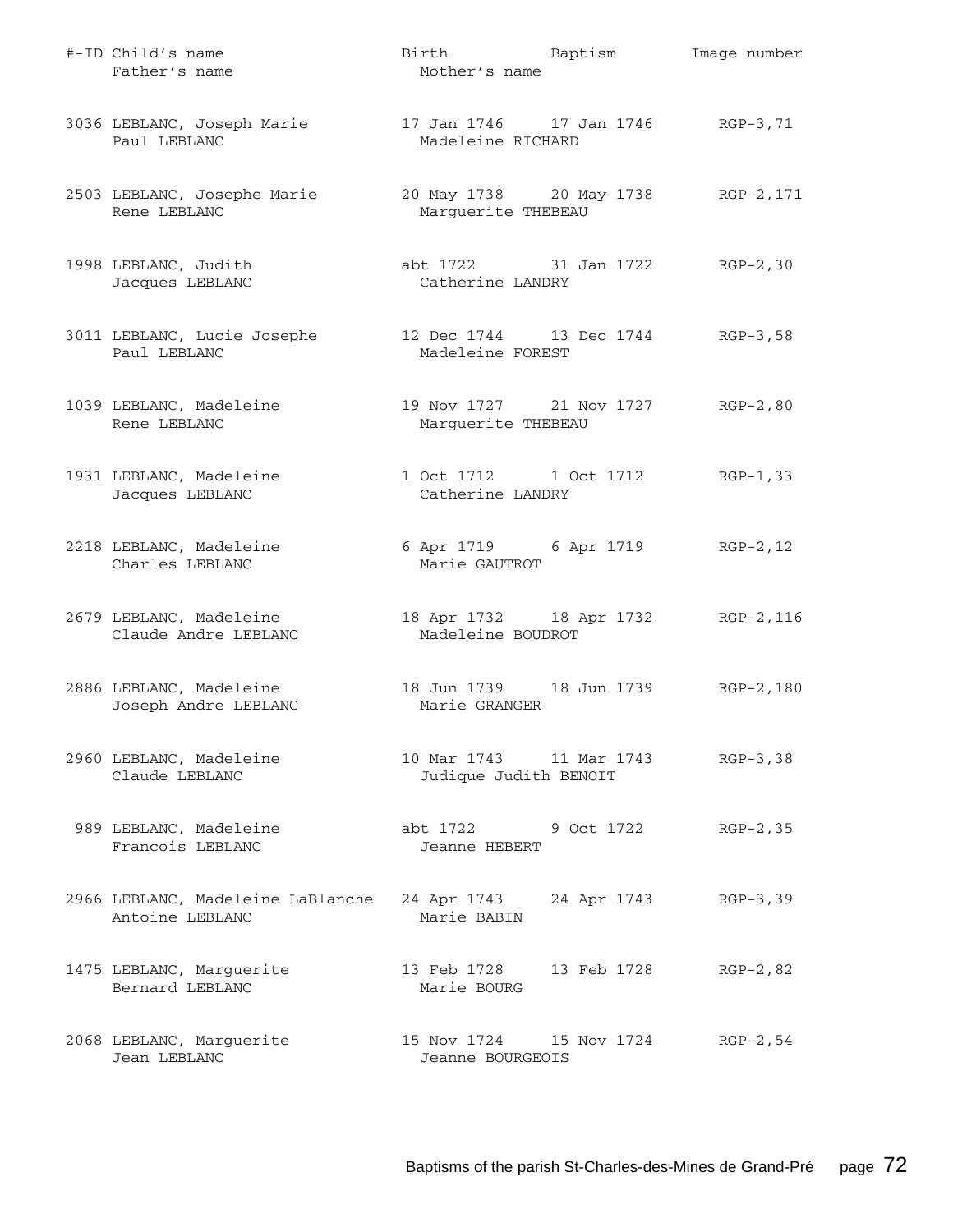| #-ID Child's name<br>Father's name               | Birth Baptism<br>Mother's name                       |             | Image number |
|--------------------------------------------------|------------------------------------------------------|-------------|--------------|
| 2224 LEBLANC, Marguerite<br>Pierre LEBLANC       | 6 Nov 1727 19 Nov 1727 RGP-2,79<br>Elisabeth BOUDROT |             |              |
| 2345 LEBLANC, Marguerite<br>Jacques LEBLANC      | 5 Sep 1721 12 Oct 1721<br>Anne BOUDROT               |             | $RGP-2, 27$  |
| 2392 LEBLANC, Marguerite<br>Francois LEBLANC     | 13 Feb 1737 13 Feb 1737<br>Marguerite BOUDROT        |             | $RGP-2, 160$ |
| 2413 LEBLANC, Marguerite<br>Joseph LEBLANC       | abt 1723<br>Anne BOURG                               | 14 Jun 1723 | $RGP-2, 40$  |
| 2430 LEBLANC, Marguerite<br>Jean LEBLANC         | 29 Dec 1733 29 Dec 1733<br>Anne LANDRY               |             | RGP-2,132    |
| 2442 LEBLANC, Marguerite<br>Antoine LEBLANC      | 27 Nov 1723 6 Jan 1724<br>Anne LANDRY                |             | $RGP-2, 45$  |
| 2563 LEBLANC, Marguerite<br>Claude Andre LEBLANC | abt 1726 17 Dec 1726<br>Madeleine BOUDROT            |             | $RGP-2, 74$  |
| 2895 LEBLANC, Marguerite<br>Antoine LEBLANC      | 2 Oct 1739 2 Oct 1739<br>Marie BABIN                 |             | $RGP-3, 3$   |
| 291 LEBLANC, Marguerite<br>Francois LEBLANC      | 22 May 1724 22 May 1724<br>Cecile BOUDROT            |             | $RGP-2, 50$  |
| 2936 LEBLANC, Marguerite<br>Claude LEBLANC       | 3 Dec 1741 3 Dec 1741<br>Judique Judith BENOIT       |             | $RGP-3, 24$  |
| 2969 LEBLANC, Marguerite<br>Joseph LEBLANC       | 29 May 1743 29 May 1743<br>Marguerite LANDRY         |             | $RGP-3, 40$  |
| 3012 LEBLANC, Marguerite<br>Simon Pierre LEBLANC | 13 Dec 1744 14 Dec 1744<br>Marguerite THERIOT        |             | $RGP-3, 58$  |
| 3015 LEBLANC, Marguerite<br>Pierre LEBLANC       | 1 Feb 1745 1 Feb 1745<br>Elisabeth HEBERT            |             | $RGP-3, 61$  |
| 3102 LEBLANC, Marguerite<br>Sylvain LEBLANC      | 10 Feb 1748<br>Anne LEPRINCE                         | 11 Feb 1748 | $RGP-3, 95$  |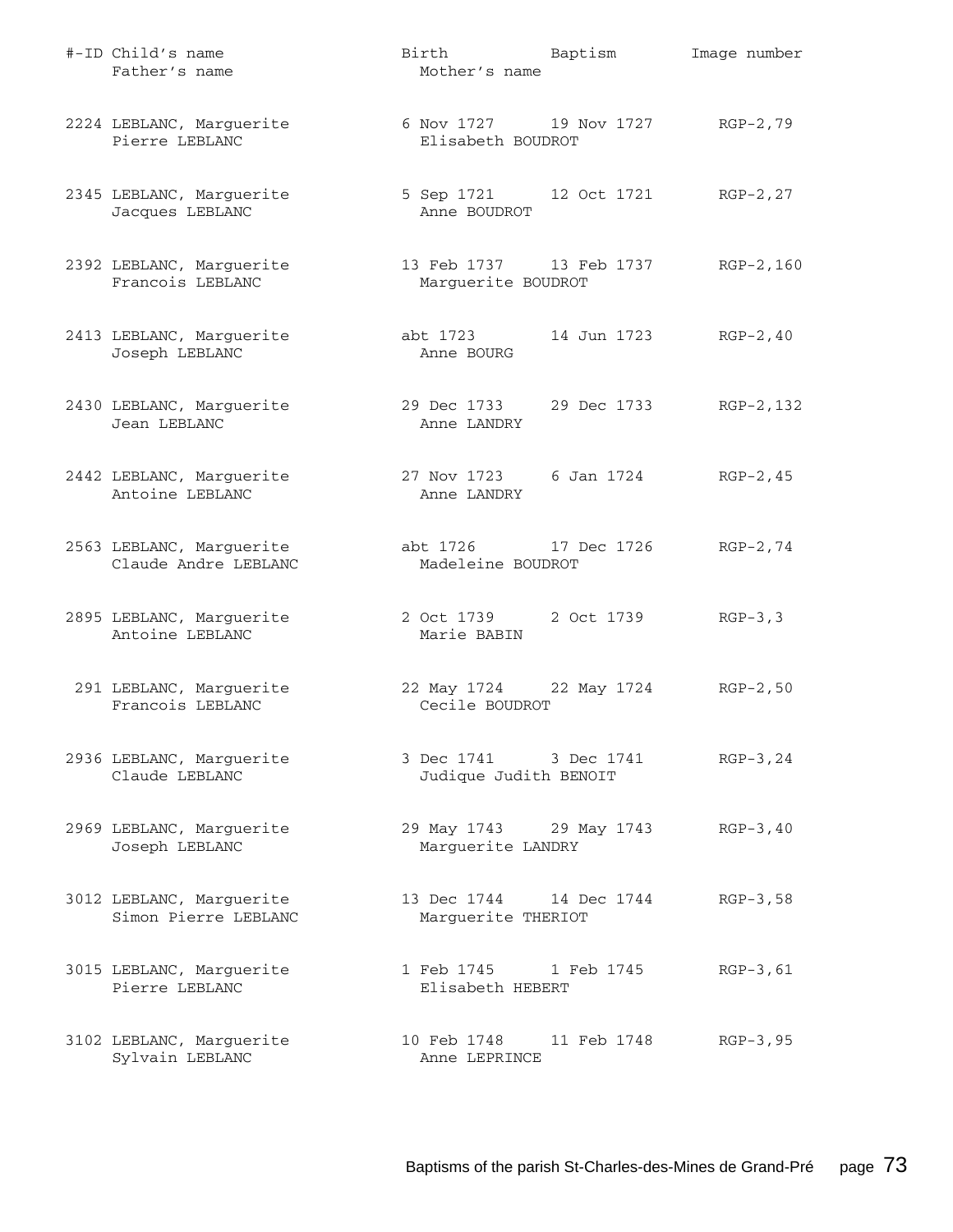| #-ID Child's name<br>Father's name                                               | Birth Baptism<br>Mother's name                        | Image number |
|----------------------------------------------------------------------------------|-------------------------------------------------------|--------------|
| 3105 LEBLANC, Marguerite<br>Etienne LEBLANC                                      | 22 Mar 1748 22 Mar 1748<br>Elisabeth Isabelle BOUDROT | $RGP-3, 96$  |
| 3114 LEBLANC, Marguerite<br>Blaise LEBLANC                                       | 19 Jun 1748    19 Jun 1748<br>Marie Josephe MELANSON  | $RGB-3,99$   |
| 528 LEBLANC, Marguerite<br>Rene LEBLANC                                          | 25 Jul 1721 25 Jul 1721<br>Marguerite THEBEAU         | $RGP-2, 25$  |
| 2680 LEBLANC, Marguerite Blanche<br>Jacques LEBLANC                              | 21 Apr 1732 23 Apr 1732<br>Henriette DUPUIS           | RGP-2,117    |
| 2807 LEBLANC, Marguerite Cecile<br>Jacques LEBLANC                               | Cecile DUPUIS                                         | RGP-2,155    |
| 2740 LEBLANC, Marguerite Euphrosie 2 Jul 1734 2 Jul 1734<br>Pierre LEBLANC       | Anne THERIOT                                          | RGP-2,138    |
| 2769 LEBLANC, Marguerite Josephe 27 Dec 1734 27 Dec 1734<br>Joseph Andre LEBLANC | Marie GRANGER                                         | RGP-2,145    |
| 3091 LEBLANC, Marguerite Modeste<br>Pierre LEBLANC                               | 6 Oct 1747 6 Oct 1747<br>Marie Madeleine BABIN        | $RGP-3, 89$  |
| 2578 LEBLANC, Marguerite Monique<br>Pierre LEBLANC                               | 27 Apr 1734 4 May 1734<br>Francoise LANDRY            | RGP-2,135    |
| 1927 LEBLANC, Marie<br>Francois LEBLANC                                          | 23 Jan 1710 23 Jan 1710 RGP-1, 49<br>Jeanne HEBERT    |              |
| 1996 LEBLANC, Marie<br>Jacques LEBLANC                                           | abt 1719 1 Oct 1719<br>Catherine BOUDROT              | $RGP-2, 15$  |
| 201 LEBLANC, Marie<br>Francois LEBLANC                                           | 2 Mar 1742 2 Mar 1742<br>Isabelle DUGAS               | $RGP-3, 27$  |
| 2049 LEBLANC, Marie<br>Pierre LEBLANC                                            | 7 Apr 1729 17 Apr 1729<br>Francoise LANDRY            | $RGP-2, 89$  |
| 216 LEBLANC, Marie<br>Jean LEBLANC                                               | 17 Feb 1711    17 Feb 1711<br>Jeanne BOURGEOIS        | $RGP-1, 20$  |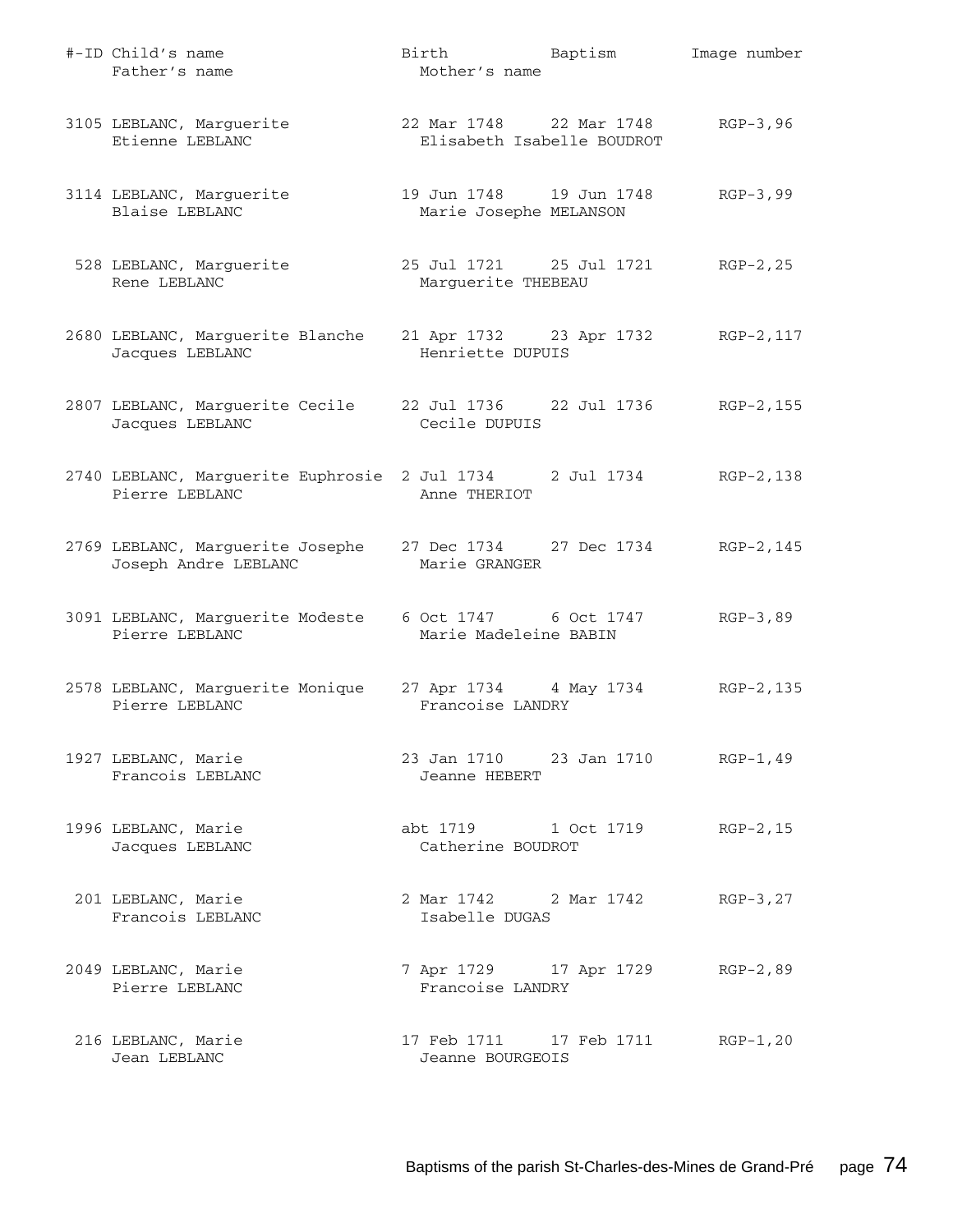| #-ID Child's name<br>Father's name             | Birth Baptism<br>Mother's name                          | Image number |
|------------------------------------------------|---------------------------------------------------------|--------------|
| 2338 LEBLANC, Marie<br>Rene LEBLANC            | 25 Jul 1721 25 Jul 1721 RGP-2, 25<br>Marguerite THEBEAU |              |
| 2498 LEBLANC, Marie<br>Rene LEBLANC            | abt 1726 19 Mar 1726<br>Marguerite THEBEAU              | $RGP-2, 67$  |
| 2812 LEBLANC, Marie<br>Paul LEBLANC            | 2 Sep 1736 2 Sep 1736 RGP-2, 156<br>Madeleine RICHARD   |              |
| 2888 LEBLANC, Marie<br>Claude LEBLANC          | 4 Jul 1739 5 Jul 1739<br>Judique Judith BENOIT          | $RGB-3,1$    |
| 2893 LEBLANC, Marie<br>Francois LEBLANC        | 15 Sep 1739 16 Sep 1739 RGP-3,2<br>Isabelle DUGAS       |              |
| 2973 LEBLANC, Marie<br>Etienne LEBLANC         | 24 Jul 1743 24 Jul 1743<br>Elisabeth Isabelle BOUDROT   | $RGP-3, 41$  |
| 3064 LEBLANC, Marie<br>Pierre LEBLANC          | 5 Jan 1747 5 Jan 1747<br>Elisabeth HEBERT               | $RGB-3,81$   |
| 2086 LEBLANC, Marie Blanche<br>Paul LEBLANC    | abt 1745 6 May 1745 RGP-3,64<br>Elisabeth Gautrot       |              |
| 2821 LEBLANC, Marie Blanche<br>Paul LEBLANC    | 6 Oct 1736 1 Nov 1736<br>Madeleine FOREST               | RGP-2, 157   |
| 2953 LEBLANC, Marie Blanche<br>Charles LEBLANC | 8 Aug 1742 15 Sep 1742 RGP-3,32<br>Elisabeth THIBODEAU  |              |
| 2971 LEBLANC, Marie Blanche<br>Pierre LEBLANC  | 10 Jun 1743    11 Jun 1743<br>Claire BENOIT             | $RGP-3, 41$  |
| 2991 LEBLANC, Marie Blanche<br>Jean LEBLANC    | 1 Apr 1744 1 Apr 1744<br>Madeleine THERIOT              | $RGP-3, 51$  |
| 2508 LEBLANC, Marie Jeanne<br>Rene LEBLANC     | 5 Apr 1748 5 Apr 1748<br>Marguerite THEBEAU             | $RGP-3, 97$  |
| 2564 LEBLANC, Marie Joseph<br>Pierre LEBLANC   | abt 1726 17 Dec 1726<br>Anne THERIOT                    | $RGP-2, 74$  |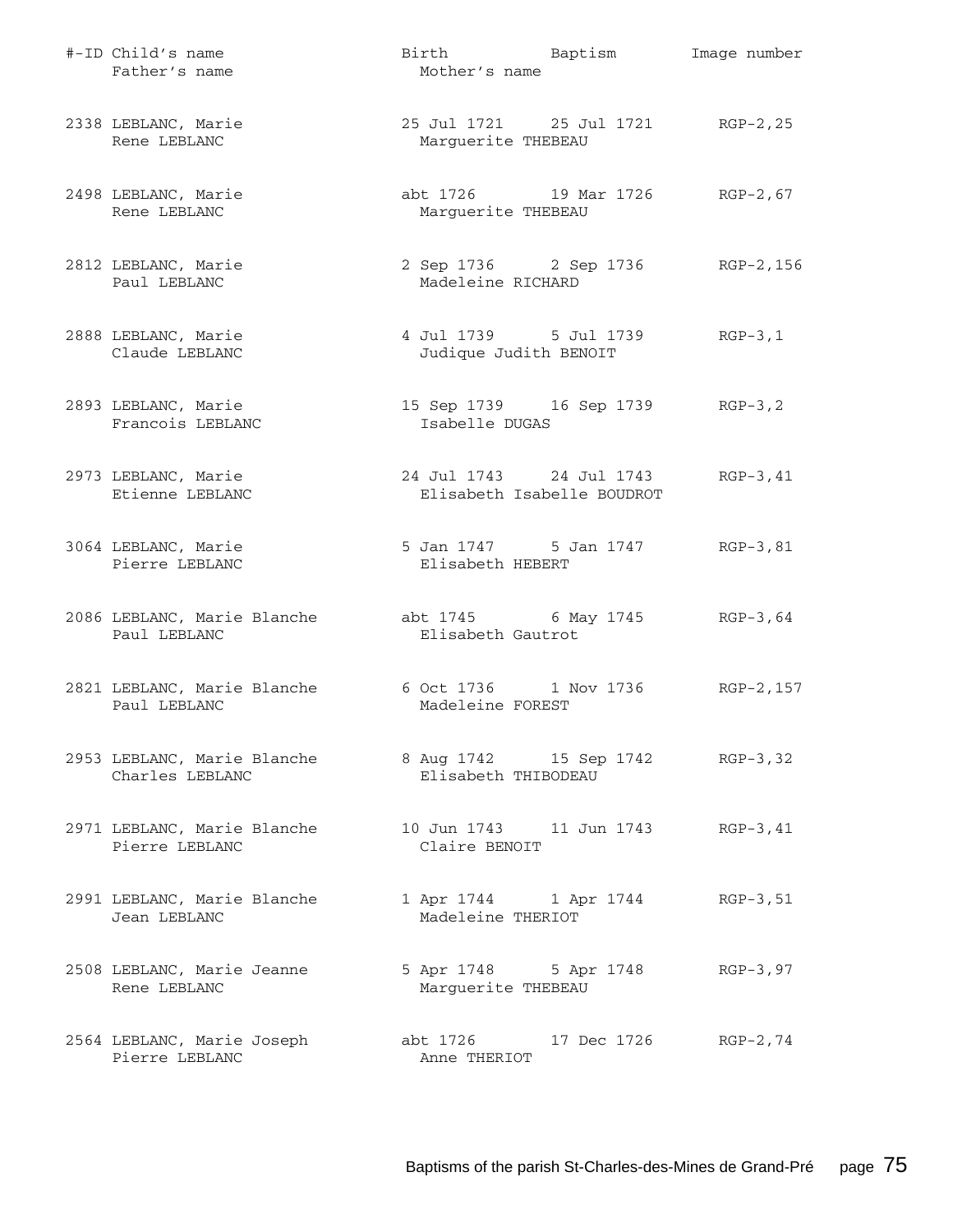| #-ID Child's name<br>Father's name                                       | Birth Baptism<br>Mother's name                                | Image number |
|--------------------------------------------------------------------------|---------------------------------------------------------------|--------------|
| 2632 LEBLANC, Marie Joseph<br>Pierre LEBLANC                             | 13 May 1730 17 Jun 1730 RGP-2,98<br>Francoise THERIOT         |              |
| 2414 LEBLANC, Marie Josephe<br>Francois LEBLANC                          | abt 1723 14 Jun 1723 RGP-2,40<br>Cecile BOUDROT               |              |
| 2560 LEBLANC, Marie Josephe<br>Jean LEBLANC                              | abt 1726 8 Dec 1726<br>Madeleine THERIOT                      | RGP-2,74     |
| 2626 LEBLANC, Marie Josephe<br>Joseph Andre LEBLANC                      | 13 May 1730 13 May 1730 RGP-2,97<br>Marie GRANGER             |              |
| 2647 LEBLANC, Marie Josephe<br>Jean LEBLANC                              | 16 Oct 1730 28 Oct 1730<br>Marie-Josephe THERIOT              | $RGP-2, 103$ |
| 2938 LEBLANC, Marie Josephe<br>Michel LEBLANC                            | 12 Jan 1742   12 Jan 1742<br>Marie Josephe TRAHAN             | $RGP-3, 25$  |
| 3037 LEBLANC, Marie Josephe<br>Charles LEBLANC                           | 4 Mar 1746 5 Mar 1746<br>Marie Josephe FLAN                   | $RGB-3,73$   |
| 3046 LEBLANC, Marie Josephe<br>Pierre LEBLANC                            | 18 Jun 1746   18 Jun 1746   RGP-3,76<br>Marie Madeleine BABIN |              |
| 2018 LEBLANC, Marie Madeleine<br>Pierre LEBLANC                          | 14 Nov 1719 14 Nov 1719<br>Marie LANDRY                       | $RGP-2, 16$  |
| 202 LEBLANC, Marie Madeleine<br>Claude LEBLANC                           | Jeanne Anne DUGAS                                             | RGP-2,161    |
| 2292 LEBLANC, Marie Madeleine 23 Jan 1719 23 Jan 1719<br>Bernard LEBLANC | Marie BOURG                                                   | $RGP-2, 11$  |
| 2315 LEBLANC, Marie Madeleine<br>Jacques LEBLANC                         | 17 Dec 1720 17 Dec 1720<br>Cecile DUPUIS                      | $RGP-2, 22$  |
| 2437 LEBLANC, Marie Madeleine<br>Pierre LEBLANC                          | 10 Sep 1723 10 Sep 1723<br>Francoise LANDRY                   | $RGP-2, 41$  |
| 2524 LEBLANC, Marie Madeleine<br>Francois LEBLANC                        | 18 Nov 1725 18 Nov 1725<br>Cecile BOUDROT                     | $RGP-2, 63$  |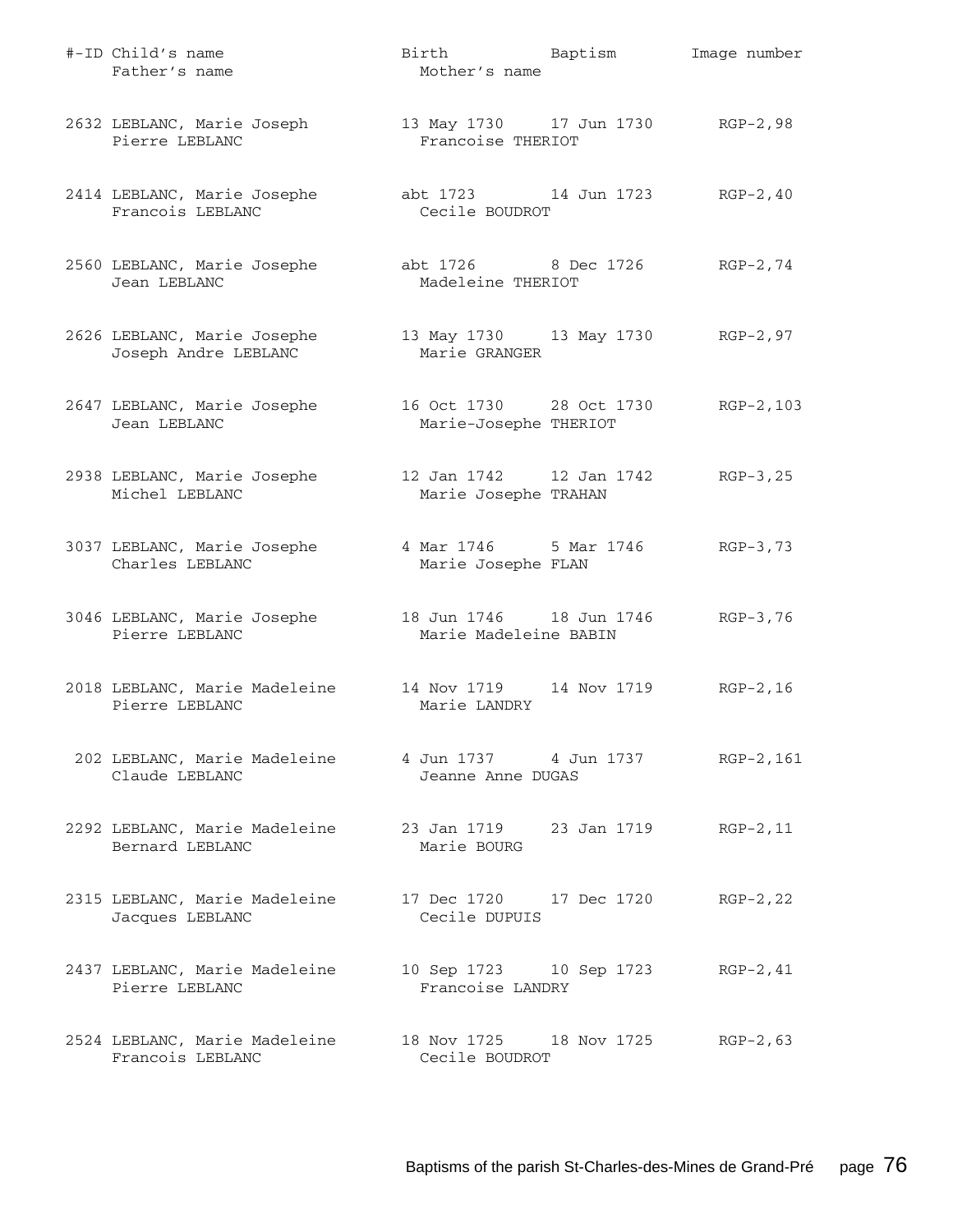| #-ID Child's name<br>Father's name                                    | Birth Baptism<br>Mother's name                        | Image number |
|-----------------------------------------------------------------------|-------------------------------------------------------|--------------|
| 2846 LEBLANC, Marie Madeleine<br>Bernard LEBLANC                      | 30 Mar 1734 30 Mar 1734 RGP-2, 134<br>Marie BOURG     |              |
| 2870 LEBLANC, Marie Madeleine<br>Pierre LEBLANC                       | 8 Sep 1738 8 Sep 1738<br>Marguerite GAUTROT           | RGP-2,172    |
| 2890 LEBLANC, Marie Madeleine<br>Claude LEBLANC                       | 21 Aug 1739 21 Aug 1739 RGP-3,1<br>Jeanne Anne DUGAS  |              |
| 3029 LEBLANC, Marie Madeleine<br>Joseph LEBLANC                       | 23 Aug 1745 24 Aug 1745 RGP-3,65<br>Marguerite LANDRY |              |
| 3100 LEBLANC, Marie Madeleine<br>Joseph LEBLANC                       | 4 Feb 1748 4 Feb 1748<br>Marie Madeleine MELANSON     | $RGP-3, 95$  |
| 3167 LEBLANC, Marie Madeleine 3 Jul 1731 3 Jul 1731<br>Pierre LEBLANC | Anne THERIOT                                          | RGP-2,110    |
| 2993 LEBLANC, Marie Marguerite<br>Francois LEBLANC                    | 14 Apr 1744 14 Apr 1744<br>Marie Josephe LABAUVE      | RGP-3,51     |
| 2577 LEBLANC, Marie Rose<br>Pierre LEBLANC                            | 25 Mar 1732 5 Apr 1732<br>Francoise LANDRY            | RGP-2,116    |
| 2798 LEBLANC, Marin<br>Charles LEBLANC                                | 27 Feb 1736 28 Feb 1736<br>Marie Josephe FLAN         | RGP-2,153    |
| 2819 LEBLANC, Marine<br>Jean LEBLANC                                  | 15 Oct 1736   16 Oct 1736   RGP-2, 157<br>Anne LANDRY |              |
| 2747 LEBLANC, Marthe<br>Claude LEBLANC                                | 11 Sep 1734 25 Sep 1734<br>Jeanne Anne DUGAS          | RGP-2,141    |
| 517 LEBLANC, Mathurin<br>Charles LEBLANC                              | 28 Oct 1722 28 Oct 1722<br>Marie GAUTROT              | $RGP-2, 36$  |
| 2306 LEBLANC, Michel<br>Jean LEBLANC                                  | 7 Oct 1720 7 Oct 1720<br>Marguerite RICHARD           | $RGP-2, 20$  |
| 2444 LEBLANC, Olivier<br>Antoine LEBLANC                              | 4 Sep 1726 4 Sep 1726<br>Anne LANDRY                  | $RGP-2, 72$  |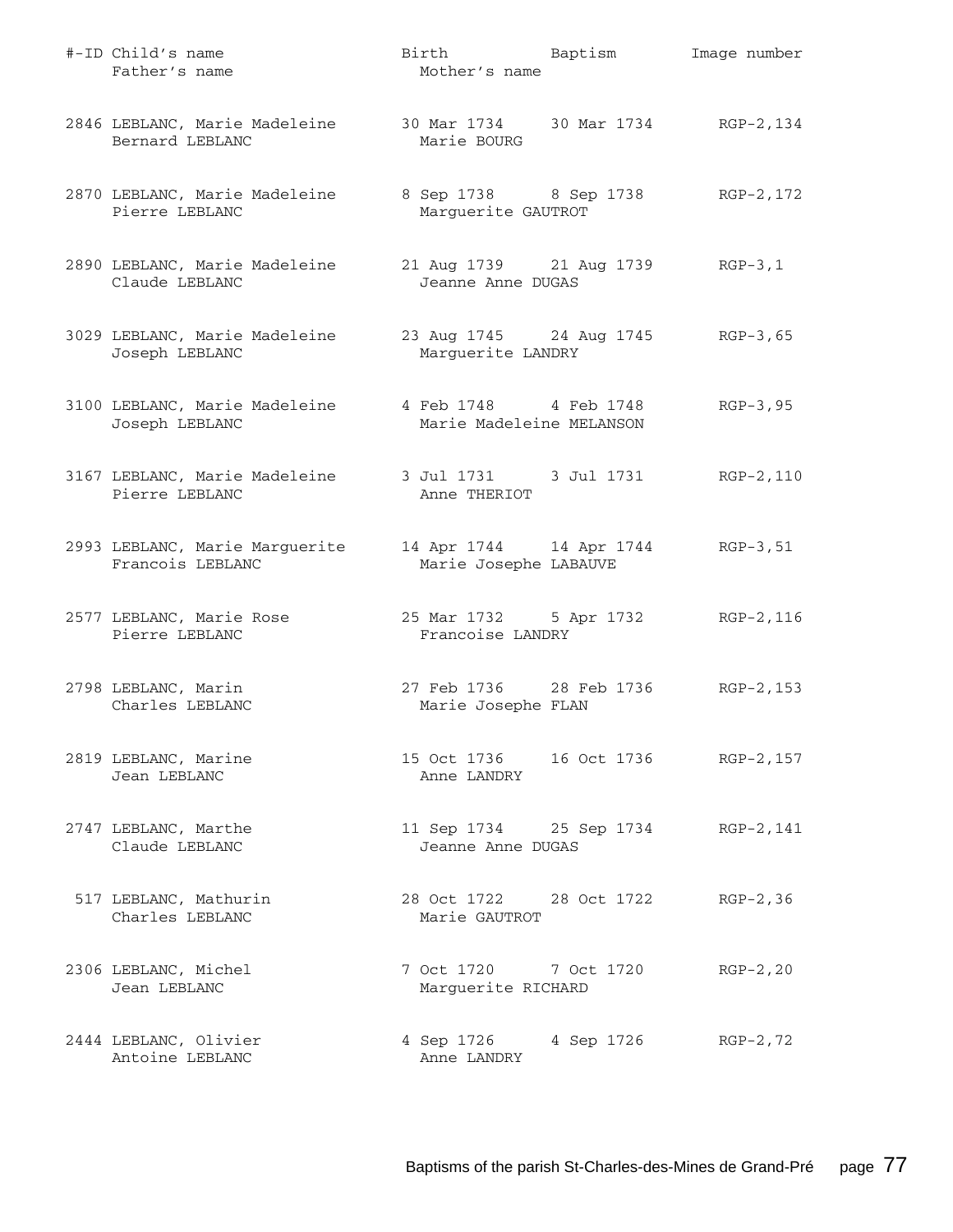| #-ID Child's name                          | Birth Baptism                                          |                                   | Image number |
|--------------------------------------------|--------------------------------------------------------|-----------------------------------|--------------|
| Father's name                              | Mother's name                                          |                                   |              |
| 2610 LEBLANC, Olivier<br>Joseph LEBLANC    | 18 Feb 1729 24 Feb 1729 RGP-2,88<br>Anne BOURG         |                                   |              |
| 2879 LEBLANC, Olivier<br>Paul LEBLANC      | 15 Jan 1739 30 Mar 1739 RGP-2,178<br>Madeleine FOREST  |                                   |              |
| 467 LEBLANC, Olivier<br>Rene LEBLANC       | 12 Apr 1724 12 Apr 1724 RGP-2,50<br>Jeanne LANDRY      |                                   |              |
| 2029 LEBLANC, Osithe<br>Claude LEBLANC     | 23 Nov 1724 26 Nov 1724 RGP-2,55<br>Jeanne Anne DUGAS  |                                   |              |
| 1600 LEBLANC, Paul<br>Antoine LEBLANC      | 11 Oct 1707 1707<br>Anne LANDRY                        |                                   | RGP-1,1      |
| 192 LEBLANC, Paul<br>Pierre LEBLANC        | 16 Sep 1712 16 Sep 1712<br>Jeanne THERIOT              |                                   | RGP-1,33     |
| 2150 LEBLANC, Paul<br>Jean LEBLANC         | 20 Feb 1711 21 Feb 1711 RGP-1,20<br>Marguerite RICHARD |                                   |              |
| 2744 LEBLANC, Paul<br>Joseph LEBLANC       | 3 Aug 1734 4 Aug 1734 RGP-2, 139<br>Anne BOURG         |                                   |              |
| 2615 LEBLANC, Paul Honore<br>Jean LEBLANC  | 10 Sep 1729 19 Sep 1729<br>Madeleine THERIOT           |                                   | $RGP-2,93$   |
| 2506 LEBLANC, Paul Marie<br>Rene LEBLANC   | 2 May 1742 2 May 1742 RGP-3, 28<br>Marguerite THEBEAU  |                                   |              |
| 2935 LEBLANC, Paul Marie<br>Paul LEBLANC   | 20 Nov 1741 21 Nov 1741 RGP-3, 23<br>Madeleine RICHARD |                                   |              |
| 2943 LEBLANC, Paul Marie<br>Joseph LEBLANC | 2 Feb 1741 2 Feb 1741<br>Marguerite LANDRY             |                                   | RGP-3,26     |
| 11 LEBLANC, Pierre<br>Rene LEBLANC         | 21 Aug 1718 21 Aug 1718 RGP-2,8<br>Jeanne LANDRY       |                                   |              |
| 205 LEBLANC, Pierre<br>Pierre LEBLANC      | Marie LANDRY                                           | 13 Mar 1721 13 Mar 1721 RGP-2, 23 |              |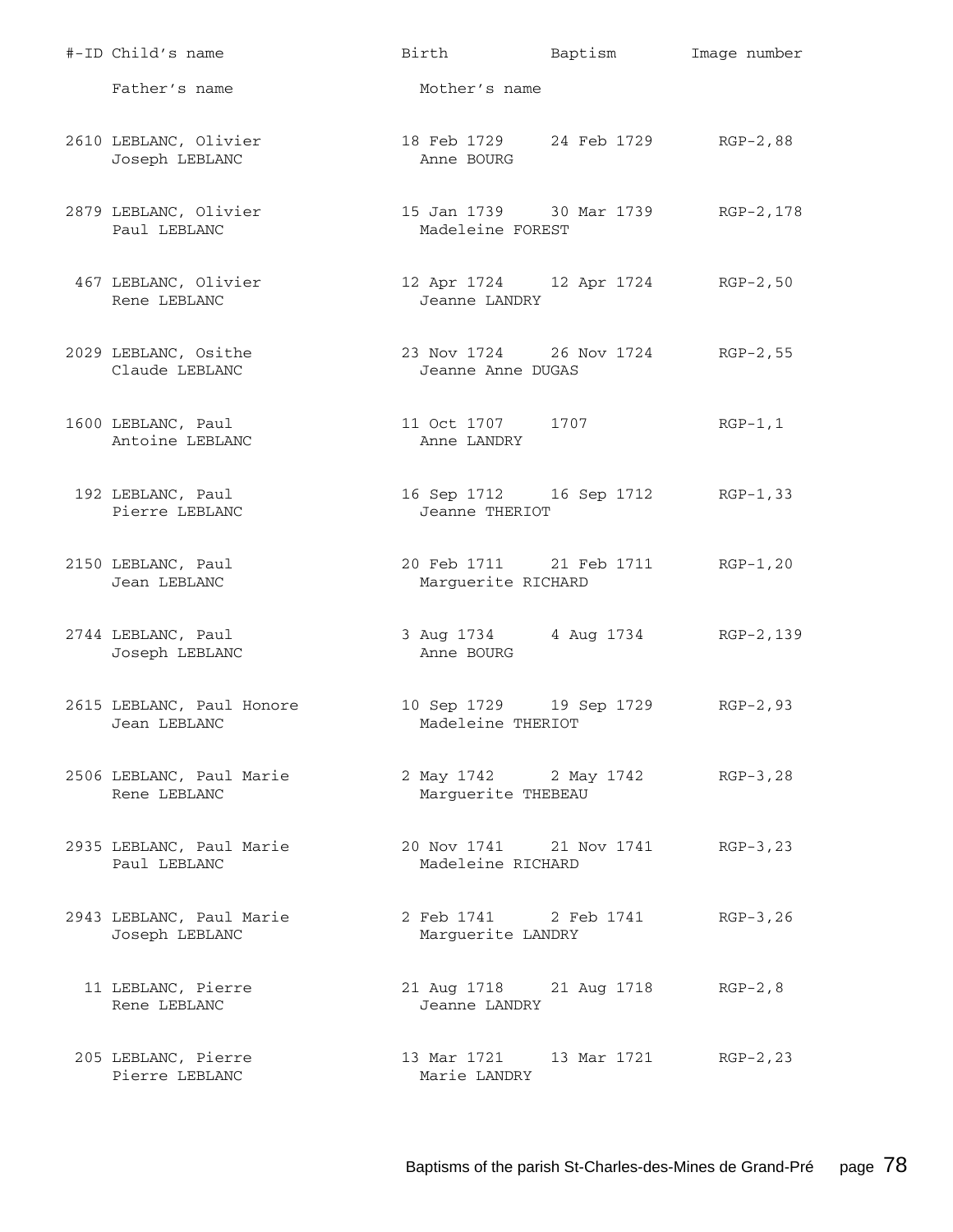| #-ID Child's name<br>Father's name                                                    | Birth Baptism<br>Mother's name                        | Image number |
|---------------------------------------------------------------------------------------|-------------------------------------------------------|--------------|
| 2367 LEBLANC, Pierre<br>Charles LEBLANC                                               | 15 Aug 1725 19 Aug 1725 RGP-2, 61<br>Marie GAUTROT    |              |
| 2389 LEBLANC, Pierre<br>Francois LEBLANC                                              | abt 1725 24 Nov 1725<br>Marguerite BOUDROT            | $RGP-2, 63$  |
| 2669 LEBLANC, Pierre<br>Antoine LEBLANC                                               | 29 Sep 1731 29 Sep 1731 RGP-2, 112<br>Marie BABIN     |              |
| 2801 LEBLANC, Pierre<br>Pierre LEBLANC                                                | 6 May 1736 6 May 1736 RGP-2, 153<br>Anne THERIOT      |              |
| 2848 LEBLANC, Pierre<br>Bernard LEBLANC                                               | 21 Aug 1737 21 Aug 1737 RGP-2, 165<br>Marie BOURG     |              |
| 2869 LEBLANC, Pierre<br>Francois LEBLANC                                              | 2 Aug 1738 4 Aug 1738<br>Marie Josephe LABAUVE        | RGP-2, 172   |
| 2934 LEBLANC, Pierre<br>Pierre LEBLANC                                                | abt 1741 6 Oct 1741 RGP-3,23<br>Claire BOUDROT        |              |
| 3002 LEBLANC, Pierre<br>Jean Baptiste LEBLANC                                         | 1 Sep 1744 2 Sep 1744 RGP-3,54<br>Marguerite HEBERT   |              |
| 3050 LEBLANC, Pierre<br>Jean Baptiste LEBLANC                                         | 21 Aug 1746 21 Aug 1746 RGP-3,77<br>Marguerite HEBERT |              |
| 2308 LEBLANC, Pierre (Jean Pierre) 11 Apr 1726 11 Apr 1726 RGP-2,68<br>Pierre LEBLANC | Jeanne THERIOT                                        |              |
| 2504 LEBLANC, Pierre Benjamin<br>Rene LEBLANC                                         | 1740 1740<br>Marguerite THEBEAU                       | $RGP-3, 6$   |
| 2579 LEBLANC, Pierre Hilaire<br>Pierre LEBLANC                                        | Francoise LANDRY                                      | RGP-2, 152   |
| 209 LEBLANC, Pierre Raymond<br>Pierre LEBLANC                                         | 7 Jan 1731 10 Jan 1731<br>Francoise LANDRY            | RGP-2,104    |
| 2354 LEBLANC, Rene<br>Rene LEBLANC                                                    | abt 1722 28 Jun 1722<br>Jeanne LANDRY                 | $RGP-2, 34$  |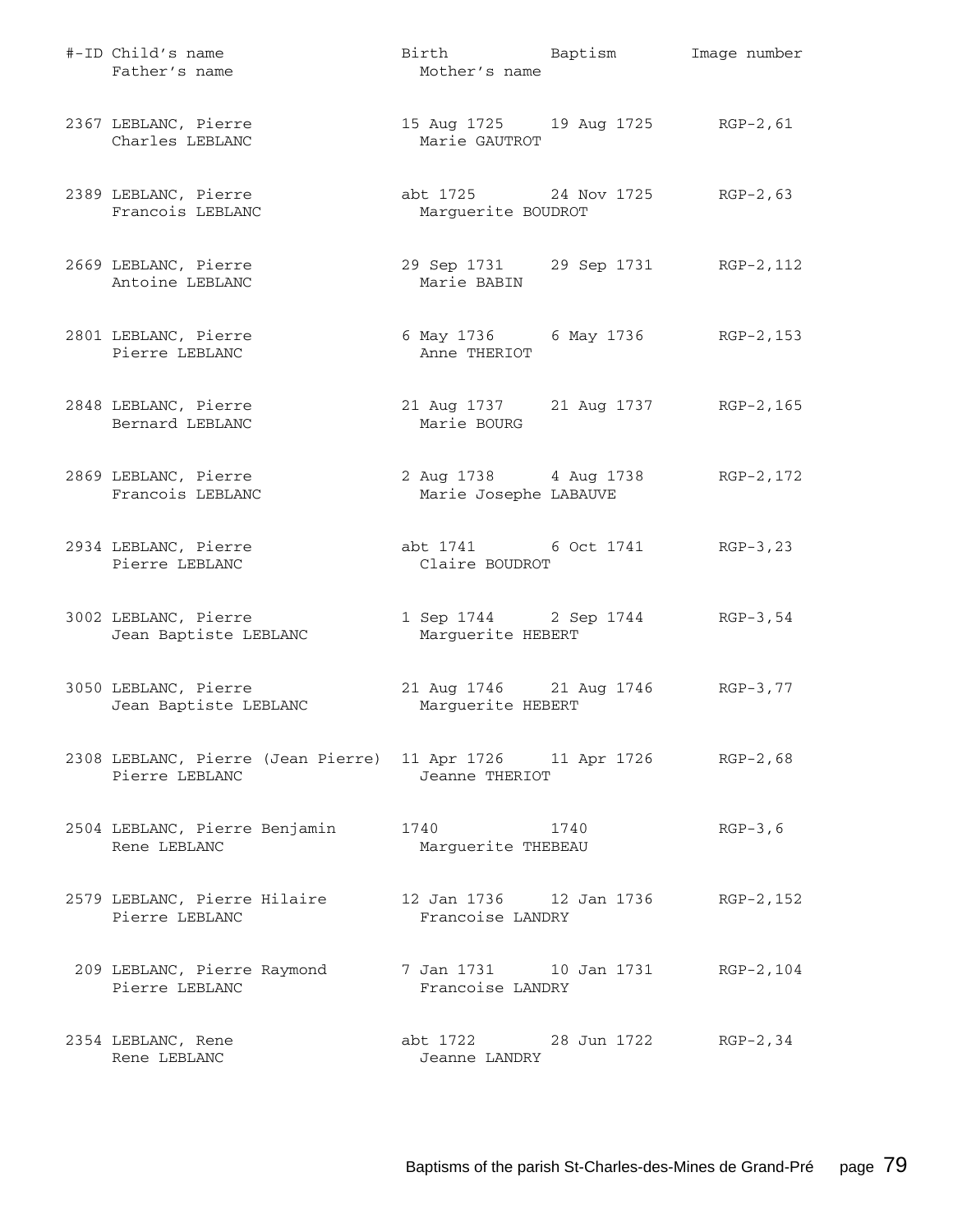| #-ID Child's name<br>Father's name            | Birth Baptism<br>Mother's name                 |                                      | Image number |
|-----------------------------------------------|------------------------------------------------|--------------------------------------|--------------|
| 2499 LEBLANC, Rene<br>Rene LEBLANC            | 10 Nov 1731 17 Nov 1731<br>Marguerite THEBEAU  |                                      | $RGP-2, 113$ |
| 2770 LEBLANC, Rose<br>Rene LEBLANC            | Anne THERIOT                                   | 29 Dec 1734 29 Dec 1734              | RGP-2,145    |
| 2050 LEBLANC, Simon<br>Joseph LEBLANC         | Anne BOURG                                     | 14 Mar 1726   16 Mar 1726   RGP-2,66 |              |
| 2279 LEBLANC, Simon<br>Jacques LEBLANC        | Catherine LANDRY                               | abt 1723 27 Apr 1723 RGP-2,38        |              |
| 2391 LEBLANC, Simon<br>Francois LEBLANC       | 23 Oct 1734 28 Oct 1734<br>Marguerite BOUDROT  |                                      | RGP-2,141    |
| 2500 LEBLANC, Simon<br>Rene LEBLANC           | 10 Nov 1731 17 Nov 1731<br>Marguerite THEBEAU  |                                      | RGP-2,113    |
| 2690 LEBLANC, Simon<br>Francois LEBLANC       | 7 Feb 1733 7 Feb 1733<br>Marie Josephe LABAUVE |                                      | RGP-2,123    |
| 2708 LEBLANC, Simon<br>Antoine LEBLANC        | 29 Oct 1733 29 Oct 1733<br>Marie BABIN         |                                      | RGP-2,131    |
| 3096 LEBLANC, Simon<br>Joseph LEBLANC         | 5 Jan 1748 5 Jan 1748<br>Marie LANDRY          |                                      | $RGB-3, 94$  |
| 2824 LEBLANC, Simon Joseph<br>Rene LEBLANC    | Anne THERIOT                                   | 30 Jan 1737 1 Feb 1737               | RGP-2,159    |
| 3013 LEBLANC, Simon Joseph<br>Etienne LEBLANC | Elisabeth Isabelle BOUDROT                     | 16 Dec 1744 17 Dec 1744              | $RGP-3, 59$  |
| 2341 LEBLANC, Simon Pierre<br>Jean LEBLANC    | 9 Sep 1721 12 Oct 1721<br>Anne LANDRY          |                                      | $RGP-2, 26$  |
| 2253 LEBLANC, Sylvain<br>Jean LEBLANC         | 5 Nov 1719 5 Nov 1719<br>Jeanne BOURGEOIS      |                                      | $RGP-2, 16$  |
| 2272 LEBLANC, Theodore<br>Pierre LEBLANC      | Francoise LANDRY                               | 22 Dec 1719 22 Dec 1719 RGP-2,17     |              |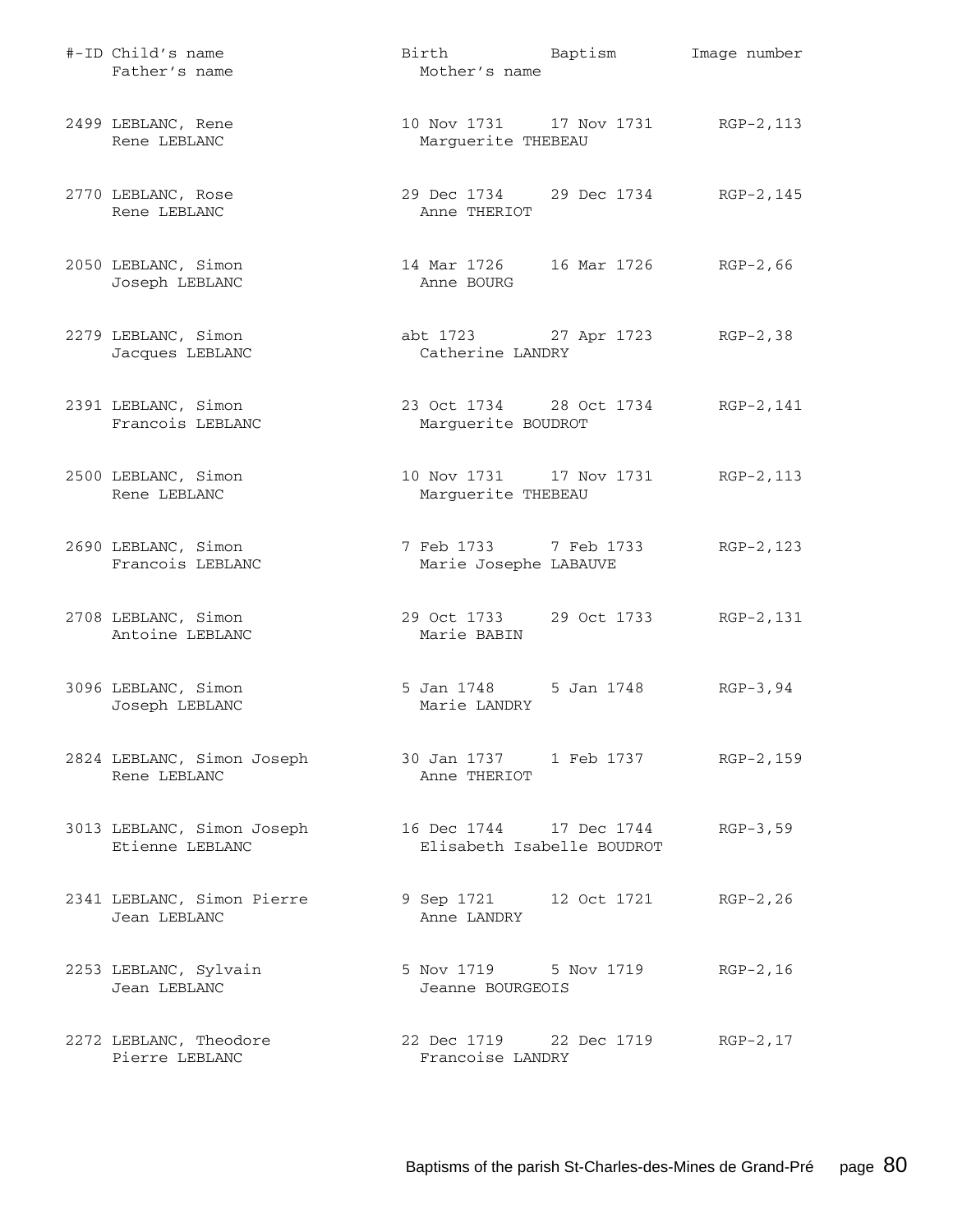| #-ID Child's name<br>Father's name                                                      | Birth Baptism<br>Mother's name                         |             | Image number |
|-----------------------------------------------------------------------------------------|--------------------------------------------------------|-------------|--------------|
| 212 LEBLANC, Ursule<br>Jean LEBLANC                                                     | 21 Oct 1739 21 Oct 1739 RGP-3,4<br>Madeleine THERIOT   |             |              |
| 2502 LEBLANC, Ursule<br>Rene LEBLANC                                                    | 27 Dec 1735 27 Dec 1735<br>Marguerite THEBEAU          |             | RGP-2,152    |
| 2811 LEBORGNE, Alexandre<br>Alexandre LEBORGNE                                          | 29 Aug 1736 29 Aug 1736 RGP-2, 156<br>Marie LEBLANC    |             |              |
| 2767 LEBORGNE, Anastasie<br>Alexandre LEBORGNE                                          | 8 Nov 1734 9 Nov 1734 RGP-2, 144<br>Marie LEBLANC      |             |              |
| 2489 LEBORGNE, Catherine dit B. 22 Aug 1724 22 Aug 1724<br>Alexandre LEBORGNE           | Marie Anastasie D'ABBADIE                              |             | $RGP-2, 52$  |
| 2902 LEBORGNE, Jean Pierre BELLISLE 4 Oct 1740 4 Oct 1740 RGP-3,9<br>Alexandre LEBORGNE | Marie LEBLANC                                          |             |              |
| 2952 LEBORGNE, Joseph Marie<br>Alexandre LEBORGNE                                       | 16 Aug 1742   16 Aug 1742   RGP-3,31<br>Marie LEBLANC  |             |              |
| 2674 LEBORGNE, Marguerite<br>Alexandre LEBORGNE                                         | 27 Dec 1731 27 Dec 1731 RGP-2, 114<br>Marie LEBLANC    |             |              |
| 2705 LEBORGNE, Marie Rose<br>Alexandre LEBORGNE                                         | 14 Aug 1733 14 Aug 1733 RGP-2, 128<br>Marie LEBLANC    |             |              |
| 3008 LEBORGNE, Mathurin<br>Alexandre LEBORGNE                                           | 23 Nov 1744 23 Nov 1744 RGP-3,58<br>Marie LEBLANC      |             |              |
| 2761 LEJEUNE, Eustache<br>Jean LEJEUNE                                                  | 23 Dec 1732 27 Sep 1734 RGP-2, 142<br>Francoise GUEDRY |             |              |
| 2194 LEJEUNE, Eustache (Ernest)<br>Martin BRIARD LEJEUNE                                | Aug 1715 15 Jun 1717<br>Marie GAUDET                   |             | $RGP-2, 1$   |
| 3045 LEJEUNE, Francois<br>Bruno LEJEUNE                                                 | Marie Josephe LEVRON                                   |             | $RGP-3, 75$  |
| 2140 LEJEUNE, Marguerite<br>Martin BRIARD LEJEUNE                                       | 9 Jul 1710<br>Marie GAUDET                             | 10 Aug 1710 | RGP-1,17     |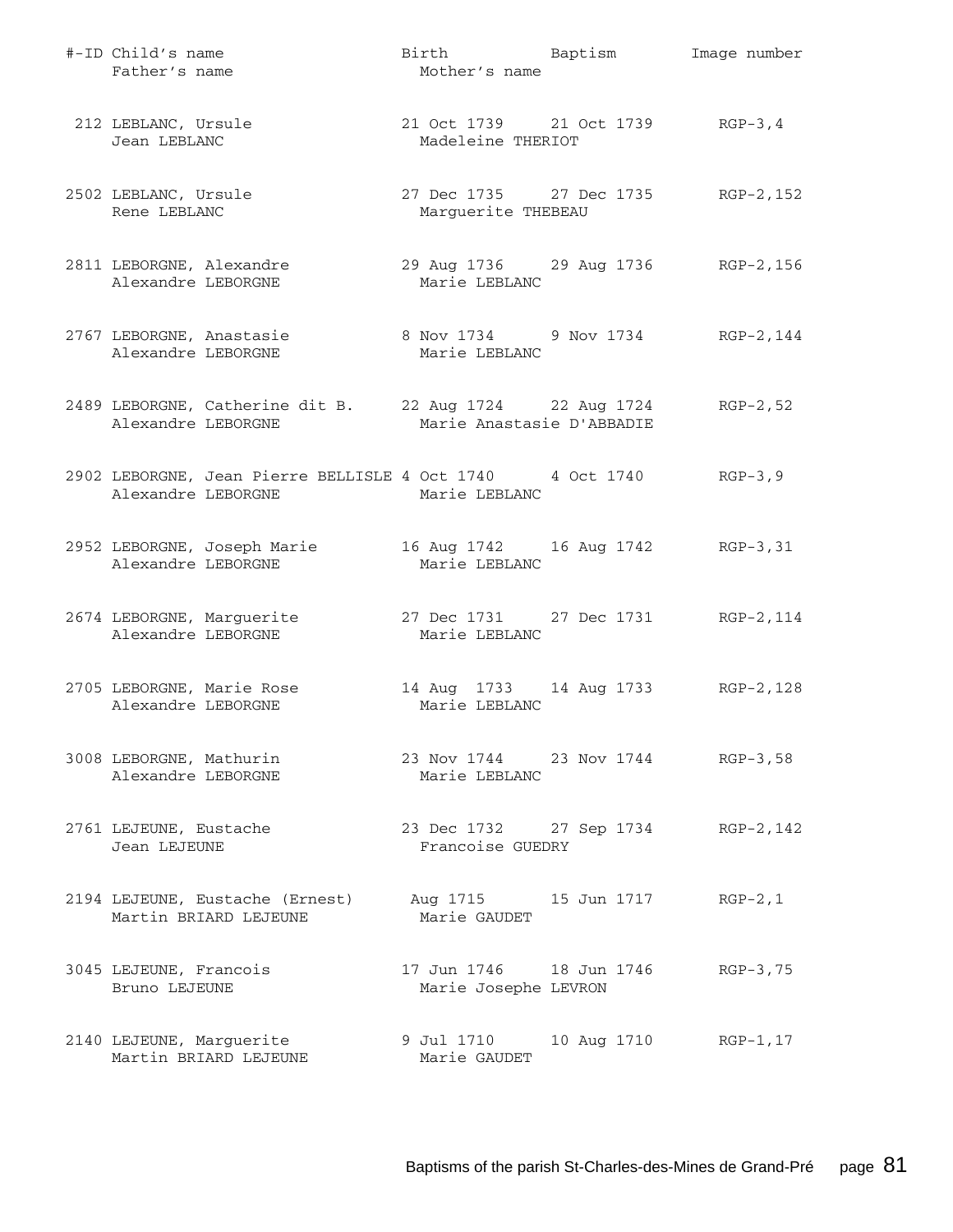| #-ID Child's name<br>Father's name                       | Birth Baptism<br>Mother's name                           | Image number |
|----------------------------------------------------------|----------------------------------------------------------|--------------|
| 2760 LEJEUNE, Marguerite<br>Jean LEJEUNE                 | 20 Sep 1730 27 Sep 1734 RGP-2, 142<br>Francoise GUEDRY   |              |
| 1030 LEJEUNE, Marguerite BRIARD<br>Claude LEJEUNE        | 20 May 1719 7 Jul 1719<br>Anne Marie GAUDET              | RGP-2,14     |
| 2205 LEJEUNE, Marie Josephe<br>Germain LEJEUNE           | 16 Jun 1718 2 Jul 1718<br>Marie AnneTrahan               | $RGP-2, 8$   |
| 3110 LEJEUNE, Marie Madeleine<br>Bruno LEJEUNE           | 16 May 1748 16 May 1748 RGP-3,98<br>Marie Josephe LEVRON |              |
| 2805 LEJEUNE, Paul<br>Paul LEJEUNE                       | 5 Dec 1735 12 Jul 1736 RGP-2, 155<br>Marie BENOIT        |              |
| 2861 LEVRON, Anasthasie<br>Jean Baptiste LEVRON          | 29 Dec 1737 29 Dec 1737 RGP-2,167<br>Francoise LABAUVE   |              |
| 2914 LEVRON, Pierre<br>Jean Baptiste LEVRON              | 25 Mar 1741 25 Mar 1741 RGP-3, 14<br>Francoise LABAUVE   |              |
| 2658 LONGUEPEE, Marie Rose<br>Louis LONGUEPEE            | 23 Apr 1731 22 Jun 1731 RGP-2, 110<br>Anne BRASSAUD      |              |
| 2790 MANGEANT, Francois Amand<br>Francois MANGEANT       | 20 Jan 1736 20 Jan 1736 RGP-2, 153<br>Marguerite CAISSIE |              |
| 2714 MARCHAND, Antoine<br>Georges LE MARCHAND            | 16 Apr 1734   16 Apr 1734   RPG-2, 134<br>Ursule LABAUVE |              |
| 2918 MARINGOUIN, Theotiste<br>Charles GAUTROT MARINGOUIN | 4 Apr 1741 4 Apr 1741<br>Marie Josephe HEBERT            | $RGP-3, 15$  |
| 2130 MARTIN, Jean Baptiste<br>Jean MARTIN                | 23 Apr 1709 18 May 1709<br>Madeleine BABIN               | $RGP-1, 10$  |
| 2929 MAZEROLLE, Jean<br>Joseph MAZEROLLE                 | 3 Oct 1741 3 Oct 1741<br>Marie Josephe DOIRON            | $RGP-3, 22$  |
| 2881 MAZEROLLE, Joseph<br>Joseph MAZEROLLE               | 29 Apr 1739 29 Apr 1739<br>Marie Josephe DOIRON          | RGP-2, 179   |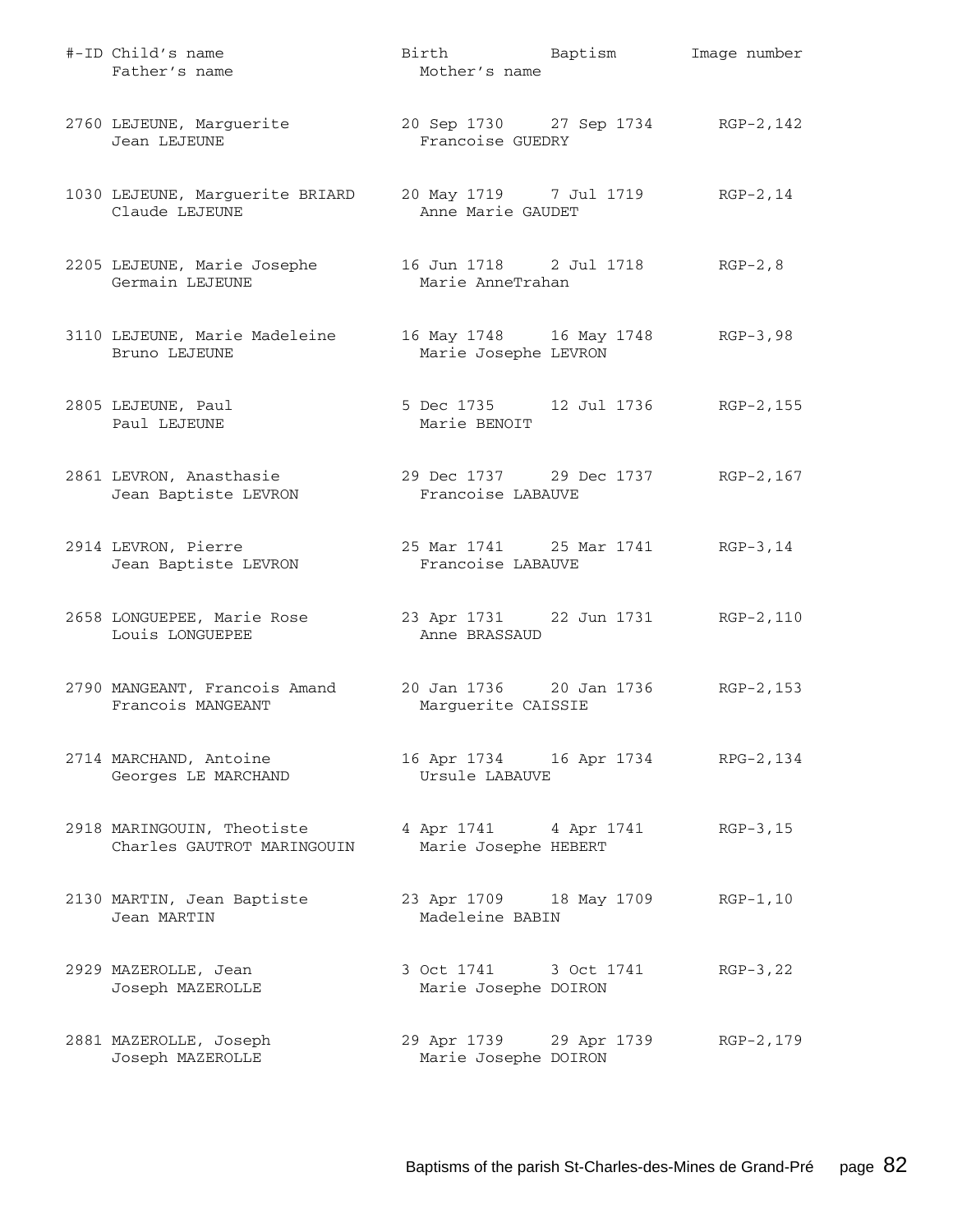| #-ID Child's name<br>Father's name                                              | Birth Baptism<br>Mother's name                             | Image number |
|---------------------------------------------------------------------------------|------------------------------------------------------------|--------------|
| 217 MAZEROLLE, Marie Josephe<br>Joseph MAZEROLLE                                | 11 Nov 1736 11 Nov 1736 RGP-2, 157<br>Marie Josephe DOIRON |              |
| 2983 MAZEROLLE, Simon<br>Joseph MAZEROLLE                                       | 20 Oct 1743 20 Oct 1743<br>Marie Josephe DOIRON            | $RGP-3, 46$  |
| 79 MELANSON, Alexandre<br>Jean MELANSON                                         | abt 1717 6 ??? 1717<br>Marguerite DUGAS                    | RGP-2,266    |
| 2607 MELANSON, Amand<br>Joseph MELANSON                                         | 14 Oct 1728 14 Oct 1728<br>Marguerite LEBLANC              | RGP-2,87     |
| 2889 MELANSON, Amant<br>Pierre MELANSON                                         | 12 Jul 1739    12 Jul 1739<br>Rosalie BLANCHARD            | $RGP-3, 1$   |
| 2667 MELANSON, Anastasie<br>Paul MELANSON                                       | 22 Aug 1739 23 Aug 1739<br>Marie THERIOT                   | $RGP-3, 2$   |
| 1956 MELANSON, Anne<br>Paul MELANSON                                            | 11 Dec 1717 11 Dec 1717<br>Marie THERIOT                   | $RGP-2, 4$   |
| 510 MELANSON, Anne Marie<br>Philippe MELANSON                                   | 22 Jan 1710 22 Jan 1710<br>Marie DUGAS                     | $RGP-1, 49$  |
| 2304 MELANSON, Benoni<br>Paul MELANSON                                          | 16 Aug 1720 17 Aug 1720<br>Marie THERIOT                   | $RGP-2, 20$  |
| 2961 MELANSON, Charles<br>Jean Baptiste MELANSON                                | 22 Mar 1743 22 Mar 1743<br>Madeleine LEBLANC               | $RGP-3, 39$  |
| 2875 MELANSON, Charles Honore 20 Dec 1738 27 Jan 1739<br>Jean Baptiste MELANSON | Madeleine LEBLANC                                          | RGP-2,176    |
| 1709 MELANSON, Etienne<br>Jean MELANSON                                         | 11 Jul 1724    12 Jul 1724<br>Marguerite DUGAS             | $RGP-2, 51$  |
| 1908 MELANSON, Francoise<br>Pierre Pedro MELANSON                               | 27 Feb 1709 28 Feb 1709<br>Marie BLANCHARD                 | $RGP-1, 6$   |
| 2963 MELANSON, Francoise<br>Pierre MELANSON                                     | 12 Apr 1743 12 Apr 1743<br>Rosalie BLANCHARD               | $RGP-3, 39$  |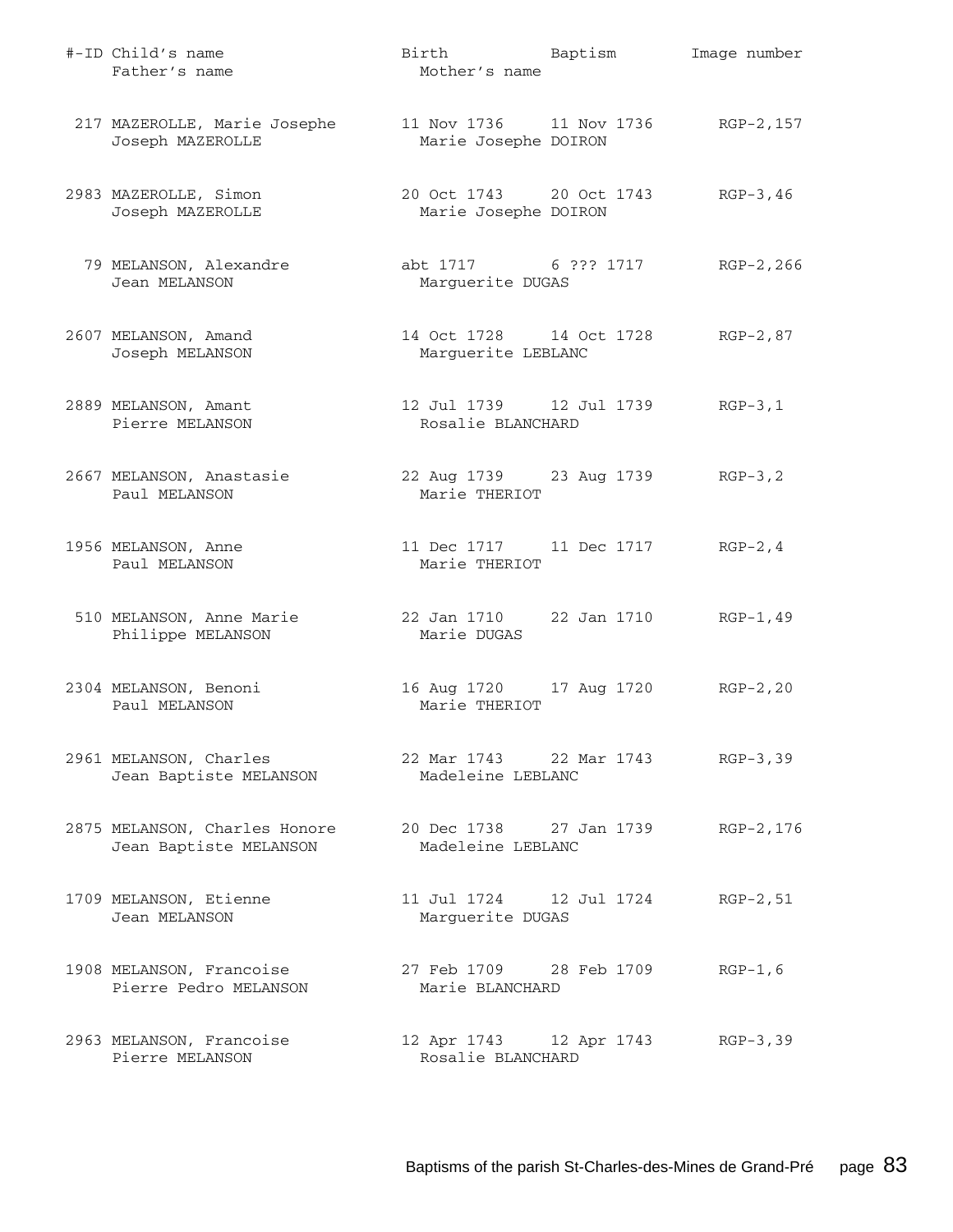| #-ID Child's name<br>Father's name                     | Birth Baptism<br>Mother's name                        | Image number |
|--------------------------------------------------------|-------------------------------------------------------|--------------|
| 2912 MELANSON, Isabelle<br>Joseph MELANSON             | 20 Feb 1741 20 Feb 1741<br>Madeleine HEBERT           | $RGP-3, 14$  |
| 2649 MELANSON, Jean<br>Joseph MELANSON                 | 10 Nov 1730   10 Nov 1730<br>Marguerite LEBLANC       | $RGP-2, 103$ |
| 2923 MELANSON, Jean<br>Alexandre MELANSON              | 1 Jul 1741 1 Jul 1741<br>Marie Josephe GAUTROT        | $RGP-3, 19$  |
| 2823 MELANSON, Jean Baptiste<br>Jean Baptiste MELANSON | 12 Dec 1736 12 Dec 1736<br>Madeleine LEBLANC          | RGP-2,158    |
| 2773 MELANSON, Jean Pierre<br>Pierre MELANSON          | 28 Feb 1735 1 Mar 1735<br>Rosalie BLANCHARD           | RGP-2,146    |
| 2316 MELANSON, Joseph<br>Joseph MELANSON               | 19 Jan 1721 20 Jan 1721<br>Marguerite LEBLANC         | $RGP-2, 22$  |
| 2765 MELANSON, Joseph<br>Jean Baptiste MELANSON        | 18 Nov 1734 18 Nov 1734<br>Madeleine LEBLANC          | RGP-2, 143   |
| 2820 MELANSON, Joseph<br>Pierre MELANSON               | 20 Oct 1736 20 Oct 1736<br>Elisabeth Isabelle THERIOT | RGP-2, 157   |
| 2954 MELANSON, Joseph<br>Joseph MELANSON               | 19 Nov 1742 19 Nov 1742<br>Madeleine HEBERT           | $RGP-3, 34$  |
| 2994 MELANSON, Joseph<br>Alexandre MELANSON            | 17 Apr 1744 17 Apr 1744<br>Marie Josephe GAUTROT      | $RGP-3, 51$  |
| 3093 MELANSON, Joseph<br>Etienne MELANSON              | 25 Oct 1747 25 Oct 1747<br>Francoise GRANGER          | $RGP-3, 91$  |
| 1982 MELANSON, Madeleine<br>Jean MELANSON              | 24 Feb 1720 25 Feb 1720<br>Marguerite DUGAS           | $RGP-2, 18$  |
| 2818 MELANSON, Madeleine<br>Jean MELANSON              | 7 Oct 1736 7 Oct 1736<br>Cecile AUCOIN                | RGP-2, 157   |
| 2911 MELANSON, Madeleine<br>Pierre MELANSON            | 7 Jan 1741 7 Jan 1741<br>Rosalie BLANCHARD            | $RGB-3, 13$  |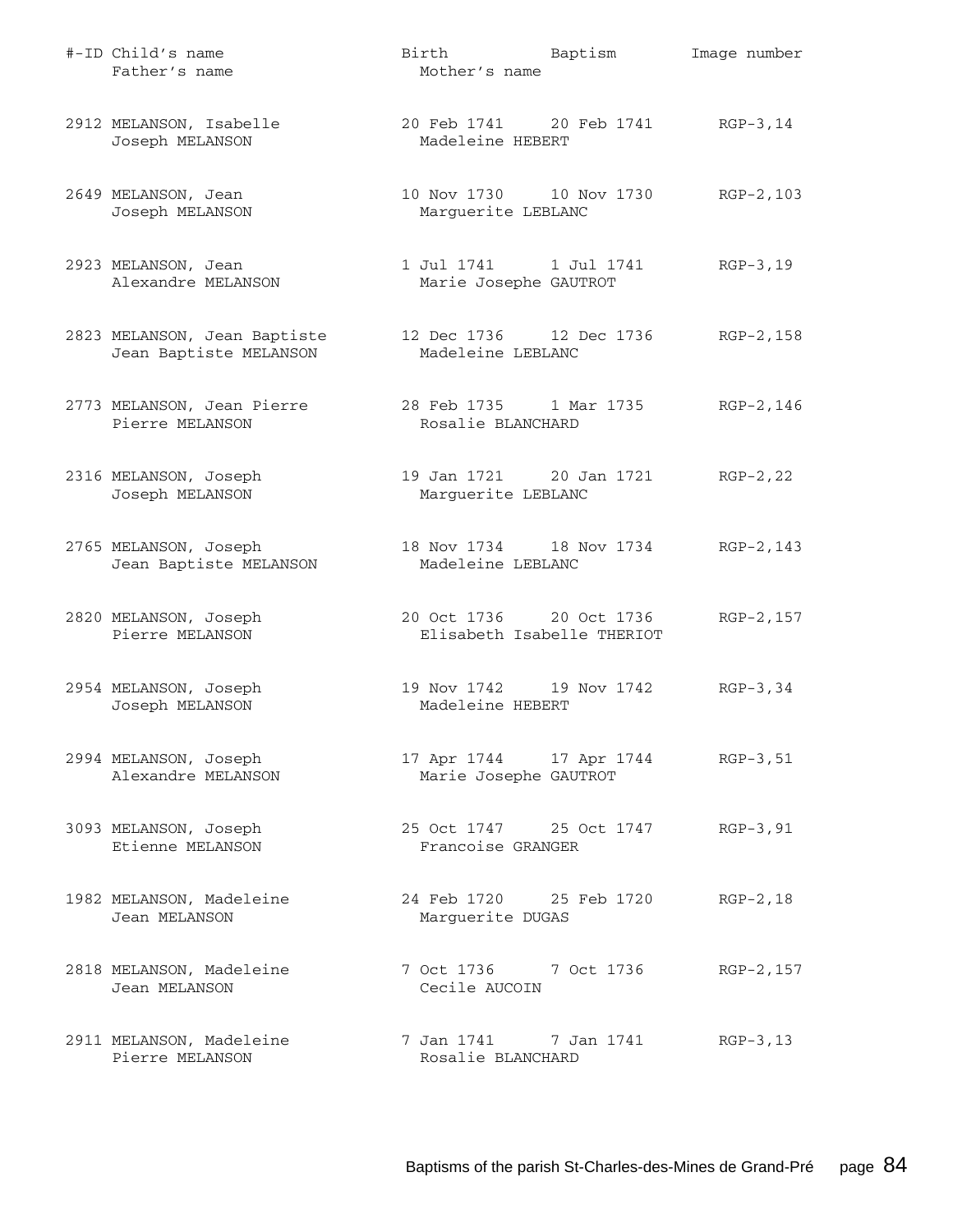| #-ID Child's name<br>Father's name                          | Birth Baptism<br>Mother's name                      | Image number |
|-------------------------------------------------------------|-----------------------------------------------------|--------------|
| 2987 MELANSON, Madeleine<br>Jacques MELANSON                | 27 Dec 1743 27 Dec 1743<br>Marguerite BROUSSARD     | $RGP-3, 48$  |
| 3090 MELANSON, Madeleine<br>Jean Baptiste MELANSON          | 20 Sep 1747 20 Sep 1747<br>Madeleine LEBLANC        | $RGB-3,89$   |
| 2013 MELANSON, Marguerite<br>Joseph MELANSON                | abt 1722 14 Oct 1722<br>Marguerite LEBLANC          | $RGP-2, 35$  |
| 3085 MELANSON, Marguerite<br>Pierre MELANSON                | 13 Sep 1747 13 Sep 1747<br>Rosalie BLANCHARD        | $RGB-3,88$   |
| 3095 MELANSON, Marguerite<br>Jacques MELANSON               | 16 Nov 1747 16 Nov 1747<br>Marguerite BROUSSARD     | $RGP-3, 91$  |
| 2915 MELANSON, Marguerite Blanche<br>Jean Baptiste MELANSON | 23 Mar 1741 26 Mar 1741<br>Madeleine LEBLANC        | $RGB-3,15$   |
| 3025 MELANSON, Marguerite Josephe<br>Alexandre MELANSON     | 25 Jun 1745 25 Jun 1745<br>Marie Josephe GAUTROT    | $RGP-3, 65$  |
| 1806 MELANSON, Marguerite-Josephe<br>Philippe MELANSON      | 6 Nov 1718 6 Nov 1718<br>Marie DUGAS                | $RGP-2, 9$   |
| 2746 MELANSON, Marie<br>Jean MELANSON                       | 1 Sep 1734 3 Sep 1734<br>Cecile AUCOIN              | $RGP-2, 140$ |
| 2825 MELANSON, Marie Blanche<br>Pierre MELANSON             | Rosalie BLANCHARD                                   | RGP-2,160    |
| 1774 MELANSON, Marie Josephe<br>Jean MELANSON               | 8 Jan 1713 8 Jan 1713<br>Marguerite DUGAS           | RGP-1,31     |
| 2039 MELANSON, Marie Josephe<br>Joseph MELANSON             | 1726<br>8 Dec 1726<br>Marguerite LEBLANC            | $RGP-2, 74$  |
| 2874 MELANSON, Marie Josephe<br>Pierre MELANSON             | 3 Jan 1739 6 Jan 1739<br>Elisabeth Isabelle THERIOT | RGP-2, 175   |
| 3062 MELANSON, Marie Josephe<br>Joseph MELANSON             | 18 Nov 1746 19 Nov 1746<br>Madeleine HEBERT         | $RGP-3, 80$  |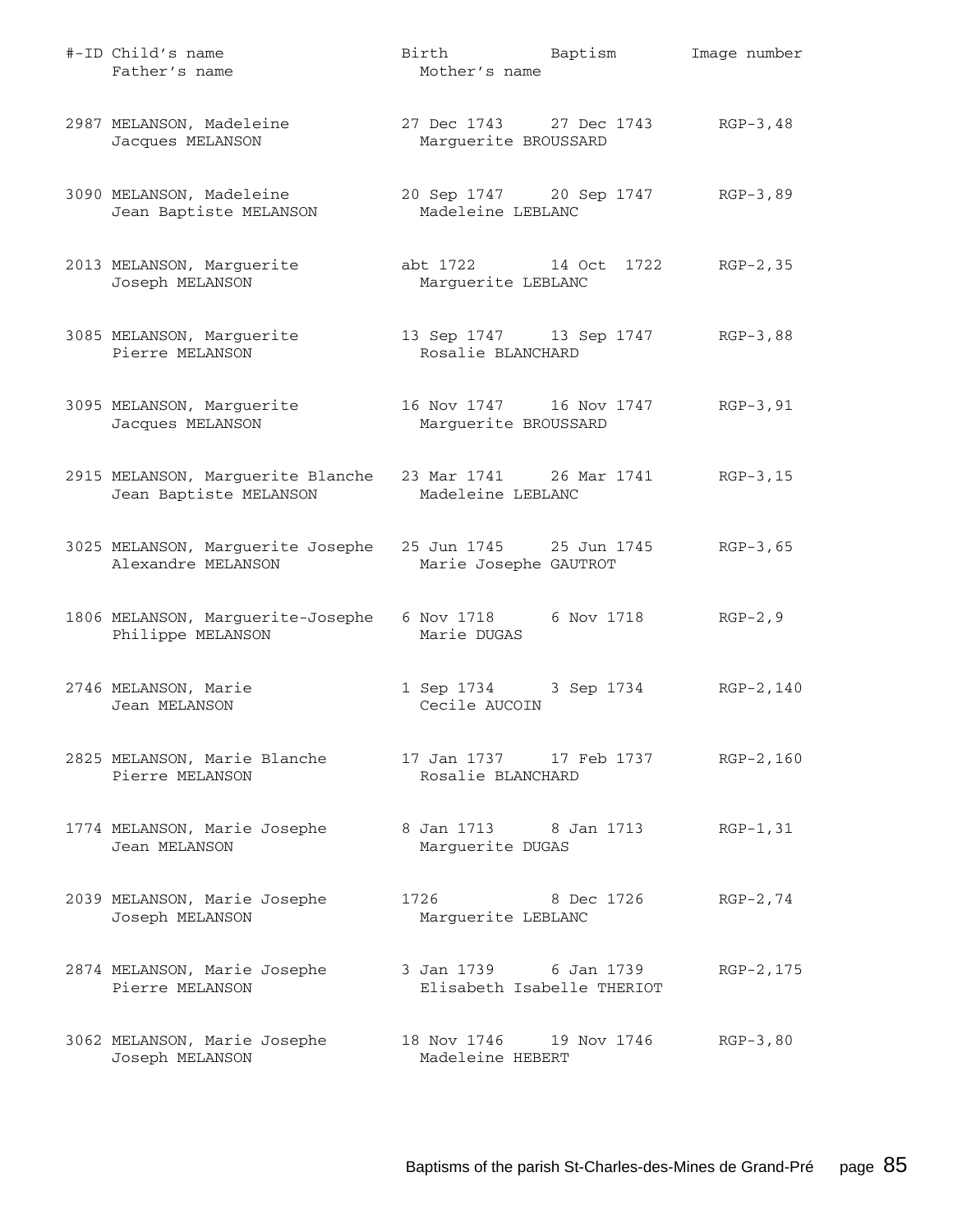| #-ID Child's name<br>Father's name                   | Birth Baptism<br>Mother's name                        | Image number |
|------------------------------------------------------|-------------------------------------------------------|--------------|
| 174 MELANSON, Marie Madeleine<br>Paul MELANSON       | 2 Dec 1722 2 Dec 1722 RGP-2,36<br>Marie THERIOT       |              |
| 2096 MELANSON, Marie Madeleine<br>Alexandre MELANSON | 23 Jan 1748 24 Jan 1748<br>Marie Josephe GAUTROT      | $RGP-3, 95$  |
| 2885 MELANSON, Marie Madeleine<br>Joseph MELANSON    | Madeleine HEBERT                                      | RGP-2,180    |
| 3099 MELANSON, Marie Madeleine<br>Alexandre MELANSON | 23 Jan 1748 24 Jan 1748<br>Marie Josephe GAUTROT      | $RGP-3, 95$  |
| 2664 MELANSON, Marie Rose<br>Paul MELANSON           | 29 Aug 1731 29 Aug 1731 RGP-2, 111<br>Marie THERIOT   |              |
| 3030 MELANSON, Marie Rose<br>Jean Baptiste MELANSON  | 25 Aug 1745 25 Aug 1745<br>Madeleine LEBLANC          | $RGB-3,66$   |
| 2689 MELANSON, Osithe<br>Jean Baptiste MELANSON      | 21 Sep 1732 9 Oct 1732<br>Madeleine LEBLANC           | RGP-2,121    |
| 2063 MELANSON, Paul<br>Jean MELANSON                 | 7 Sep 1708 7 Sep 1708<br>Marguerite DUGAS             | $RGP-1, 5$   |
| 2648 MELANSON, Paul<br>Jean Baptiste MELANSON        | 31 Oct 1730 31 Oct 1730<br>Madeleine LEBLANC          | $RGP-2, 103$ |
| 2512 MELANSON, Paul Honore<br>Paul MELANSON          | 5 Dec 1724 5 Dec 1724<br>Marie THERIOT                | $RGP-2, 56$  |
| 3028 MELANSON, Paul Olivier<br>Joseph MELANSON       | 16 Jul 1745    16 Jul 1745<br>Madeleine HEBERT        | $RGB-3,65$   |
| 2187 MELANSON, Philippe<br>Philippe MELANSON         | 10 Dec 1712 7 Jan 1713<br>Marie DUGAS                 | $RGP-1, 32$  |
| 226 MELANSON, Pierre<br>Pierre Pedro MELANSON        | 8 Jan 1712 8 Jan 1712<br>Marie BLANCHARD              | $RGP-1, 23$  |
| 2776 MELANSON, Pierre<br>Pierre MELANSON             | 19 May 1735 19 May 1735<br>Elisabeth Isabelle THERIOT | RGP-2,148    |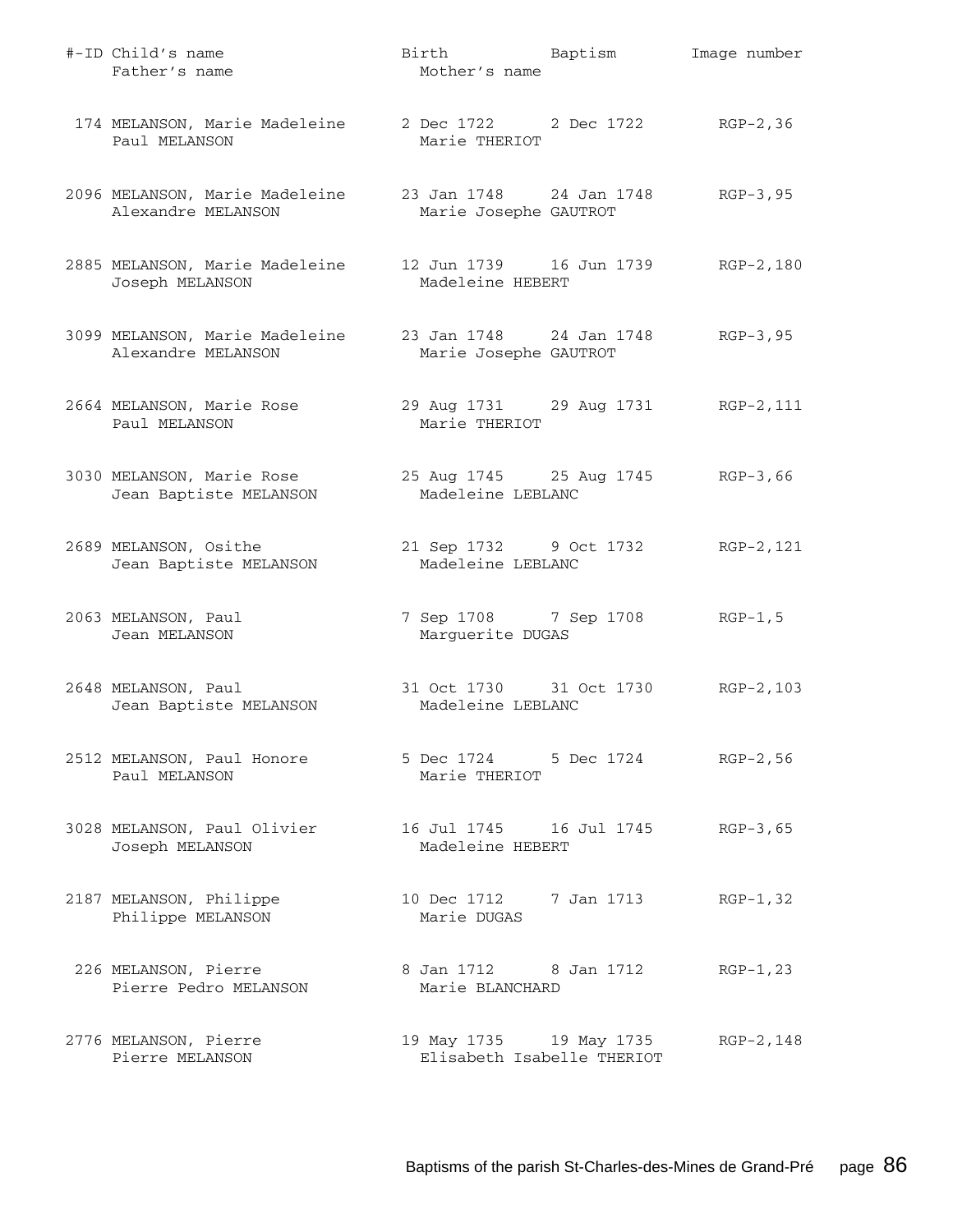| #-ID Child's name<br>Father's name                  | Birth Baptism<br>Mother's name                      |            | Image number |
|-----------------------------------------------------|-----------------------------------------------------|------------|--------------|
| 724 MELANSON, Pierre<br>Jean MELANSON               | 4 Sep 1710 4 Sep 1710 RGP-1, 18<br>Marguerite DUGAS |            |              |
| 3022 MELANSON, Simon<br>Pierre MELANSON             | 15 Apr 1745 15 Apr 1745<br>Rosalie BLANCHARD        |            | $RGB-3,63$   |
| 2596 MELANSON, Simon Joseph<br>Paul MELANSON        | abt 1728 20 May 1728 RGP-2,84<br>Marie THERIOT      |            |              |
| 2509 MELANSON, Ursule<br>Joseph MELANSON            | 15 Nov 1724   15 Nov 1724<br>Marguerite LEBLANC     |            | RGP-2,54     |
| 2808 MEUNIER, Claire<br>Joseph MEUNIER              | 12 Aug 1736 12 Aug 1736<br>Marie Josephe LEBLANC    |            | RGP-2,155    |
| 2907 MEUNIER, Isabelle Marguerite<br>Joseph MEUNIER | 20 Nov 1740 20 Nov 1740<br>Marie Josephe LEBLANC    |            | $RGP-3, 12$  |
| 2873 MEUNIER, Joseph Amand<br>Joseph MEUNIER        | 18 Nov 1738 21 Dec 1738<br>Marie Josephe LEBLANC    |            | RGP-2,175    |
| 2772 MEUNIER, Marie Josephe<br>Joseph MEUNIER       | 25 Feb 1735 25 Feb 1735<br>Marie Josephe LEBLANC    |            | RGP-2,146    |
| 2097 MEUNIER, Mathurin<br>Joseph MEUNIER            | 4 Mar 1743 4 Mar 1743<br>Marie Josephe LEBLANC      |            | $RGB-3, 38$  |
| 3081 MEUNIER, Paul<br>Joseph MEUNIER                | 24 Jul 1747 24 Jul 1747<br>Marie Josephe LEBLANC    |            | $RGB-3,88$   |
| 3006 MEUNIER, Rene<br>Joseph MEUNIER                | 2 Nov 1744 2 Nov 1744<br>Marie Josephe LEBLANC      |            | $RGP-3, 56$  |
| 2166 MICHEL, Isabelle<br>Francois MICHEL            | 9 Feb 1712 3 Apr 1712<br>Marguerite MEUNIER         |            | $RGP-1, 36$  |
| 1108 MICHEL, Marie<br>Francois MICHEL               | 18 Jul 1717 18 Jul 1717<br>Marguerite MEUNIER       |            | $RGP-2, 2$   |
| 2695 MICMAC, Bernard<br>Antoine MICMAC              | 6 May 1733<br>Marie                                 | 8 May 1733 | RGP-2, 125   |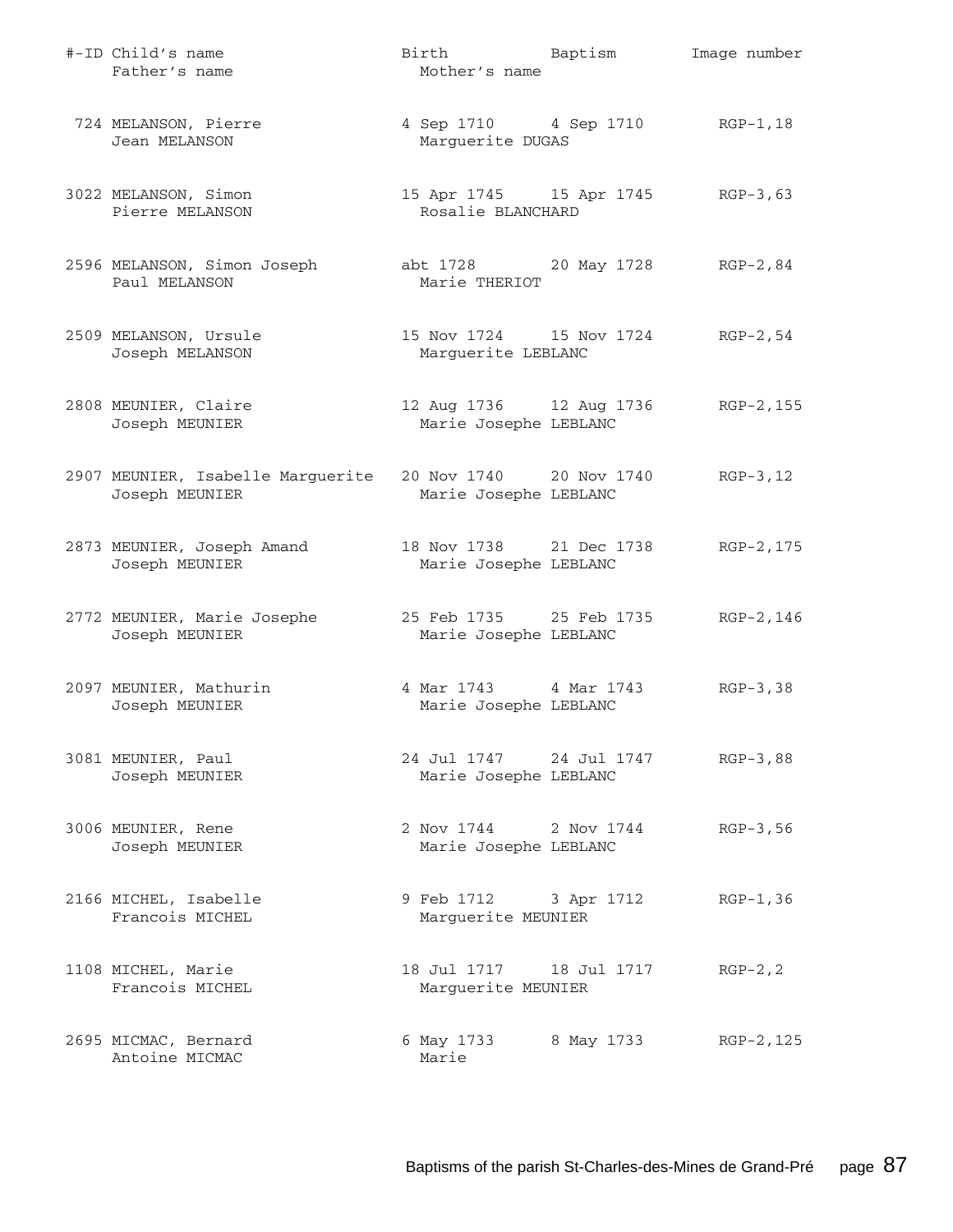| #-ID Child's name<br>Father's name                           | Birth Baptism<br>Mother's name                         | Image number |
|--------------------------------------------------------------|--------------------------------------------------------|--------------|
| 2698 MICMAC, Marie Anne<br>Nicolas MICMAC                    | 7 May 1733 8 May 1733 RGP-2, 125<br>Angelique          |              |
| 2627 MICMAC, Michel                                          | 5 Jun 1730 5 Jun 1730                                  | RGP-2,98     |
| 2175 MOUTON, Jean<br>Jean MOUTON                             | 19 Nov 1712 20 Nov 1712<br>Marie GIROUARD              | $RGP-1, 32$  |
| 2183 MOUTON, Justicien Joseph<br>Jean MOUTON                 | 27 May 1721 27 May 1721 RGP-2, 23<br>Marie GIROUARD    |              |
| 2182 MOUTON, Marguerite<br>Jean MOUTON                       | 13 Jan 1724   14 Jan 1724   RGP-2,46<br>Marie GIROUARD |              |
| 2181 MOUTON, Marie Josephe<br>Jean MOUTON                    | 5 Jan 1722 5 Jan 1722<br>Marie GIROUARD                | $RGP-2, 29$  |
| 2133 PINET, Claire<br>Antoine PINET                          | 20 Feb 1710 17 Mar 1710<br>Marguerite B. CELESTIN      | $RGP-1, 13$  |
| 2168 PINET, Paul<br>Antoine PINET                            | 26 Mar 1712 24 Apr 1712<br>Marguerite B. CELESTIN      | $RGP-1, 35$  |
| 3124 PITRE, Antoine<br>Antoine PITRE                         | 7 Oct 1748 8 Oct 1748<br>Anne COMEAU                   | RGP-3,104    |
| 3128 PITRE, Cecile<br>Simon Eustache PITRE                   | 9 Nov 1748 10 Nov 1748 RGP-3, 105<br>Anne Marie HEBERT |              |
| 2720 PITRE, Marie Josephe Agathe<br>Jean Baptiste PITRE      | 6 May 1734 7 May 1734 RGP-2, 135<br>Cecile BOUDROT     |              |
| 2781 PITRE, Michel<br>Jean Baptiste PITRE                    | 2 Oct 1735 2 Oct 1735<br>Cecile BOUDROT                | RGP-2,150    |
| 2828 RENAUD, Angelique ARNAULT<br>Louis dit PROVENCAL RENAUD | 16 Apr 1737 16 Apr 1737<br>Marie Madeleine LAPIERRE    | $RGP-2, 160$ |
| 2883 RENAUD, Anne ARNAULT<br>Louis dit PROVENCAL RENAUD      | 1 May 1739 1 May 1739<br>Marie Madeleine LAPIERRE      | RGP-2, 179   |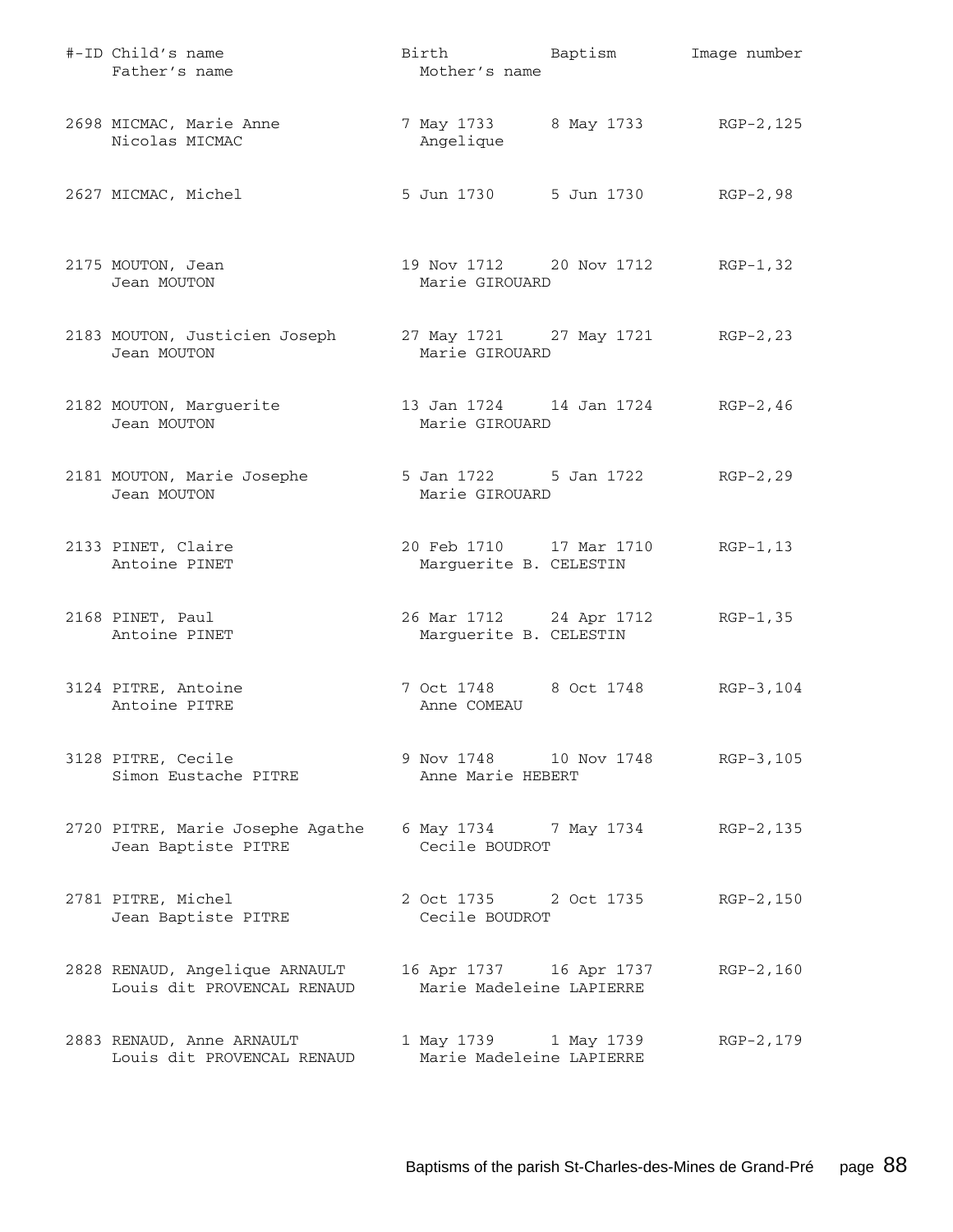| #-ID Child's name<br>Father's name                                                                                | Birth Baptism Image number<br>Mother's name                   |             |
|-------------------------------------------------------------------------------------------------------------------|---------------------------------------------------------------|-------------|
| 2982 RENAUD, Anselme<br>Louis dit PROVENCAL RENAUD                                                                | 15 Oct 1743 15 Oct 1743 RGP-3,46<br>Marie Madeleine LAPIERRE  |             |
| 2313 RENAUD, Charles ARNAULT<br>Louis dit PROVENCAL RENAUD                                                        | 2 Nov 1720 2 Nov 1720<br>Marie Madeleine LAPIERRE             | $RGP-2, 21$ |
| 2439 RENAUD, Francois ARNAULT<br>Louis dit PROVENCAL RENAUD                                                       | 19 Nov 1723 19 Nov 1723<br>Marie Madeleine LAPIERRE           | $RGP-2, 44$ |
| 2783 RENAUD, Gregoire<br>Louis dit PROVENCAL RENAUD                                                               | 16 Nov 1735 16 Nov 1735<br>Marie Madeleine LAPIERRE           | RGP-2,151   |
| 2559 RENAUD, Jean Baptiste ARNAULT 25 Sep 1726 25 Sep 1726<br>Louis dit PROVENCAL RENAUD Marie Madeleine LAPIERRE |                                                               | $RGP-2, 73$ |
| 2702 RENAUD, Jean Joseph ARNAULT<br>Louis dit PROVENCAL RENAUD                                                    | 24 Jun 1733 24 Jun 1733<br>Marie Madeleine LAPIERRE           | RGP-2, 127  |
| 2663 RENAUD, Laurent Sylvain A.<br>Louis dit PROVENCAL RENAUD                                                     | 9 Aug 1731 15 Aug 1731 RGP-2, 111<br>Marie Madeleine LAPIERRE |             |
| 2924 RENAUD, Louis<br>Louis dit PROVENCAL RENAUD                                                                  | 4 Jul 1741 4 Jul 1741<br>Marie Madeleine LAPIERRE             | $RGB-3,19$  |
| 2517 RENAUD, Marie Joseph ARNAULT 24 Mar 1725 24 Mar 1725<br>Louis dit PROVENCAL RENAUD                           | Marie Madeleine LAPIERRE                                      | $RGP-2, 58$ |
| 2768 RENAUD, Pierre<br>Louis dit PROVENCAL RENAUD                                                                 | 10 Sep 1734   19 Dec 1734<br>Marie Madeleine LAPIERRE         | RGP-2,144   |
| 2359 RENAUD, Ursule ARNAULT<br>Louis dit PROVENCAL RENAUD                                                         | 1 Aug 1722 1 Aug 1722<br>Marie Madeleine LAPIERRE             | $RGP-2, 34$ |
| 2470 RICHARD, Amand<br>Rene RICHARD                                                                               | 22 Jan 1724 22 Jan 1724<br>Marie Josephe BABIN                | $RGP-2, 47$ |
| 2989 RICHARD, Amand<br>Paul RICHARD                                                                               | 1 Mar 1744 2 Mar 1744<br>Madeleine LEBLANC                    | $RGP-3, 50$ |
| 2611 RICHARD, Anne<br>Pierre RICHARD                                                                              | 27 Feb 1729 27 Feb 1729<br>Cecile GRANGER                     | $RGP-2, 88$ |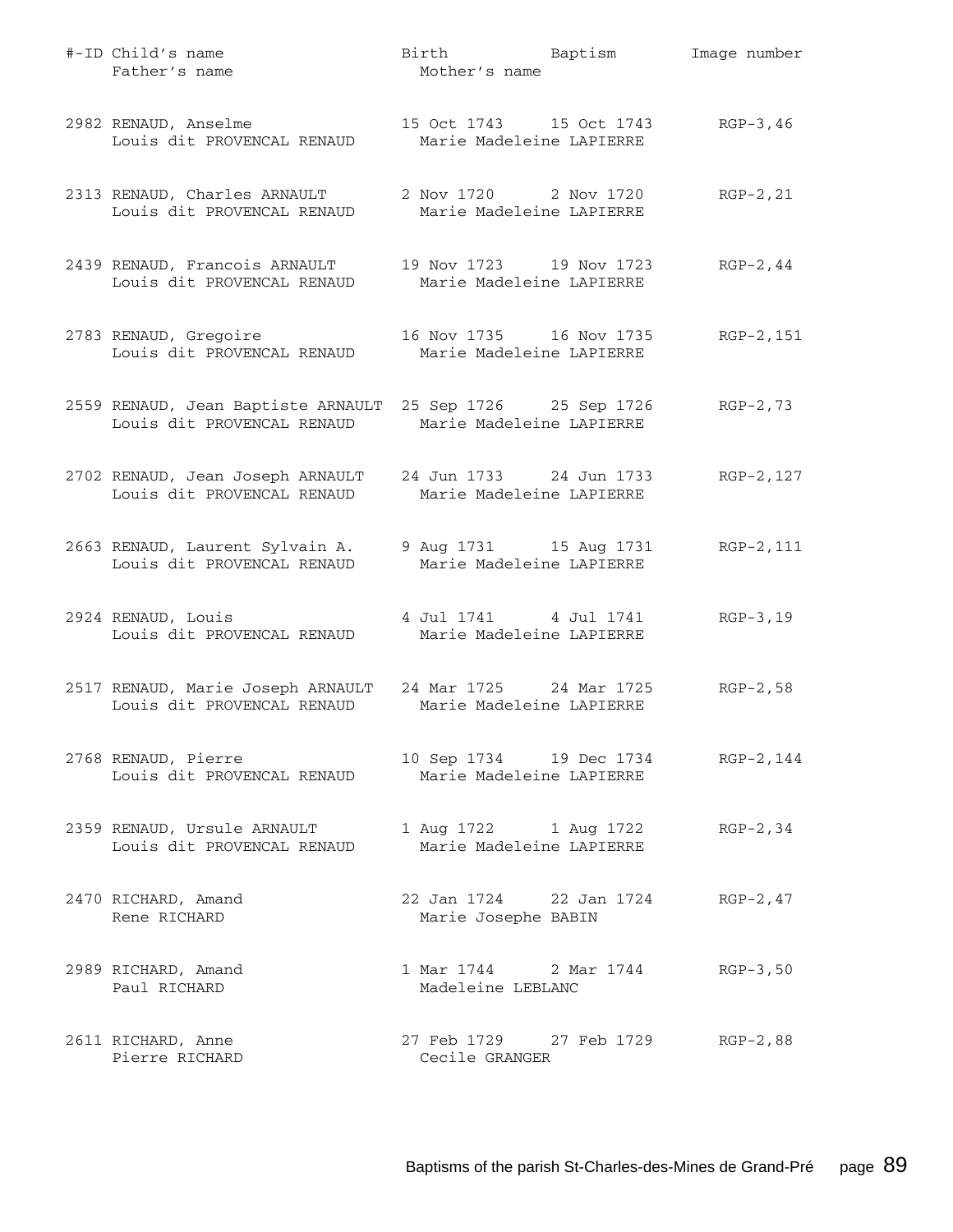| #-ID Child's name<br>Father's name                                          | Birth Baptism<br>Mother's name                           | Image number |
|-----------------------------------------------------------------------------|----------------------------------------------------------|--------------|
| 2926 RICHARD, Anne<br>Claude RICHARD                                        | 3 Sep 1741 4 Sep 1741 RGP-3, 20<br>Cecile MELANSON       |              |
| 3004 RICHARD, Anne<br>Jacques RICHARD                                       | 9 Oct 1744 9 Oct 1744 RGP-3,55<br>Anne GRANGER           |              |
| 2868 RICHARD, Antoine Etienne<br>Joseph RICHARD                             | Marguerite C. LEBLANC                                    | RGP-2,172    |
| 2950 RICHARD, Cecile<br>Pierre RICHARD                                      | 19 Jul 1742 19 Jul 1742 RGP-3,30<br>Cecile GRANGER       |              |
| 2957 RICHARD, Charles<br>Claude RICHARD                                     | 24 Dec 1742 24 Dec 1742 RGP-3,36<br>Cecile MELANSON      |              |
| 67 RICHARD, Charles<br>Pierre RICHARD                                       | 11 Apr 1710 11 Apr 1710 RGP-1,14<br>Marguerite LANDRY    |              |
| 2704 RICHARD, Charles Ignace<br>Jacques RICHARD                             | 31 Jul 1733 31 Jul 1733 RGP-2, 127<br>Anne LEBLANC       |              |
| 2945 RICHARD, Elisabeth<br>Jacques RICHARD                                  | 30 Apr 1742 30 Apr 1742 RGP-3,28<br>Anne GRANGER         |              |
| 2978 RICHARD, Elisabeth<br>Charles RICHARD                                  | 2 Oct 1743 2 Oct 1743<br>Catherine Josephe GAUTROT       | $RGP-3, 45$  |
| 2976 RICHARD, Francoise<br>Joseph RICHARD                                   | 17 Sep 1743 17 Sep 1743<br>Marguerite C. LEBLANC         | $RGP-3, 43$  |
| 3040 RICHARD, Genevieve<br>Charles RICHARD                                  | 31 Mar 1746 31 Mar 1746<br>Catherine Josephe GAUTROT     | $RGP-3, 73$  |
| 239 RICHARD, Genevieve Marguerite 16 Apr 1747 16 Apr 1747<br>Pierre RICHARD | Cecile GRANGER                                           | $RGP-3, 84$  |
| 2653 RICHARD, Jean<br>Pierre RICHARD                                        | 19 Feb 1731 19 Feb 1731<br>Cecile GRANGER                | RGP-2,105    |
| 2339 RICHARD, Jean Baptiste<br>Rene RICHARD                                 | 17 Aug 1721 26 Aug 1721 RGP-2, 26<br>Marie Josephe BABIN |              |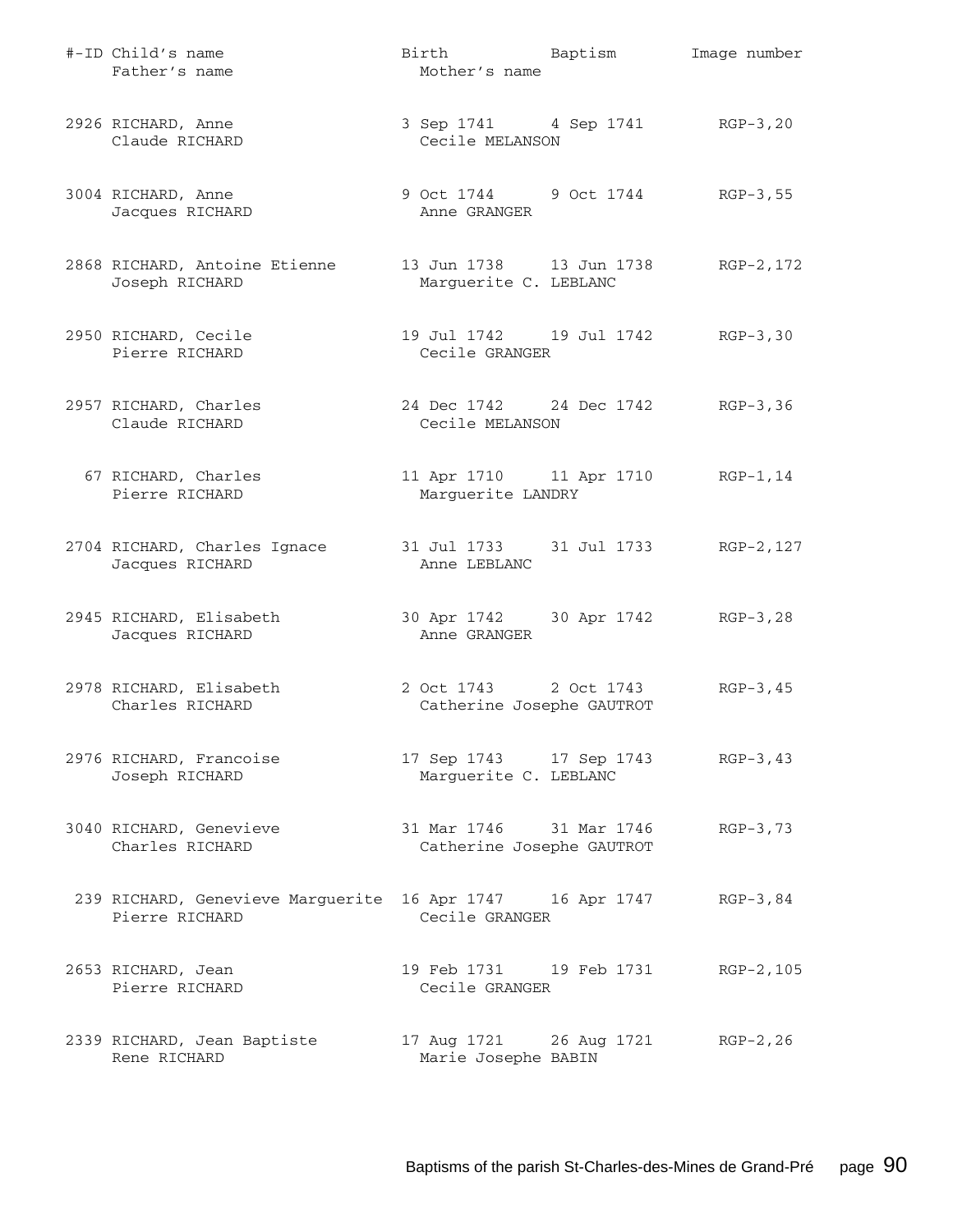| #-ID Child's name<br>Father's name                                       | Birth Baptism<br>Mother's name                       |             | Image number |
|--------------------------------------------------------------------------|------------------------------------------------------|-------------|--------------|
| 3065 RICHARD, Jean Baptiste<br>Jacques RICHARD                           | 14 Jan 1747 15 Jan 1747 RGP-3,82<br>Anne GRANGER     |             |              |
| 1966 RICHARD, Joseph<br>Pierre RICHARD                                   | 7 Feb 1712 8 Feb 1712<br>Marguerite LANDRY           |             | RGP-1,23     |
| 2020 RICHARD, Joseph<br>Rene RICHARD                                     | 18 Dec 1718 18 Dec 1718<br>Marie Josephe BABIN       |             | $RGP-2, 11$  |
| 2673 RICHARD, Joseph<br>Jacques RICHARD                                  | 5 Nov 1731 16 Nov 1731 RGP-2, 113<br>Anne LEBLANC    |             |              |
| 2908 RICHARD, Joseph<br>Charles RICHARD                                  | 21 Nov 1740 21 Nov 1740<br>Catherine Josephe GAUTROT |             | $RGP-3, 12$  |
| 3009 RICHARD, Joseph<br>Claude RICHARD                                   | 23 Nov 1744 24 Nov 1744<br>Cecile MELANSON           |             | $RGP-3, 58$  |
| 3034 RICHARD, Joseph Vincent<br>Jean Baptiste R. TURPIN                  | 22 Jan 1746 22 Jan 1746 RGP-3,71<br>Cecile GAUTROT   |             |              |
| 2896 RICHARD, Madeleine Josephe 4 Oct 1739 4 Oct 1739<br>Jacques RICHARD | Anne GRANGER                                         |             | $RGP-3, 3$   |
| 2570 RICHARD, Marguerite<br>Pierre RICHARD                               | 13 Mar 1733 13 Mar 1733 RGP-2, 123<br>Cecile GRANGER |             |              |
| 2786 RICHARD, Marguerite<br>Joseph RICHARD                               | 13 Dec 1735 13 Dec 1735<br>Marguerite C. LEBLANC     |             | RGP-2,151    |
| 3056 RICHARD, Marguerite<br>Claude RICHARD                               | 7 Nov 1746 7 Nov 1746<br>Cecile MELANSON             |             | $RGP-3, 80$  |
| 2829 RICHARD, Marguerite Josephe<br>Jacques RICHARD                      | 17 Apr 1737<br>Anne GRANGER                          | 17 Apr 1737 | RGP-2,161    |
| 2871 RICHARD, Marguerite Josephe<br>Charles RICHARD                      | 14 Oct 1738 4 Nov 1738<br>Catherine Josephe GAUTROT  |             | RGP-2, 173   |
| 2884 RICHARD, Marguerite Josephe<br>Pierre RICHARD                       | 24 May 1739 25 May 1739<br>Cecile GRANGER            |             | RGP-2,179    |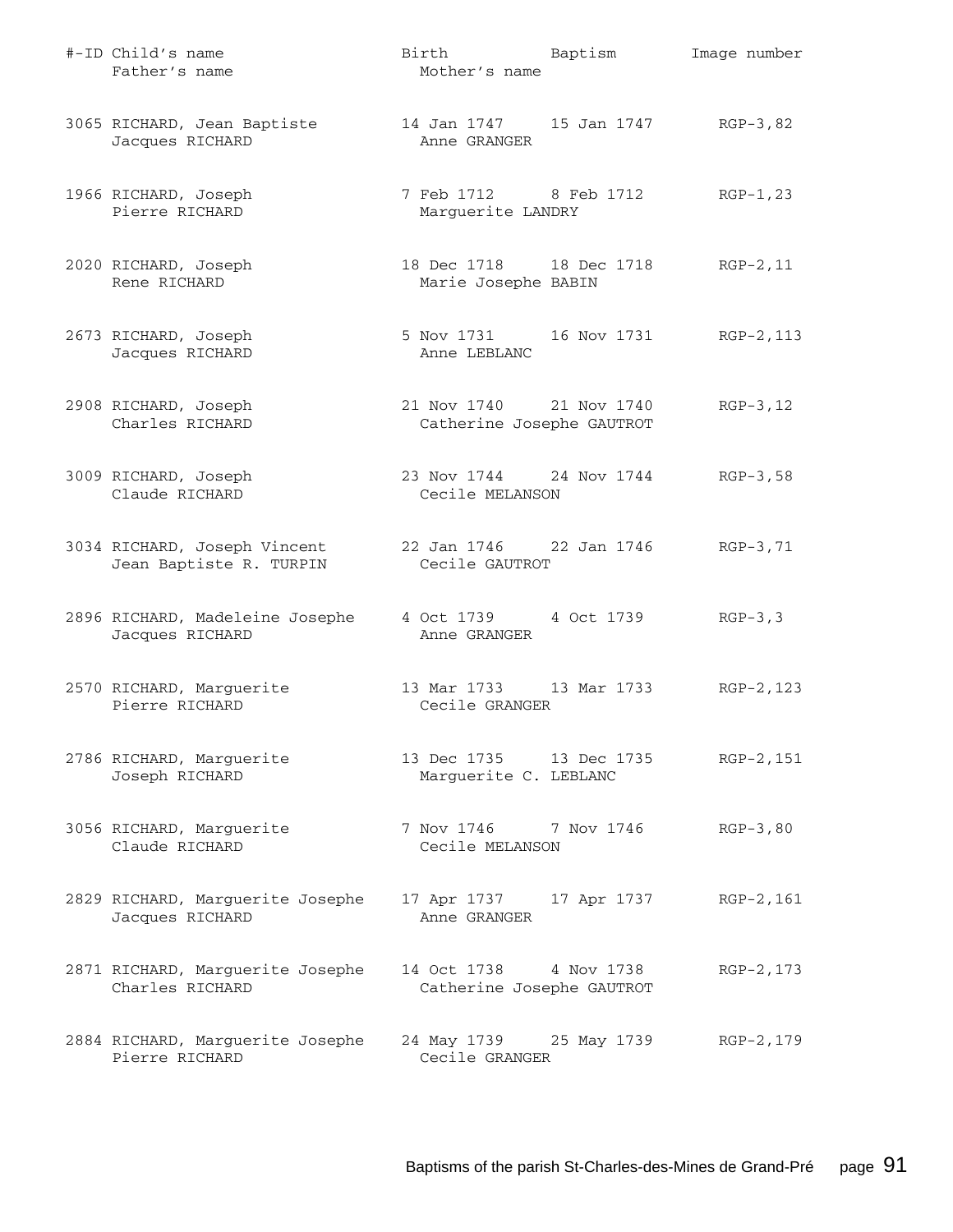| #-ID Child's name<br>Father's name                                           | Birth Baptism<br>Mother's name                             | Image number |
|------------------------------------------------------------------------------|------------------------------------------------------------|--------------|
| 2589 RICHARD, Marie<br>Pierre RICHARD                                        | 14 Oct 1727 14 Oct 1727 RGP-2,78<br>Cecile GRANGER         |              |
| 3079 RICHARD, Marie<br>Jean Baptiste R. TURPIN                               | 17 Apr 1747 14 May 1747 RGP-3,85<br>Cecile GAUTROT         |              |
| 2784 RICHARD, Marie Anne<br>Jacques RICHARD                                  | 9 Dec 1735 10 Dec 1735 RGP-2, 151<br>Anne GRANGER          |              |
| 3053 RICHARD, Marie Madeleine 8 Oct 1746 9 Oct 1746 RGP-3,79<br>Paul RICHARD | Madeleine LEBLANC                                          |              |
| 2922 RICHARD, Mathurin<br>Paul RICHARD                                       | 18 Jun 1741   18 Jun 1741   RGP-3, 18<br>Madeleine LEBLANC |              |
| 2796 RICHARD, Paul<br>Charles RICHARD                                        | 24 Jan 1736 31 Jan 1736<br>Catherine Josephe GAUTROT       | RGP-2,153    |
| 2855 RICHARD, Paul<br>Pierre Toussaint RICHARD                               | 31 Aug 1737 6 Oct 1737<br>Marie Josephe BOUDROT            | RGP-2,165    |
| 1734 RICHARD, Pierre<br>Rene RICHARD                                         | 27 Sep 1712 28 Sep 1712 RGP-1, 31<br>Marie Josephe BABIN   |              |
| 2625 RICHARD, Pierre<br>Germain RICHARD                                      | 14 Apr 1730 7 May 1730 RGP-2,96<br>Marguerite DAIGRE       |              |
| 2800 RICHARD, Pierre<br>Pierre RICHARD                                       | 29 Apr 1736 29 Apr 1736 RGP-1, 154<br>Cecile GRANGER       |              |
| 3051 RICHARD, Pierre<br>Jean Baptiste RICHARD                                | 30 Aug 1746 30 Aug 1746<br>Marguerite G. LANDRY            | $RGP-3,78$   |
| 2909 RICHARD, Simon<br>Joseph RICHARD                                        | 2 Dec 1740 2 Dec 1740<br>Marguerite C. LEBLANC             | $RGP-3, 12$  |
| 2118 RIVET, Marie Rose<br>Etienne RIVET                                      | 18 Jul 1709 18 Sep 1709<br>Anne LEPRINCE                   | $RGP-1, 18$  |
| 2154 RIVET, Michel<br>Etienne RIVET                                          | 8 Jul 1711 25 Sep 1711<br>Anne LEPRINCE                    | $RGP-1, 21$  |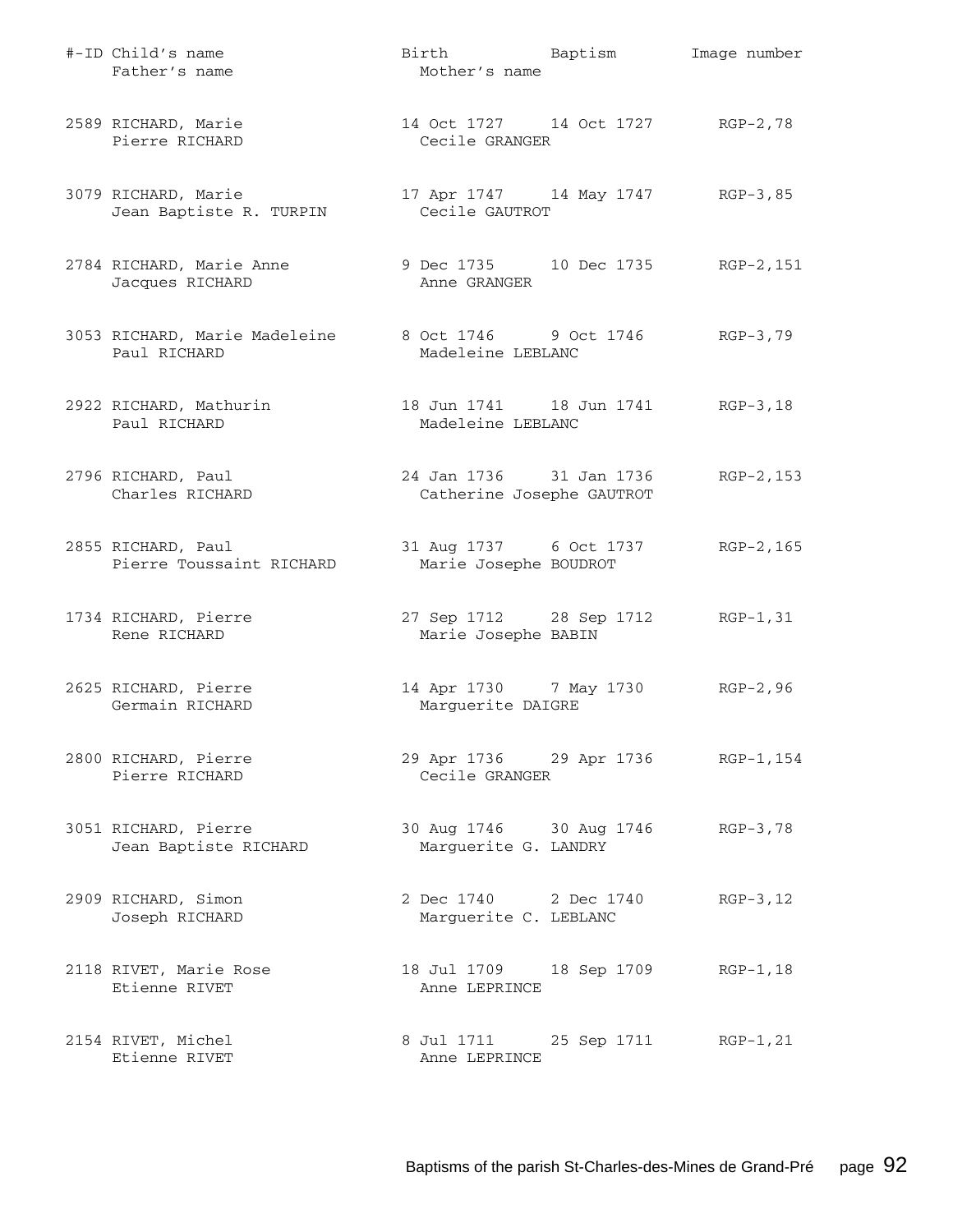| #-ID Child's name<br>Father's name                                                 | Birth Baptism<br>Mother's name                         | Image number |
|------------------------------------------------------------------------------------|--------------------------------------------------------|--------------|
| 2726 ROBICHAUD, Charles<br>Joseph Cadet ROBICHAUD                                  | 20 Jun 1734 20 Jun 1734 RGP-2, 137<br>Madeleine DUPUIS |              |
| 2972 ROBICHAUD, Dominique<br>Joseph Cadet ROBICHAUD                                | 14 Jul 1743 15 Jul 1743 RGP-3,41<br>Madeleine DUPUIS   |              |
| 2838 ROBICHAUD, Jean<br>Joseph Cadet ROBICHAUD                                     | Madeleine DUPUIS                                       | RGP-2,162    |
| 2919 ROBICHAUD, Madeleine Modeste<br>Joseph Cadet ROBICHAUD                        | 26 Apr 1741 26 Apr 1741 RGP-3,16<br>Madeleine DUPUIS   |              |
| 2616 ROBICHAUD, Marguerite Josephe 3 Sep 1729 4 Sep 1729<br>Joseph Cadet ROBICHAUD | Madeleine DUPUIS                                       | $RGP-2, 94$  |
| 2677 ROBICHAUD, Marie Blanche<br>Joseph Cadet ROBICHAUD                            | 29 Feb 1732     1 Mar 1732<br>Madeleine DUPUIS         | RGP-2,116    |
| 3170 ROBICHAUD, Marie Modeste<br>Pierre ROBICHAUD                                  | 27 Feb 1747 16 Sep 1747<br>Francoise LEBORGNE          | RGP-3,89     |
| 3039 ROY, Felicite<br>Rene Renaud Potvin ROY                                       | 19 Mar 1746 20 Mar 1746<br>Marie Josephe DAIGRE        | $RGB-3,73$   |
| 2492 ROY, Joseph<br>Philippe ROY                                                   | 8 Oct 1724 27 Oct 1724<br>Cecile MAZEROLLE             | $RGP-2, 53$  |
| 2270 ROY, Marguerite<br>Philippe ROY                                               | abt 1719 8 Nov 1719 RGP-2,16<br>Cecile MAZEROLLE       |              |
| 3103 ROY, Marquerite<br>Rene Renaud Potvin ROY                                     | 27 Feb 1748 27 Feb 1748<br>Marie Josephe DAIGRE        | $RGB-3, 96$  |
| 2366 ROY, Marie Joseph<br>Philippe ROY                                             | abt 1722 21 Oct 1722<br>Cecile MAZEROLLE               | $RGP-2, 35$  |
| 2200 SAULNIER, Agnes<br>Marcel SAULNIER                                            | 6 Mar 1718 8 May 1718 RGP-2, 6<br>Elisabeth BREAU      |              |
| 2350 SAULNIER, Charles<br>Pierre SAULNIER                                          | 16 Nov 1721 18 Jan 1722 RGP-2,30<br>Madeleine COMEAU   |              |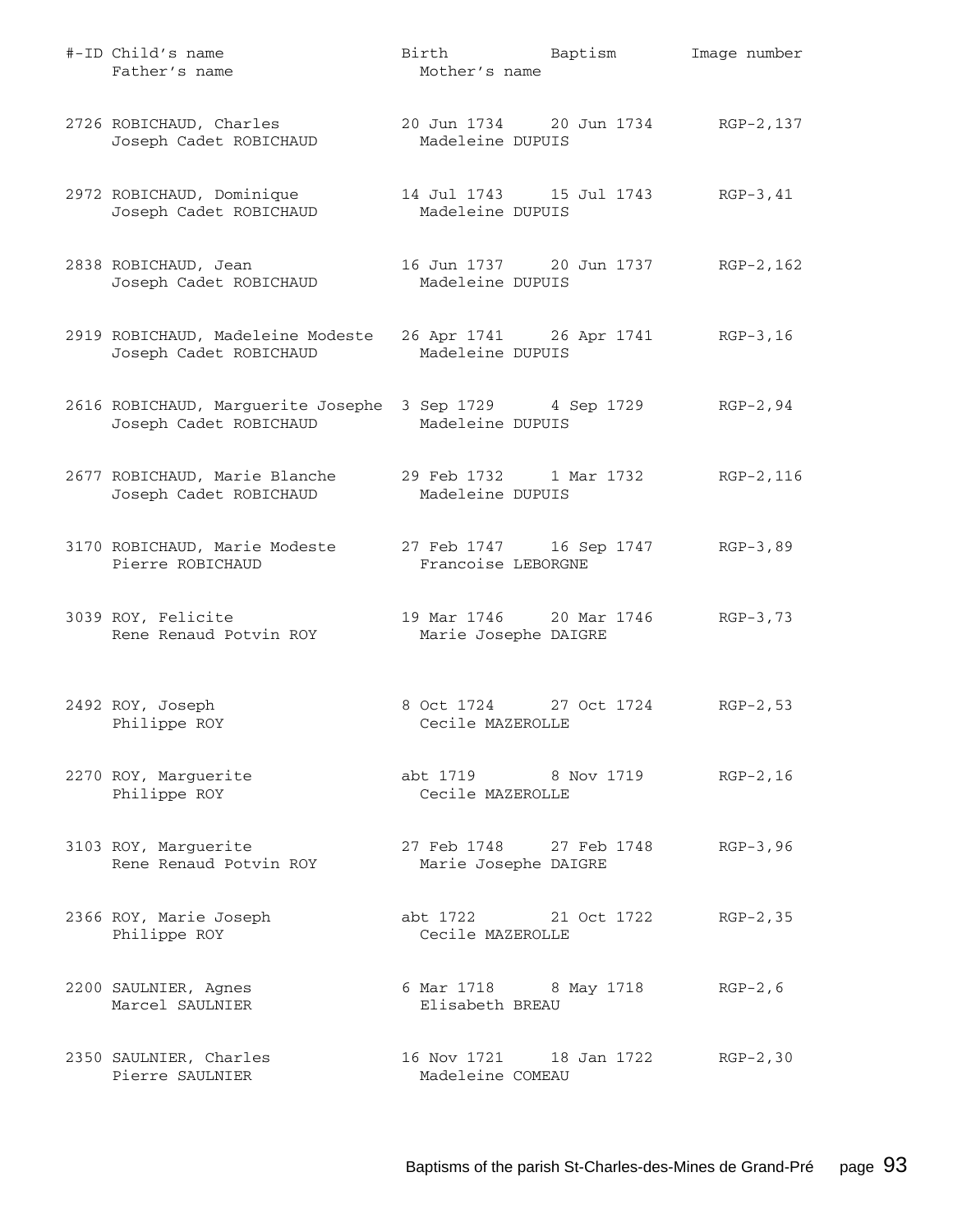| #-ID Child's name<br>Father's name                                             | Birth Baptism<br>Mother's name                               | Image number |
|--------------------------------------------------------------------------------|--------------------------------------------------------------|--------------|
| 2302 SAULNIER, Elisabeth<br>Pierre SAULNIER                                    | 5 Jun 1720 16 Jun 1720 RGP-2, 19<br>Madeleine COMEAU         |              |
| 2642 SAULNIER, Francoise 23 Aug 1730 16 Sep 1730 RGP-2,101<br>Etienne SAULNIER | Jeanne COMEAU                                                |              |
| 2060 SAULNIER, Jean<br>Louis SAULNIER                                          | 22 Dec 1707 13 May 1708 RGP-1,3<br>Louise BASTINEAU          |              |
| 2303 SAULNIER, Joseph<br>Rene SAULNIER                                         | 6 Jun 1720   14 Jul 1720   RGP-2, 19<br>Marie Josephe TRAHAN |              |
| 2527 SAULNIER, Marie Josephe<br>Jacques SAULNIER                               | 4 Sep 1725 25 Nov 1725 RGP-2,63<br>Anne HEBERT               |              |
| 2214 SAULNIER, Marie Madeleine<br>Pierre SAULNIER                              | 14 Sep 1718 11 Dec 1718 RGP-2, 11<br>Madeleine COMEAU        |              |
| 2480 SAULNIER, Olivier<br>Pierre SAULNIER                                      | 23 May 1724 4 Jun 1724 RGP-2,50<br>Madeleine COMEAU          |              |
| 1985 SAULNIER, Pierre<br>Marcel SAULNIER                                       | 11 Mar 1721 4 May 1721 RGP-2, 24<br>Elisabeth BREAU          |              |
| 2651 SAULNIER, Pierre<br>Jacques SAULNIER                                      | 22 Apr 1730 28 May 1730 RGP-2, 223<br>Anne HEBERT            |              |
| 1459 SAUVAGE, Francoise<br>Thomas SAUVAGE                                      | 21 Jun 1718 29 Jun 1718 RGP-2,8<br>Anne LAPIERRE             |              |
| 1111 SAVARY, Augustin Florentin<br>Bernard SAVARY                              | 15 Feb 1741 15 May 1741 RGP-3,17<br>Marie MICHEL             |              |
| 2318 SAVARY, Joseph<br>Andre SAVARY                                            | 14 Feb 1721 28 Feb 1721<br>Marie Marthe DOUCET               | $RGP-2, 23$  |
| 1112 SAVARY, Marguerite Josephe<br>Andre SAVARY                                | 30 Sep 1730 13 Apr 1733<br>Marie Marthe DOUCET               | RGP-2, 124   |
| 3159 SAVARY, Marie Josephe<br>Andre SAVARY                                     | 27 Jan 1723 31 Jan 1723<br>Marie Marthe DOUCET               | $RGP-2, 37$  |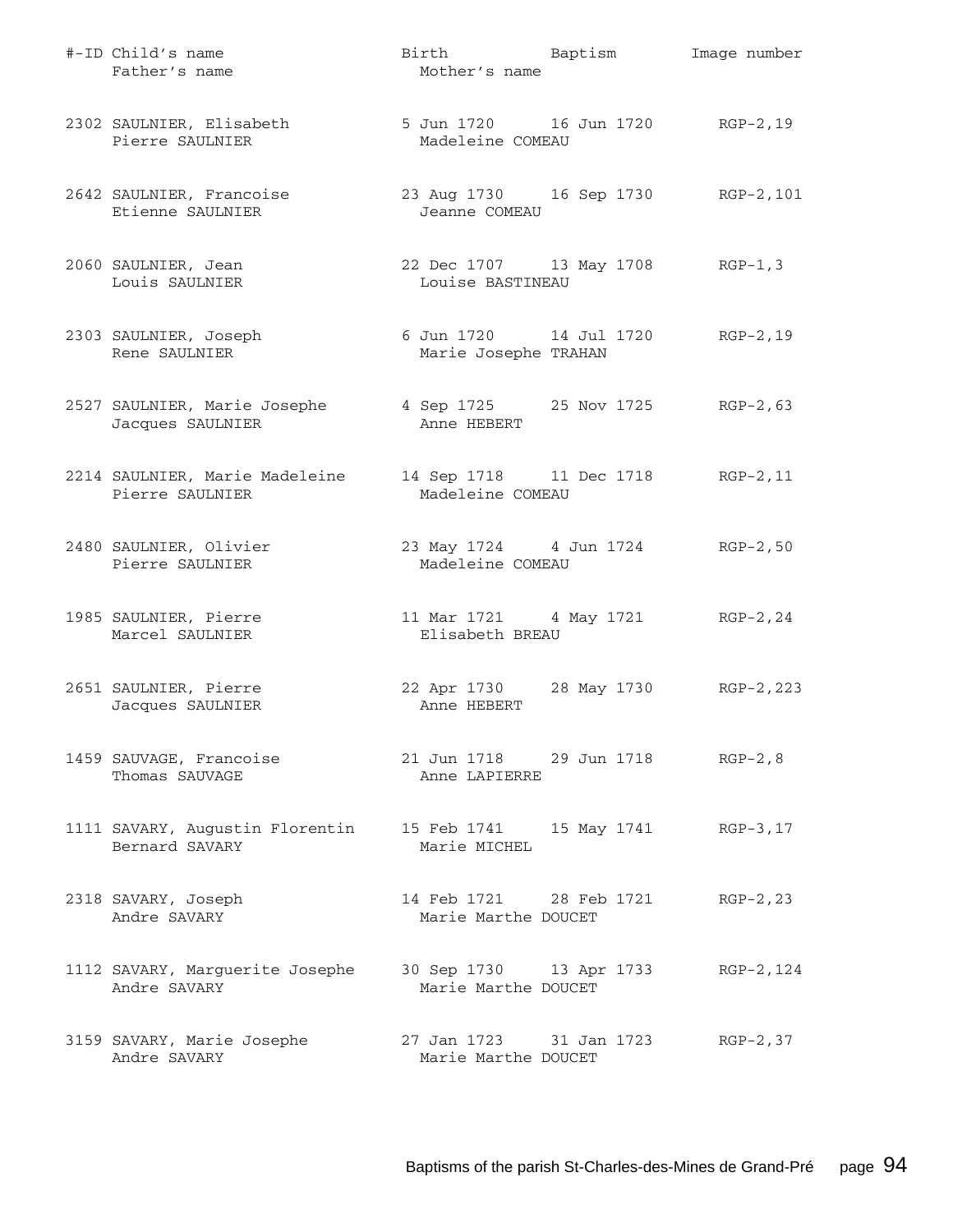| #-ID Child's name<br>Father's name                                                                         | Birth Baptism<br>Mother's name                           | Image number |
|------------------------------------------------------------------------------------------------------------|----------------------------------------------------------|--------------|
| 2575 SAVOIE, Joseph<br>Francois SAVOIE                                                                     | 8 Jun 1727 13 Jul 1727 RGP-2,77<br>Marie Josephe RICHARD |              |
| 2435 SAVOIE, Simon<br>Francois SAVOIE                                                                      | 17 Aug 1723 5 Sep 1723<br>Marie Josephe RICHARD          | $RGP-2, 41$  |
| 2904 ST-GERMAIN, Cecile<br>Antoine Robert ST-GERMAIN Cecile HEBERT                                         | 17 Oct 1740   17 Oct 1740   RGP-3,10                     |              |
| 2998 ST-GERMAIN, Jean Baptiste 28 May 1744 28 May 1744 RGP-3,52<br>Antoine Robert ST-GERMAIN Cecile HEBERT |                                                          |              |
| 339 ST-GERMAIN, Joseph<br>Antoine Robert ST-GERMAIN                                                        | 20 Jun 1743 20 Jun 1743 RGP-3,41<br>Cecile HEBERT        |              |
| 2880 ST-GERMAIN, Marie Anne 6 Apr 1739 7 Apr 1739 RGP-2,178<br>Antoine Robert ST-GERMAIN                   | Cecile HEBERT                                            |              |
| 3049 ST-GERMAIN, Marie Josephe<br>Antoine Robert ST-GERMAIN                                                | 5 Aug 1746 5 Aug 1746 RGP-3,77<br>Cecile HEBERT          |              |
| 2716 SURETTE, Anne<br>Joseph SURETTE                                                                       | 24 Apr 1734 24 Apr 1734 RGP-2, 135<br>Marguerite THERIOT |              |
| 2920 SURETTE, Jean Baptiste 23 Apr 1741 28 Apr 1741 RGP-3,16<br>Joseph SURETTE                             | Marguerite THERIOT                                       |              |
| 2681 SURETTE, Joseph<br>Joseph SURETTE                                                                     | 28 May 1732 29 May 1732 RGP-2, 118<br>Marguerite THERIOT |              |
| 2878 SURETTE, Marie Josephe<br>Joseph SURETTE                                                              | 30 Mar 1739 30 Mar 1739<br>Marguerite THERIOT            | RGP-2,178    |
| 2813 SURETTE, Pierre<br>Joseph SURETTE                                                                     | 25 Sep 1736 25 Sep 1736<br>Marguerite THERIOT            | RGP-2, 157   |
| 2209 TESTARD, Francoise PARIS<br>Francois TESTARD                                                          | 19 Sep 1718 2 Oct 1718<br>Marie DOIRON                   | $RGP-2, 9$   |
| 2837 THEBEAU, Anastasie<br>Jacques THEBEAU                                                                 | 31 May 1737   1 Jun 1737<br>Anne MELANSON                | RGP-2,161    |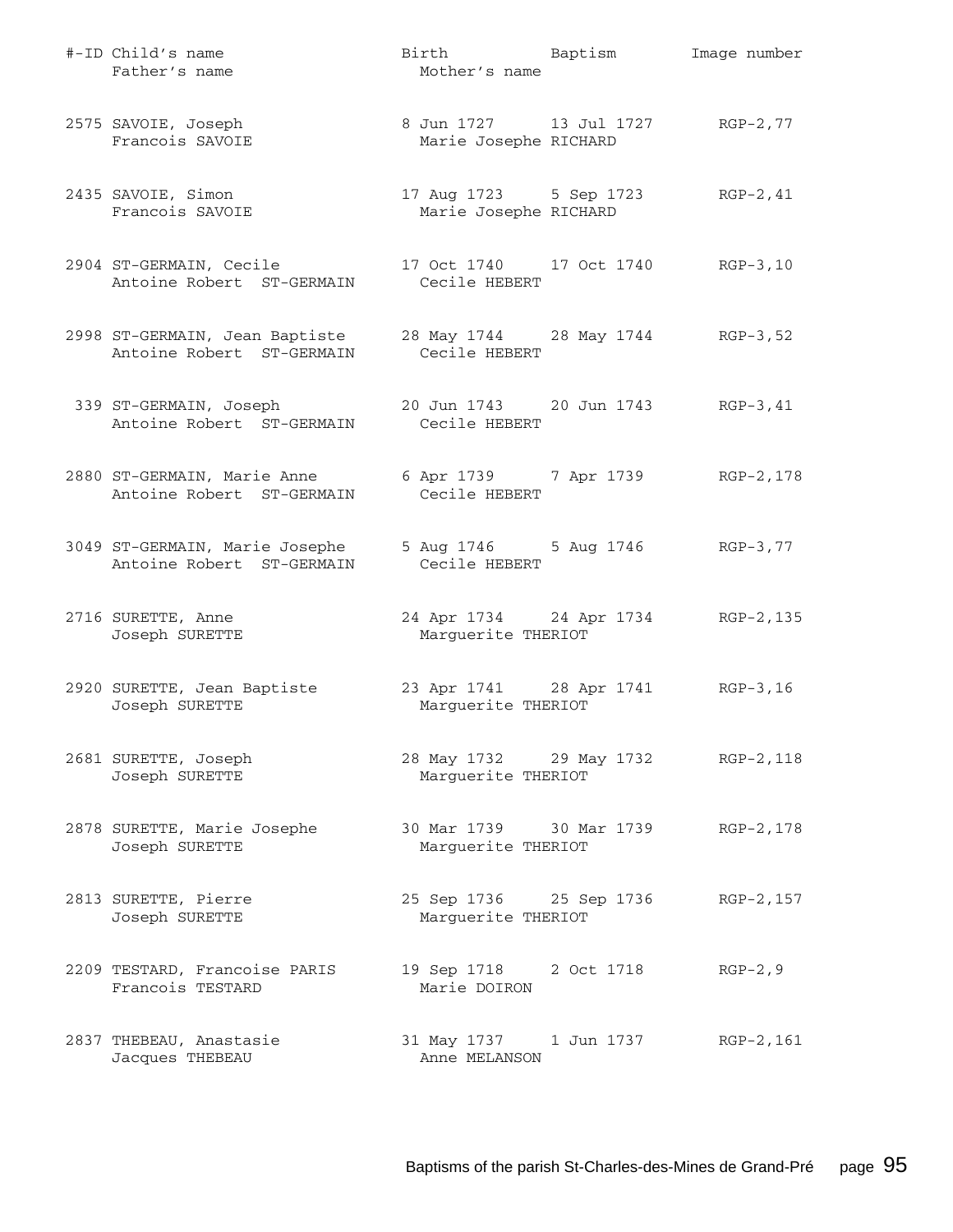| #-ID Child's name<br>Father's name                                               | Birth Baptism<br>Mother's name                            |             | Image number |
|----------------------------------------------------------------------------------|-----------------------------------------------------------|-------------|--------------|
| 3027 THEBEAU, Anne<br>Jacques THEBEAU                                            | 14 Jul 1745 14 Jul 1745 RGP-3,65<br>Anne MELANSON         |             |              |
| 2965 THEBEAU, Etienne<br>Jacques THEBEAU                                         | 19 Apr 1743 19 Apr 1743 RGP-3,39<br>Anne MELANSON         |             |              |
| 2742 THEBEAU, Marguerite<br>Jacques THEBEAU                                      | 4 Jun 1734 2 Aug 1734 RGP-2, 138<br>Anne MELANSON         |             |              |
| 2887 THEBEAU, Marie Madeleine 3 Jul 1739 3 Jul 1739 RGP-2,180<br>Jacques THEBEAU | Anne MELANSON                                             |             |              |
| 3076 THEBEAU, Mathurin<br>Jacques THEBEAU                                        | 12 Apr 1747 12 Apr 1747 RGP-3,84<br>Anne MELANSON         |             |              |
| 2799 THEBEAU, Pierre<br>Jacques THEBEAU                                          | 29 Feb 1736 29 Feb 1736 RGP-2, 153<br>Anne MELANSON       |             |              |
| 2927 THEBEAU, Simon<br>Jacques THEBEAU                                           | 6 Sep 1741 6 Sep 1741 RGP-3, 21<br>Anne MELANSON          |             |              |
| 2236 THERIOT, Alexis<br>Jean THERIOT                                             | 17 Jul 1738   19 Jul 1738   RGP-2, 172<br>Madeleine BOURG |             |              |
| 2892 THERIOT, Amant<br>Joseph THERIOT                                            | 15 Sep 1739 15 Sep 1739 RGP-3, 2<br>Marguerite MELANSON   |             |              |
| 2925 THERIOT, Anastasie (Stasie)<br>Joseph THERIOT                               | 25 Aug 1741 26 Aug 1741<br>Marguerite MELANSON            |             | $RGB-3, 20$  |
| 2317 THERIOT, Anne<br>Jacques THERIOT                                            | 19 Jan 1721 20 Jan 1721<br>Marie Marguerite LEBLANC       |             | $RGP-2, 22$  |
| 2782 THERIOT, Anne Marine<br>Joseph THERIOT                                      | 9 Oct 1735 9 Oct 1735<br>Marguerite MELANSON              |             | RGP-2,150    |
| 2235 THERIOT, Charles<br>Jean THERIOT                                            | 3 Jan 1736 3 Jan 1736<br>Madeleine BOURG                  |             | RGP-2,152    |
| 2199 THERIOT, Cyprien<br>Claude THERIOT                                          | 5 Feb 1718<br>Agnes AUCOIN                                | 22 Apr 1718 | $RGP-2, 6$   |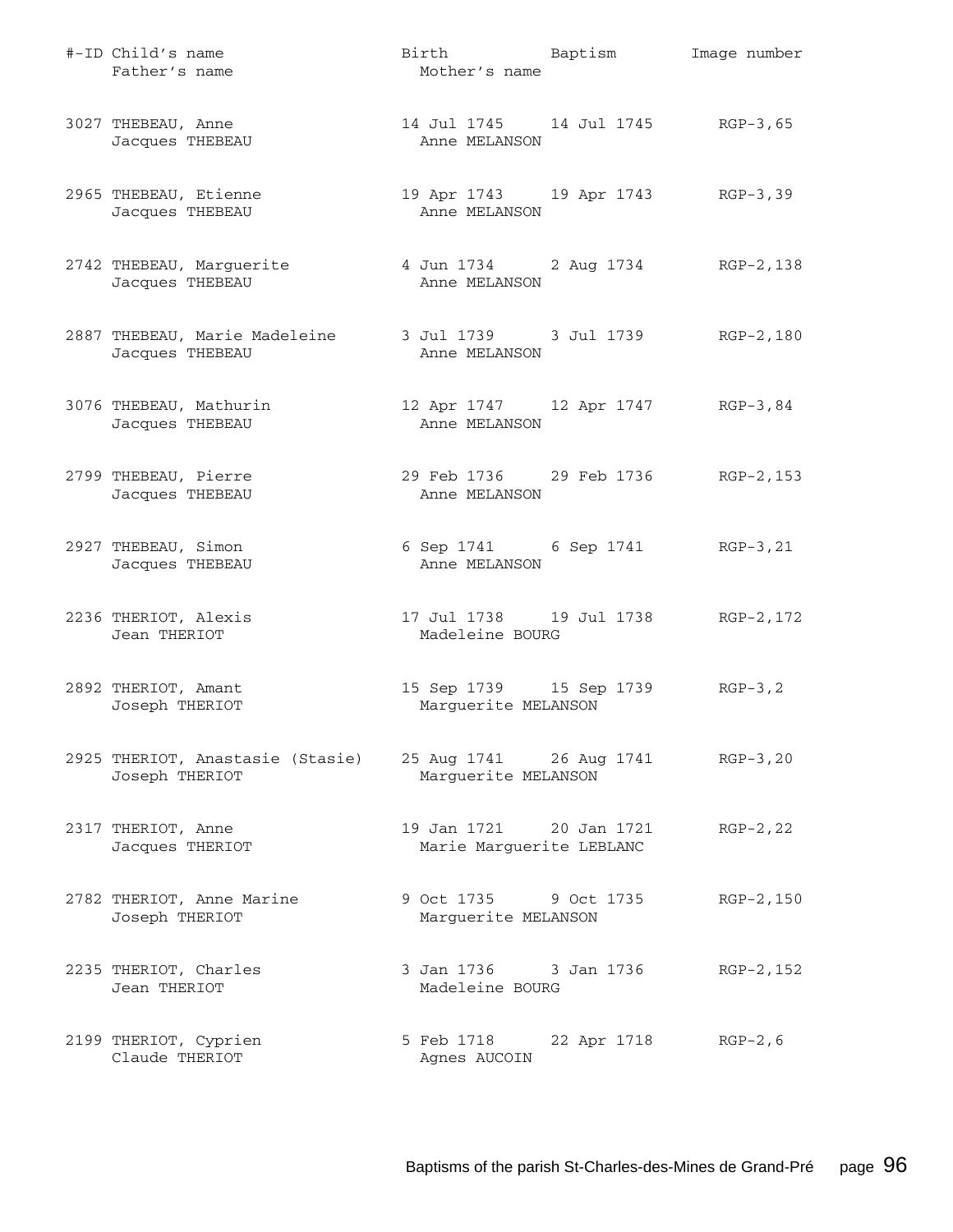| #-ID Child's name<br>Father's name                                               | Birth Baptism<br>Mother's name                          |             | Image number |
|----------------------------------------------------------------------------------|---------------------------------------------------------|-------------|--------------|
| 1694 THERIOT, Elisabeth<br>Jean THERIOT                                          | 11 Apr 1724 11 Apr 1724 RGP-2,50<br>Madeleine BOURG     |             |              |
| 2220 THERIOT, Elisabeth Isabelle abt 1719 29 Apr 1719 RGP-2,13<br>Claude THERIOT | Marguerite CORMIER                                      |             |              |
| 227 THERIOT, Elisabeth Isabelle<br>Pierre THERIOT                                | 22 Jul 1710 24 Aug 1710 RGP-1,18<br>Marie BOURG         |             |              |
| 2450 THERIOT, Enfant posthume abt 1731 1731<br>Claude THERIOT                    | Marguerite CORMIER                                      |             | RGP-2,106    |
| 2419 THERIOT, Etienne<br>Jacques THERIOT                                         | 1 Jan 1725 1 Jan 1725<br>Marie Marguerite LEBLANC       |             | $RGP-2, 56$  |
| 2661 THERIOT, Etienne<br>Joseph THERIOT                                          | 9 Jun 1731 14 Jul 1731<br>Francoise MELANSON            |             | RGP-2,110    |
| 2827 THERIOT, Etienne<br>Germain THERIOT                                         | 14 Apr 1737 14 Apr 1737 RGP-2,160<br>Marguerite BOUDROT |             |              |
| 2138 THERIOT, Francoise<br>Jean THERIOT                                          | 14 May 1710 9 Jun 1710 RGP-1, 16<br>Jeanne LANDRY       |             |              |
| 2287 THERIOT, Francoise<br>Jean THERIOT                                          | 16 Aug 1723<br>Marie DAIGRE                             | 19 Sep 1723 | $RGP-2, 41$  |
| 2351 THERIOT, Francoise<br>Claude THERIOT                                        | 27 Mar 1722 26 Apr 1722 RGP-2,32<br>Agnes AUCOIN        |             |              |
| 264 THERIOT, Francoise<br>Joseph THERIOT                                         | 31 Jul 1743 31 Jul 1743<br>Marguerite MELANSON          |             | $RGP-3, 42$  |
| 2058 THERIOT, Germain<br>Jean THERIOT                                            | 22 Nov 1707 8 Jan 1708<br>Jeanne LANDRY                 |             | $RGP-1, 2$   |
| 2237 THERIOT, Hilarion Charles<br>Jean THERIOT                                   | 21 Oct 1739 21 Oct 1739<br>Madeleine BOURG              |             | $RGP-3, 4$   |
| 2620 THERIOT, Isaac<br>Joseph THERIOT                                            | Marguerite MELANSON                                     |             | RGP-2,95     |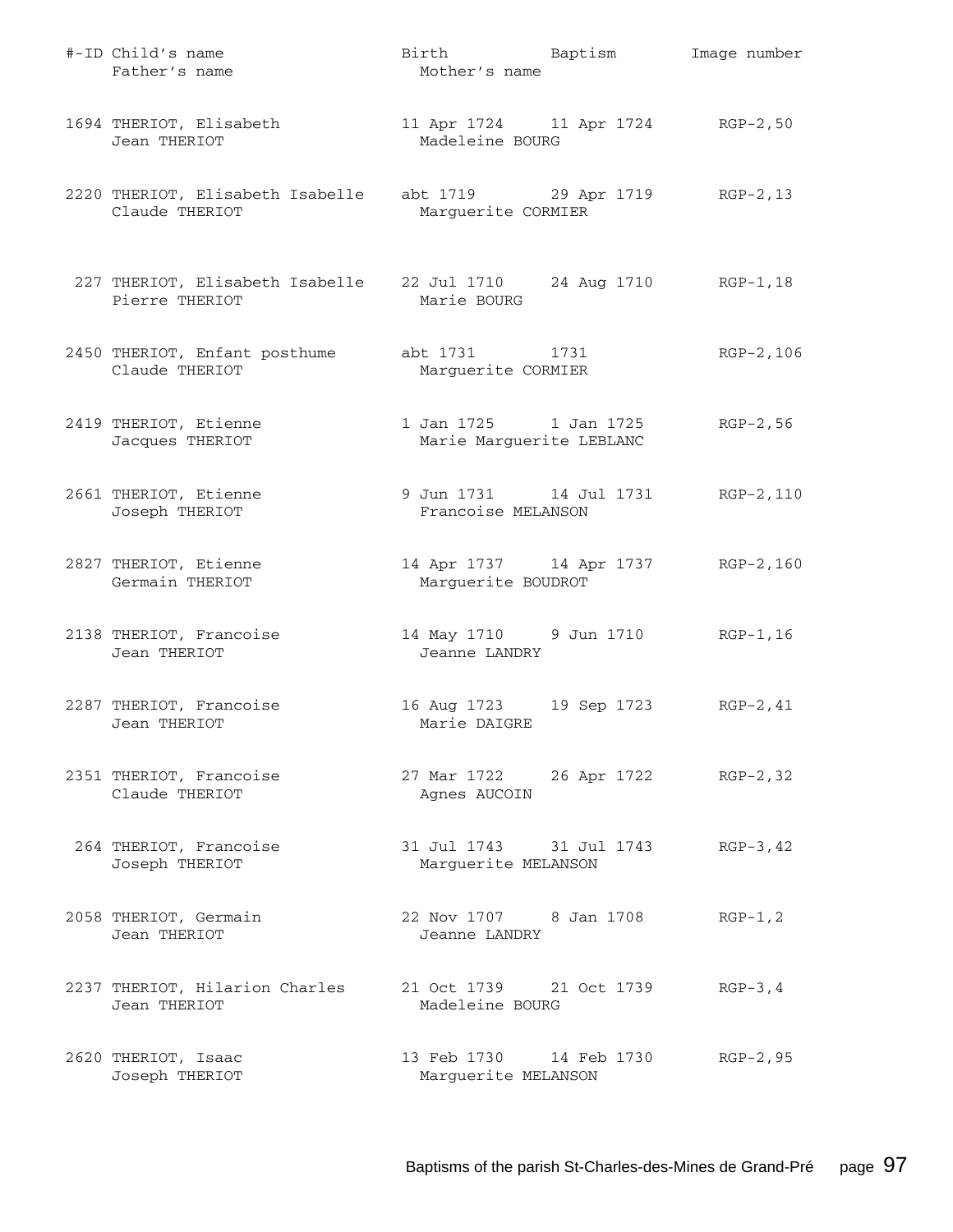| #-ID Child's name<br>Father's name                  | Birth Baptism<br>Mother's name                            |             | Image number |
|-----------------------------------------------------|-----------------------------------------------------------|-------------|--------------|
| 2125 THERIOT, Jean Baptiste<br>Claude THERIOT       | 3 Apr 1709 4 May 1709 RGP-1, 10<br>Agnes AUCOIN           |             |              |
| 2229 THERIOT, Jean Baptiste<br>Jean THERIOT         | 18 Apr 1726 19 Apr 1726 RGP-2,68<br>Madeleine BOURG       |             |              |
| 2321 THERIOT, Jean Baptiste<br>Claude THERIOT       | 25 Mar 1721 25 Mar 1721 RGP-2, 23<br>Marguerite CORMIER   |             |              |
| 2418 THERIOT, Jean Baptiste<br>Jacques THERIOT      | 4 Sep 1723 4 Sep 1723<br>Marie Marguerite LEBLANC         |             | RGP-2,41     |
| 2693 THERIOT, Jean Baptiste<br>Joseph THERIOT       | 18 Apr 1733 18 Apr 1733 RGP-2, 124<br>Marguerite MELANSON |             |              |
| 2671 THERIOT, Jean Baptiste Bruno<br>Joseph THERIOT | 5 Oct 1731 6 Oct 1731<br>Marguerite MELANSON              |             | RGP-2,112    |
| 2423 THERIOT, Jean Jacques<br>Jacques THERIOT       | 17 May 1728 17 May 1728 RGP-2,84<br>Marie ROBICHAUD       |             |              |
| 2376 THERIOT, Jeanne Anne<br>Jean THERIOT           | 9 Jan 1725 11 Mar 1725 RGP-2,57<br>Marie DAIGRE           |             |              |
| 2234 THERIOT, Joseph<br>Jean THERIOT                | 2 Jun 1732 3 Jun 1732 RGP-2, 119<br>Madeleine BOURG       |             |              |
| 2436 THERIOT, Joseph<br>Joseph THERIOT              | 4 Sep 1723 5 Sep 1723<br>Marguerite MELANSON              |             | $RGP-2, 41$  |
| 3111 THERIOT, Joseph<br>Etienne THERIOT             | 28 May 1748 28 May 1748<br>Helene LANDRY                  |             | $RGP-3, 99$  |
| 2170 THERIOT, Madeleine<br>Claude THERIOT           | 19 Jun 1712 24 Jul 1712<br>Agnes AUCOIN                   |             | $RGP-1, 34$  |
| 1951 THERIOT, Marguerite<br>Claude THERIOT          | 11 May 1711 11 May 1711<br>Marguerite CORMIER             |             | $RGP-1, 21$  |
| 2422 THERIOT, Marguerite<br>Jacques THERIOT         | 11 Mar 1727<br>Marie ROBICHAUD                            | 11 Mar 1727 | $RGP-2, 76$  |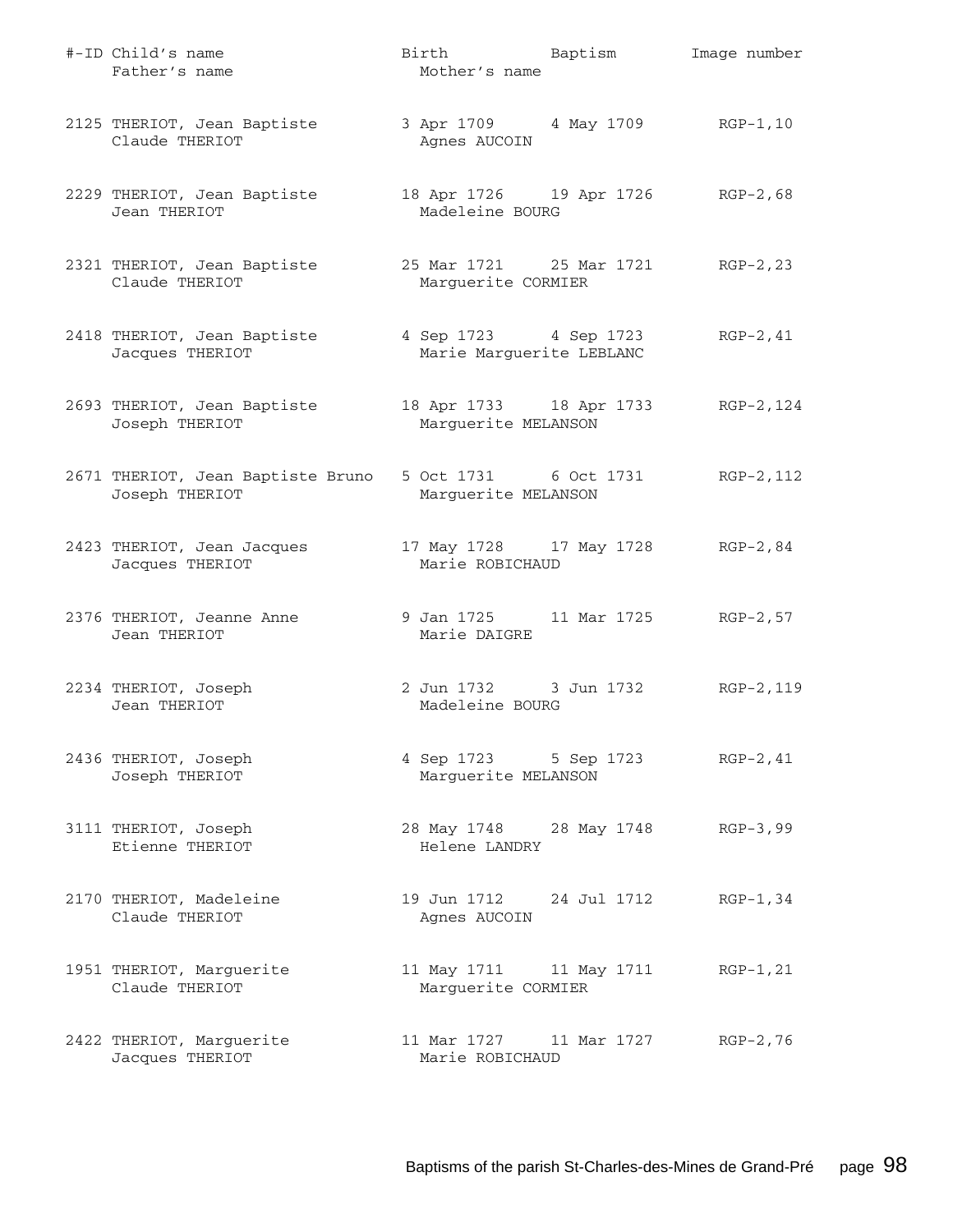| #-ID Child's name<br>Father's name            | Birth Baptism<br>Mother's name                      | Image number |
|-----------------------------------------------|-----------------------------------------------------|--------------|
| 2595 THERIOT, Marguerite<br>Jean THERIOT      | 10 Jan 1728 11 Jan 1728 RGP-2,83<br>Marie DAIGRE    |              |
| 2644 THERIOT, Marguerite<br>Germain THERIOT   | 19 Sep 1730 20 Sep 1730<br>Marie Josephe HEBERT     | RGP-2,102    |
| 9 THERIOT, Marguerite<br>Germain THERIOT      | 8 Jun 1709 8 Jun 1709<br>Anne RICHARD               | $RGP-1, 7$   |
| 1976 THERIOT, Marie<br>Jacques THERIOT        | 11 Nov 1718 12 Nov 1718<br>Marie Marguerite LEBLANC | $RGP-2, 10$  |
| 2795 THERIOT, Marie<br>Germain THERIOT        | 26 Jan 1736 30 Jan 1736<br>Marguerite BOUDROT       | RGP-2,153    |
| 2225 THERIOT, Marie Bernard<br>Jean THERIOT   | 4 Jul 1719 4 Jul 1719<br>Madeleine BOURG            | $RGP-2, 14$  |
| 1450 THERIOT, Marie Josephe<br>Claude THERIOT | 12 Jan 1724   12 Jan 1724<br>Marguerite CORMIER     | $RGP-2, 46$  |
| 2518 THERIOT, Marie Josephe<br>Joseph THERIOT | 1 Jun 1725 17 Jun 1725<br>Marguerite MELANSON       | $RGP-2, 59$  |
| 2000 THERIOT, Marie Josephte<br>Jean THERIOT  | 9 Nov 1721 10 Nov 1721<br>Madeleine BOURG           | $RGP-2, 29$  |
| 2057 THERIOT, Marie-Josephe<br>Claude THERIOT | Sep 1707 7 Oct 1707 RGP-1,1<br>Agnes AUCOIN         |              |
| 2424 THERIOT, Olivier<br>Jacques THERIOT      | 26 Nov 1730 26 Nov 1730<br>Marie ROBICHAUD          | $RGP-2, 104$ |
| 2172 THERIOT, Pierre<br>Pierre THERIOT        | 5 Sep 1712 21 Oct 1712<br>Marie BOURG               | $RGP-1, 33$  |
| 2233 THERIOT, Pierre<br>Jean THERIOT          | 3 Jun 1730 3 Jun 1730<br>Madeleine BOURG            | $RGP-2, 97$  |
| 2425 THERIOT, Pierre<br>Jacques THERIOT       | 2 Aug 1733 2 Aug 1733<br>Marie ROBICHAUD            | RGP-2,128    |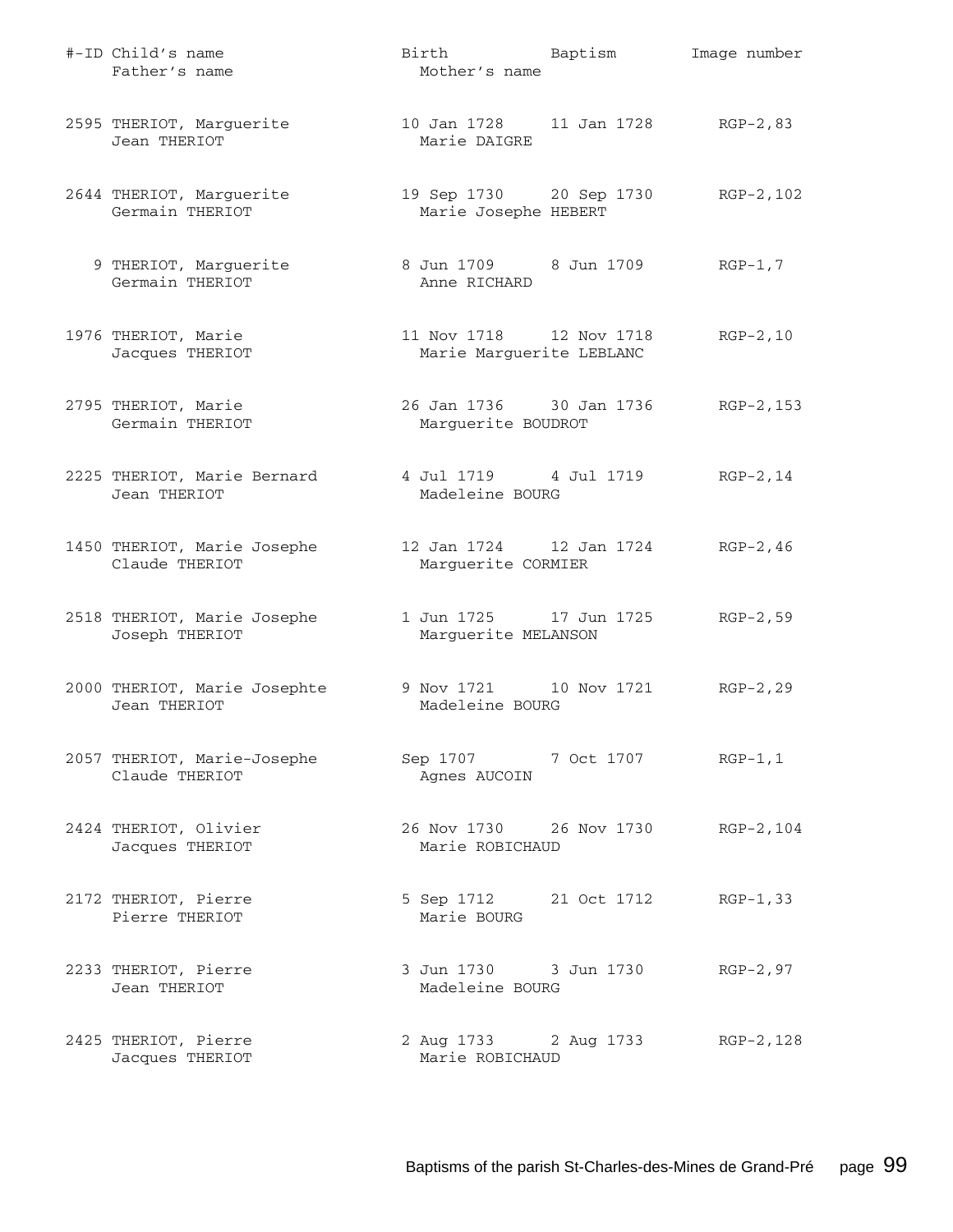| #-ID Child's name<br>Father's name                        | Birth Baptism<br>Mother's name                  | Image number |
|-----------------------------------------------------------|-------------------------------------------------|--------------|
| 2008 THERIOT, Rene<br>Joseph THERIOT                      | 4 Dec 1721 14 Dec 1721<br>Marguerite MELANSON   | $RGP-2, 29$  |
| 2857 THERIOT, Simon<br>Joseph THERIOT                     | 16 Nov 1737 16 Nov 1737<br>Marguerite MELANSON  | RGP-2,166    |
| 2830 THIBODEAU, Anne<br>Jean Baptiste THIBODEAU           | 28 May 1736 20 Apr 1737<br>Marie LEBLANC        | RGP-2,161    |
| 2979 THIBODEAU, Anne<br>Charles THIBODEAU                 | 1 Oct 1743 2 Oct 1743<br>Anne Marie MELANSON    | $RGP-3, 45$  |
| 481 THIBODEAU, Anne<br>Jean THIBODEAU                     | 15 Jan 1723   16 Jan 1723<br>Marguerite HEBERT  | $RGP-2, 36$  |
| 2946 THIBODEAU, Anne Marie<br>Olivier Joseph THIBODEAU    | 11 May 1742 11 May 1742<br>Madeleine MELANSON   | $RGP-3, 28$  |
| 3177 THIBODEAU, Brigitte<br>Pierre le jeune THIBODEAU     | 21 Oct 1711 28 Feb 1712<br>Anne Marie AUCOIN    | $RGP-1, 24$  |
| 1202 THIBODEAU, Cecile<br>Jean THIBODEAU                  | 5 Nov 1712 6 Nov 1712<br>Marguerite HEBERT      | $RGP-1, 33$  |
| 1968 THIBODEAU, Charles<br>Jean THIBODEAU                 | 8 Mar 1711 8 Mar 1711<br>Marguerite HEBERT      | $RGP-1, 20$  |
| 1994 THIBODEAU, Elisabeth<br>Jean THIBODEAU               | 6 Feb 1718 7 Feb 1718<br>Marguerite HEBERT      | $RGP-2, 5$   |
| 2064 THIBODEAU, Francoise<br>Pierre THIBODEAU             | 26 Sep 1708 29 Sep 1708<br>Anne Marie BOURG     | $RGP-1, 5$   |
| 1997 THIBODEAU, Germain<br>Jean THIBODEAU                 | 10 Mar 1709    10 Mar 1709<br>Marguerite HEBERT | $RGP-1, 9$   |
| 2655 THIBODEAU, Jean Baptiste<br>Jean Baptiste THIBODEAU  | 28 Feb 1731 14 Apr 1731<br>Marie LEBLANC        | RGP-2,107    |
| 2906 THIBODEAU, Jean Baptiste<br>Olivier Joseph THIBODEAU | 5 Nov 1740 6 Nov 1740<br>Madeleine MELANSON     | $RGP-3, 11$  |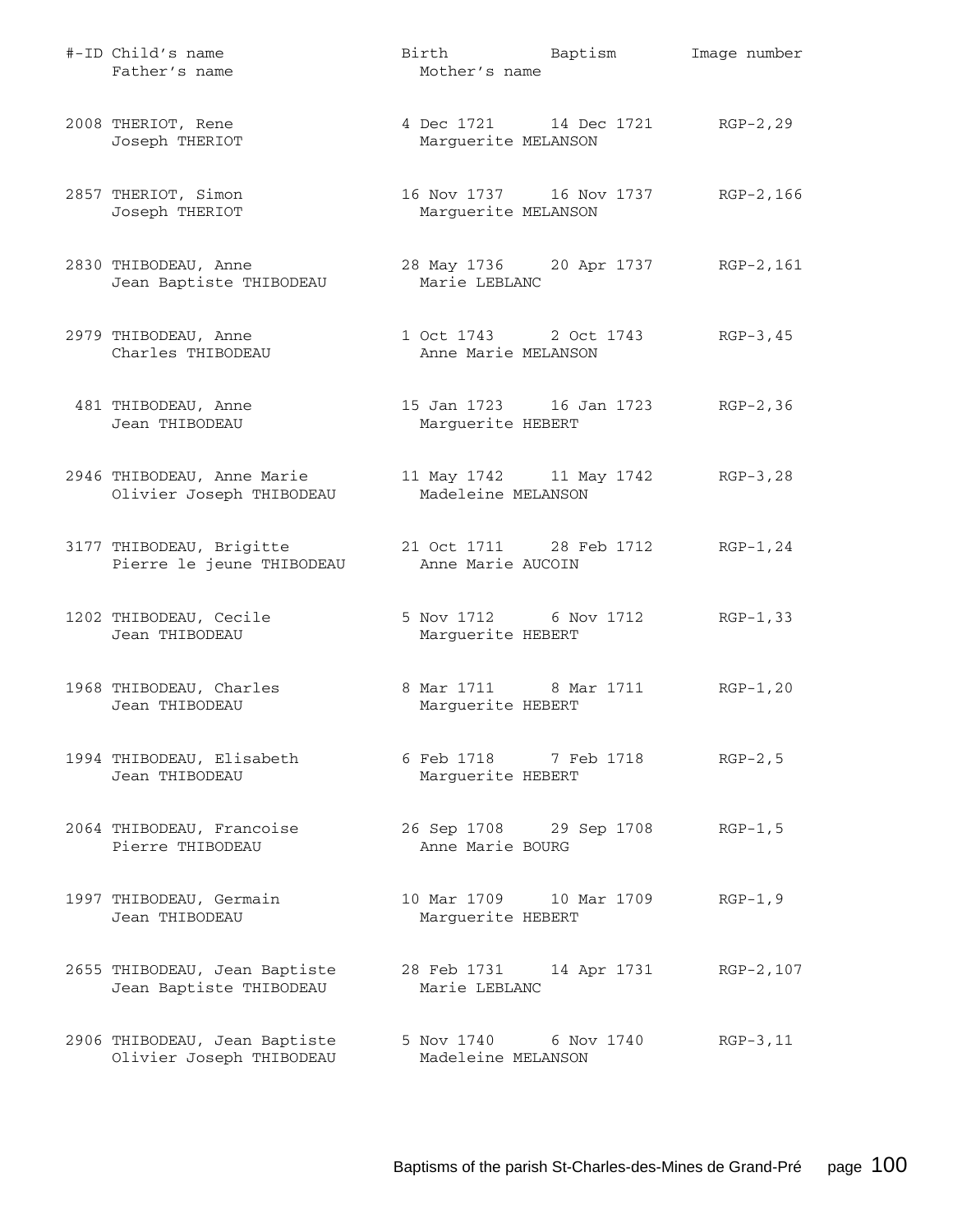| #-ID Child's name<br>Father's name                                                                         | Birth Baptism<br>Mother's name                          | Image number |
|------------------------------------------------------------------------------------------------------------|---------------------------------------------------------|--------------|
| 2248 THIBODEAU, Joseph<br>Jean THIBODEAU                                                                   | 19 May 1721 19 May 1721 RGP-2, 25<br>Marguerite HEBERT  |              |
| 3108 THIBODEAU, Madeleine<br>Olivier Joseph THIBODEAU                                                      | 14 Apr 1748 18 Apr 1748 RGP-3,97<br>Madeleine MELANSON  |              |
| 2877 THIBODEAU, Marguerite Josephe 23 Mar 1739 24 Mar 1739<br>Charles THIBODEAU                            | Anne Marie MELANSON                                     | RGP-2,178    |
| 3000 THIBODEAU, Marie Anne 13 Jun 1744 14 Jun 1744 RGP-3,52<br>Olivier Joseph THIBODEAU Madeleine MELANSON |                                                         |              |
| 2937 THIBODEAU, Marie Cecile 8 Dec 1741 8 Dec 1741 RGP-3,24<br>Charles THIBODEAU                           | Anne Marie MELANSON                                     |              |
| 2609 THIBODEAU, Marie Josephe<br>Jean Baptiste THIBODEAU                                                   | 18 Jan 1729 18 Jan 1729 RGP-2,88<br>Marie LEBLANC       |              |
| 2777 THIBODEAU, Marie Josephe 28 Jun 1734 29 May 1735 RGP-2,148<br>Jean Baptiste THIBODEAU                 | Marie LEBLANC                                           |              |
| 2826 THIBODEAU, Marie Madeleine<br>Charles THIBODEAU                                                       | 6 Apr 1737 6 Apr 1737<br>Anne Marie MELANSON            | RGP-2,160    |
| 3106 THIBODEAU, Marie Madeleine 24 Mar 1748 24 Mar 1748 RGP-3,96<br>Charles THIBODEAU                      | Anne Marie MELANSON                                     |              |
| 2701 THIBODEAU, Olivier<br>Jean Baptiste THIBODEAU                                                         | 4 Oct 1732 25 May 1733 RGP-2, 126<br>Marie LEBLANC      |              |
| 3107 THIBODEAU, Osithe<br>Charles THIBODEAU                                                                | 24 Mar 1748 24 Mar 1748 RGP-3,96<br>Anne Marie MELANSON |              |
| 3041 THIBODEAU, Paul<br>Olivier Joseph THIBODEAU                                                           | 23 Apr 1746 24 Apr 1746 RGP-3,74<br>Madeleine MELANSON  |              |
| 2787 THIBODEAU, Paul Olivier<br>Charles THIBODEAU                                                          | 22 Dec 1735 22 Dec 1735<br>Anne Marie MELANSON          | RGP-2,152    |
| 3033 THIBODEAU, Pierre<br>Charles THIBODEAU                                                                | 25 Dec 1745 25 Dec 1745<br>Anne Marie MELANSON          | $RGP-3, 71$  |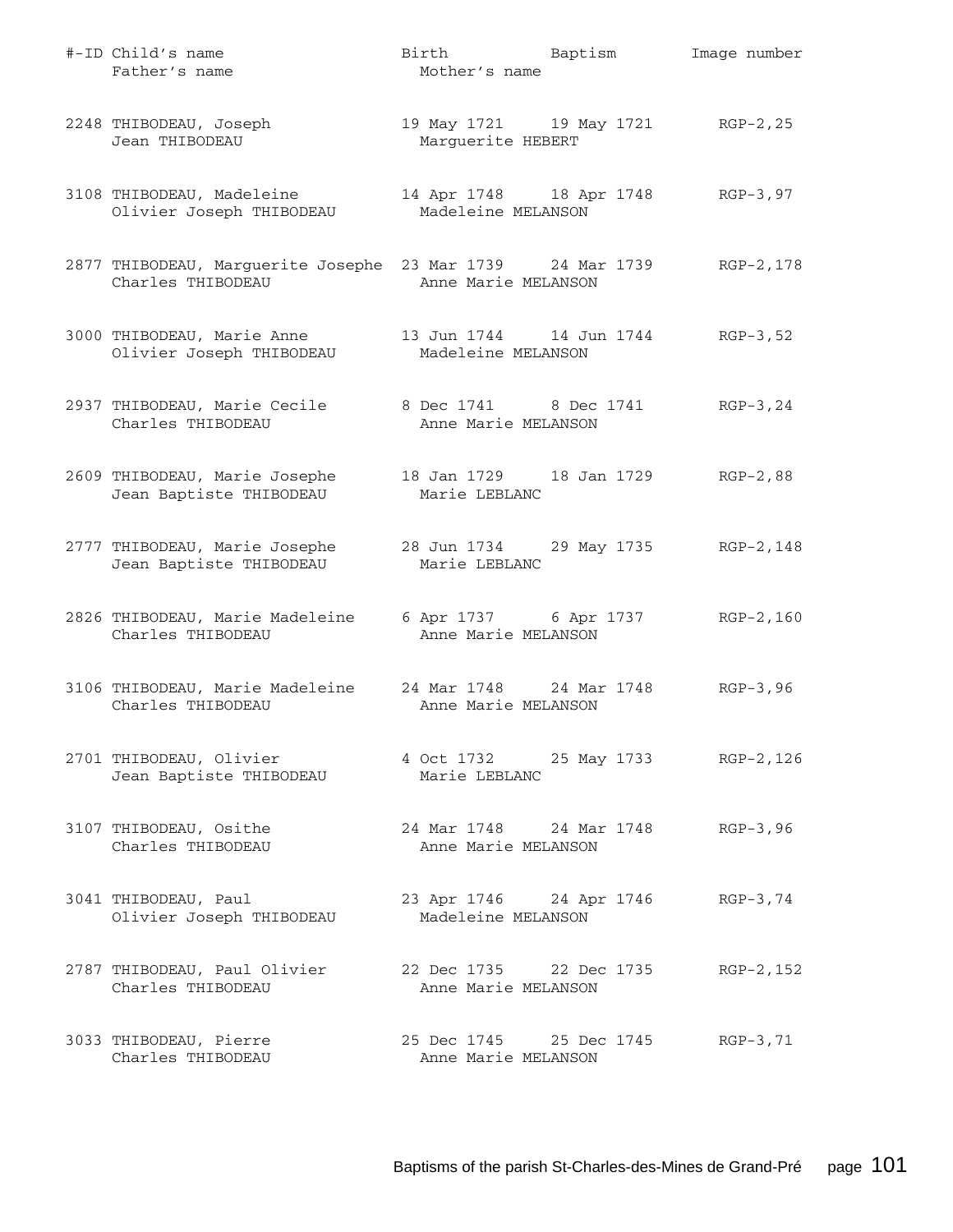| #-ID Child's name<br>Father's name                | Birth Baptism<br>Mother's name                    | Image number |
|---------------------------------------------------|---------------------------------------------------|--------------|
| 3023 TILLARD, Anne Marie<br>Francois TILLARD      | 15 May 1745 15 may 1745 RGP-3,64<br>Marie DENIS   |              |
| 2958 TILLARD, Elisabeth<br>Francois TILLARD       | 25 Dec 1742 26 Dec 1742 RGP-3,37<br>Marie DENIS   |              |
| 2850 TILLARD, Joseph<br>Francois TILLARD          | 25 Sep 1737 25 Sep 1737 RGP-2, 165<br>Marie DENIS |              |
| 2917 TILLARD, Madeleine<br>Francois TILLARD       | 4 Apr 1741 4 Apr 1741 RGP-3, 15<br>Marie DENIS    |              |
| 2780 TILLARD, Marguerite<br>Francois TILLARD      | 24 Sep 1735 24 Sep 1735 RGP-2,150<br>Marie DENIS  |              |
| 2709 TILLARD, Marie Josephe<br>Francois TILLARD   | 5 Oct 1733 5 Oct 1733<br>Marie DENIS              | RGP-2,131    |
| 2891 TILLARD, Marie Madeleine<br>Francois TILLARD | 12 Sep 1739 12 Sep 1739 RGP-3,2<br>Marie DENIS    |              |
| 3080 TILLARD, Osithe<br>Francois TILLARD          | 30 May 1747 30 May 1747 RGP-3,86<br>Marie DENIS   |              |
| 2476 TRAHAN, Anne<br>Jean TRAHAN                  | 29 Dec 1723 5 Mar 1724 RGP-2, 49<br>Marie HEBERT  |              |
| 2571 TRAHAN, Anne<br>Joseph TRAHAN                | 18 Oct 1726 8 Mar 1727<br>Elisabeth THERIOT       | $RGP-2,76$   |
| 670 TRAHAN, Anne<br>Alexandre TRAHAN              | 7 Oct 1708 14 Apr 1709<br>Marie PELLERIN          | $RGP-1, 10$  |
| 2134 TRAHAN, Charles<br>Jean Charles TRAHAN       | 2 Jan 1710 20 Apr 1710<br>Marie BOUDROT           | $RGP-1, 15$  |
| 2628 TRAHAN, Charles<br>Joseph TRAHAN             | Elisabeth THERIOT                                 | $RGP-2,98$   |
| 2169 TRAHAN, Elisabeth<br>Jean Charles TRAHAN     | 16 May 1712 24 Jun 1712<br>Marie BOUDROT          | $RGP-1, 34$  |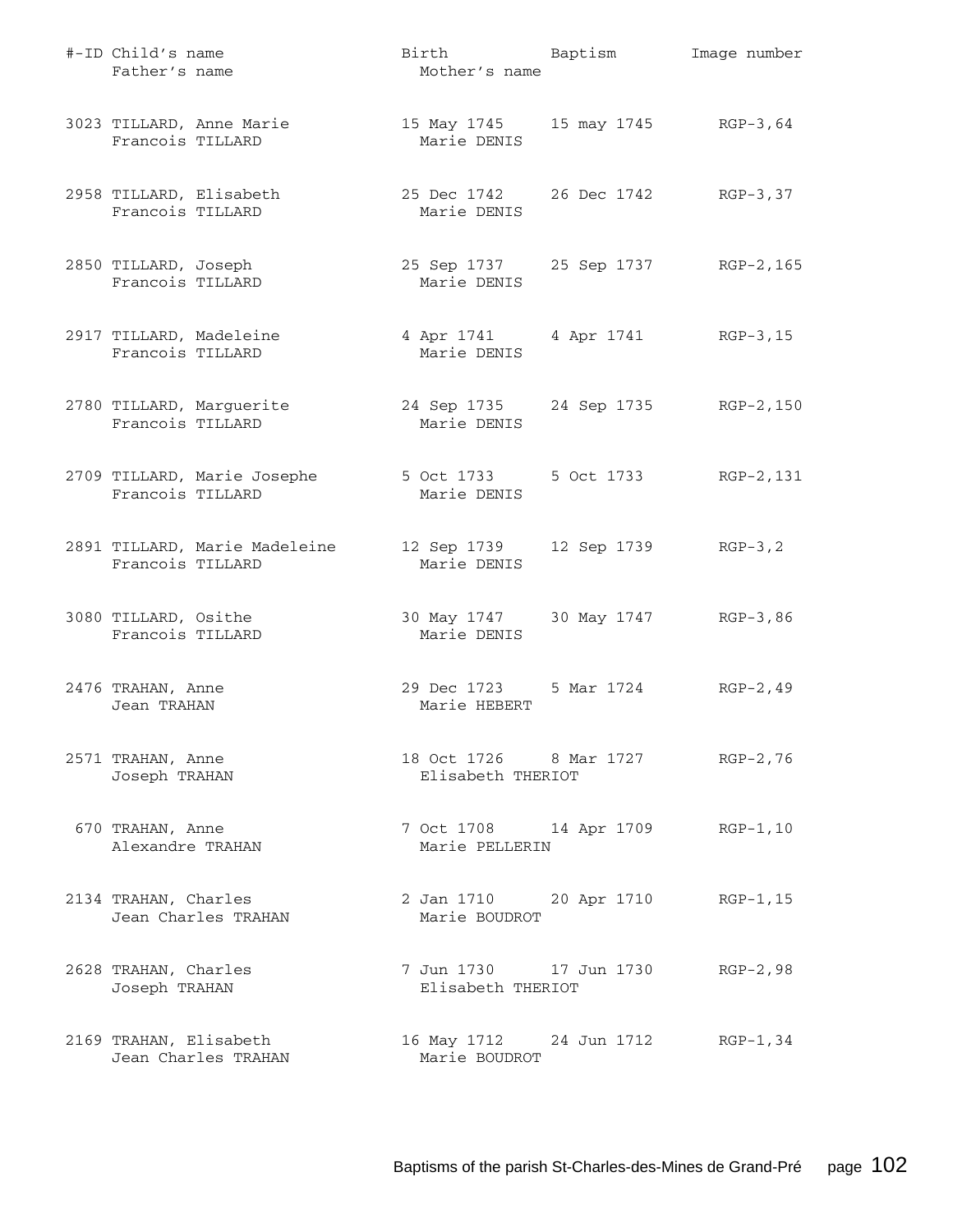| #-ID Child's name<br>Father's name                                                  | Birth Baptism<br>Mother's name                           | Image number |
|-------------------------------------------------------------------------------------|----------------------------------------------------------|--------------|
| 2219 TRAHAN, Jean<br>Rene TRAHAN                                                    | 18 Mar 1719    15 Apr 1719<br>Isabelle Elisabeth DAROIS  | $RGP-2, 12$  |
| 2650 TRAHAN, Jean Baptiste<br>Jean TRAHAN                                           | 2 Jan 1730 10 Apr 1730 RGP-2, 223<br>Marie HEBERT        |              |
| 2523 Trahan, Madeleine<br>Jean Trahan                                               | 21 Jul 1725 22 Jul 1725 RGP-2,60<br>Madeleine Du Brail   |              |
| 2201 TRAHAN, Marie<br>Jean Charles TRAHAN                                           | 10 Apr 1718 8 May 1718 RGP-2, 6<br>Marie BOUDROT         |              |
| 2342 TRAHAN, Marie<br>Rene TRAHAN                                                   | 17 Aug 1721 12 Oct 1721<br>Isabelle Elisabeth DAROIS     | $RGP-2, 27$  |
| 2349 TRAHAN, Marie Josephe<br>Jean TRAHAN                                           | 24 Nov 1721 18 Jan 1722<br>Marie HEBERT                  | $RGP-2, 29$  |
| 2155 TRAHAN, Marie Josephte<br>Guillaume TRAHAN                                     | 8 May 1711 30 Aug 1711 RGP-1, 22<br>Jacqueline J. BENOIT |              |
| 2473 TRAHAN, Paul<br>Rene TRAHAN                                                    | 16 Dec 1723 6 Feb 1724<br>Isabelle Elisabeth DAROIS      | $RGP-2, 47$  |
| 2142 TURPIN, Agathe<br>Jean TURPIN                                                  | 24 May 1710 25 Aug 1710<br>Catherine BOURG               | RGP-1,18     |
| 686 VIGER, Anne Theodite (BIGE) 30 Apr 1734 27 Sep 1734 RGP-2,143<br>Francois VIGER | Claire LEJEUNE                                           |              |
| 2548 VINCENT, Anne Euphrosine 4 May 1726 23 Jun 1726 RGP-2,71<br>Michel VINCENT     | Anne Marie DOIRON                                        |              |
| 2113 VINCENT, Charles<br>Pierre VINCENT                                             | 22 Feb 1709 22 Feb 1709<br>Jeanne TRAHAN                 | $RGP-1, 6$   |
| 2539 VINCENT, Charles<br>Michel VINCENT                                             | 5 Mar 1725 20 Apr 1725 RGP-2,64<br>Anne Marie DOIRON     |              |
| 2360 VINCENT, Joseph<br>Michel VINCENT                                              | 11 Jul 1722 15 Aug 1722 RGP-2,34<br>Anne Marie DOIRON    |              |